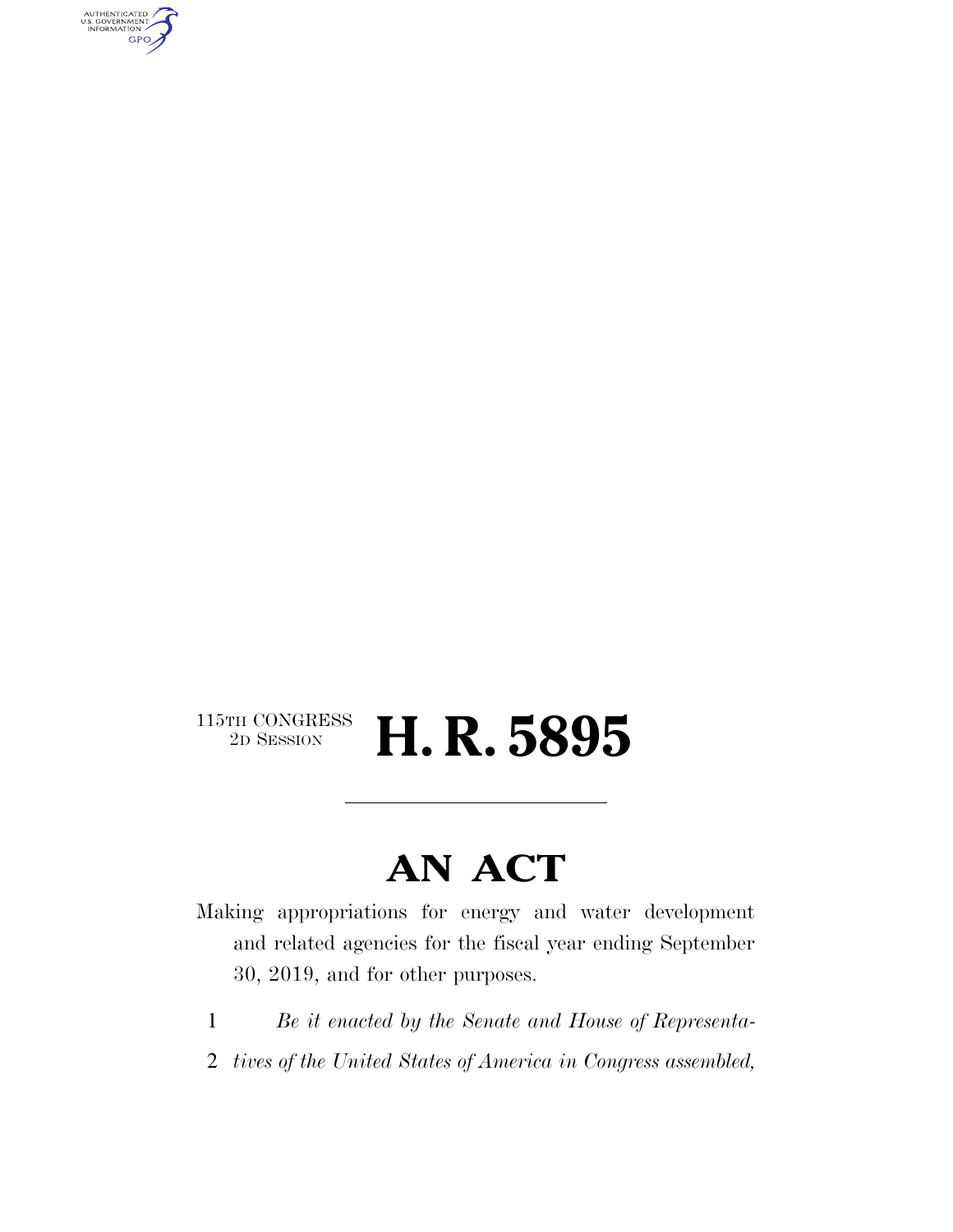### **SECTION 1. SHORT TITLE.**

 This Act may be cited as the ''Energy and Water, Legislative Branch, and Military Construction and Vet-erans Affairs Appropriations Act, 2019''.

# **DIVISION A—ENERGY AND WATER DEVEL-**

# **OPMENT AND RELATED AGENCIES AP-PROPRIATIONS ACT, 2019**

 The following sums are appropriated, out of any money in the Treasury not otherwise appropriated, for en- ergy and water development and related agencies for the fiscal year ending September 30, 2019, and for other pur-poses, namely:

| 13 | TITLE I                  |
|----|--------------------------|
| 14 | CORPS OF ENGINEERS-CIVIL |
| 15 | DEPARTMENT OF THE ARMY   |
| 16 | CORPS OF ENGINEERS-CIVIL |

 The following appropriations shall be expended under the direction of the Secretary of the Army and the super- vision of the Chief of Engineers for authorized civil func- tions of the Department of the Army pertaining to river and harbor, flood and storm damage reduction, shore pro-tection, aquatic ecosystem restoration, and related efforts.

#### INVESTIGATIONS

•**HR 5895 EH** For expenses necessary where authorized by law for the collection and study of basic information pertaining to river and harbor, flood and storm damage reduction,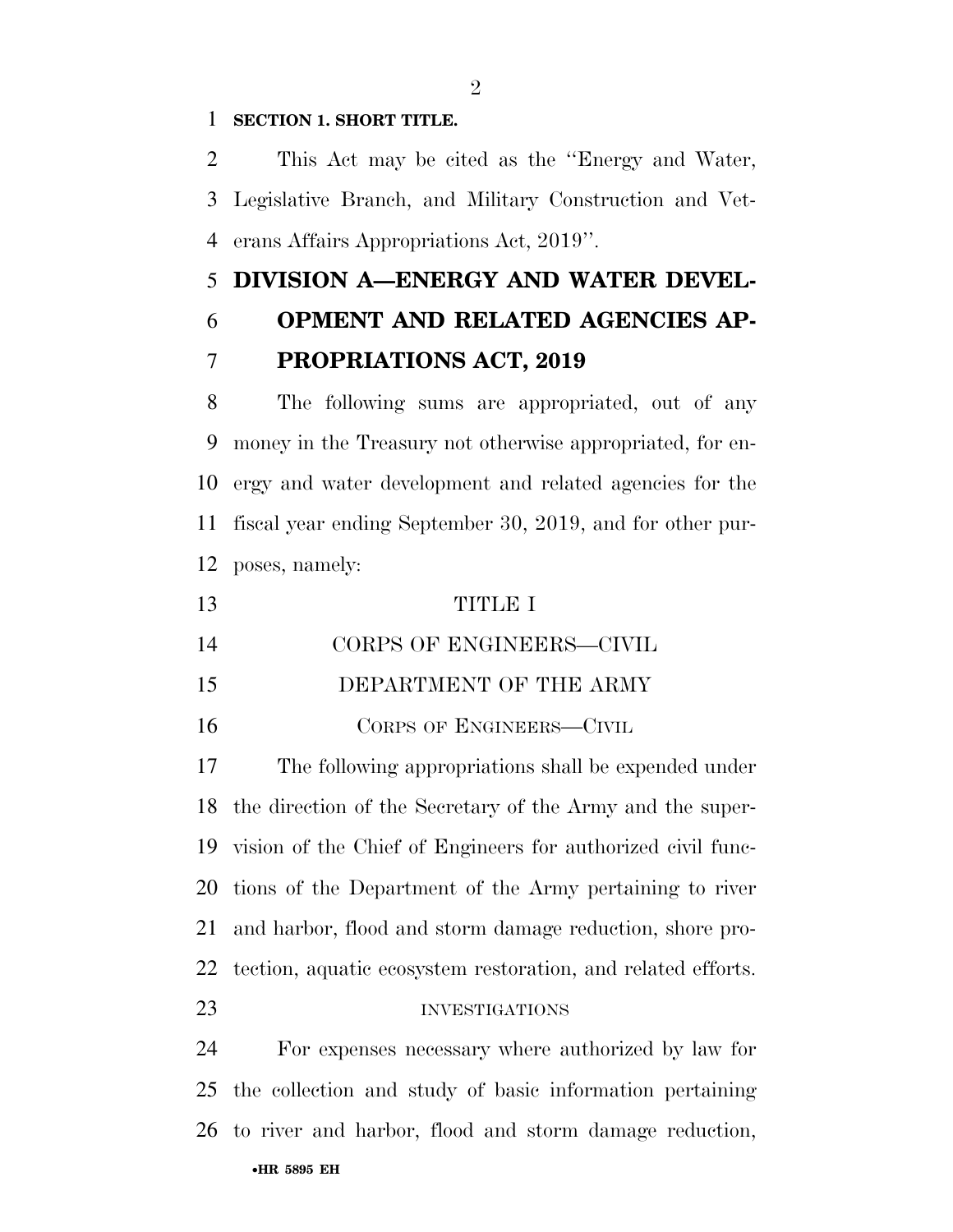shore protection, aquatic ecosystem restoration, and re- lated needs; for surveys and detailed studies, and plans and specifications of proposed river and harbor, flood and storm damage reduction, shore protection, and aquatic ecosystem restoration projects, and related efforts prior to construction; for restudy of authorized projects; and for miscellaneous investigations, and, when authorized by law, surveys and detailed studies, and plans and specifications of projects prior to construction, \$128,000,000 (increased by \$1,200,000), to remain available until expended: *Pro- vided*, That the Secretary shall initiate six new study starts during fiscal year 2019: *Provided further*, That the Secretary shall not deviate from the new starts proposed in the work plan, once the plan has been submitted to the Committees on Appropriations of both Houses of Con-gress.

# CONSTRUCTION

 For expenses necessary for the construction of river and harbor, flood and storm damage reduction, shore pro- tection, aquatic ecosystem restoration, and related projects authorized by law; for conducting detailed studies, and plans and specifications, of such projects (including those involving participation by States, local governments, or private groups) authorized or made eligible for selection by law (but such detailed studies, and plans and specifica-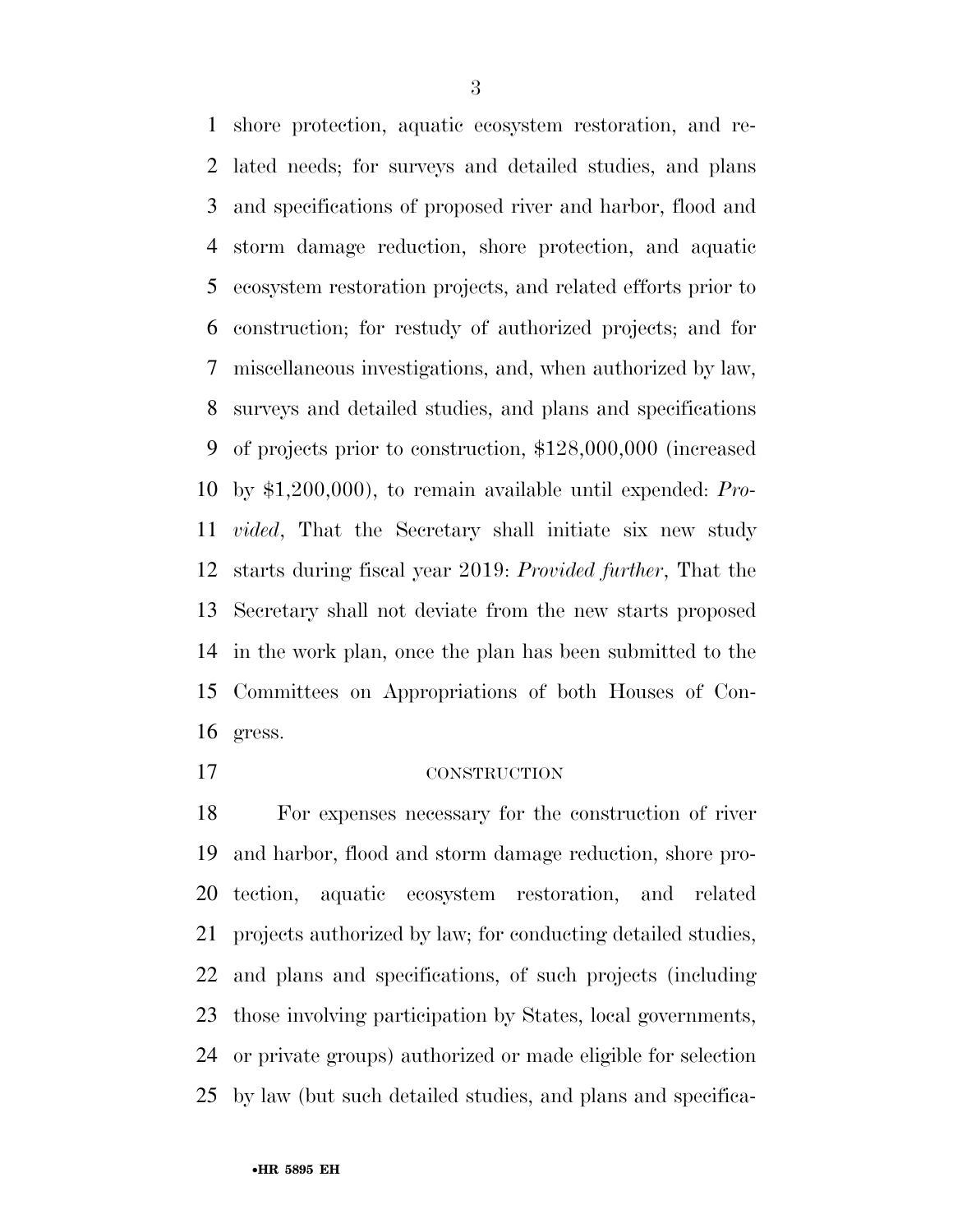tions, shall not constitute a commitment of the Govern- ment to construction); \$2,323,000,000 (reduced by \$7,000,000) (increased by \$7,000,000), to remain avail- able until expended; of which such sums as are necessary to cover the Federal share of construction costs for facili- ties under the Dredged Material Disposal Facilities pro- gram shall be derived from the Harbor Maintenance Trust Fund as authorized by Public Law 104–303; and of which such sums as are necessary to cover one-half of the costs of construction, replacement, rehabilitation, and expansion of inland waterways projects shall be derived from the In- land Waterways Trust Fund, except as otherwise specifi- cally provided for in law: *Provided*, That the Secretary shall initiate five new construction starts during fiscal year 2019: *Provided further*, That for new construction projects, project cost sharing agreements shall be executed as soon as practicable but no later than August 31, 2019: *Provided further*, That no allocation for a new start shall be considered final and no work allowance shall be made until the Secretary provides to the Committees on Appro- priations of both Houses of Congress an out-year funding scenario demonstrating the affordability of the selected new starts and the impacts on other projects: *Provided further*, That the Secretary may not deviate from the new starts proposed in the work plan, once the plan has been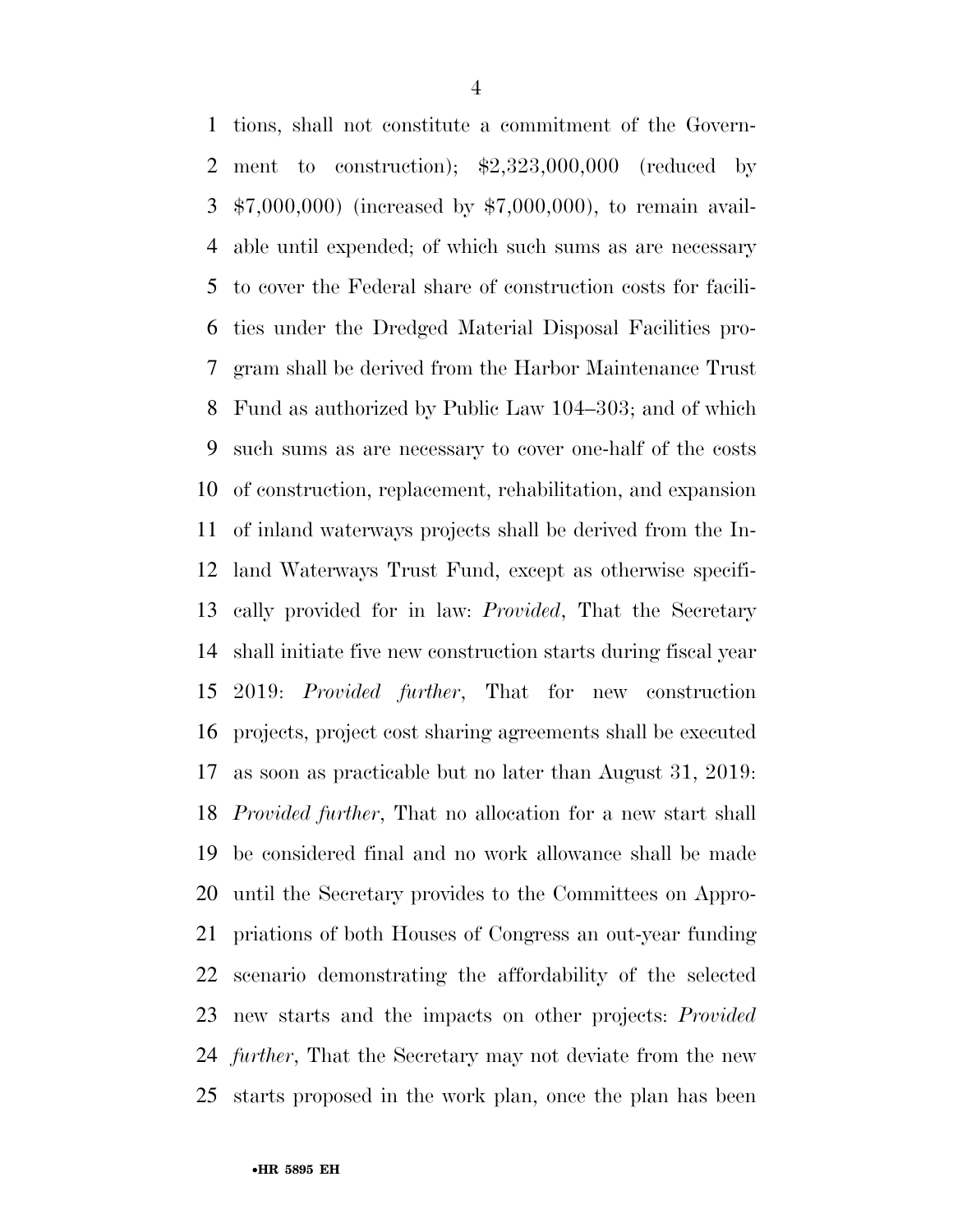submitted to the Committees on Appropriations of both Houses of Congress.

MISSISSIPPI RIVER AND TRIBUTARIES

 For expenses necessary for flood damage reduction projects and related efforts in the Mississippi River allu- vial valley below Cape Girardeau, Missouri, as authorized by law, \$430,000,000, to remain available until expended, of which such sums as are necessary to cover the Federal share of eligible operation and maintenance costs for in- land harbors shall be derived from the Harbor Mainte-nance Trust Fund.

# OPERATION AND MAINTENANCE

 For expenses necessary for the operation, mainte- nance, and care of existing river and harbor, flood and storm damage reduction, aquatic ecosystem restoration, and related projects authorized by law; providing security for infrastructure owned or operated by the Corps, includ- ing administrative buildings and laboratories; maintaining harbor channels provided by a State, municipality, or other public agency that serve essential navigation needs of general commerce, where authorized by law; surveying and charting northern and northwestern lakes and con- necting waters; clearing and straightening channels; and removing obstructions to navigation, \$3,820,000,000 (in-creased by \$1,000,000), to remain available until ex-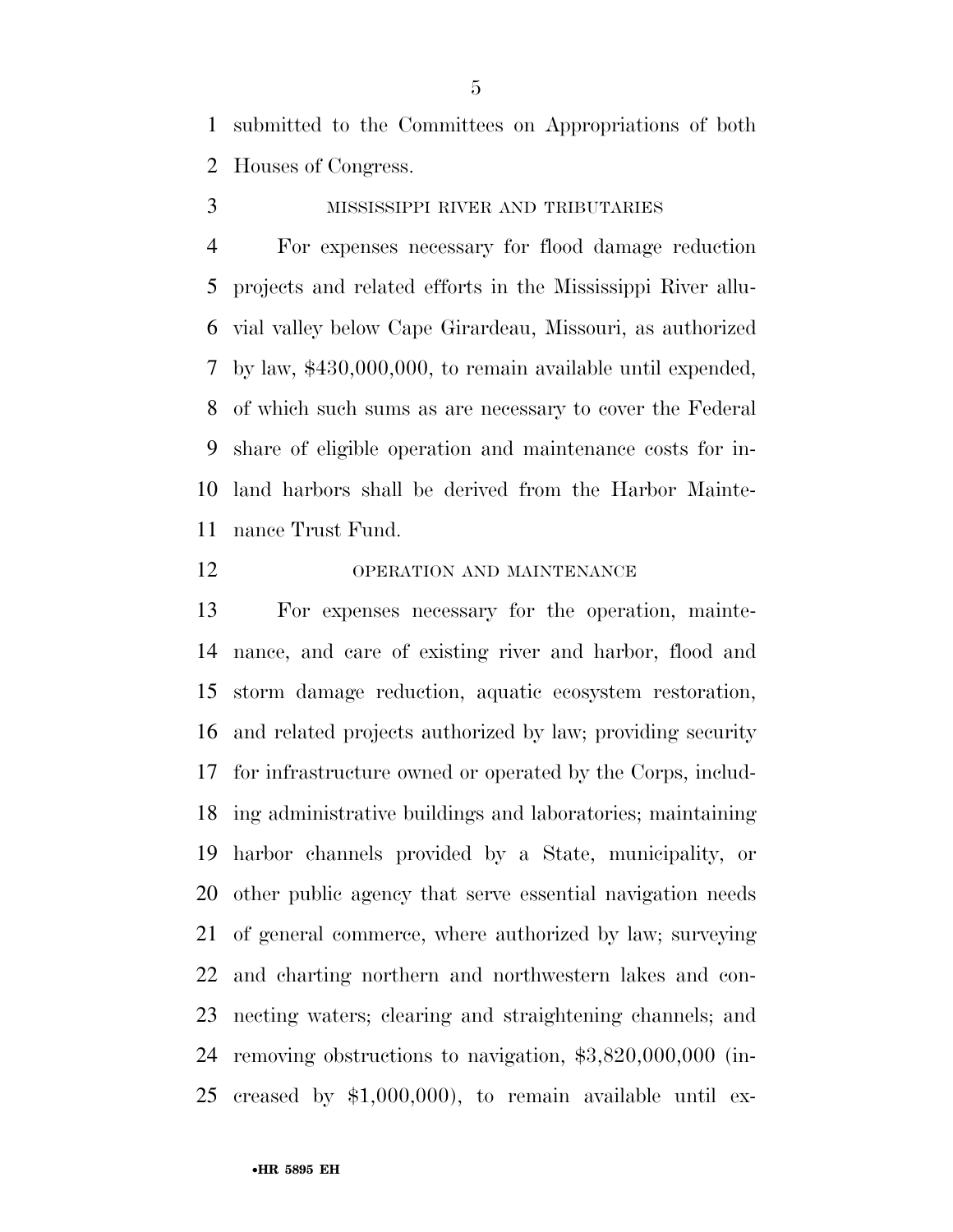pended, of which such sums as are necessary to cover the Federal share of eligible operation and maintenance costs for coastal harbors and channels, and for inland harbors shall be derived from the Harbor Maintenance Trust Fund; of which such sums as become available from the special account for the Corps of Engineers established by the Land and Water Conservation Fund Act of 1965 shall be derived from that account for resource protection, re- search, interpretation, and maintenance activities related to resource protection in the areas at which outdoor recre- ation is available; and of which such sums as become avail- able from fees collected under section 217 of Public Law 104–303 shall be used to cover the cost of operation and maintenance of the dredged material disposal facilities for which such fees have been collected: *Provided*, That 1 per- cent of the total amount of funds provided for each of the programs, projects, or activities funded under this heading shall not be allocated to a field operating activity prior to the beginning of the fourth quarter of the fiscal year and shall be available for use by the Chief of Engineers to fund such emergency activities as the Chief of Engi- neers determines to be necessary and appropriate, and that the Chief of Engineers shall allocate during the fourth quarter any remaining funds which have not been used for emergency activities proportionally in accordance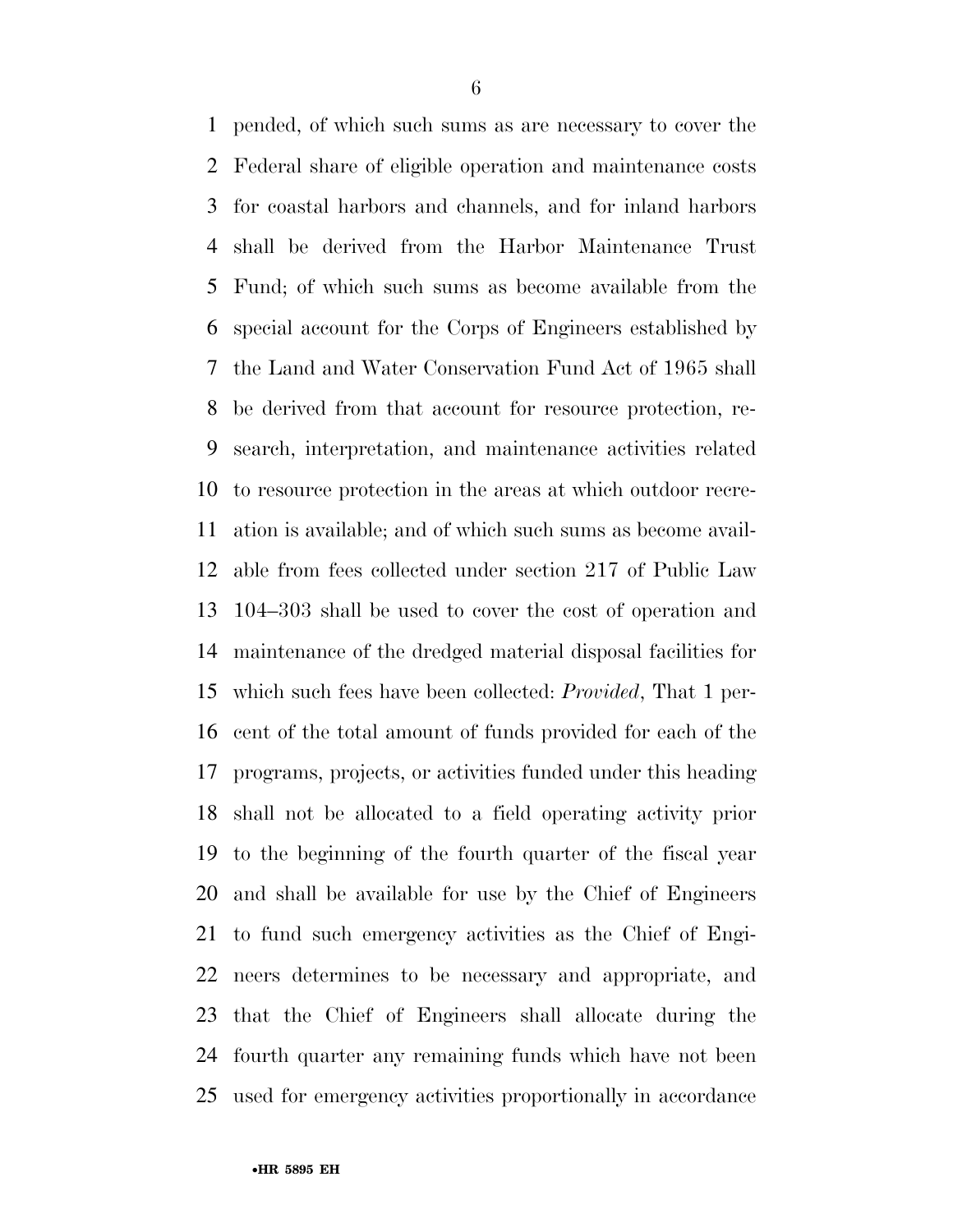with the amounts provided for the programs, projects, or activities.

# REGULATORY PROGRAM

 For expenses necessary for administration of laws pertaining to regulation of navigable waters and wetlands, \$200,000,000, to remain available until September 30, 2020.

FORMERLY UTILIZED SITES REMEDIAL ACTION PROGRAM

 For expenses necessary to clean up contamination from sites in the United States resulting from work per- formed as part of the Nation's early atomic energy pro-gram, \$150,000,000, to remain available until expended.

FLOOD CONTROL AND COASTAL EMERGENCIES

 For expenses necessary to prepare for flood, hurri- cane, and other natural disasters and support emergency operations, repairs, and other activities in response to such disasters as authorized by law, \$35,000,000, to re-main available until expended.

### EXPENSES

 For expenses necessary for the supervision and gen- eral administration of the civil works program in the head- quarters of the Corps of Engineers and the offices of the Division Engineers; and for costs of management and op- eration of the Humphreys Engineer Center Support Activ-ity, the Institute for Water Resources, the United States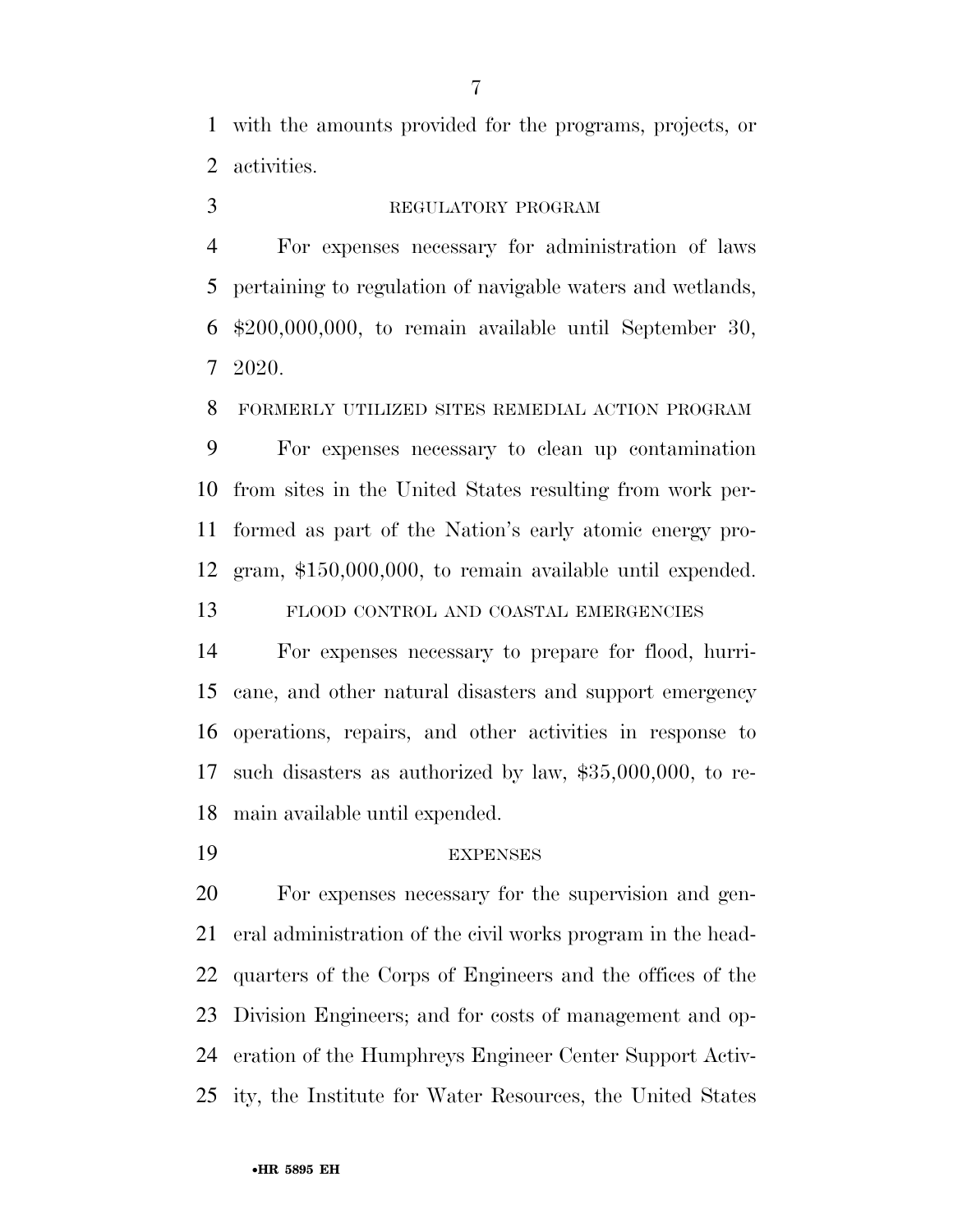Army Engineer Research and Development Center, and the United States Army Corps of Engineers Finance Cen- ter allocable to the civil works program, \$187,000,000 (re- duced by \$1,200,000) (reduced by \$1,030,000), to remain available until September 30, 2020, of which not to exceed \$5,000 may be used for official reception and representa- tion purposes and only during the current fiscal year: *Pro- vided*, That no part of any other appropriation provided in this title shall be available to fund the civil works activi- ties of the Office of the Chief of Engineers or the civil works executive direction and management activities of the division offices: *Provided further*, That any Flood Control and Coastal Emergencies appropriation may be used to fund the supervision and general administration of emer- gency operations, repairs, and other activities in response to any flood, hurricane, or other natural disaster.

# 17 OFFICE OF THE ASSISTANT SECRETARY OF THE ARMY

# 18 FOR CIVIL WORKS

 For the Office of the Assistant Secretary of the Army 20 for Civil Works as authorized by 10 U.S.C.  $3016(b)(3)$ , \$5,000,000, to remain available until September 30, 2020: *Provided*, That not more than 25 percent of such amount may be obligated or expended until the Assistant Sec- retary submits to the Committees on Appropriations of both Houses of Congress a work plan that allocates at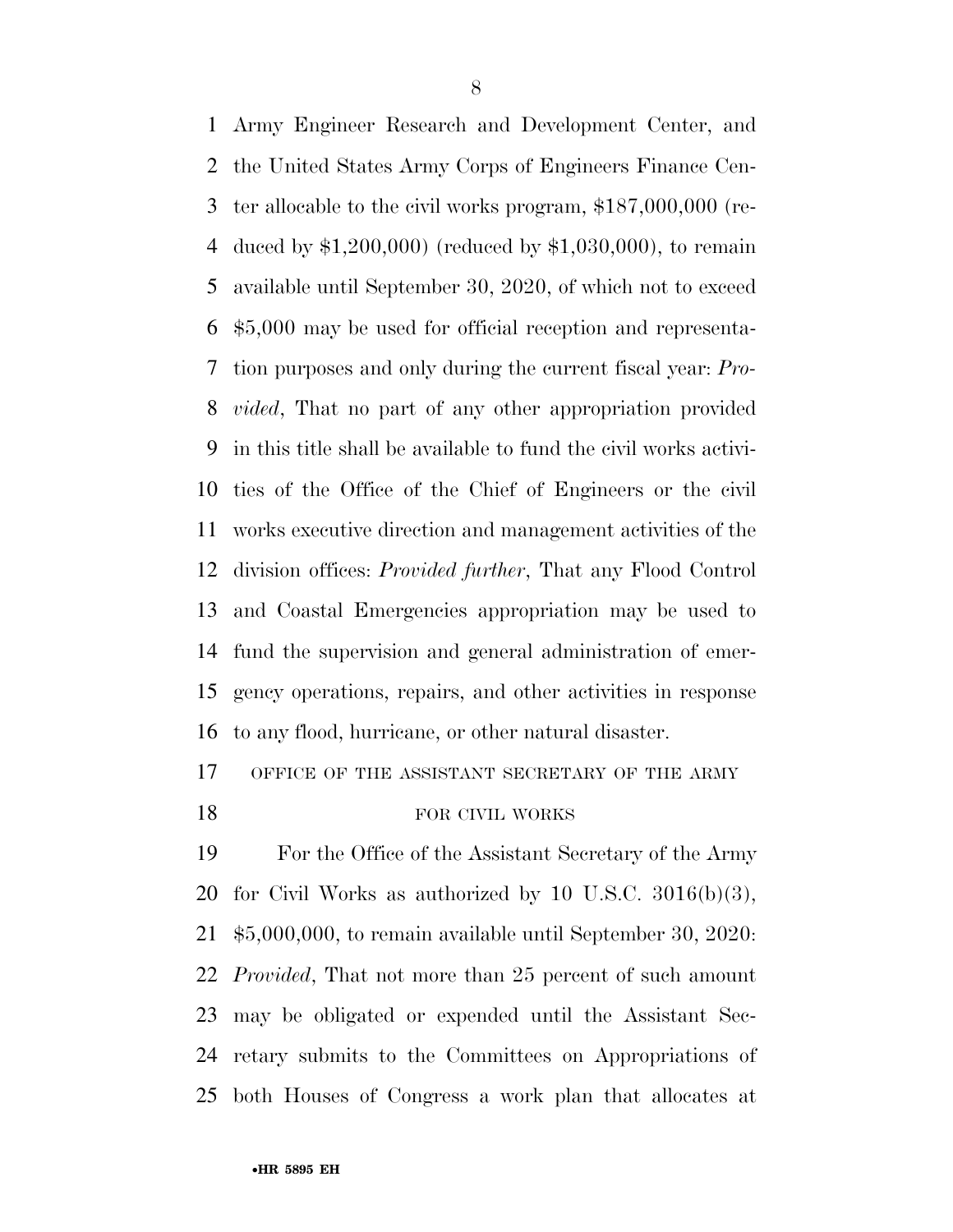least 95 percent of the additional funding provided under each heading in this title (as designated under such head- ing in the report of the Committee on Appropriations ac- companying this Act) to specific programs, projects, or ac-tivities.

| 6              | GENERAL PROVISIONS-CORPS OF                                |
|----------------|------------------------------------------------------------|
| $\overline{7}$ | ENGINEERS-CIVIL                                            |
| 8              | (INCLUDING TRANSFER OF FUNDS)                              |
| 9              | SEC. 101. (a) None of the funds provided in this title     |
| 10             | shall be available for obligation or expenditure through a |
| 11             | reprogramming of funds that—                               |
| 12             | (1) creates or initiates a new program, project,           |
| 13             | or activity;                                               |
| 14             | (2) eliminates a program, project, or activity;            |
| 15             | (3) increases funds or personnel for any pro-              |
| 16             | gram, project, or activity for which funds have been       |
| 17             | denied or restricted by this Act;                          |
| 18             | (4) reduces funds that are directed to be used             |
| 19             | for a specific program, project, or activity by this       |
| 20             | Act;                                                       |
| 21             | (5) increases funds for any program, project, or           |
| 22             | activity by more than $$2,000,000$ or 10 percent,          |
| 23             | whichever is less; or                                      |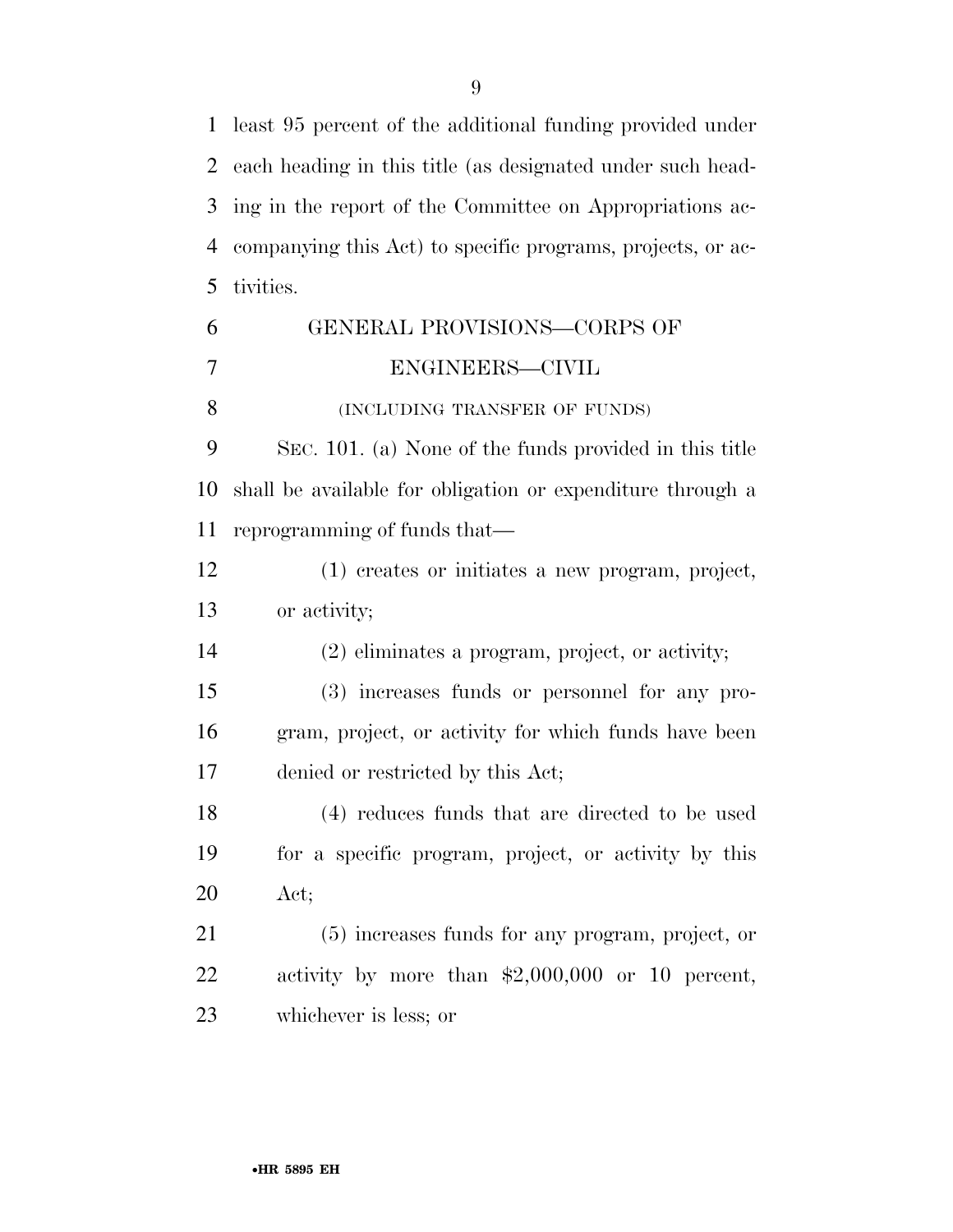(6) reduces funds for any program, project, or activity by more than \$2,000,000 or 10 percent, whichever is less.

 (b) Subsection (a)(1) shall not apply to any project or activity authorized under section 205 of the Flood Con- trol Act of 1948, section 14 of the Flood Control Act of 1946, section 208 of the Flood Control Act of 1954, sec- tion 107 of the River and Harbor Act of 1960, section 103 of the River and Harbor Act of 1962, section 111 of the River and Harbor Act of 1968, section 1135 of the Water Resources Development Act of 1986, section 206 of the Water Resources Development Act of 1996, or sec- tion 204 of the Water Resources Development Act of 1992.

 (c) The Corps of Engineers shall submit reports on a quarterly basis to the Committees on Appropriations of both Houses of Congress detailing all the funds repro- grammed between programs, projects, activities, or cat- egories of funding. The first quarterly report shall be sub- mitted not later than 60 days after the date of enactment of this Act.

 SEC. 102. None of the funds made available in this title may be used to award or modify any contract that commits funds beyond the amounts appropriated for that program, project, or activity that remain unobligated, ex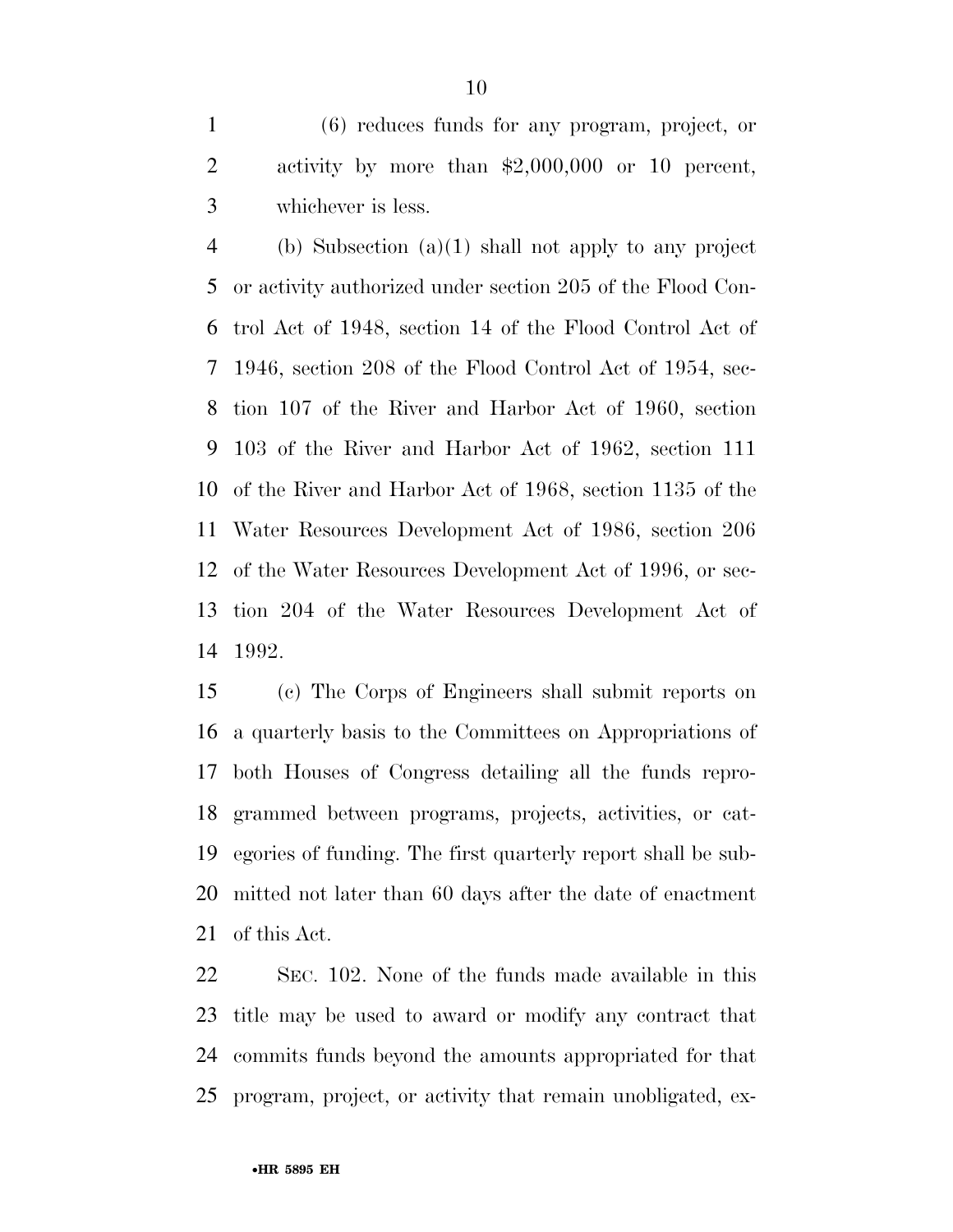cept that such amounts may include any funds that have been made available through reprogramming pursuant to section 101.

 SEC. 103. The Secretary of the Army may transfer to the Fish and Wildlife Service, and the Fish and Wildlife Service may accept and expend, up to \$5,400,000 of funds provided in this title under the heading ''Operation and Maintenance'' to mitigate for fisheries lost due to Corps of Engineers projects.

 SEC. 104. None of the funds in this Act shall be used for an open lake placement alternative for dredged mate- rial, after evaluating the least costly, environmentally ac- ceptable manner for the disposal or management of dredged material originating from Lake Erie or tributaries thereto, unless it is approved under a State water quality certification pursuant to section 401 of the Federal Water Pollution Control Act (33 U.S.C. 1341): *Provided*, That until an open lake placement alternative for dredged mate- rial is approved under a State water quality certification, the Corps of Engineers shall continue upland placement of such dredged material consistent with the requirements of section 101 of the Water Resources Development Act of 1986 (33 U.S.C. 2211).

 SEC. 105. None of the funds made available in this title may be used for any acquisition of buoy chain that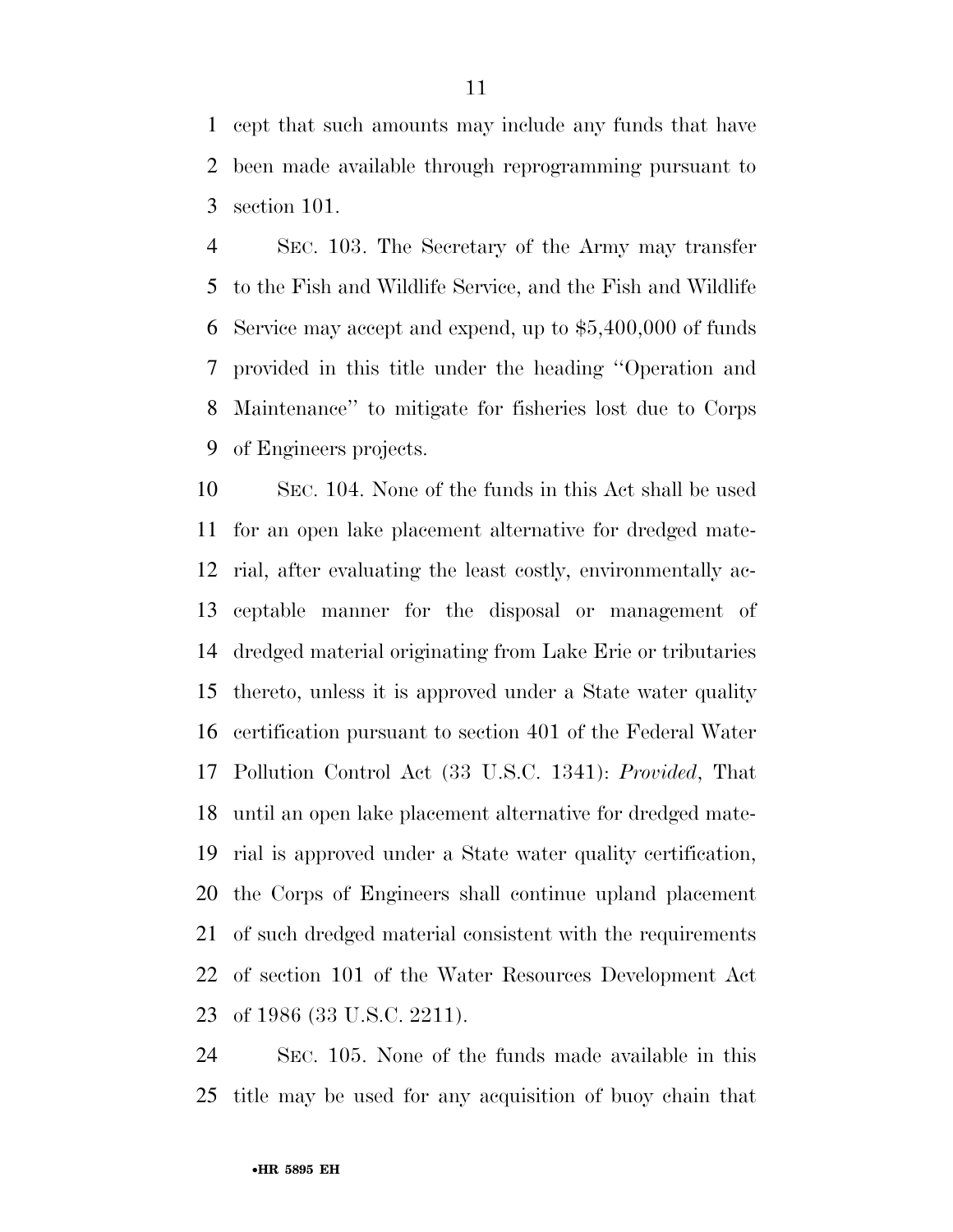is not consistent with 48 CFR 225.7007, subsections 2 (a)(1) and (a)(2).

 SEC. 106. None of the funds made available by this Act may be used to carry out any water supply reallocation study under the Wolf Creek Dam, Lake Cumberland, Ken- tucky, project authorized under the Act of July 24, 1946 (60 Stat. 636, ch. 595).

8 SEC. 107. Notwithstanding section  $404(f)(2)$  of the Federal Water Pollution Control Act (33 U.S.C.  $1344(f)(2)$ , none of the funds made available by this Act may be used to require a permit for the discharge of dredged or fill material under the Federal Water Pollution Control Act (33 U.S.C. 1251 et seq.) for the activities identified in subparagraphs (A) and (C) of section 15 404(f)(1) of the Act (33 U.S.C. 1344(f)(1)(A), (C)).

 SEC. 108. The final rule issued by the Administrator of the Environmental Protection Agency and the Secretary of the Army entitled ''Clean Water Rule: 'Definition of Waters of the United States' '' (80 Fed. Reg. 37053 (June 29, 2015)) is repealed, and, until such time as the Admin- istrator and the Secretary issue a final rule after the date of enactment of this Act defining the scope of waters pro- tected under the Federal Water Pollution Control Act and such new final rule goes into effect, any regulation or pol-icy revised under, or otherwise affected as a result of, the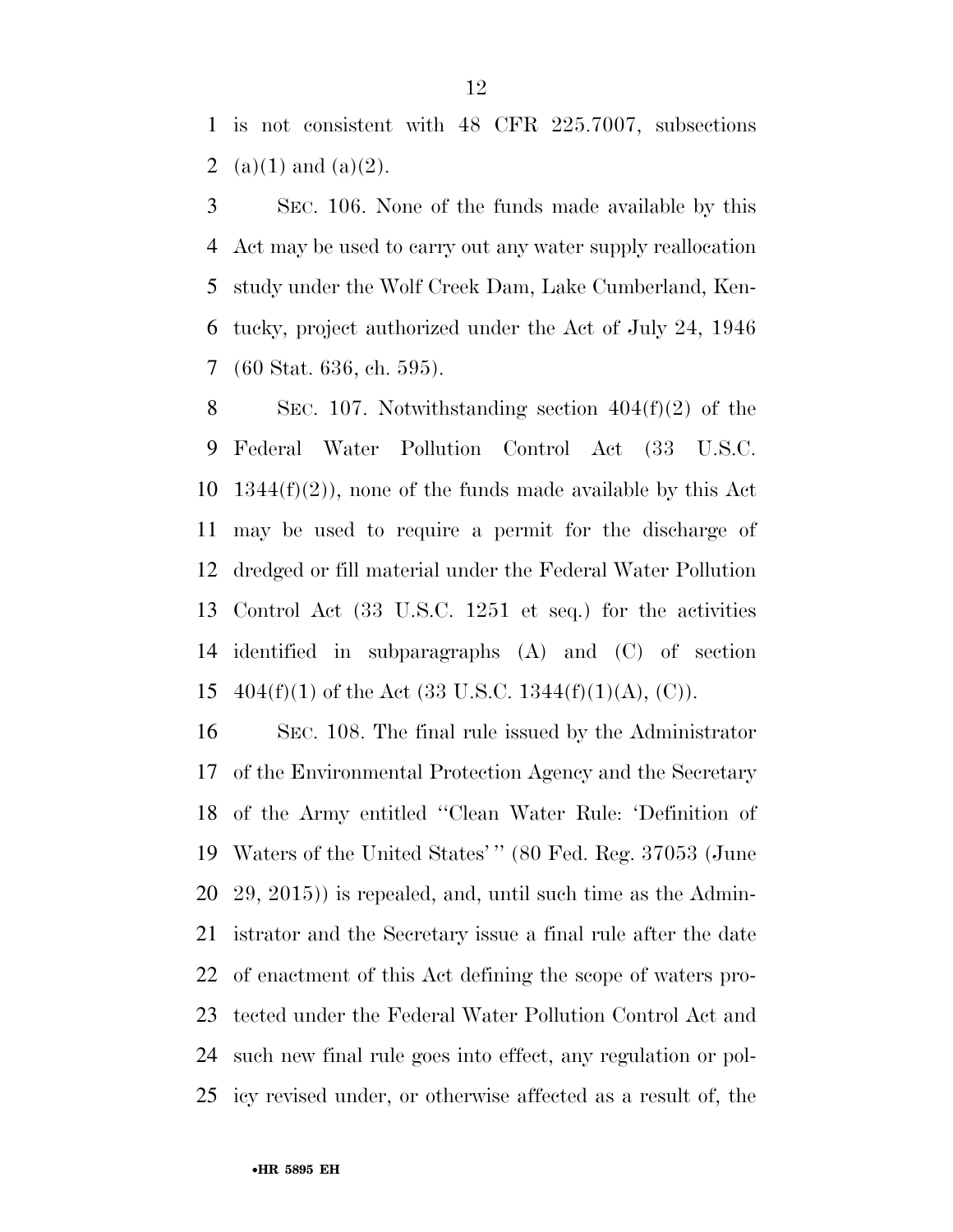rule repealed by this section shall be applied as if that repealed rule had not been issued.

 SEC. 109. As of the date of enactment of this Act and each fiscal year thereafter, the Secretary of the Army shall not promulgate or enforce any regulation that pro- hibits an individual from possessing a firearm, including an assembled or functional firearm, at a water resources development project covered under section 327.0 of title 36, Code of Federal Regulations (as in effect on the date of enactment of this Act), if—

 (1) the individual is not otherwise prohibited by law from possessing the firearm; and

 (2) the possession of the firearm is in compli- ance with the law of the State in which the water resources development project is located.

 SEC. 110. For fiscal year 2019, none of the funds provided in this Act or available in the revolving fund es- tablished by the Civil Functions Appropriations Act of 1954 (33 U.S.C. 576(a)) may be obligated or expended on a new hopper dredge.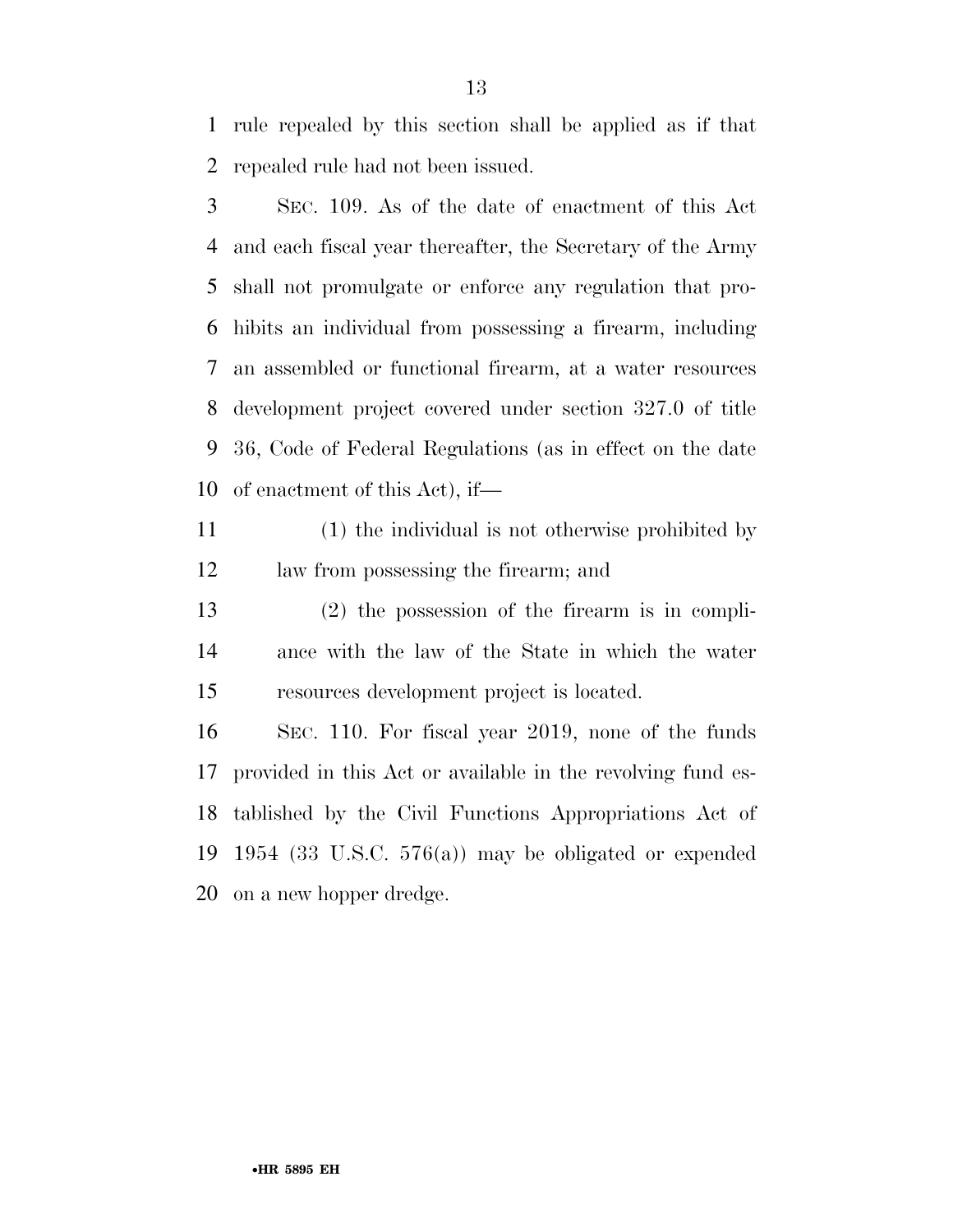| $\mathbf{1}$   | <b>TITLE II</b>                                                   |
|----------------|-------------------------------------------------------------------|
| $\overline{2}$ | DEPARTMENT OF THE INTERIOR                                        |
| 3              | CENTRAL UTAH PROJECT                                              |
| $\overline{4}$ | CENTRAL UTAH PROJECT COMPLETION ACCOUNT                           |
| 5              | For carrying out activities authorized by the Central             |
| 6              | Utah Project Completion Act, \$15,000,000, to remain              |
| 7              | available until expended, of which \$898,000 shall be de-         |
| 8              | posited into the Utah Reclamation Mitigation and Con-             |
| 9              | servation Account for use by the Utah Reclamation Miti-           |
| 10             | gation and Conservation Commission: <i>Provided</i> , That of     |
| 11             | the amount provided under this heading, $$1,398,675$ shall        |
| 12             | be available until September 30, 2020, for expenses nec-          |
| 13             | essary in carrying out related responsibilities of the Sec-       |
| 14             | retary of the Interior: <i>Provided further</i> , That for fiscal |
| 15             | year 2019, of the amount made available to the Commis-            |
| 16             | sion under this Act or any other Act, the Commission may          |
| 17             | use an amount not to exceed $$1,500,000$ for administra-          |
| 18             | tive expenses.                                                    |
| 19             | <b>BUREAU OF RECLAMATION</b>                                      |

 The following appropriations shall be expended to execute authorized functions of the Bureau of Reclama-tion: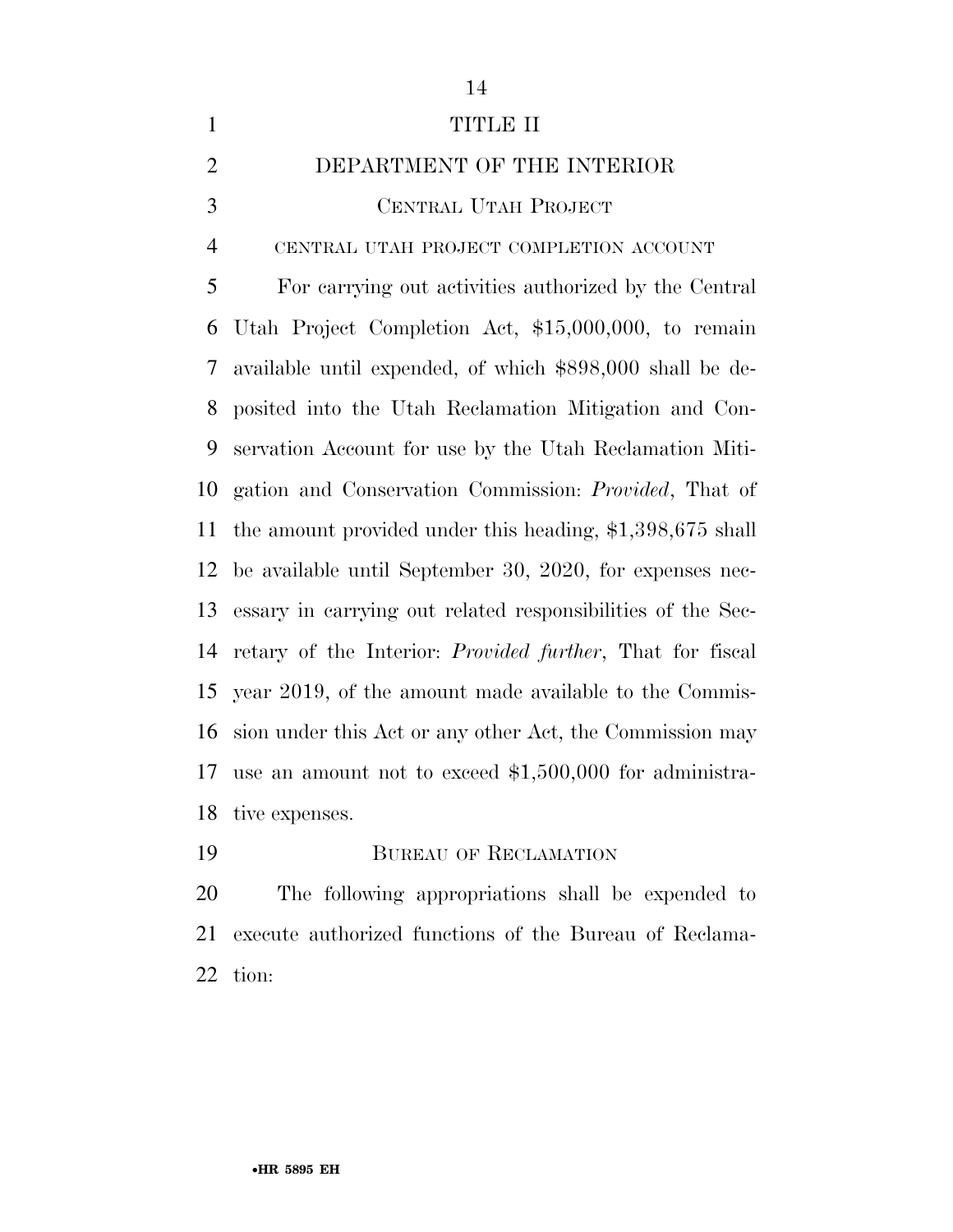WATER AND RELATED RESOURCES

#### (INCLUDING TRANSFERS OF FUNDS)

 For management, development, and restoration of water and related natural resources and for related activi- ties, including the operation, maintenance, and rehabilita- tion of reclamation and other facilities, participation in fulfilling related Federal responsibilities to Native Ameri- cans, and related grants to, and cooperative and other agreements with, State and local governments, federally recognized Indian tribes, and others, \$1,381,992,000 (re- duced by \$2,000,000) (increased by \$2,000,000) (reduced by \$15,000,000) (increased by \$15,000,000), to remain available until expended, of which \$67,393,000 shall be available for transfer to the Upper Colorado River Basin Fund and \$5,551,000 shall be available for transfer to the Lower Colorado River Basin Development Fund; of which such amounts as may be necessary may be advanced to the Colorado River Dam Fund: *Provided*, That such trans- fers may be increased or decreased within the overall ap- propriation under this heading: *Provided further*, That of the total appropriated, the amount for program activities that can be financed by the Reclamation Fund or the Bu- reau of Reclamation special fee account established by 16 U.S.C. 6806 shall be derived from that Fund or account: *Provided further*, That funds contributed under 43 U.S.C.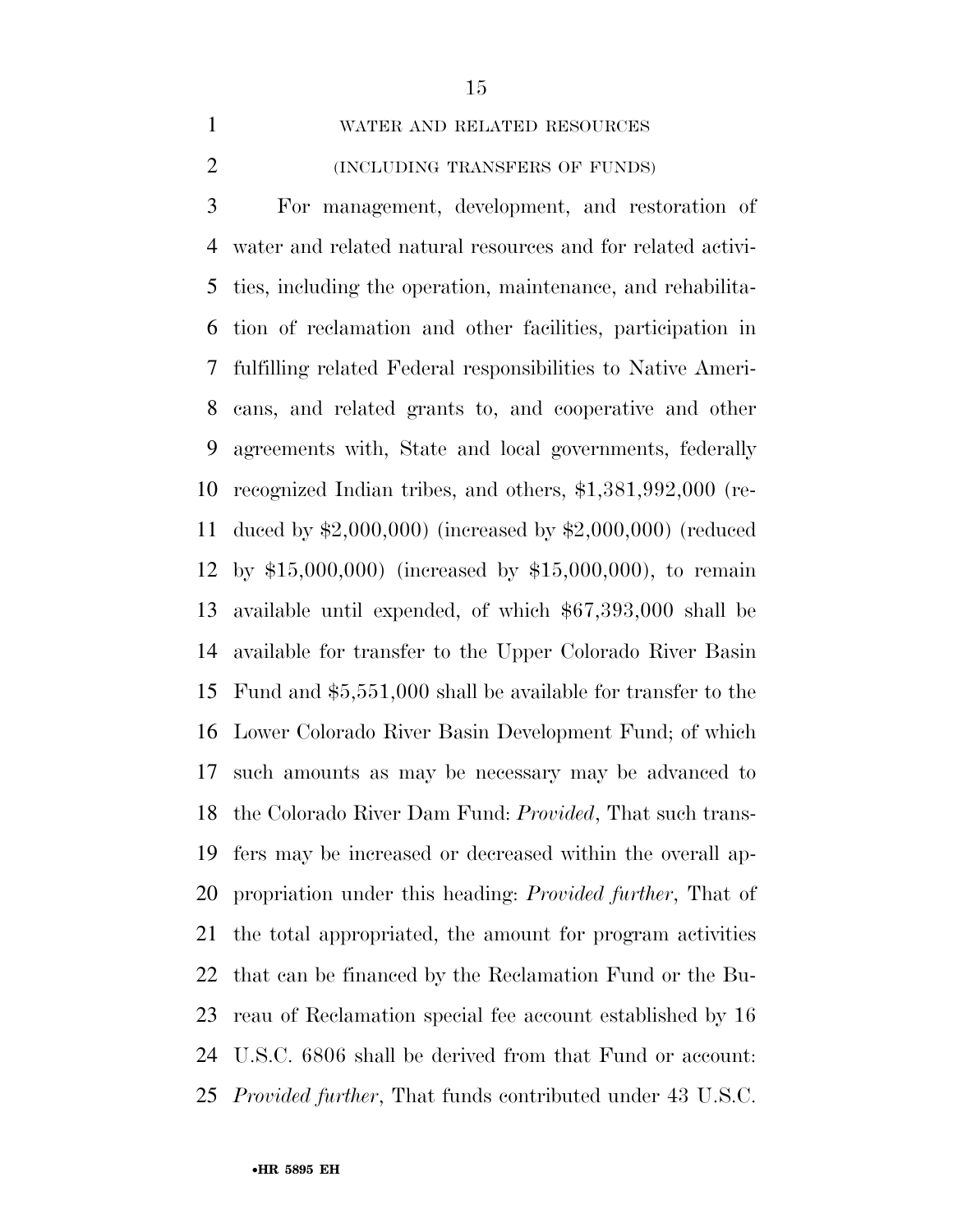395 are available until expended for the purposes for which the funds were contributed: *Provided further*, That funds advanced under 43 U.S.C. 397a shall be credited to this account and are available until expended for the same purposes as the sums appropriated under this head- ing: *Provided further*, That of the amounts provided here- in, funds may be used for high-priority projects which shall be carried out by the Youth Conservation Corps, as authorized by 16 U.S.C. 1706.

# CENTRAL VALLEY PROJECT RESTORATION FUND

 For carrying out the programs, projects, plans, habi- tat restoration, improvement, and acquisition provisions of the Central Valley Project Improvement Act, \$62,008,000 (reduced by \$5,000,000) (increased by \$5,000,000), to be derived from such sums as may be collected in the Central Valley Project Restoration Fund pursuant to sections 3407(d), 3404(c)(3), and 3405(f) of Public Law 102–575, to remain available until expended: *Provided*, That the Bu- reau of Reclamation is directed to assess and collect the full amount of the additional mitigation and restoration payments authorized by section 3407(d) of Public Law 102–575: *Provided further*, That none of the funds made available under this heading may be used for the acquisi-tion or leasing of water for in-stream purposes if the water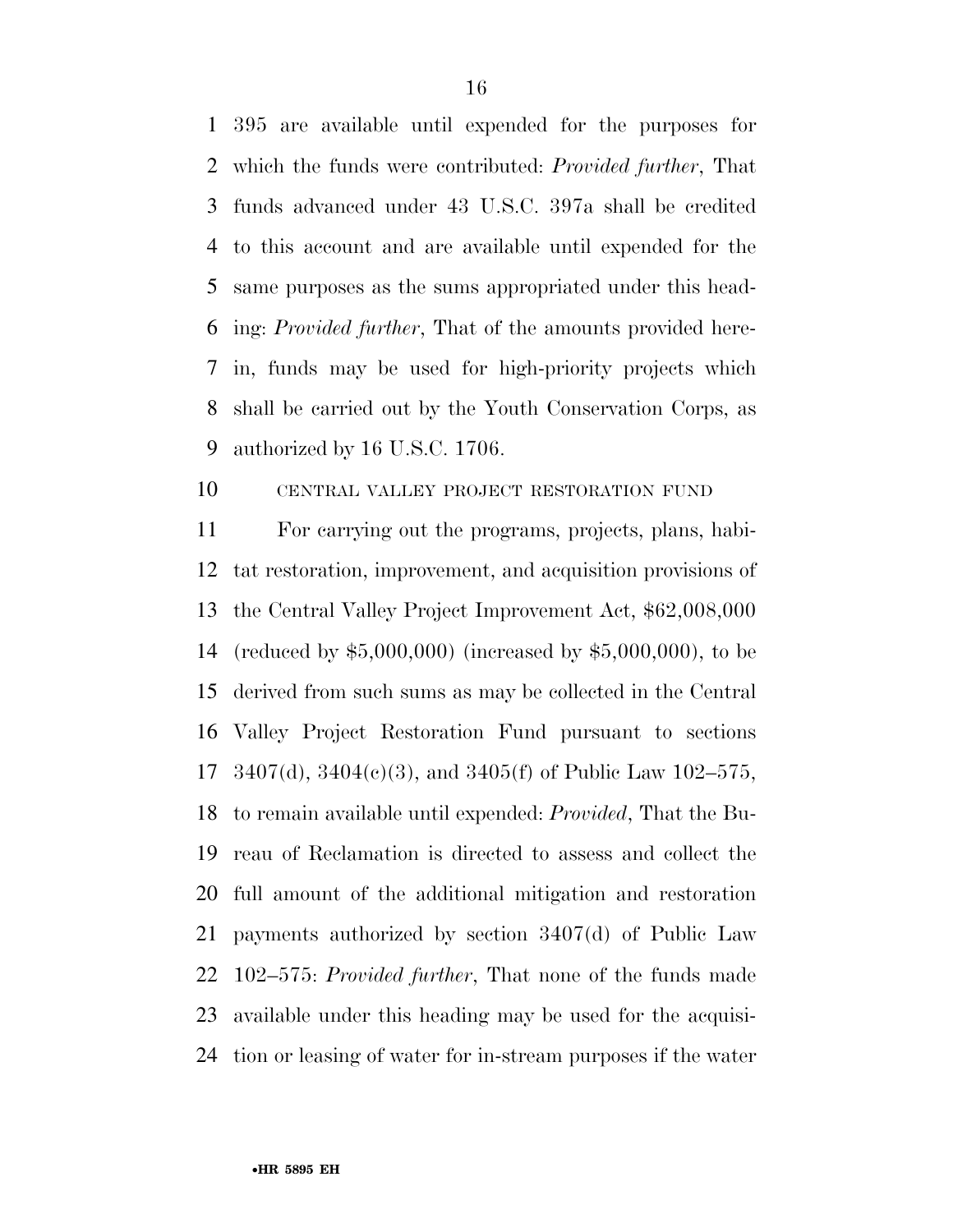is already committed to in-stream purposes by a court adopted decree or order.

 CALIFORNIA BAY-DELTA RESTORATION (INCLUDING TRANSFERS OF FUNDS)

 For carrying out activities authorized by the Water Supply, Reliability, and Environmental Improvement Act, consistent with plans to be approved by the Secretary of the Interior, \$35,000,000, to remain available until ex- pended, of which such amounts as may be necessary to carry out such activities may be transferred to appropriate accounts of other participating Federal agencies to carry out authorized purposes: *Provided*, That funds appro- priated herein may be used for the Federal share of the costs of CALFED Program management: *Provided fur- ther*, That CALFED implementation shall be carried out in a balanced manner with clear performance measures demonstrating concurrent progress in achieving the goals and objectives of the Program.

POLICY AND ADMINISTRATION

 For expenses necessary for policy, administration, and related functions in the Office of the Commissioner, the Denver office, and offices in the five regions of the Bureau of Reclamation, to remain available until Sep- tember 30, 2020, \$61,000,000, to be derived from the Reclamation Fund and be nonreimbursable as provided in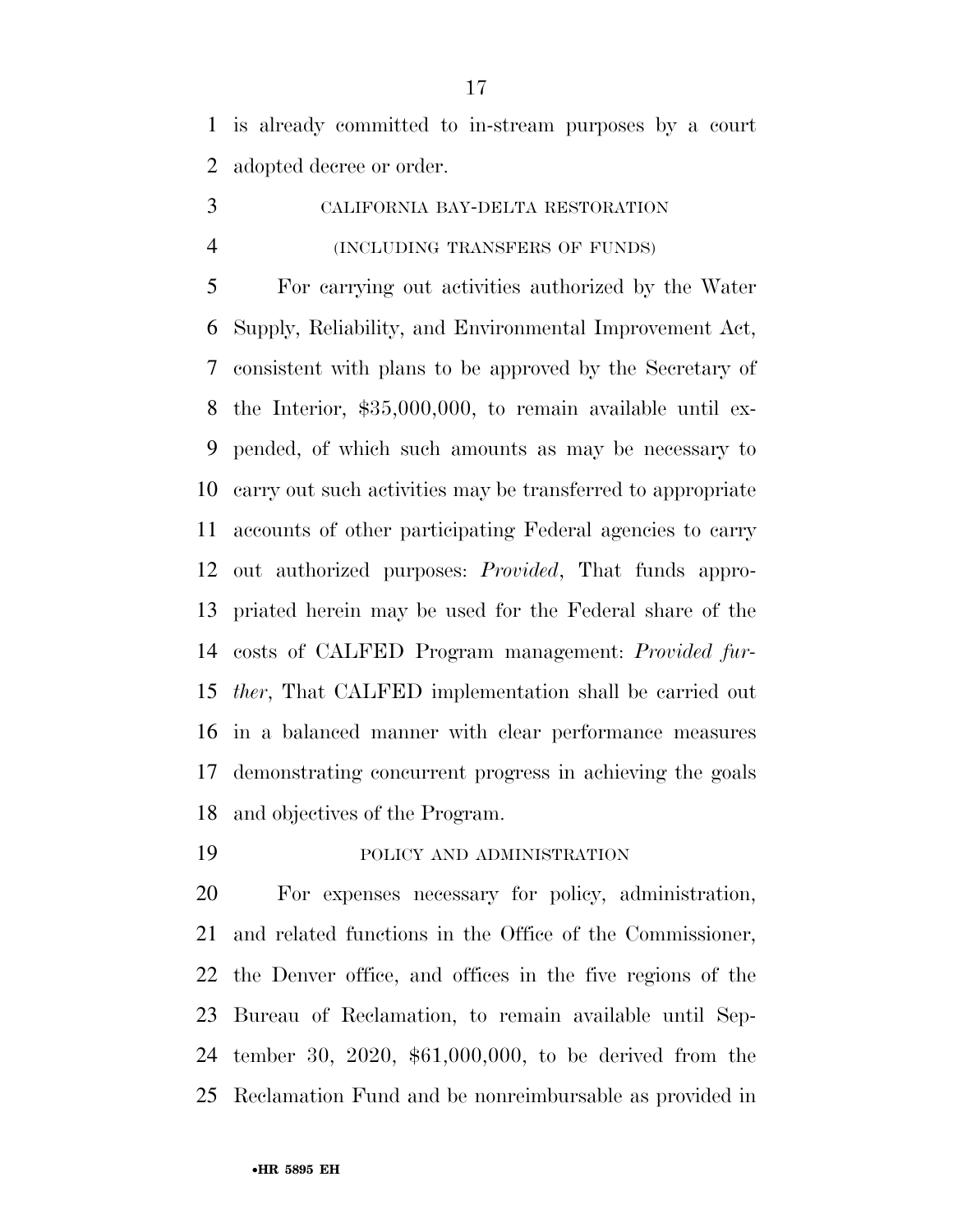| $\mathbf{1}$   | 43 U.S.C. 377: <i>Provided</i> , That no part of any other appro- |
|----------------|-------------------------------------------------------------------|
| $\overline{2}$ | priation in this Act shall be available for activities or func-   |
| 3              | tions budgeted as policy and administration expenses.             |
| $\overline{4}$ | ADMINISTRATIVE PROVISION                                          |
| 5              | Appropriations for the Bureau of Reclamation shall                |
| 6              | be available for purchase of not to exceed five passenger         |
| 7              | motor vehicles, which are for replacement only.                   |
| 8              | GENERAL PROVISIONS-DEPARTMENT OF THE                              |
| 9              | <b>INTERIOR</b>                                                   |
| 10             | SEC. 201. (a) None of the funds provided in this title            |
| 11             | shall be available for obligation or expenditure through a        |
| 12             | reprogramming of funds that—                                      |
| 13             | (1) creates or initiates a new program, project,                  |
| 14             | or activity;                                                      |
| 15             | (2) eliminates a program, project, or activity;                   |
| 16             | (3) increases funds for any program, project, or                  |
| 17             | activity for which funds have been denied or re-                  |
| 18             | stricted by this Act;                                             |
| 19             | (4) restarts or resumes any program, project or                   |
| 20             | activity for which funds are not provided in this Act,            |
| 21             | unless prior approval is received from the Commit-                |
| 22             | tees on Appropriations of both Houses of Congress;                |
| 23             | (5) transfers funds in excess of the following                    |
| 24             | limits—                                                           |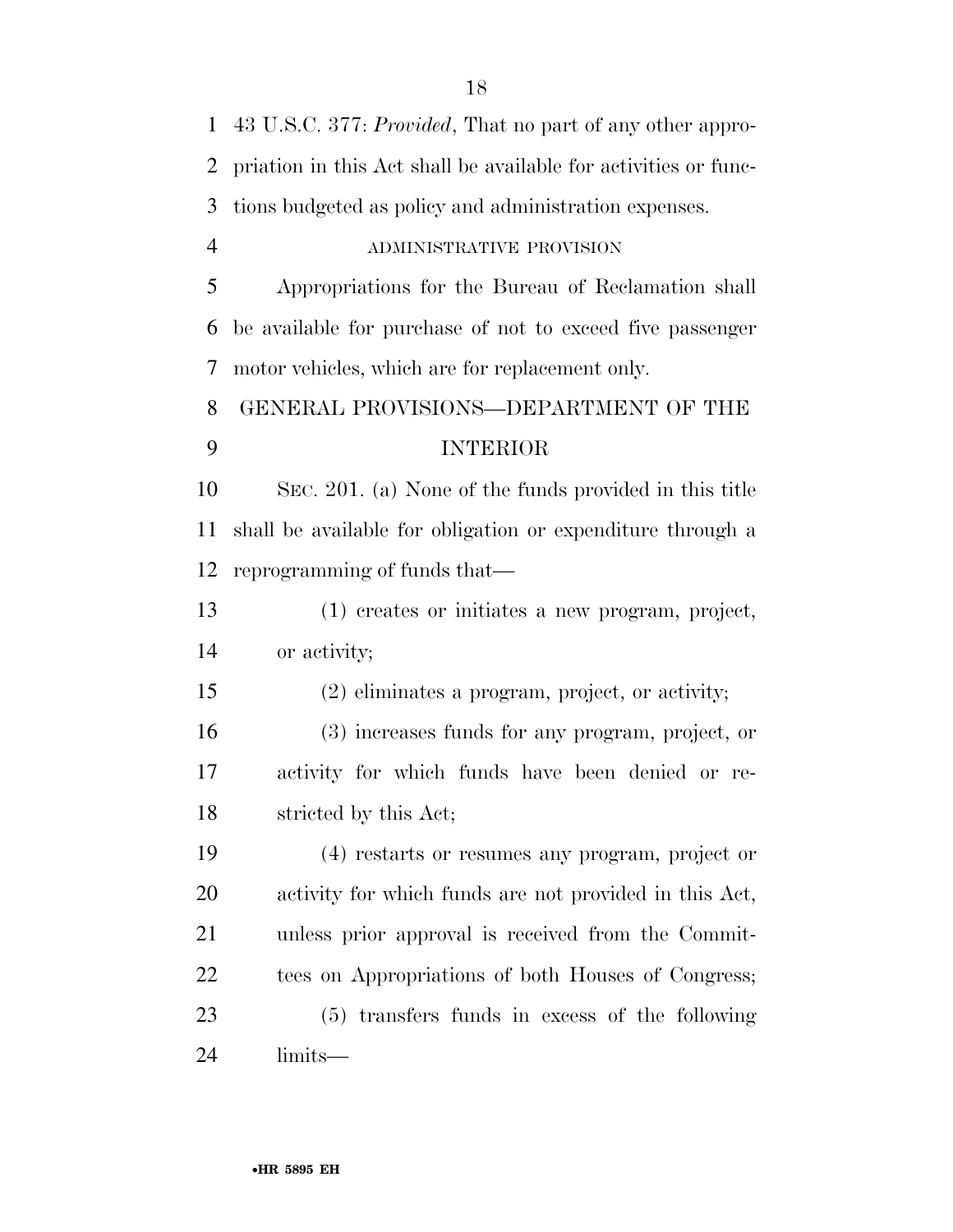| $\mathbf{1}$   | $(A)$ 15 percent for any program, project or               |
|----------------|------------------------------------------------------------|
| $\overline{2}$ | activity for which $$2,000,000$ or more is avail-          |
| 3              | able at the beginning of the fiscal year; or               |
| $\overline{4}$ | $(B)$ \$400,000 for any program, project or                |
| 5              | activity for which less than $$2,000,000$ is avail-        |
| 6              | able at the beginning of the fiscal year;                  |
| 7              | $(6)$ transfers more than \$500,000 from either            |
| 8              | the Facilities Operation, Maintenance, and Rehabili-       |
| 9              | tation category or the Resources Management and            |
| 10             | Development category to any program, project, or           |
| 11             | activity in the other category; or                         |
| 12             | (7) transfers, where necessary to discharge legal          |
| 13             | obligations of the Bureau of Reclamation, more than        |
| 14             | \$5,000,000 to provide adequate funds for settled          |
| 15             | contractor claims, increased contractor earnings due       |
| 16             | to accelerated rates of operations, and real estate de-    |
| 17             | ficiency judgments.                                        |
| 18             | (b) Subsection $(a)(5)$ shall not apply to any transfer    |
| 19             | of funds within the Facilities Operation, Maintenance, and |
| 20             | Rehabilitation category.                                   |
| 21             | (c) For purposes of this section, the term "transfer"      |
| 22             | means any movement of funds into or out of a program,      |
| 23             | project, or activity.                                      |
| 24             | (d) The Bureau of Reclamation shall submit reports         |
| 25             | on a quarterly basis to the Committees on Appropriations   |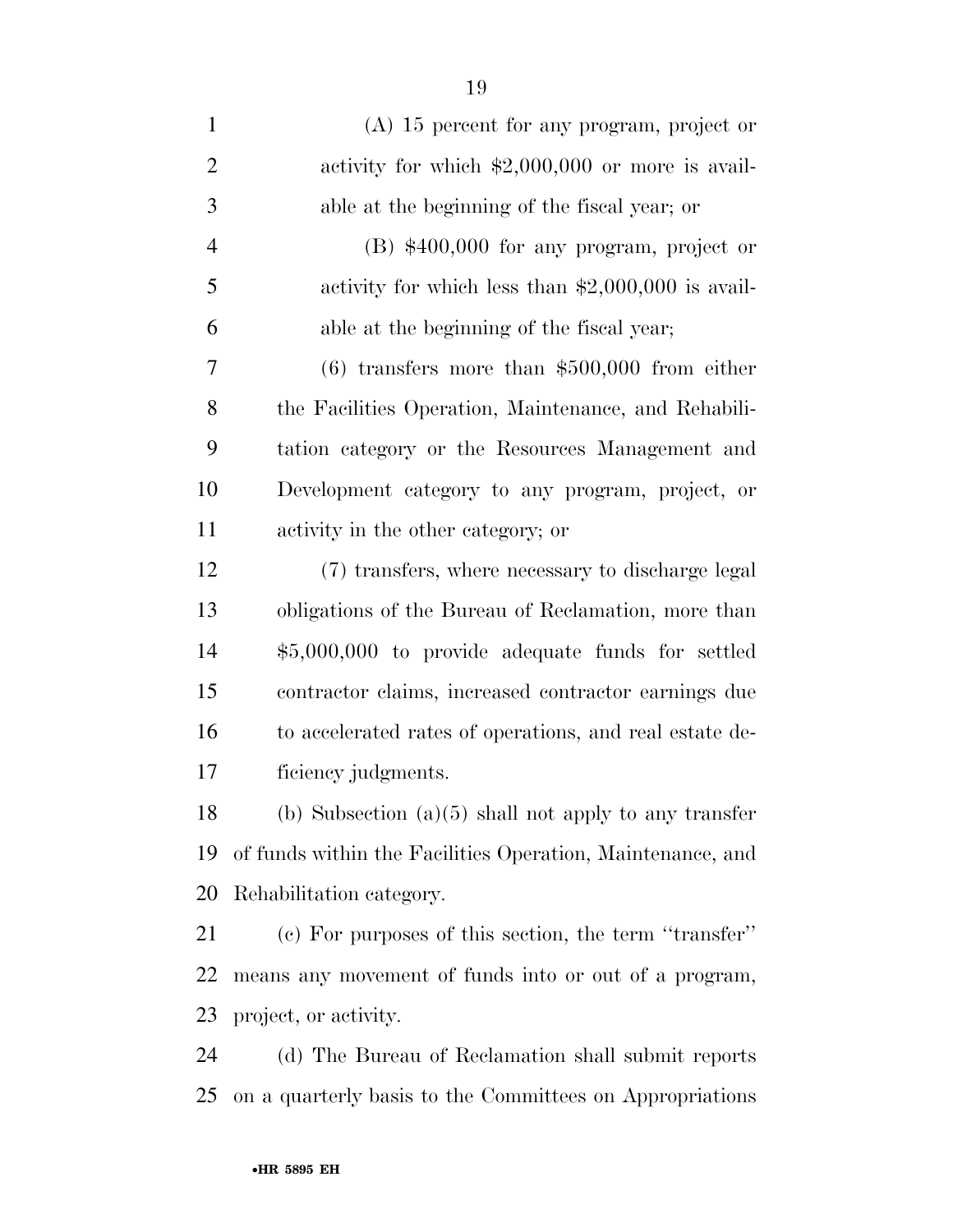of both Houses of Congress detailing all the funds repro- grammed between programs, projects, activities, or cat- egories of funding. The first quarterly report shall be sub- mitted not later than 60 days after the date of enactment of this Act.

 SEC. 202. (a) None of the funds appropriated or oth- erwise made available by this Act may be used to deter- mine the final point of discharge for the interceptor drain for the San Luis Unit until development by the Secretary of the Interior and the State of California of a plan, which shall conform to the water quality standards of the State of California as approved by the Administrator of the En- vironmental Protection Agency, to minimize any detri-mental effect of the San Luis drainage waters.

 (b) The costs of the Kesterson Reservoir Cleanup Program and the costs of the San Joaquin Valley Drain- age Program shall be classified by the Secretary of the Interior as reimbursable or nonreimbursable and collected until fully repaid pursuant to the ''Cleanup Program— Alternative Repayment Plan'' and the ''SJVDP—Alter- native Repayment Plan'' described in the report entitled ''Repayment Report, Kesterson Reservoir Cleanup Pro- gram and San Joaquin Valley Drainage Program, Feb- ruary 1995'', prepared by the Department of the Interior, Bureau of Reclamation. Any future obligations of funds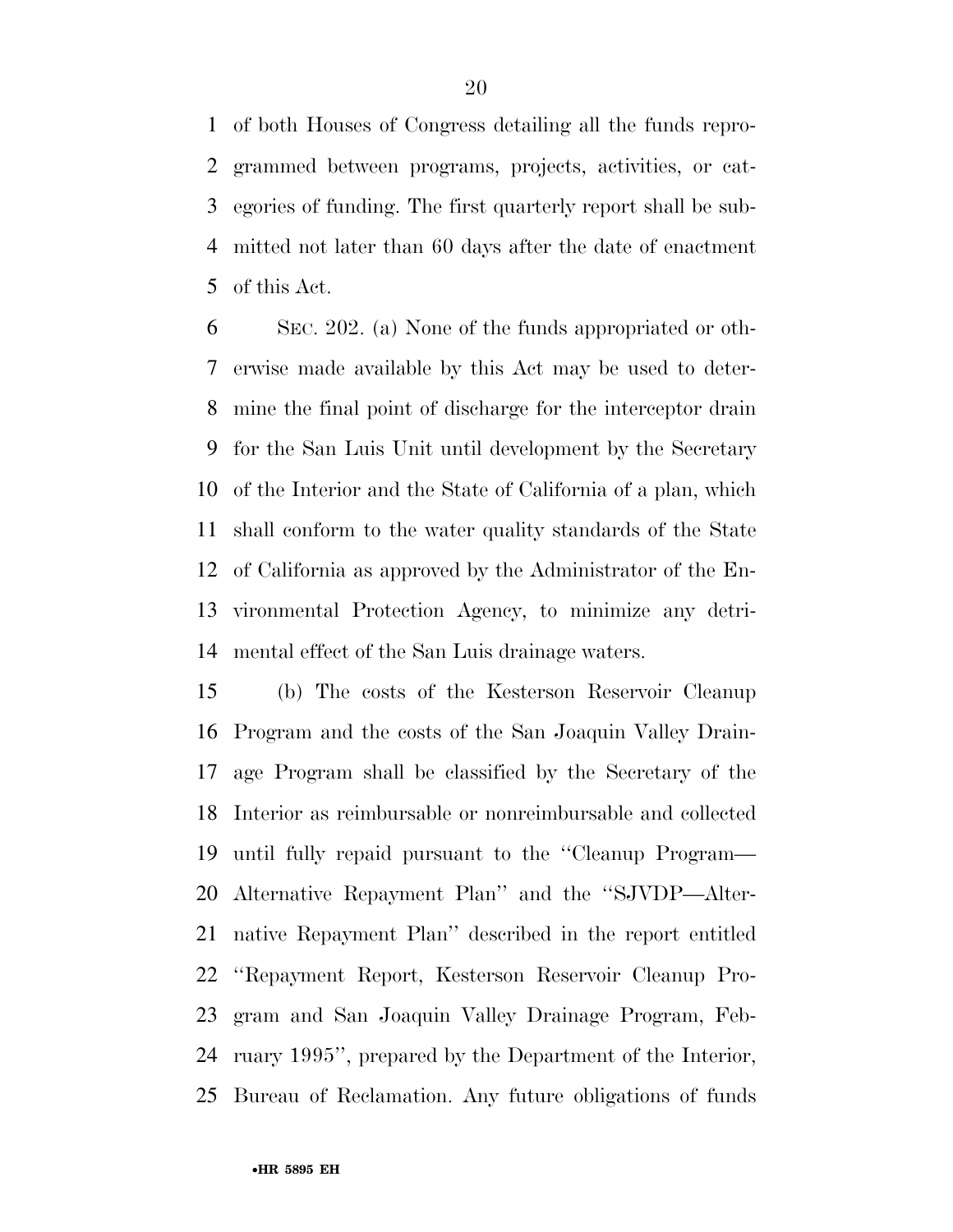by the United States relating to, or providing for, drainage service or drainage studies for the San Luis Unit shall be fully reimbursable by San Luis Unit beneficiaries of such service or studies pursuant to Federal reclamation law.

 SEC. 203. Hereinafter, notwithstanding any other provision of law, during the period from November 1 through April 30, water users may use their diversion structures for the purpose of recharging the Eastern Snake Plain Aquifer, when the Secretary, in consultation with the Advisory Committee and Water District 1 watermaster, determines there is water available in excess of that needed to satisfy existing Minidoka Project storage and hydropower rights and ensure operational flexibility. SEC. 204. Section 9001(d) of the Omnibus Public Land Management Act of 2009 (Public Law 111–11; 123 Stat. 1295) is amended by striking ''10'' and inserting 18 "20".

 SEC. 205. None of the funds in this Act shall be avail- able to implement the Stipulation of Settlement (Natural Resources Defense Council, et al. v. Kirk Rodgers, et al., Eastern District of California, No. Civ. 9 S–88–1658 LKK/GGH) or subtitle A of title X of Public Law 111– 11.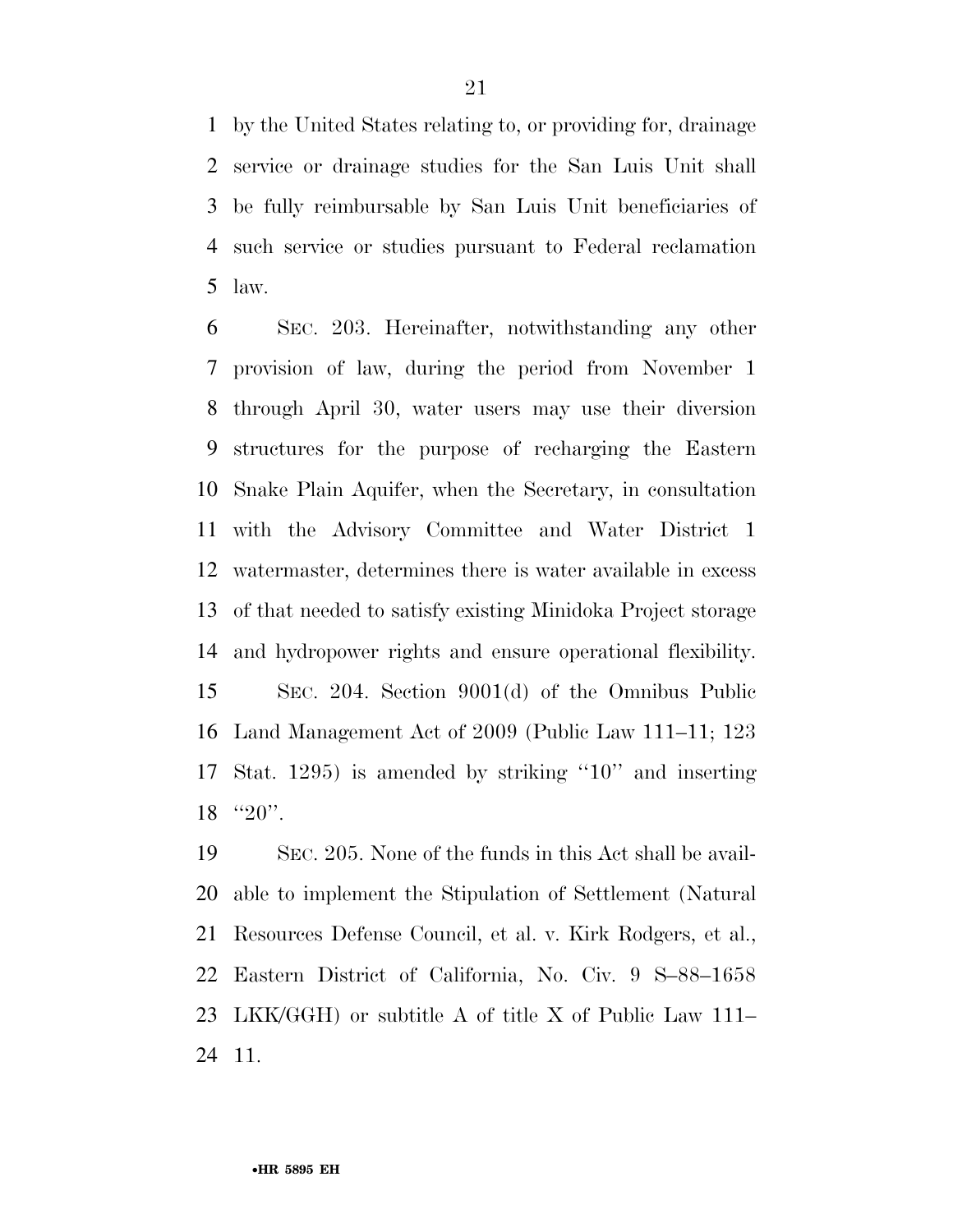SEC. 206. None of the funds in this Act shall be avail- able for the purchase of water in the State of California to supplement instream flow within a river basin that has suffered a drought within the last two years. SEC. 207. Section 9(c)(1) of the Reclamation Project 6 Act of 1939 (43 U.S.C.  $485h(c)(1)$ ) is amended by insert- ing ''and pumped storage hydropower development exclu- sively using Bureau of Reclamation reservoirs'' after ''in- cluding small conduit hydropower development''. TITLE III **DEPARTMENT OF ENERGY** 12 ENERGY PROGRAMS ENERGY EFFICIENCY AND RENEWABLE ENERGY For Department of Energy expenses including the purchase, construction, and acquisition of plant and cap- ital equipment, and other expenses necessary for energy efficiency and renewable energy activities in carrying out the purposes of the Department of Energy Organization Act (42 U.S.C. 7101 et seq.), including the acquisition or condemnation of any real property or any facility or for plant or facility acquisition, construction, or expansion, \$2,078,640,000 (increased by \$2,000,000) (increased by \$1,000,000), to remain available until expended: *Provided*, That of such amount, \$153,700,000 shall be available until September 30, 2020, for program direction.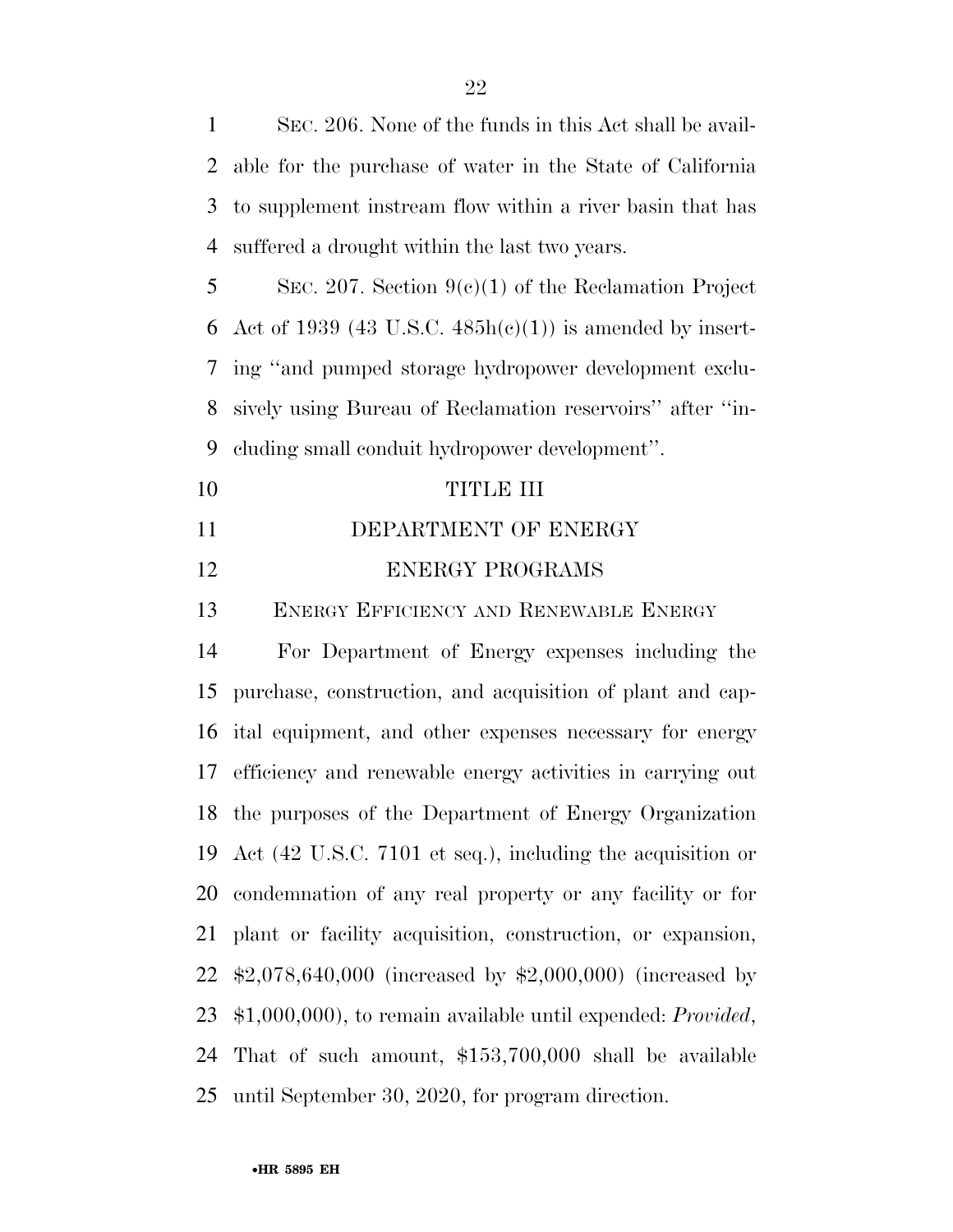CYBERSECURITY, ENERGY SECURITY, AND EMERGENCY

# RESPONSE

 For Department of Energy expenses including the purchase, construction, and acquisition of plant and cap- ital equipment, and other expenses necessary for energy sector cybersecurity, energy security, and emergency re- sponse activities in carrying out the purposes of the De- partment of Energy Organization Act (42 U.S.C. 7101 et seq.), including the acquisition or condemnation of any real property or any facility or for plant or facility acquisi- tion, construction, or expansion, \$146,000,000 (increased by \$1,000,000), to remain available until expended: *Pro- vided*, That of such amount, \$11,500,000 shall be avail-able until September 30, 2020, for program direction.

### ELECTRICITY DELIVERY

 For Department of Energy expenses including the purchase, construction, and acquisition of plant and cap- ital equipment, and other expenses necessary for elec- tricity delivery activities in carrying out the purposes of the Department of Energy Organization Act (42 U.S.C. 7101 et seq.), including the acquisition or condemnation of any real property or any facility or for plant or facility acquisition, construction, or expansion, \$175,000,000 (in- creased by \$1,000,000), to remain available until ex-pended: *Provided*, That of such amount, \$17,000,000 shall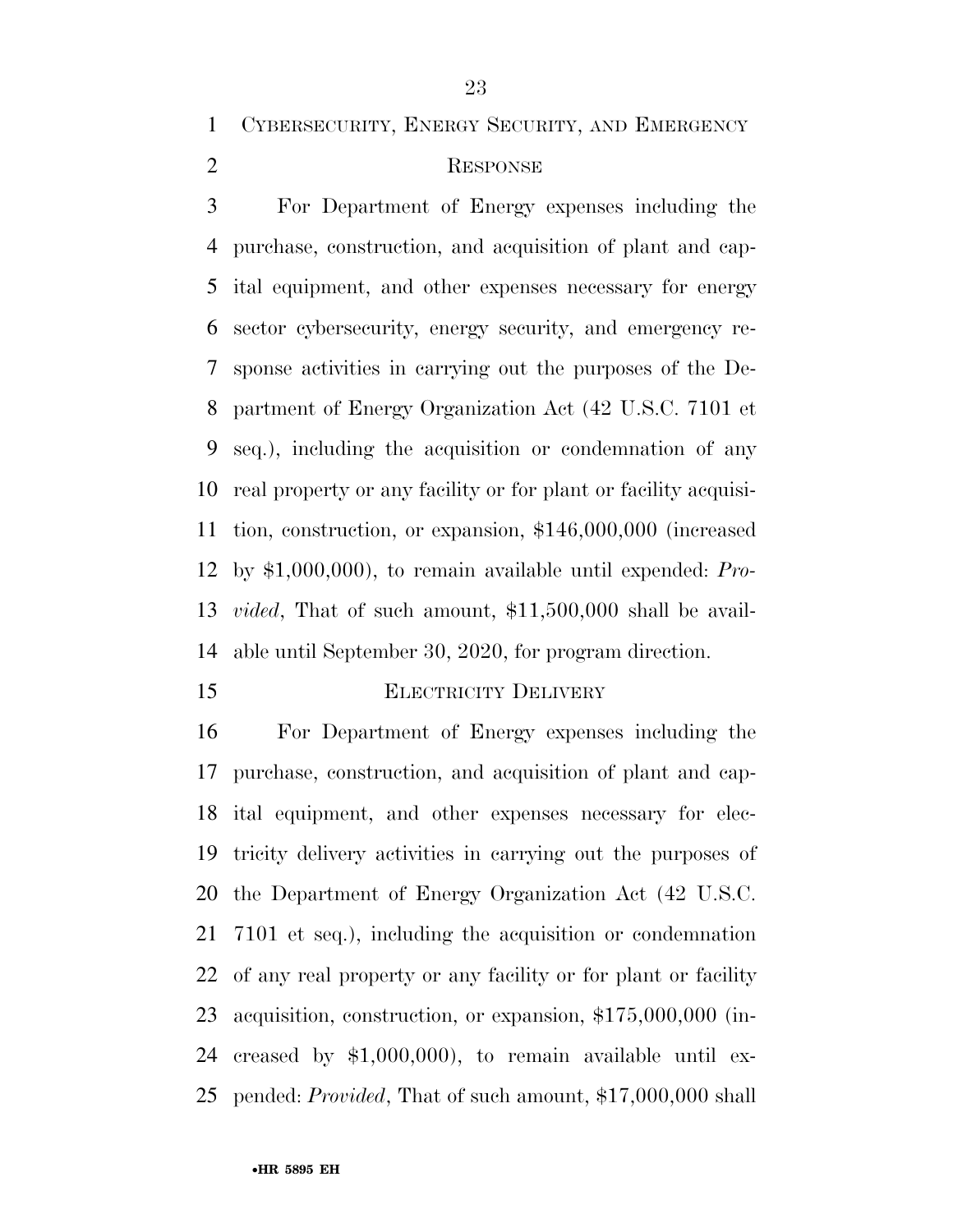be available until September 30, 2020, for program direc-tion.

# 3 NUCLEAR ENERGY

 For Department of Energy expenses including the purchase, construction, and acquisition of plant and cap- ital equipment, and other expenses necessary for nuclear energy activities in carrying out the purposes of the De- partment of Energy Organization Act (42 U.S.C. 7101 et seq.), including the acquisition or condemnation of any real property or any facility or for plant or facility acquisi- tion, construction, or expansion, \$1,346,090,000, to re- main available until expended: *Provided*, That of such amount, \$66,500,000 shall be available until September 30, 2020, for program direction.

# FOSSIL ENERGY RESEARCH AND DEVELOPMENT

 For Department of Energy expenses necessary in car- rying out fossil energy research and development activi- ties, under the authority of the Department of Energy Or- ganization Act (42 U.S.C. 7101 et seq.), including the ac- quisition of interest, including defeasible and equitable in- terests in any real property or any facility or for plant or facility acquisition or expansion, and for conducting in- quiries, technological investigations and research con- cerning the extraction, processing, use, and disposal of mineral substances without objectionable social and envi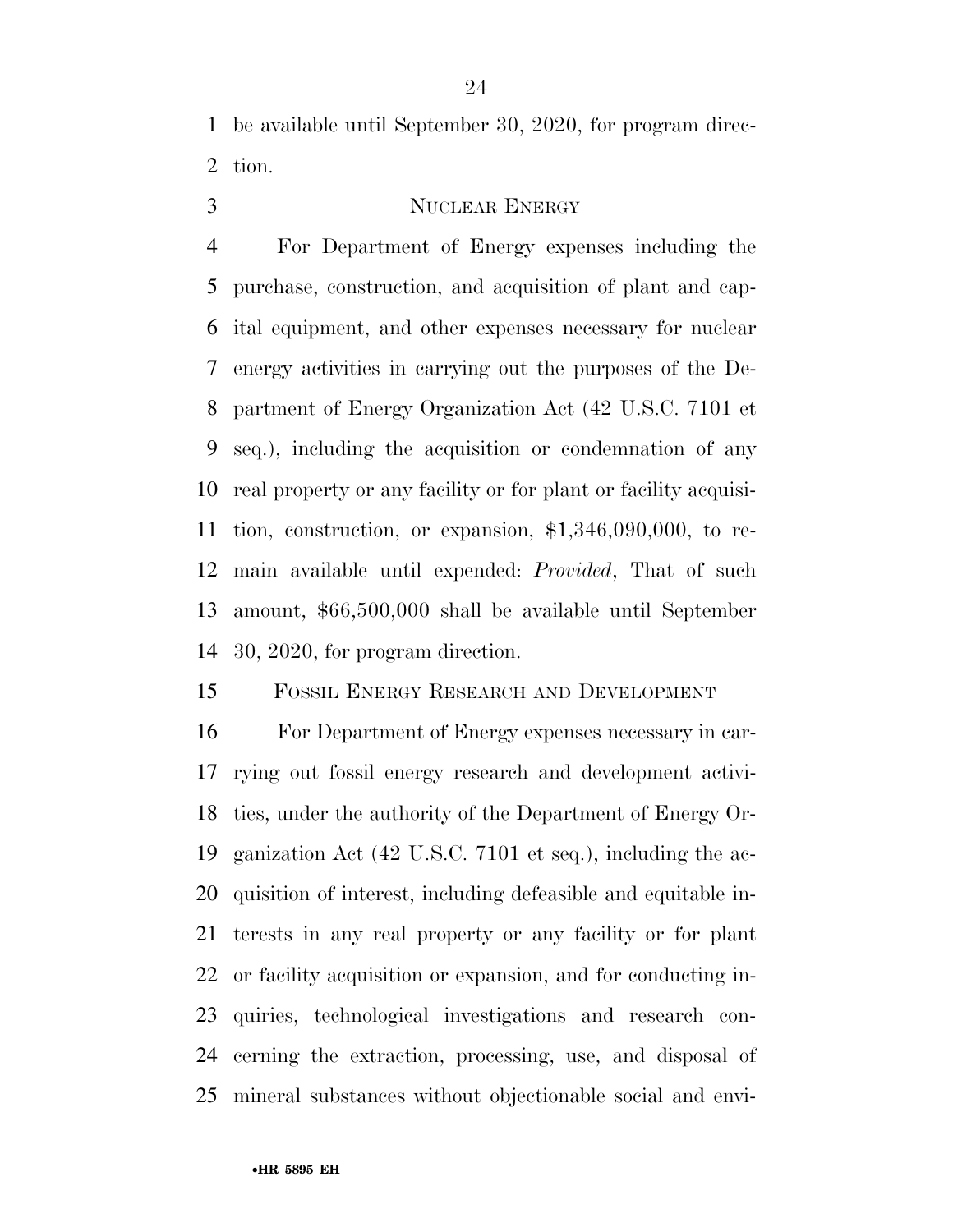ronmental costs (30 U.S.C. 3, 1602, and 1603), \$785,000,000 (reduced by \$20,000,000) (increased by \$20,000,000), to remain available until expended: *Pro- vided*, That of such amount \$61,070,000 shall be available until September 30, 2020, for program direction.

NAVAL PETROLEUM AND OIL SHALE RESERVES

 For Department of Energy expenses necessary to carry out naval petroleum and oil shale reserve activities, \$10,000,000, to remain available until expended: *Pro- vided*, That notwithstanding any other provision of law, unobligated funds remaining from prior years shall be available for all naval petroleum and oil shale reserve ac-tivities.

# STRATEGIC PETROLEUM RESERVE

 For Department of Energy expenses necessary for Strategic Petroleum Reserve facility development and op- erations and program management activities pursuant to the Energy Policy and Conservation Act (42 U.S.C. 6201 et seq.), \$252,000,000, to remain available until expended: *Provided*, That, as authorized by section 404 of the Bipar- tisan Budget Act of 2015 (Public Law 114–74; 42 U.S.C. 6239 note), the Secretary of Energy shall draw down and sell not to exceed \$300,000,000 of crude oil from the Stra- tegic Petroleum Reserve in fiscal year 2019: *Provided fur-ther*, That the proceeds from such drawdown and sale shall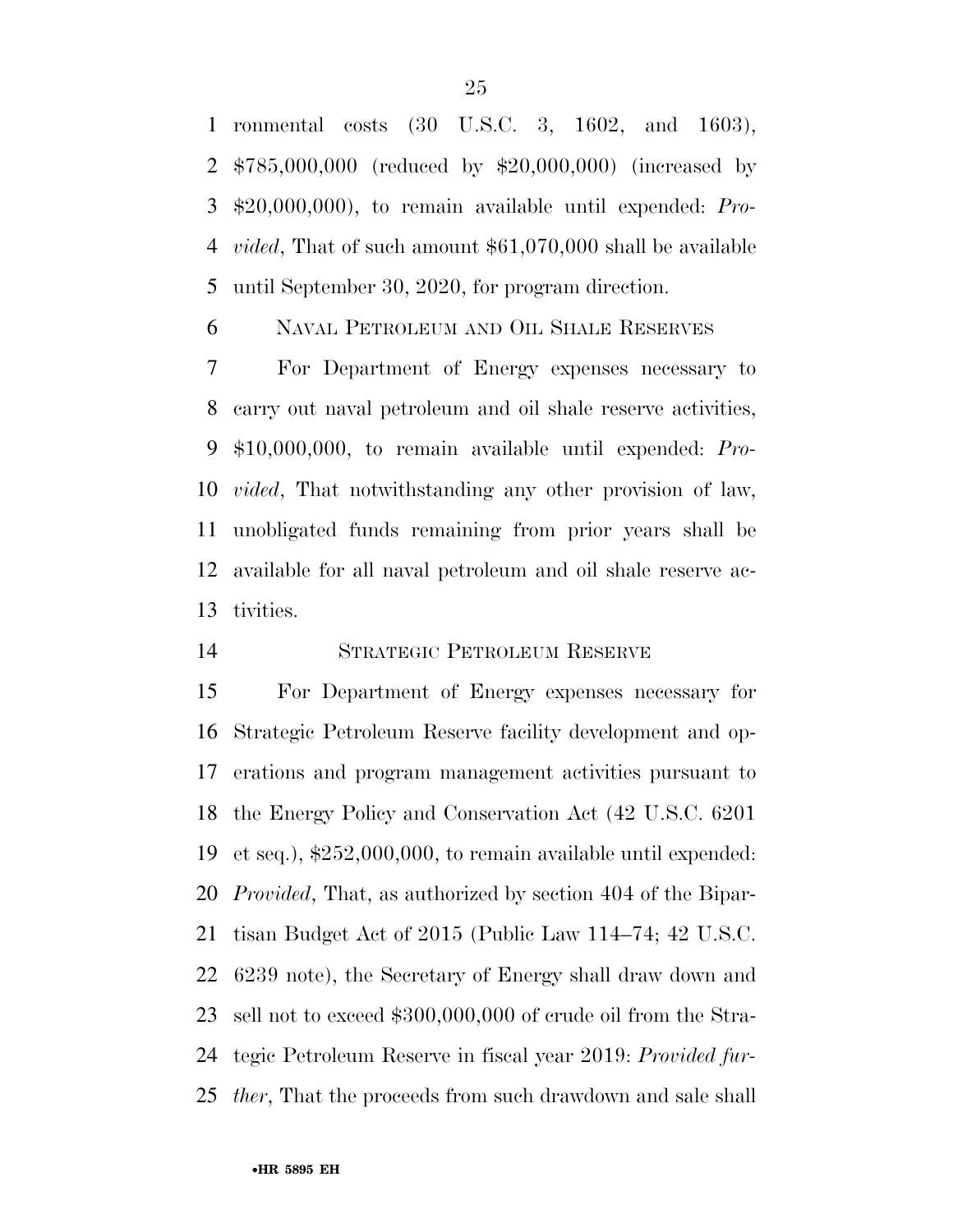be deposited into the ''Energy Security and Infrastructure Modernization Fund'' during fiscal year 2019: *Provided further*, That such amounts shall be made available and shall remain available until expended for necessary ex- penses to carry out the Life Extension II project for the Strategic Petroleum Reserve.

# SPR PETROLEUM ACCOUNT

 For the acquisition, transportation, and injection of petroleum products, and for other necessary expenses pur- suant to the Energy Policy and Conservation Act (42 U.S.C. 6201 et seq.), sections 403 and 404 of the Bipar- tisan Budget Act of 2015 (42 U.S.C. 6241, 6239 note), and section 5010 of the 21st Century Cures Act (Public Law 114–255), \$10,000,000, to remain available until ex-pended.

NORTHEAST HOME HEATING OIL RESERVE

 For Department of Energy expenses necessary for Northeast Home Heating Oil Reserve storage, operation, and management activities pursuant to the Energy Policy and Conservation Act (42 U.S.C. 6201 et seq.), \$10,000,000, to remain available until expended.

22 ENERGY INFORMATION ADMINISTRATION

 For Department of Energy expenses necessary in car-rying out the activities of the Energy Information Admin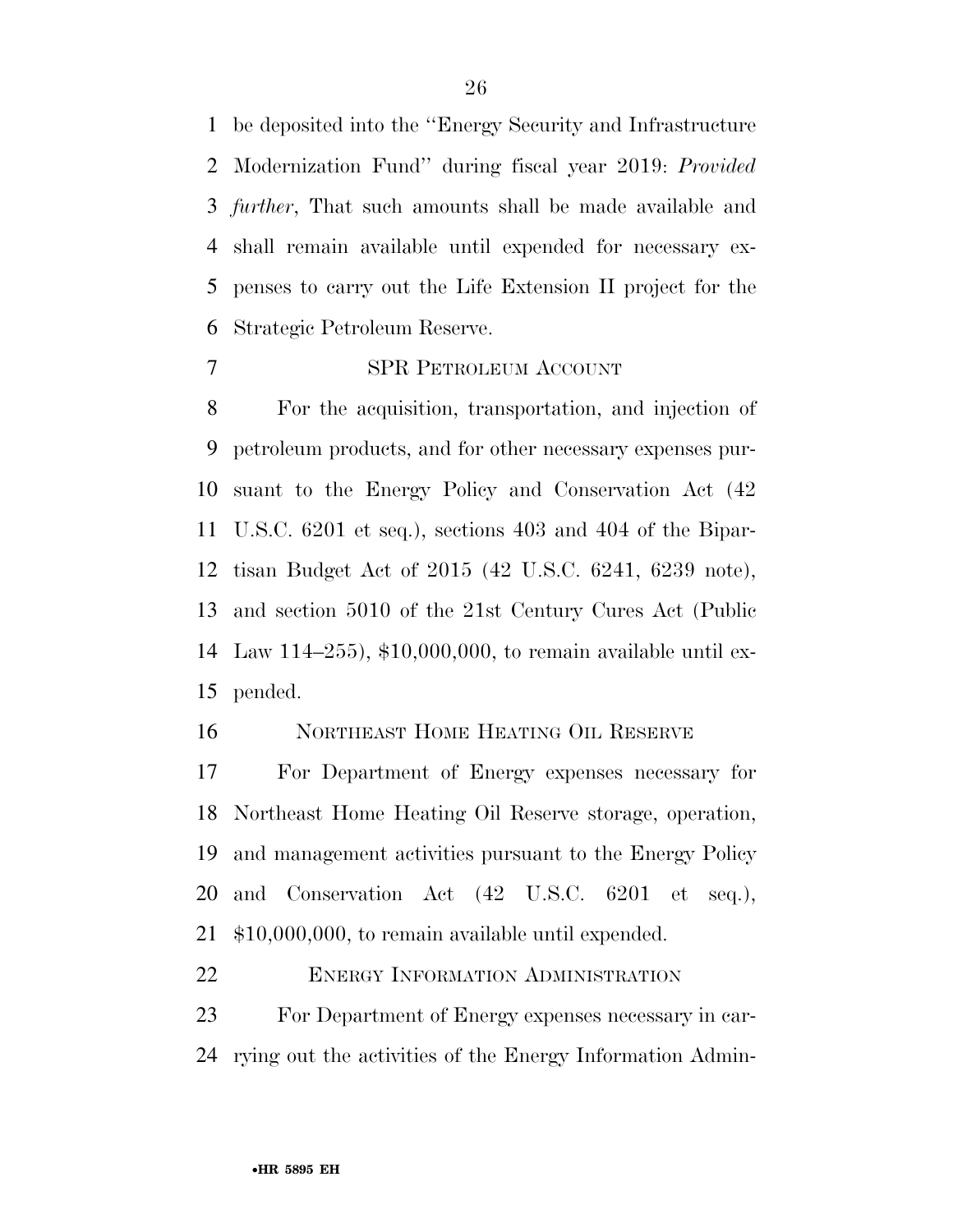istration, \$125,000,000, to remain available until ex-pended.

NON-DEFENSE ENVIRONMENTAL CLEANUP

 For Department of Energy expenses, including the purchase, construction, and acquisition of plant and cap- ital equipment and other expenses necessary for non-de- fense environmental cleanup activities in carrying out the purposes of the Department of Energy Organization Act (42 U.S.C. 7101 et seq.), including the acquisition or con- demnation of any real property or any facility or for plant or facility acquisition, construction, or expansion, \$240,000,000, to remain available until expended.

 URANIUM ENRICHMENT DECONTAMINATION AND DECOMMISSIONING FUND

 For Department of Energy expenses necessary in car- rying out uranium enrichment facility decontamination and decommissioning, remedial actions, and other activi- ties of title II of the Atomic Energy Act of 1954, and title X, subtitle A, of the Energy Policy Act of 1992, \$870,000,000, to be derived from the Uranium Enrich- ment Decontamination and Decommissioning Fund, to re- main available until expended, of which \$32,959,000 shall be available in accordance with title X, subtitle A, of the Energy Policy Act of 1992, including for the purchase of not to exceed one ambulance for replacement only.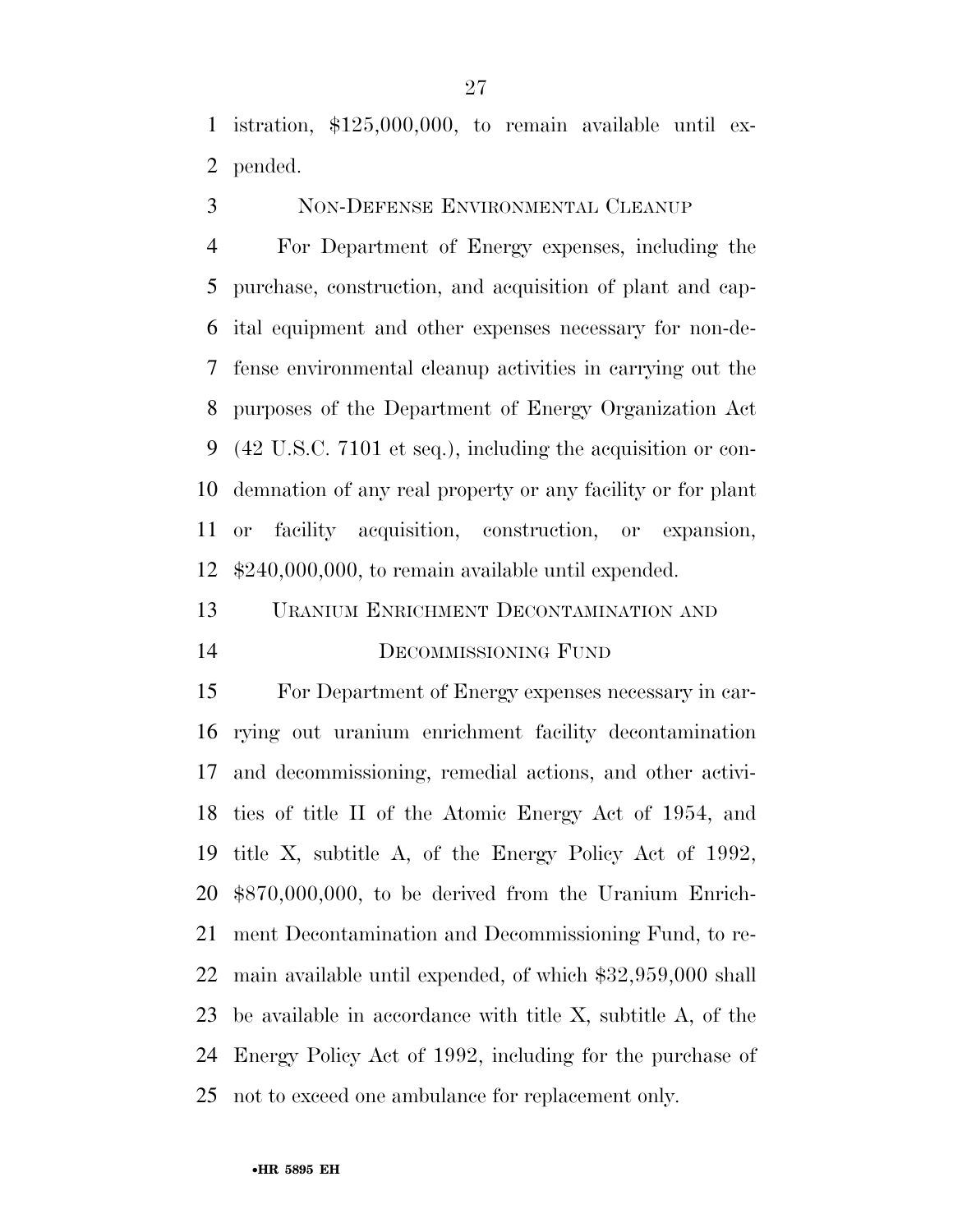#### SCIENCE

 For Department of Energy expenses including the purchase, construction, and acquisition of plant and cap- ital equipment, and other expenses necessary for science activities in carrying out the purposes of the Department of Energy Organization Act (42 U.S.C. 7101 et seq.), in- cluding the acquisition or condemnation of any real prop- erty or any facility or for plant or facility acquisition, con- struction, or expansion, and purchase of not more than 16 passenger motor vehicles and one airplane for replace- ment only, including one bus, \$6,600,000,000 (reduced by \$3,000,000) (increased by \$3,000,000), to remain avail- able until expended: *Provided*, That of such amount, \$183,000,000 shall be available until September 30, 2020, for program direction.

## NUCLEAR WASTE DISPOSAL

 For Department of Energy expenses necessary for nuclear waste disposal activities to carry out the purposes of the Nuclear Waste Policy Act of 1982 (Public Law 97– 425), as amended (hereinafter referred to as the ''NWPA''), including the acquisition of any real property or facility construction, or expansion, \$190,000,000 (re- duced by \$5,000,000) (increased by \$5,000,000), to re- main available until expended, and to be derived from the Nuclear Waste Fund: *Provided*, That of the funds made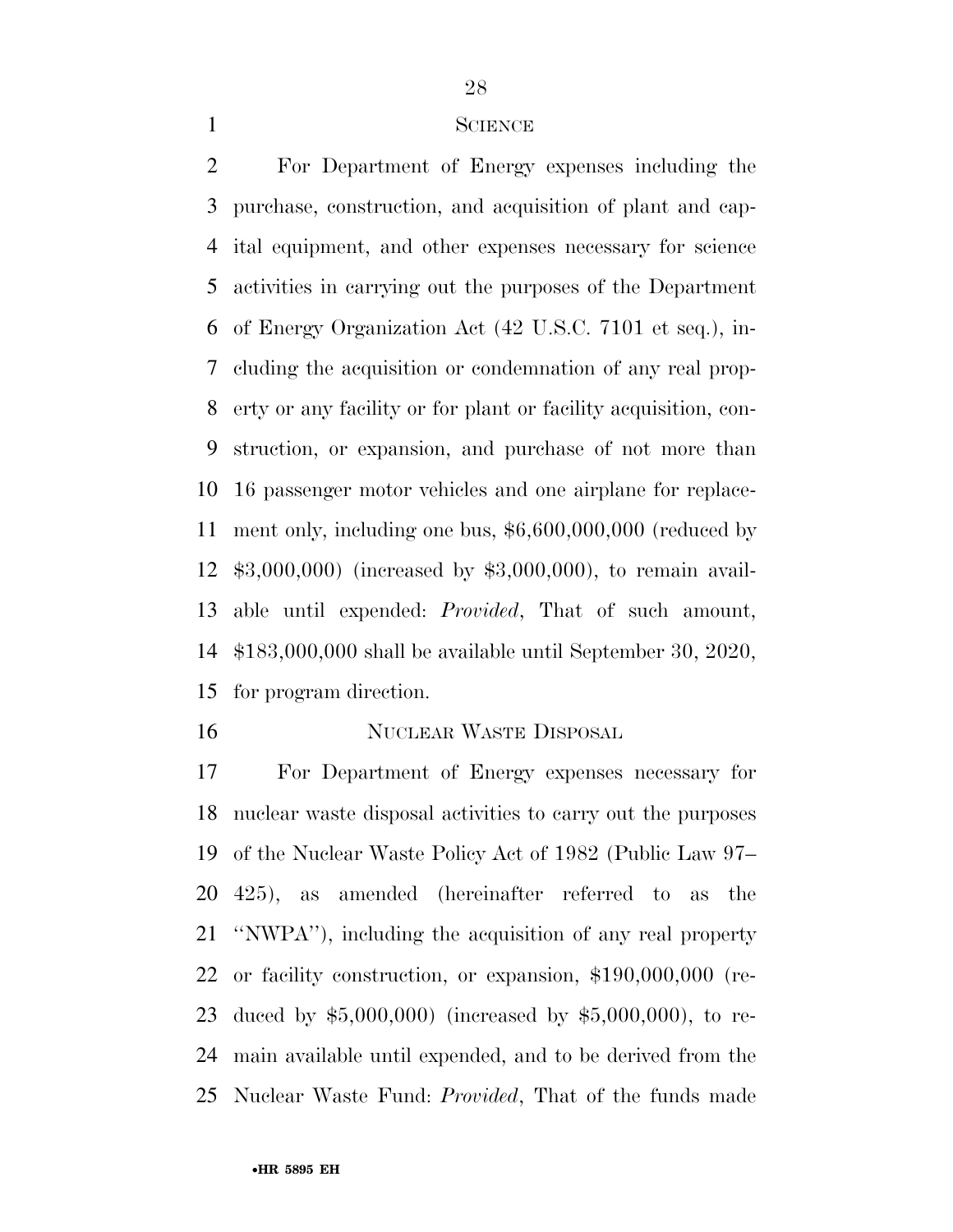available in this Act for nuclear waste disposal and defense nuclear waste disposal activities, 1.62 percent shall be pro- vided to the Office of the Attorney General of the State of Nevada solely for expenditures, other than salaries and expenses of State employees, to conduct scientific over- sight responsibilities and participate in licensing activities pursuant to the NWPA: *Provided further*, That of the funds made available in this Act for nuclear waste disposal and defense nuclear waste disposal activities, 2.91 percent shall be provided to affected units of local government, as defined in the NWPA, to conduct appropriate activities and participate in licensing activities under Section 116(c) of the NWPA: *Provided further*, That of the amounts pro- vided to affected units of local government, 7.5 percent shall be made available to affected units of local govern- ment in California with the balance made available to af- fected units of local government in Nevada for distribution as determined by the Nevada affected units of local gov- ernment: *Provided further*, That of the funds made avail- able in this Act for nuclear waste disposal and defense nuclear waste disposal activities, 0.16 percent shall be pro- vided to the affected Federally-recognized Indian tribes, as defined in the NWPA, solely for expenditures, other than salaries and expenses of tribal employees, to conduct appropriate activities and participate in licensing activities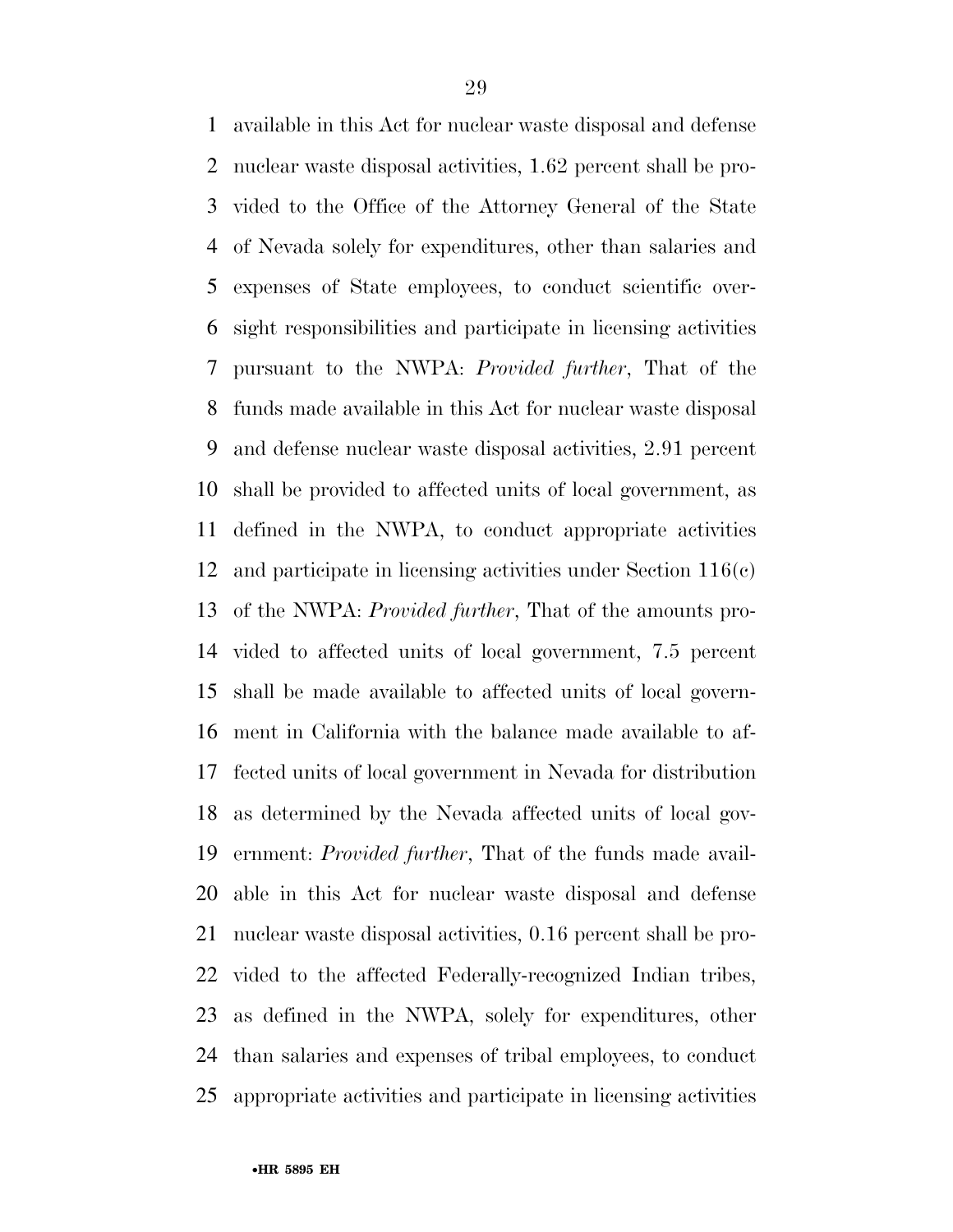under section 118(b) of the NWPA: *Provided further*, That of the funds made available in this Act for nuclear waste disposal and defense nuclear waste disposal activities, 3.0 percent shall be provided to Nye County, Nevada, 0.05 percent shall be provided to Clark County, Nevada, and 0.46 percent shall be provided to the State of Nevada as 7 payment equal to taxes under section  $116(c)(3)$  of the NWPA: *Provided further*, That within 90 days of the com- pletion of each Federal fiscal year, the Office of the Attor- ney General of the State of Nevada, each affected Feder- ally-recognized Indian tribe, and each of the affected units of local government shall provide certification to the De- partment of Energy that all funds expended from such payments have been expended for activities authorized by the NWPA and this Act: *Provided further*, That failure to provide such certification shall cause such entity to be prohibited from any further funding provided for similar activities: *Provided further*, That none of the funds herein appropriated may be: (1) used for litigation expenses; (2) used for interim storage activities; or (3) used to support multi-State efforts or other coalition building activities in- consistent with the restrictions contained in this Act: *Pro- vided further,* That all proceeds and recoveries realized by the Secretary in carrying out activities authorized by the NWPA, including but not limited to any proceeds from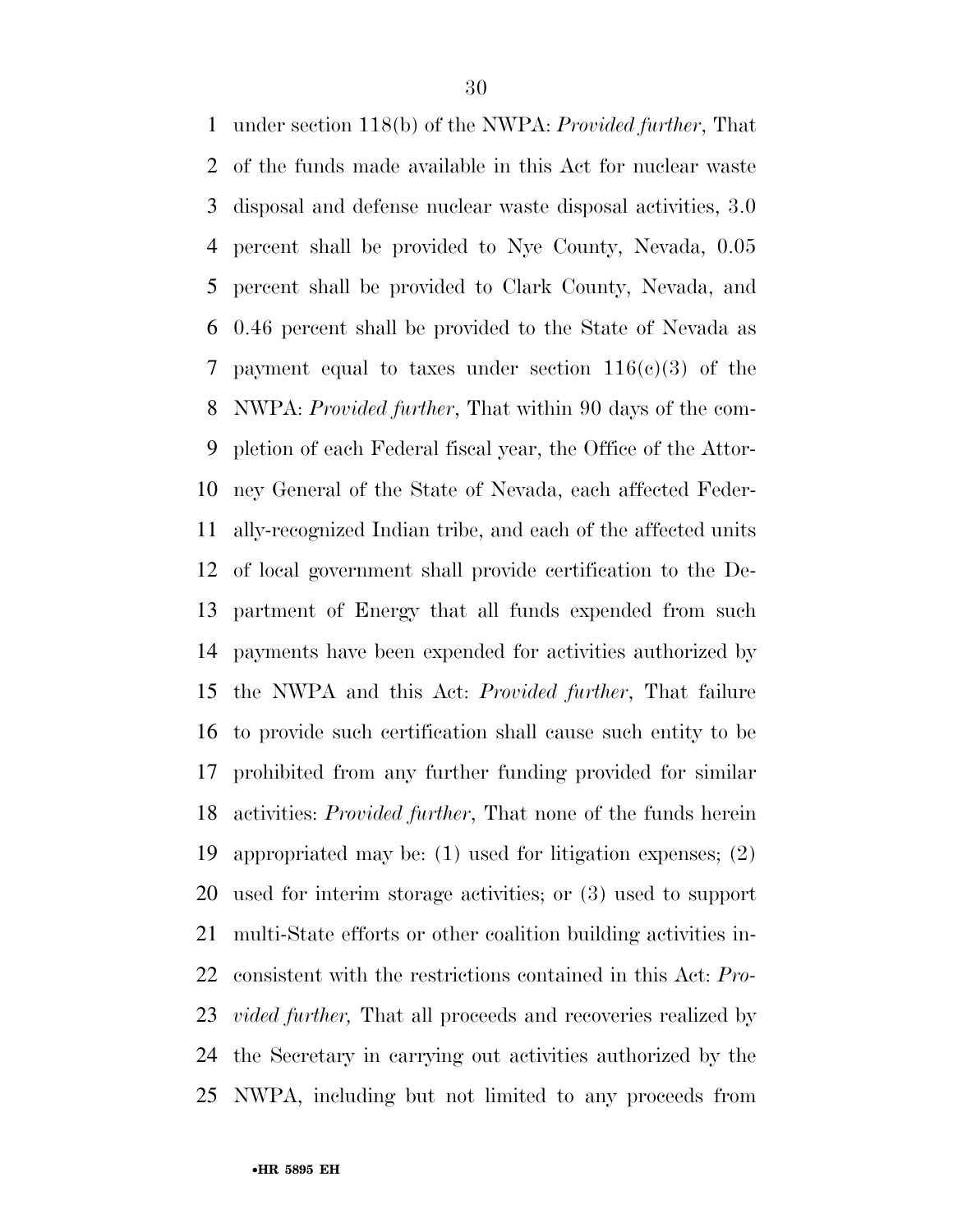the sale of assets, shall be credited to this account, to re- main available until expended, for carrying out the pur-poses of this account.

ADVANCED RESEARCH PROJECTS AGENCY—ENERGY

 For Department of Energy expenses necessary in car- rying out the activities authorized by section 5012 of the America COMPETES Act (Public Law 110–69), \$325,000,000, to remain available until expended: *Pro- vided*, That of such amount, \$29,250,000 shall be avail-able until September 30, 2020, for program direction.

 TITLE 17 INNOVATIVE TECHNOLOGY LOAN GUARANTEE PROGRAM

 Such sums as are derived from amounts received from borrowers pursuant to section 1702(b) of the Energy Policy Act of 2005 under this heading in prior Acts, shall be collected in accordance with section 502(7) of the Con- gressional Budget Act of 1974: *Provided*, That for nec- essary administrative expenses to carry out this Loan Guarantee program, \$32,000,000 is appropriated from fees collected in prior years pursuant to section 1702(h) of the Energy Policy Act of 2005 which are not otherwise appropriated, to remain available until September 30, 2020: *Provided further*, That if the amount in the previous proviso is not available from such fees, an amount for such purposes is also appropriated from the general fund so as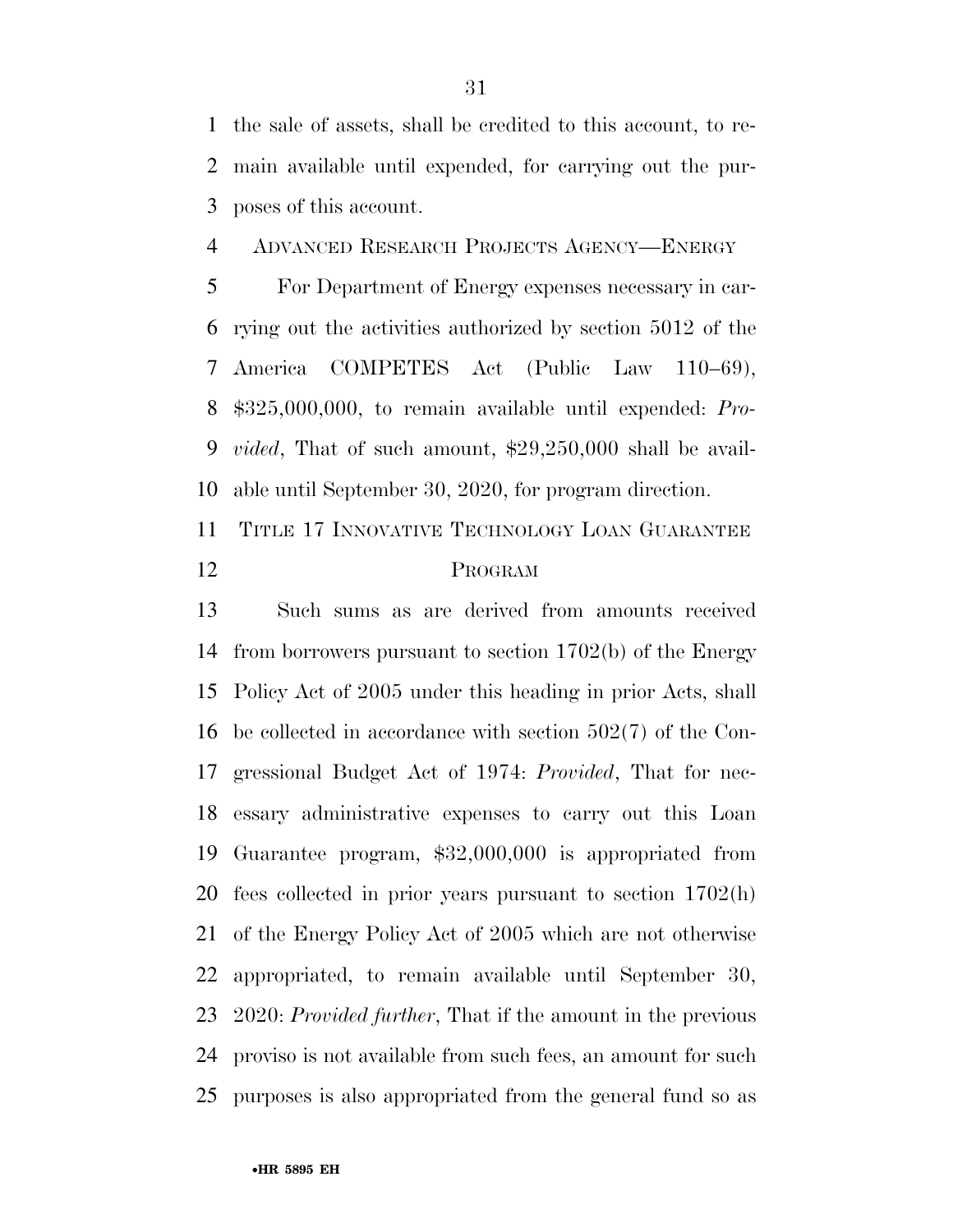to result in a total amount appropriated for such purpose of no more than \$32,000,000: *Provided further*, That fees collected pursuant to such section 1702(h) for fiscal year 2019 shall be credited as offsetting collections under this heading and shall not be available until appropriated: *Pro- vided further*, That the Department of Energy shall not subordinate any loan obligation to other financing in viola- tion of section 1702 of the Energy Policy Act of 2005 or subordinate any Guaranteed Obligation to any loan or other debt obligations in violation of section 609.10 of title 10, Code of Federal Regulations.

# ADVANCED TECHNOLOGY VEHICLES MANUFACTURING LOAN PROGRAM

 For Department of Energy administrative expenses necessary in carrying out the Advanced Technology Vehi- cles Manufacturing Loan Program, \$5,000,000, to remain available until September 30, 2020.

TRIBAL ENERGY LOAN GUARANTEE PROGRAM

 For Department of Energy administrative expenses necessary in carrying out the Tribal Energy Loan Guar- antee Program, \$1,000,000, to remain available until Sep-tember 30, 2020.

DEPARTMENTAL ADMINISTRATION

 For salaries and expenses of the Department of En-ergy necessary for departmental administration in car-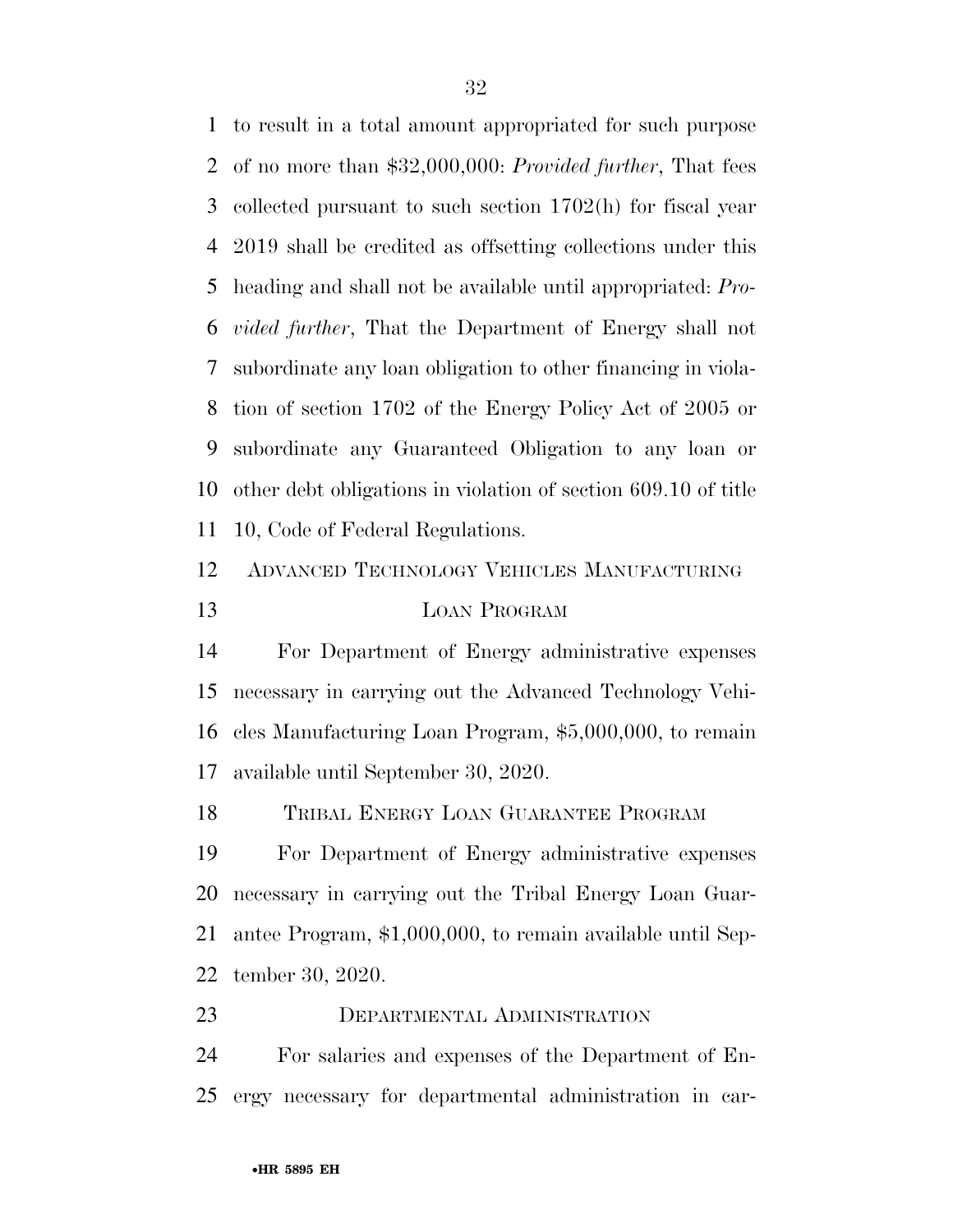rying out the purposes of the Department of Energy Orga- nization Act (42 U.S.C. 7101 et seq.), \$280,524,000 (re- duced by \$2,000,000) (reduced by \$1,000,000) (reduced by \$1,000,000) (reduced by \$1,000,000) (increased by \$1,000,000) (reduced by \$1,000,000), to remain available until September 30, 2020, including the hire of passenger motor vehicles and official reception and representation expenses not to exceed \$30,000, plus such additional amounts as necessary to cover increases in the estimated amount of cost of work for others notwithstanding the pro- visions of the Anti-Deficiency Act (31 U.S.C. 1511 et seq.): *Provided*, That such increases in cost of work are offset by revenue increases of the same or greater amount: *Provided further*, That moneys received by the Department for miscellaneous revenues estimated to total \$96,000,000 in fiscal year 2019 may be retained and used for operating expenses within this account, as authorized by section 201 of Public Law 95–238, notwithstanding the provisions of 31 U.S.C. 3302: *Provided further*, That the sum herein appropriated shall be reduced as collections are received during the fiscal year so as to result in a final fiscal year 2019 appropriation from the general fund estimated at not more than \$184,524,000.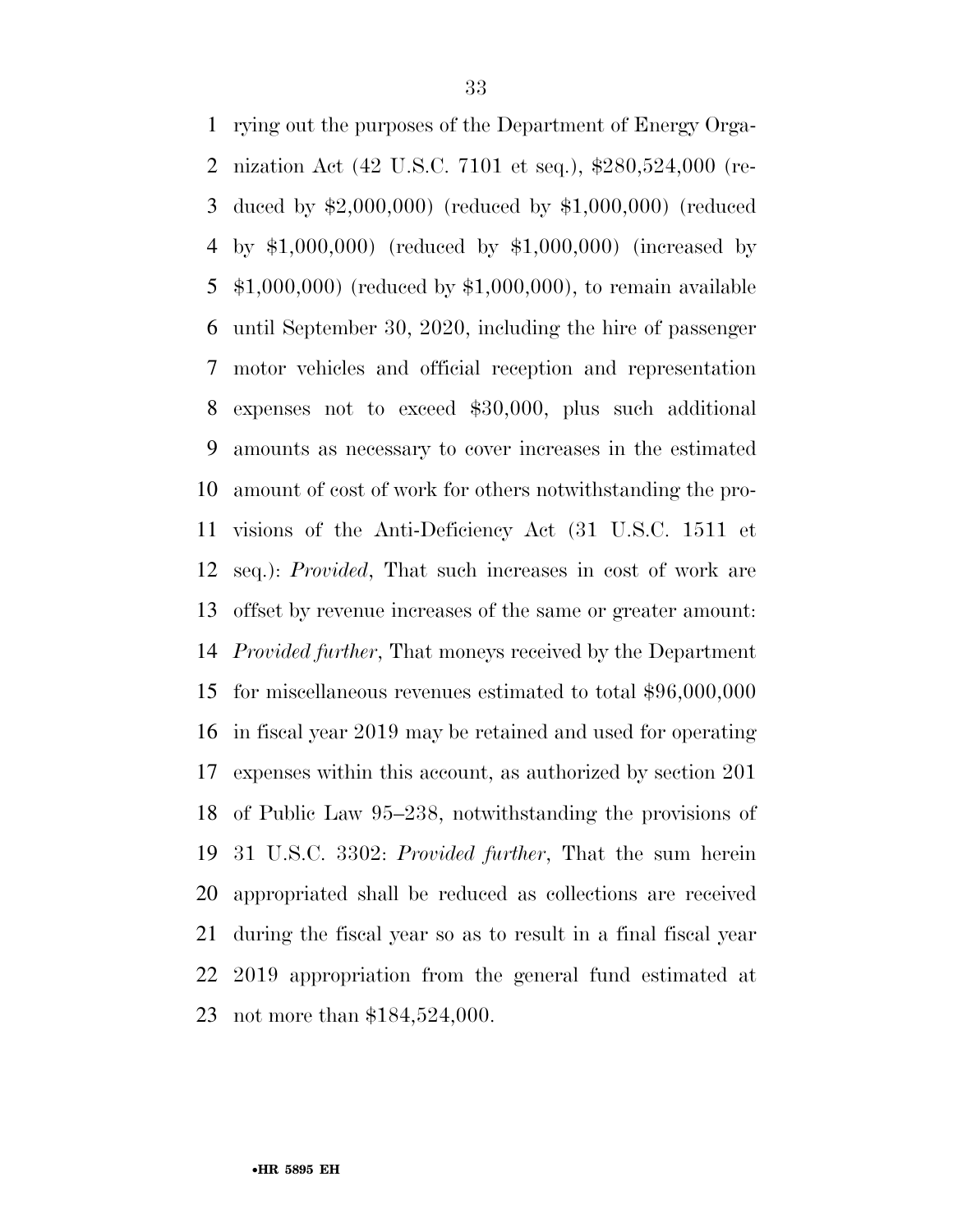1 OFFICE OF THE INSPECTOR GENERAL For expenses necessary for the Office of the Inspector General in carrying out the provisions of the Inspector General Act of 1978, \$51,330,000, to remain available until September 30, 2020.

# ATOMIC ENERGY DEFENSE ACTIVITIES NATIONAL NUCLEAR SECURITY ADMINISTRATION WEAPONS ACTIVITIES

 For Department of Energy expenses, including the purchase, construction, and acquisition of plant and cap- ital equipment and other incidental expenses necessary for atomic energy defense weapons activities in carrying out the purposes of the Department of Energy Organization Act (42 U.S.C. 7101 et seq.), including the acquisition or condemnation of any real property or any facility or for plant or facility acquisition, construction, or expansion, and the purchase of not to exceed one ambulance for re- placement only, \$11,200,000,000 (increased by \$24,000,000), to remain available until expended: *Pro- vided*, That of such amount, \$102,022,000 shall be avail-able until September 30, 2020, for program direction.

DEFENSE NUCLEAR NONPROLIFERATION

 For Department of Energy expenses, including the purchase, construction, and acquisition of plant and cap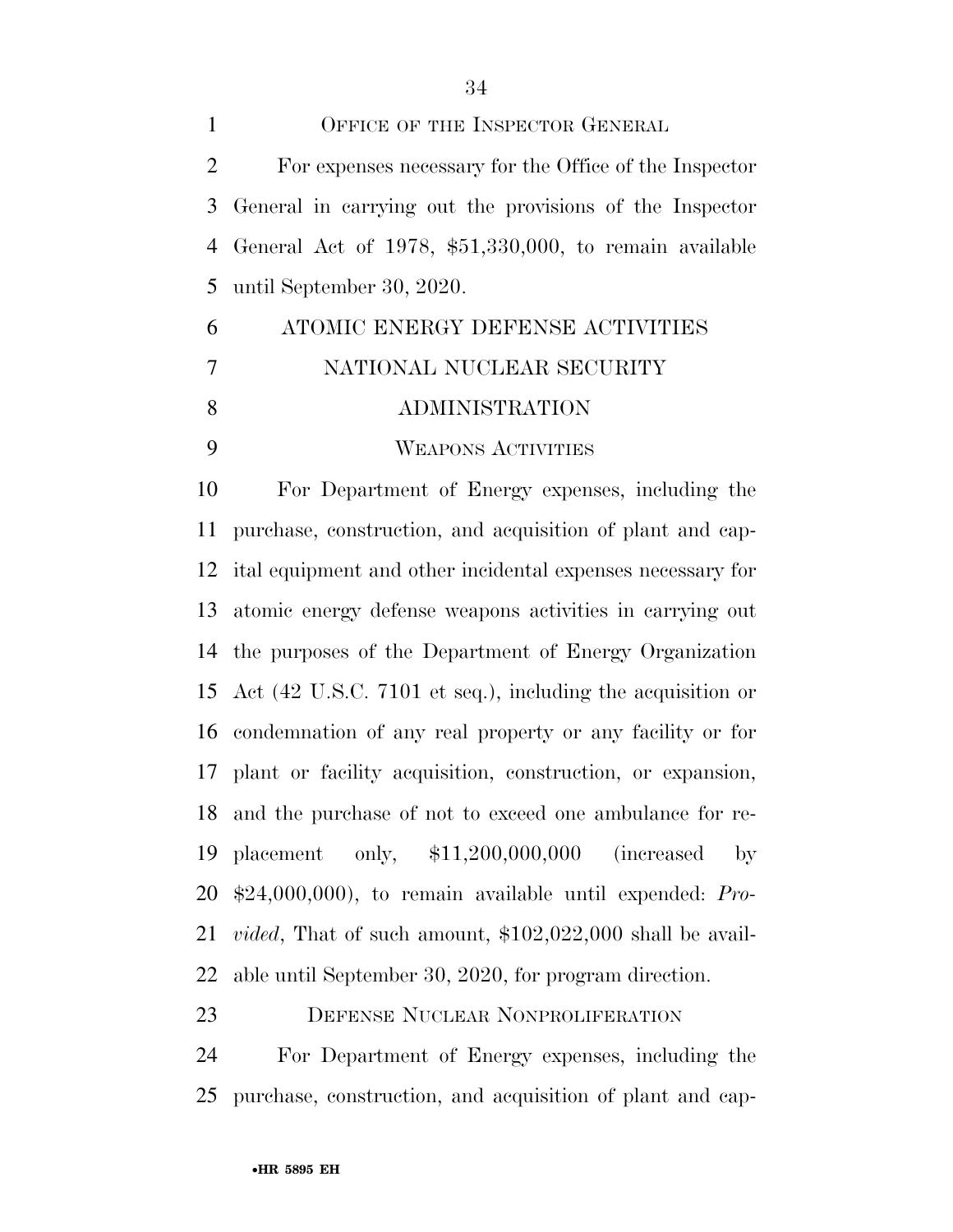ital equipment and other incidental expenses necessary for defense nuclear nonproliferation activities, in carrying out the purposes of the Department of Energy Organization Act (42 U.S.C. 7101 et seq.), including the acquisition or condemnation of any real property or any facility or for plant or facility acquisition, construction, or expansion, and the purchase of not to exceed three aircraft, \$1,902,000,000, to remain available until expended.

# NAVAL REACTORS

**(INCLUDING TRANSFER OF FUNDS)** 

 For Department of Energy expenses necessary for naval reactors activities to carry out the Department of Energy Organization Act (42 U.S.C. 7101 et seq.), includ- ing the acquisition (by purchase, condemnation, construc- tion, or otherwise) of real property, plant, and capital equipment, facilities, and facility expansion, \$1,788,618,000, to remain available until expended, of which, \$85,500,000 shall be transferred to ''Department of Energy—Energy Programs—Nuclear Energy'', for the Advanced Test Reactor: *Provided*, That of such amount, \$48,709,000 shall be available until September 30, 2020, for program direction.

# FEDERAL SALARIES AND EXPENSES

 For expenses necessary for Federal Salaries and Ex-penses in the National Nuclear Security Administration,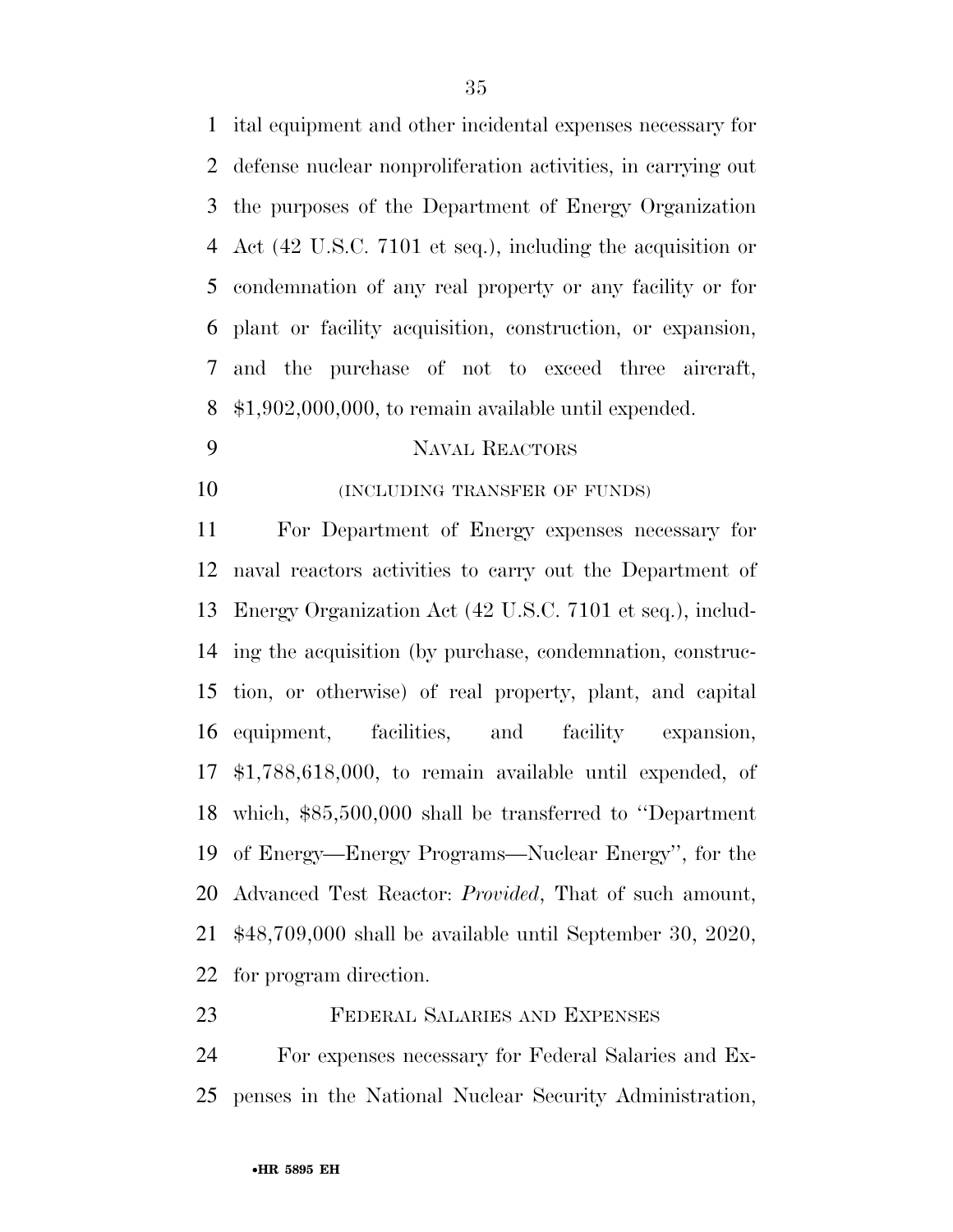\$422,529,000 (reduced by \$24,000,000), to remain avail- able until September 30, 2020, including official reception and representation expenses not to exceed \$12,000.

# ENVIRONMENTAL AND OTHER DEFENSE ACTIVITIES

# DEFENSE ENVIRONMENTAL CLEANUP

 For Department of Energy expenses, including the purchase, construction, and acquisition of plant and cap- ital equipment and other expenses necessary for atomic energy defense environmental cleanup activities in car- rying out the purposes of the Department of Energy Orga- nization Act (42 U.S.C. 7101 et seq.), including the acqui- sition or condemnation of any real property or any facility or for plant or facility acquisition, construction, or expan- sion, and the purchase of not to exceed one passenger minivan for replacement only, \$5,759,220,000, to remain available until expended: *Provided*, That of such amount, \$295,000,000 shall be available until September 30, 2020, for program direction.

### 20 OTHER DEFENSE ACTIVITIES

 For Department of Energy expenses, including the purchase, construction, and acquisition of plant and cap- ital equipment and other expenses, necessary for atomic energy defense, other defense activities, and classified ac-tivities, in carrying out the purposes of the Department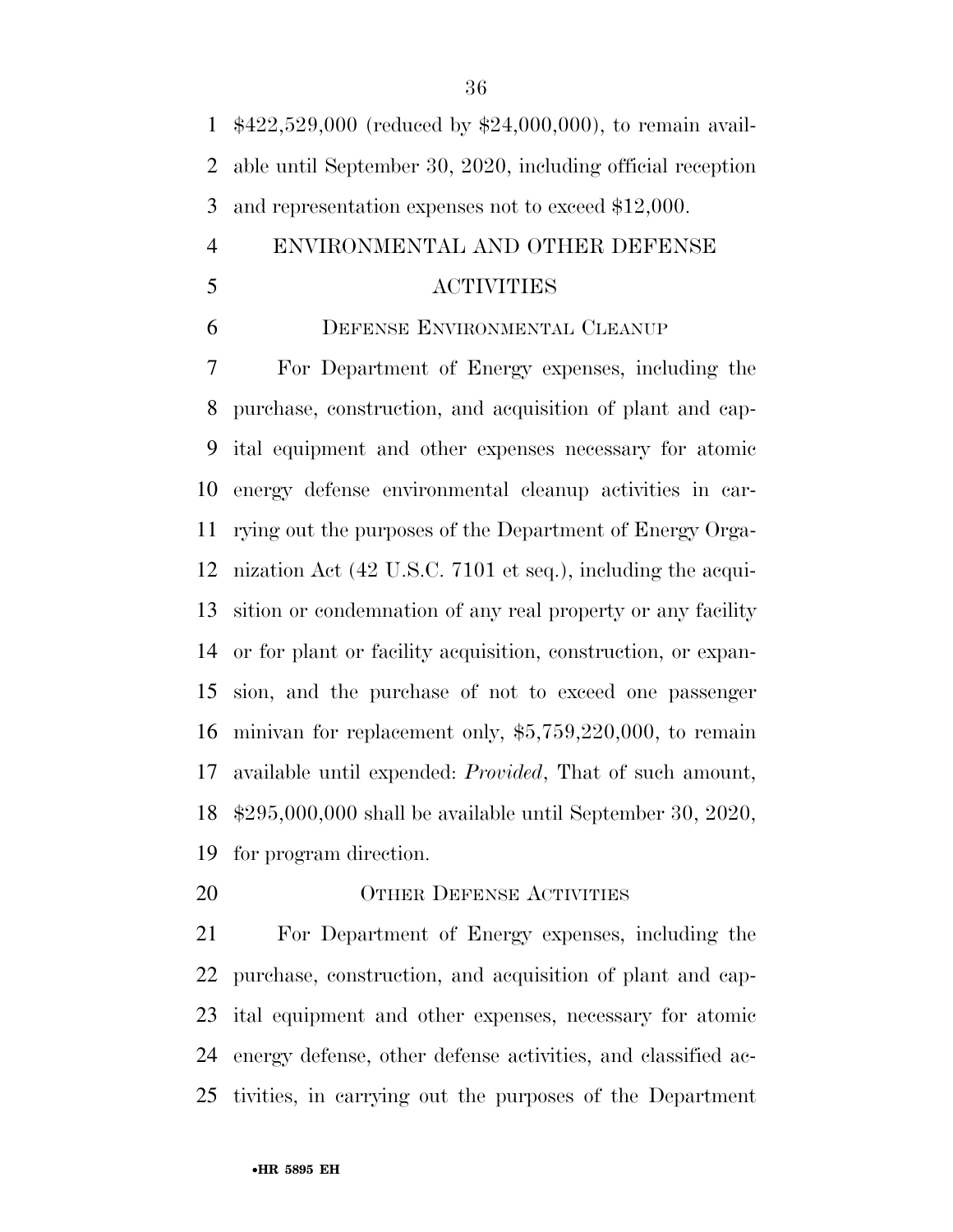of Energy Organization Act (42 U.S.C. 7101 et seq.), in- cluding the acquisition or condemnation of any real prop- erty or any facility or for plant or facility acquisition, con- struction, or expansion, \$870,300,000 (reduced by \$1,000,000) (increased by \$1,000,000), to remain avail- able until expended: *Provided*, That of such amount, \$301,085,000 shall be available until September 30, 2020, for program direction.

DEFENSE NUCLEAR WASTE DISPOSAL

 For Department of Energy expenses necessary for nuclear waste disposal activities to carry out the purposes of the Nuclear Waste Policy Act of 1982, as amended, including the acquisition of real property or facility con- struction or expansion, \$30,000,000, to remain available until expended.

## POWER MARKETING ADMINISTRATIONS

BONNEVILLE POWER ADMINISTRATION FUND

 Expenditures from the Bonneville Power Administra- tion Fund, established pursuant to Public Law 93–454, are approved for official reception and representation ex- penses in an amount not to exceed \$5,000: *Provided*, That during fiscal year 2019, no new direct loan obligations may be made.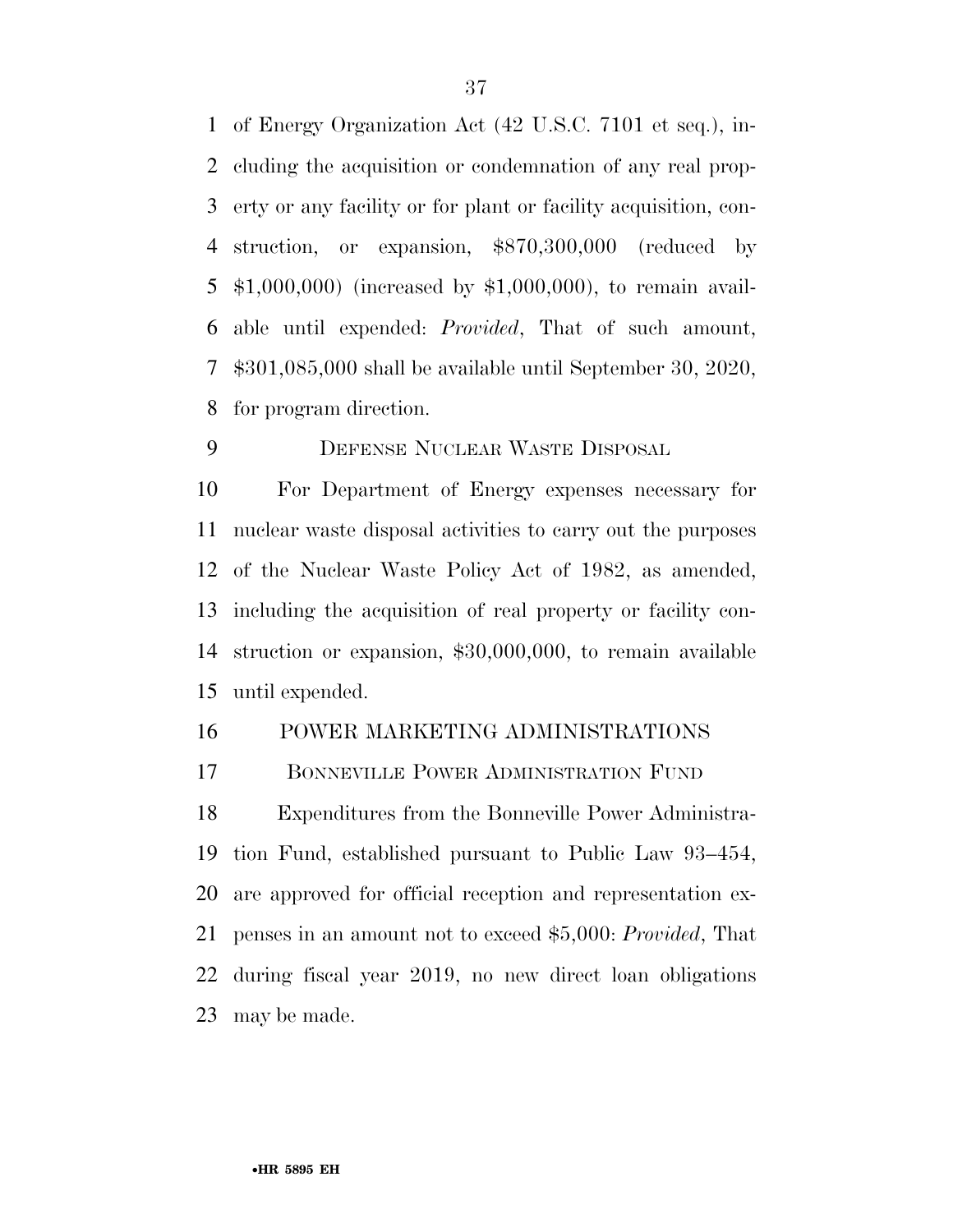OPERATION AND MAINTENANCE, SOUTHEASTERN POWER

# ADMINISTRATION

 For expenses necessary for operation and mainte- nance of power transmission facilities and for marketing electric power and energy, including transmission wheeling and ancillary services, pursuant to section 5 of the Flood Control Act of 1944 (16 U.S.C. 825s), as applied to the southeastern power area, \$6,500,000, including official re- ception and representation expenses in an amount not to exceed \$1,500, to remain available until expended: *Pro- vided*, That notwithstanding 31 U.S.C. 3302 and section 5 of the Flood Control Act of 1944, up to \$6,500,000 col- lected by the Southeastern Power Administration from the sale of power and related services shall be credited to this account as discretionary offsetting collections, to remain available until expended for the sole purpose of funding the annual expenses of the Southeastern Power Adminis- tration: *Provided further*, That the sum herein appro- priated for annual expenses shall be reduced as collections are received during the fiscal year so as to result in a final fiscal year 2019 appropriation estimated at not more than \$0: *Provided further*, That notwithstanding 31 U.S.C. 3302, up to \$55,360,000 collected by the Southeastern Power Administration pursuant to the Flood Control Act of 1944 to recover purchase power and wheeling expenses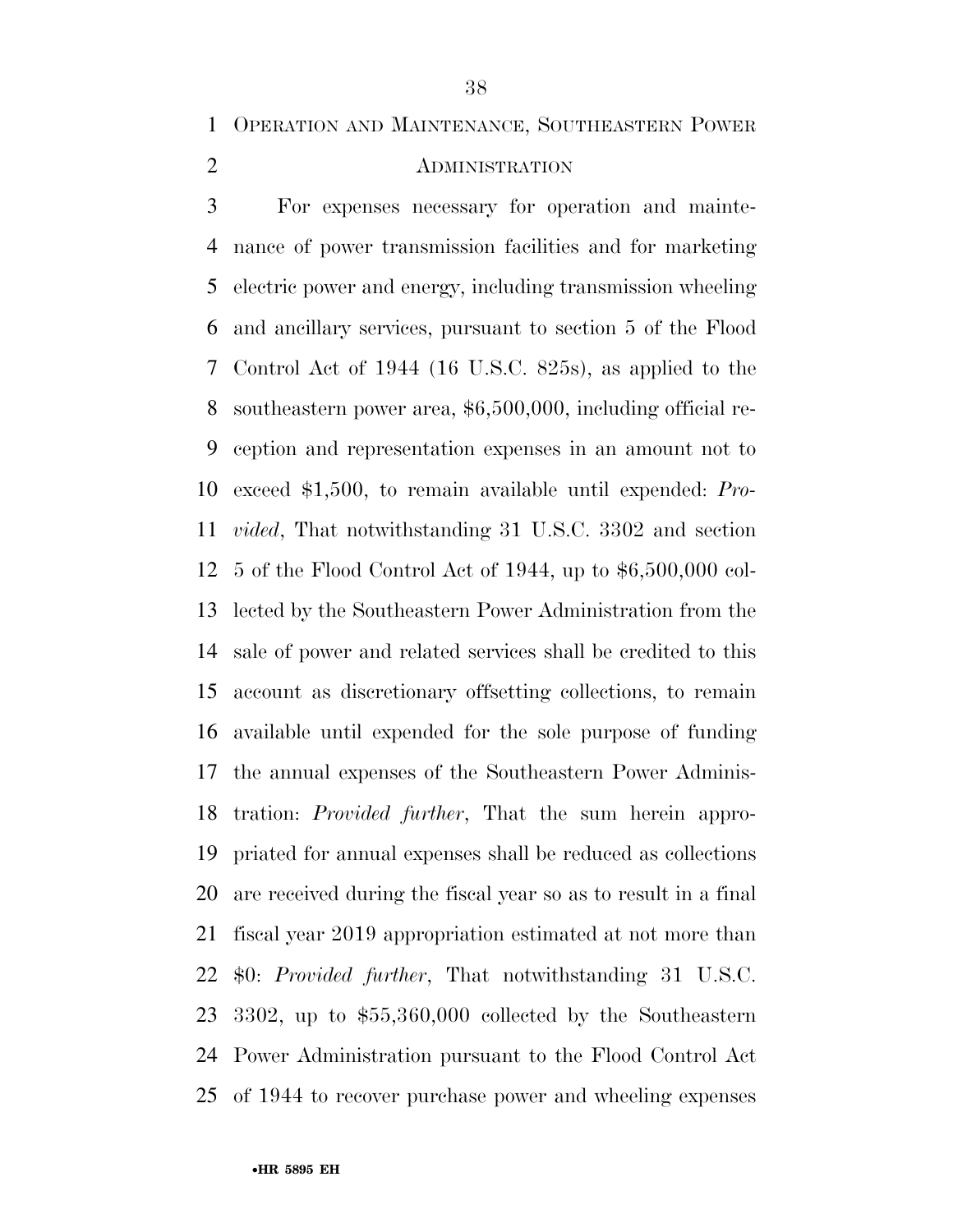shall be credited to this account as offsetting collections, to remain available until expended for the sole purpose of making purchase power and wheeling expenditures: *Provided further*, That for purposes of this appropriation, annual expenses means expenditures that are generally re- covered in the same year that they are incurred (excluding purchase power and wheeling expenses).

OPERATION AND MAINTENANCE, SOUTHWESTERN

# POWER ADMINISTRATION

 For expenses necessary for operation and mainte- nance of power transmission facilities and for marketing electric power and energy, for construction and acquisition of transmission lines, substations and appurtenant facili- ties, and for administrative expenses, including official re- ception and representation expenses in an amount not to exceed \$1,500 in carrying out section 5 of the Flood Con- trol Act of 1944 (16 U.S.C. 825s), as applied to the Southwestern Power Administration, \$45,802,000, to re- main available until expended: *Provided*, That notwith- standing 31 U.S.C. 3302 and section 5 of the Flood Con- trol Act of 1944 (16 U.S.C. 825s), up to \$35,402,000 col- lected by the Southwestern Power Administration from the sale of power and related services shall be credited to this account as discretionary offsetting collections, to re-main available until expended, for the sole purpose of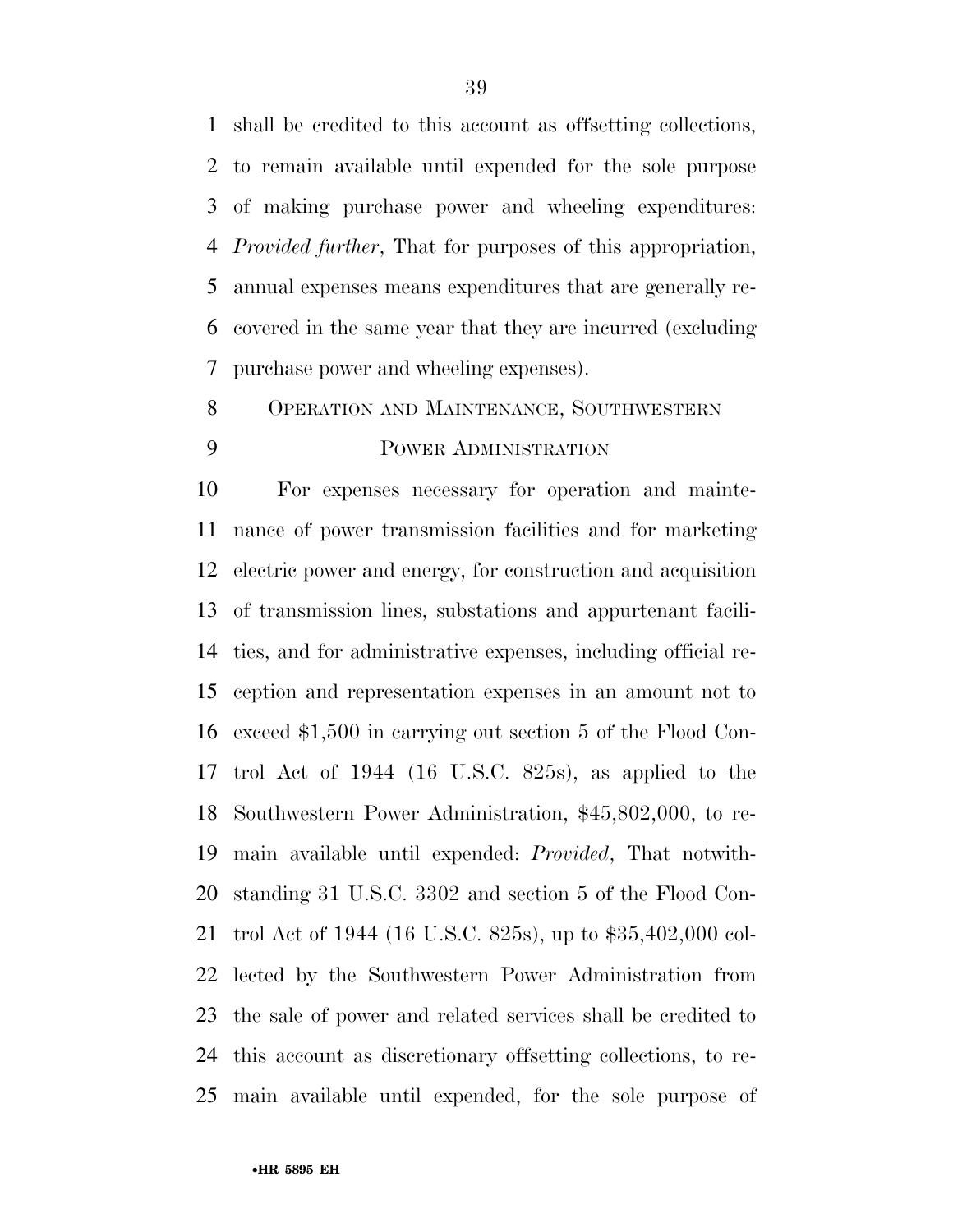funding the annual expenses of the Southwestern Power Administration: *Provided further*, That the sum herein ap- propriated for annual expenses shall be reduced as collec- tions are received during the fiscal year so as to result in a final fiscal year 2019 appropriation estimated at not more than \$10,400,000: *Provided further*, That notwith- standing 31 U.S.C. 3302, up to \$10,000,000 collected by the Southwestern Power Administration pursuant to the Flood Control Act of 1944 to recover purchase power and wheeling expenses shall be credited to this account as off- setting collections, to remain available until expended for the sole purpose of making purchase power and wheeling expenditures: *Provided further*, That for purposes of this appropriation, annual expenses means expenditures that are generally recovered in the same year that they are in- curred (excluding purchase power and wheeling expenses). CONSTRUCTION, REHABILITATION, OPERATION AND MAINTENANCE, WESTERN AREA POWER ADMINIS-TRATION

 For carrying out the functions authorized by title III, 21 section  $302(a)(1)(E)$  of the Act of August 4, 1977 (42) U.S.C. 7152), and other related activities including con- servation and renewable resources programs as author- ized, \$265,142,000, including official reception and rep-resentation expenses in an amount not to exceed \$1,500,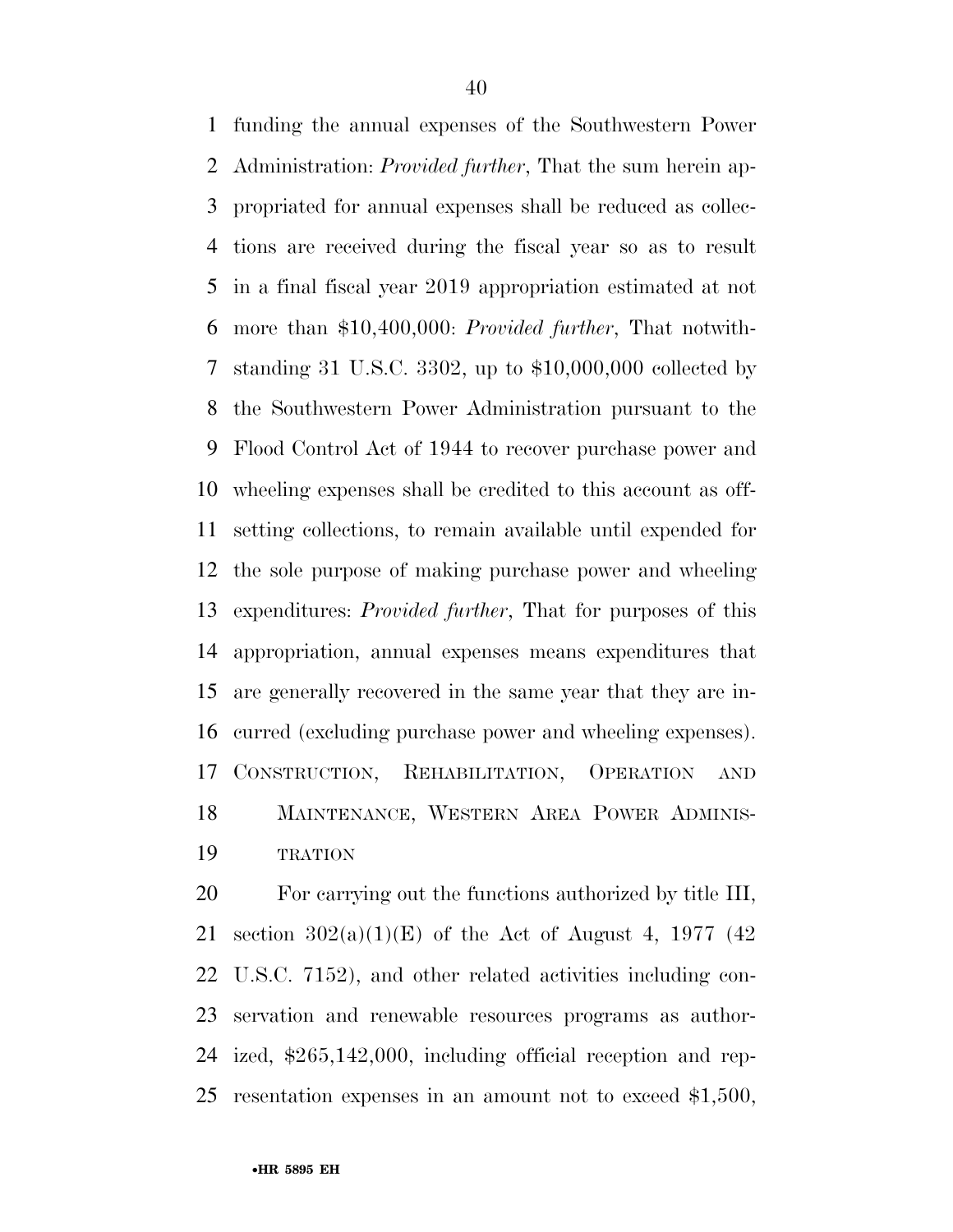to remain available until expended, of which \$265,142,000 shall be derived from the Department of the Interior Rec- lamation Fund: *Provided*, That notwithstanding 31 U.S.C. 3302, section 5 of the Flood Control Act of 1944 (16 U.S.C. 825s), and section 1 of the Interior Department Appropriation Act, 1939 (43 U.S.C. 392a), up to \$175,770,000 collected by the Western Area Power Ad- ministration from the sale of power and related services shall be credited to this account as discretionary offsetting collections, to remain available until expended, for the sole purpose of funding the annual expenses of the Western Area Power Administration: *Provided further*, That the sum herein appropriated for annual expenses shall be re- duced as collections are received during the fiscal year so as to result in a final fiscal year 2019 appropriation esti- mated at not more than \$89,372,000, of which \$89,372,000 is derived from the Reclamation Fund: *Pro- vided further*, That notwithstanding 31 U.S.C. 3302, up to \$180,408,000 collected by the Western Area Power Ad- ministration pursuant to the Flood Control Act of 1944 and the Reclamation Project Act of 1939 to recover pur- chase power and wheeling expenses shall be credited to this account as offsetting collections, to remain available until expended for the sole purpose of making purchase power and wheeling expenditures: *Provided further*, That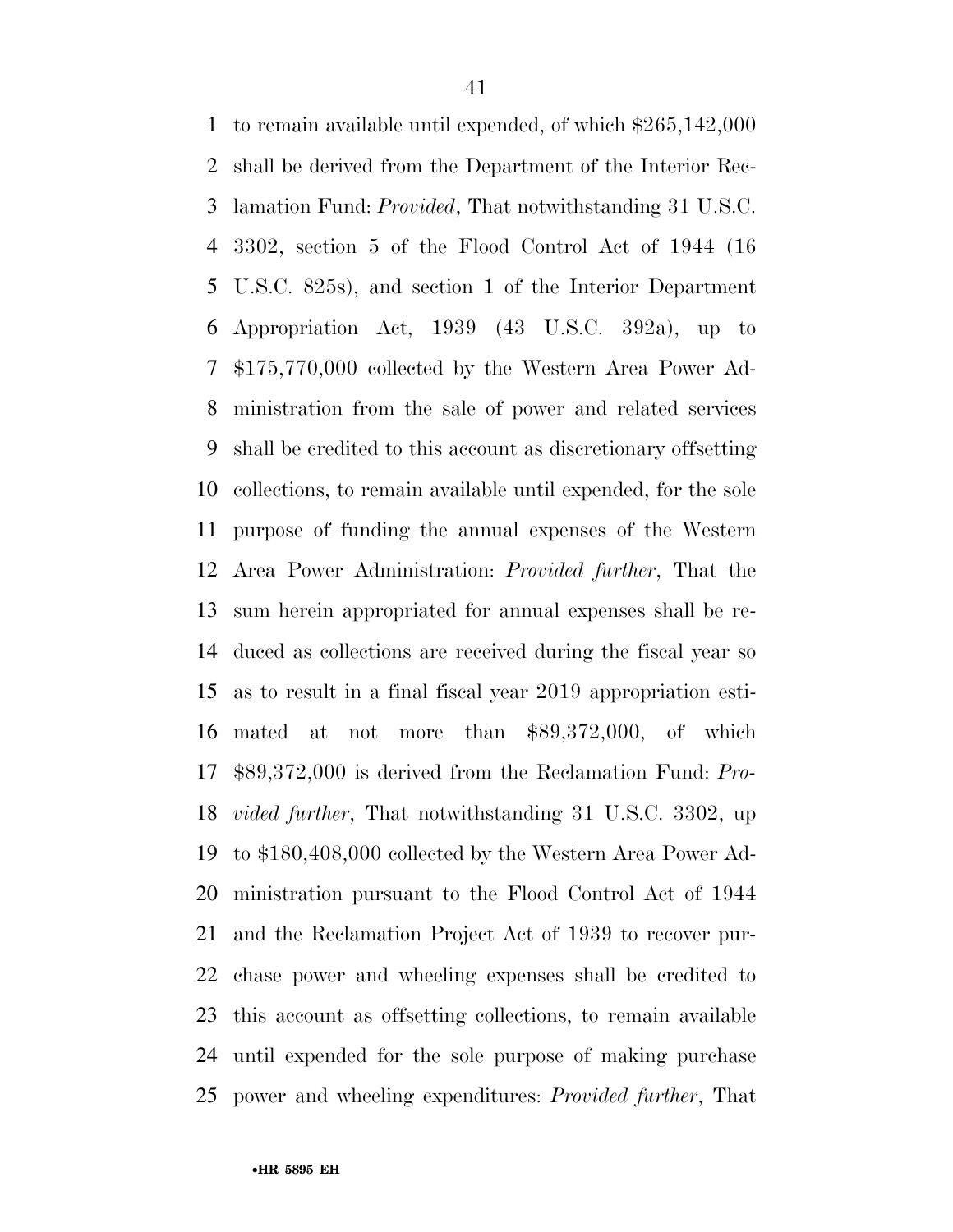for purposes of this appropriation, annual expenses means expenditures that are generally recovered in the same year that they are incurred (excluding purchase power and wheeling expenses).

# FALCON AND AMISTAD OPERATING AND MAINTENANCE

### FUND

 For operation, maintenance, and emergency costs for the hydroelectric facilities at the Falcon and Amistad Dams, \$5,207,000, to remain available until expended, and to be derived from the Falcon and Amistad Operating and Maintenance Fund of the Western Area Power Ad- ministration, as provided in section 2 of the Act of June 18, 1954 (68 Stat. 255): *Provided*, That notwithstanding the provisions of that Act and of 31 U.S.C. 3302, up to \$4,979,000 collected by the Western Area Power Adminis- tration from the sale of power and related services from the Falcon and Amistad Dams shall be credited to this account as discretionary offsetting collections, to remain available until expended for the sole purpose of funding the annual expenses of the hydroelectric facilities of these Dams and associated Western Area Power Administration activities: *Provided further*, That the sum herein appro- priated for annual expenses shall be reduced as collections are received during the fiscal year so as to result in a final fiscal year 2019 appropriation estimated at not more than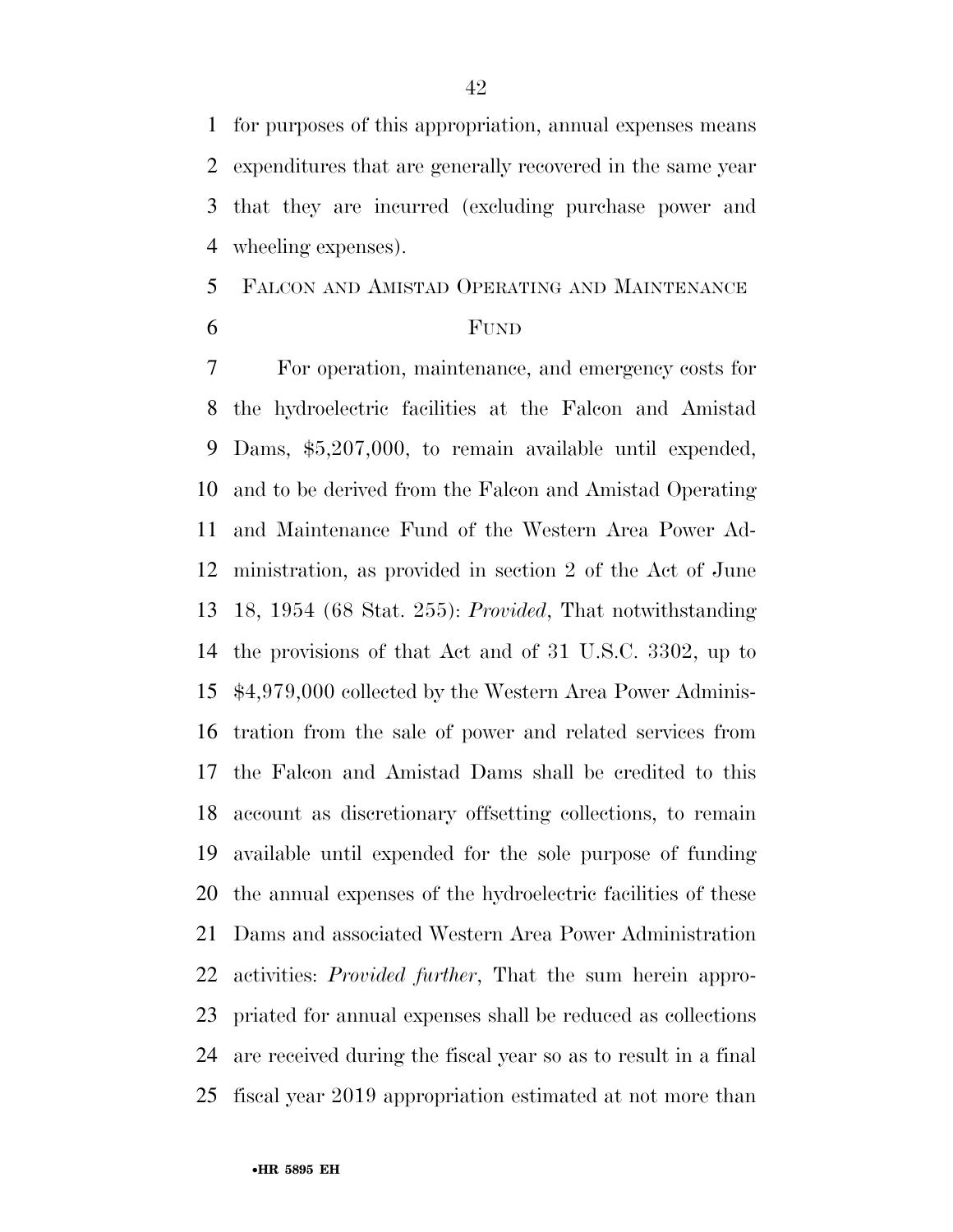\$228,000: *Provided further*, That for purposes of this ap- propriation, annual expenses means expenditures that are generally recovered in the same year that they are in- curred: *Provided further*, That for fiscal year 2019, the Administrator of the Western Area Power Administration may accept up to \$122,000 in funds contributed by United States power customers of the Falcon and Amistad Dams for deposit into the Falcon and Amistad Operating and Maintenance Fund, and such funds shall be available for the purpose for which contributed in like manner as if said sums had been specifically appropriated for such purpose: *Provided further*, That any such funds shall be available without further appropriation and without fiscal year limi- tation for use by the Commissioner of the United States Section of the International Boundary and Water Com- mission for the sole purpose of operating, maintaining, re- pairing, rehabilitating, replacing, or upgrading the hydro- electric facilities at these Dams in accordance with agree- ments reached between the Administrator, Commissioner, and the power customers.

# FEDERAL ENERGY REGULATORY COMMISSION

22 SALARIES AND EXPENSES

 For expenses necessary for the Federal Energy Regu- latory Commission to carry out the provisions of the De-partment of Energy Organization Act (42 U.S.C. 7101 et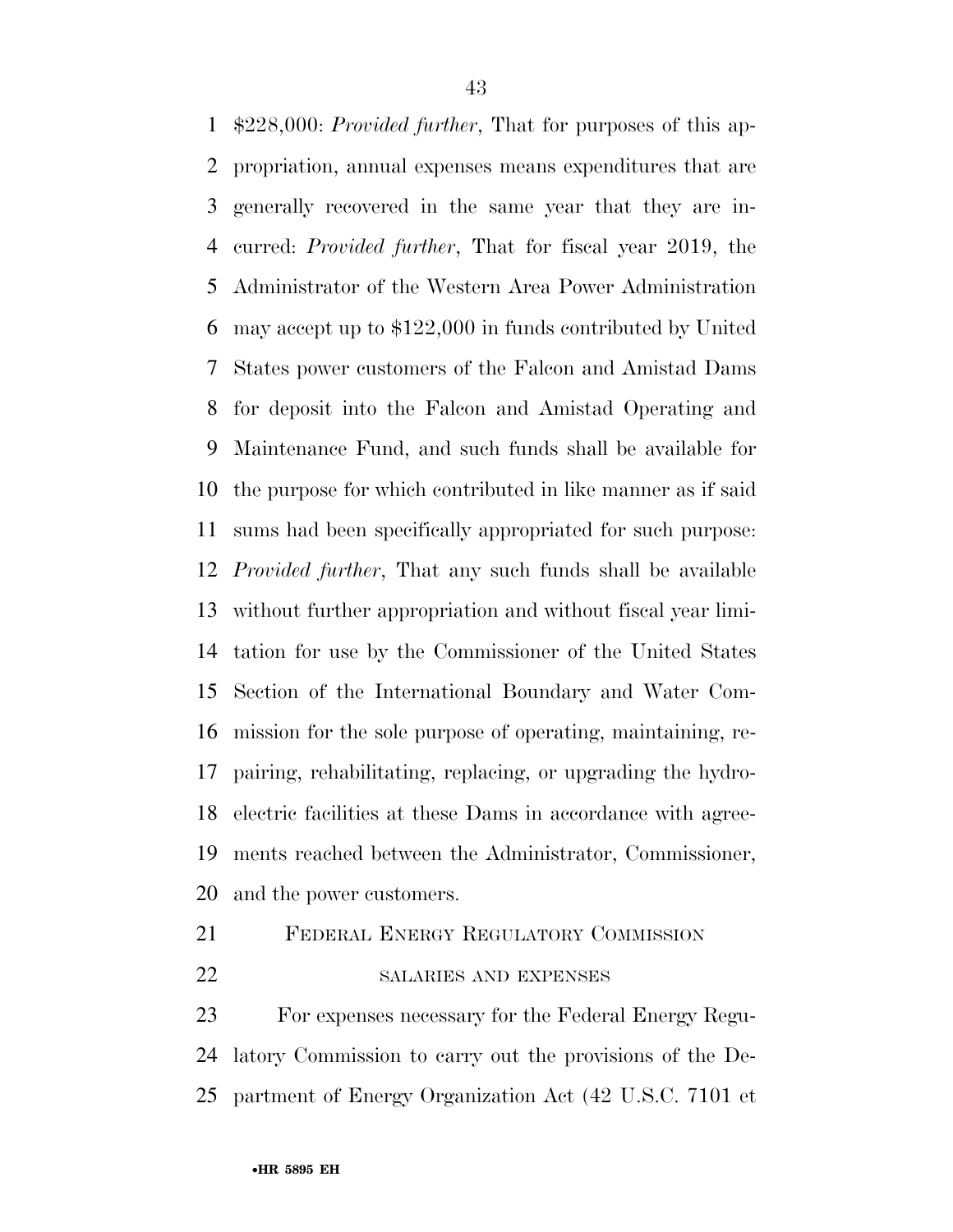seq.), including services as authorized by 5 U.S.C. 3109, official reception and representation expenses not to ex- ceed \$3,000, and the hire of passenger motor vehicles, \$369,900,000, to remain available until expended: *Pro- vided*, That notwithstanding any other provision of law, not to exceed \$369,900,000 of revenues from fees and an- nual charges, and other services and collections in fiscal year 2019 shall be retained and used for expenses nec- essary in this account, and shall remain available until ex- pended: *Provided further*, That the sum herein appro- priated from the general fund shall be reduced as revenues are received during fiscal year 2019 so as to result in a final fiscal year 2019 appropriation from the general fund estimated at not more than \$0.

# GENERAL PROVISIONS—DEPARTMENT OF

#### ENERGY

(INCLUDING TRANSFERS OF FUNDS)

 SEC. 301. (a) No appropriation, funds, or authority made available by this title for the Department of Energy shall be used to initiate or resume any program, project, or activity or to prepare or initiate Requests For Proposals or similar arrangements (including Requests for Quotations, Requests for Information, and Funding Op-portunity Announcements) for a program, project, or ac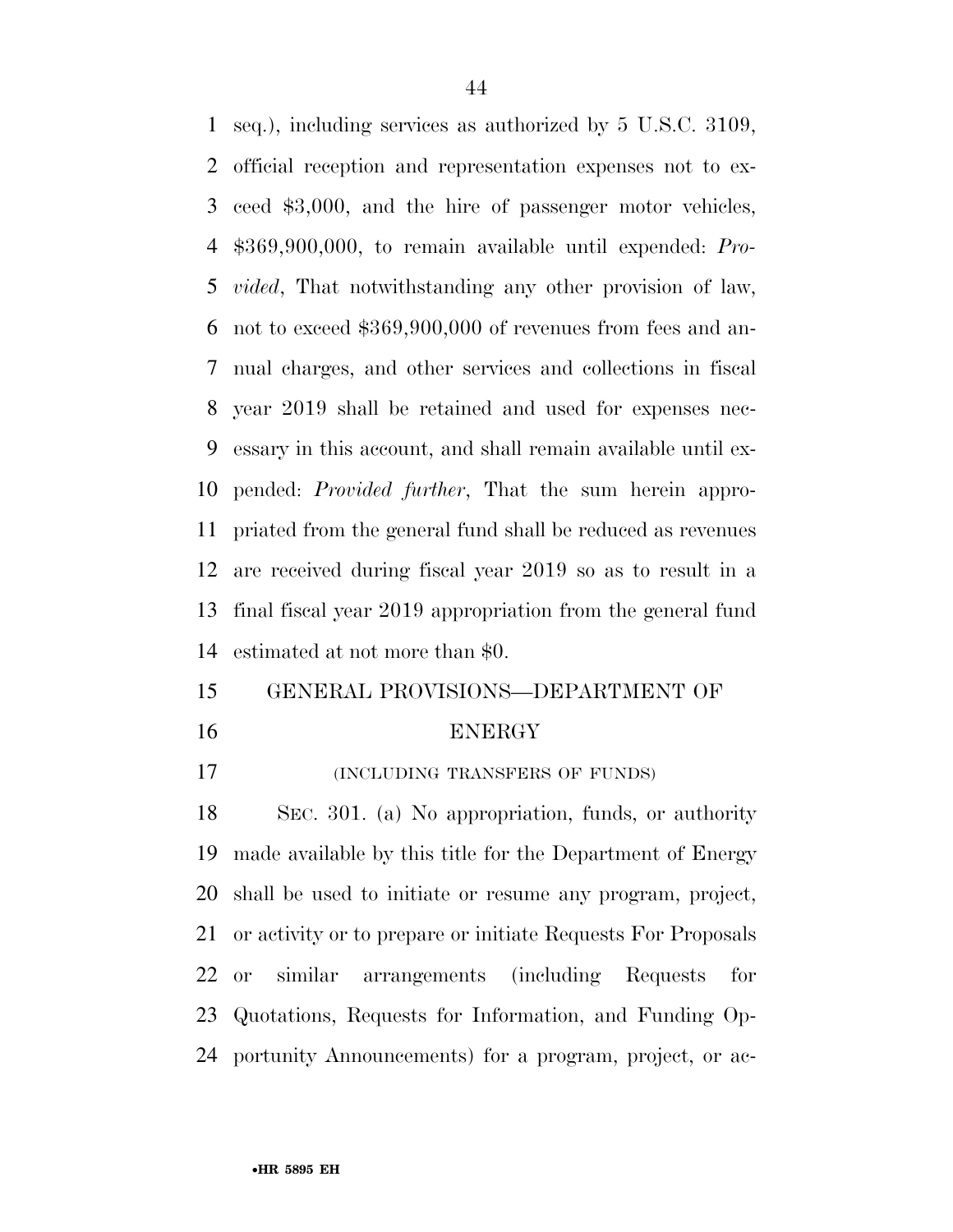tivity if the program, project, or activity has not been funded by Congress.

 (b)(1) Unless the Secretary of Energy notifies the Committees on Appropriations of both Houses of Congress at least 3 full business days in advance, none of the funds made available in this title may be used to—

 (A) make a grant allocation or discretionary grant award totaling \$1,000,000 or more;

 (B) make a discretionary contract award or Other Transaction Agreement totaling \$1,000,000 or more, including a contract covered by the Federal Acquisition Regulation;

 (C) issue a letter of intent to make an alloca- tion, award, or Agreement in excess of the limits in subparagraph (A) or (B); or

 (D) announce publicly the intention to make an allocation, award, or Agreement in excess of the lim-18 its in subparagraph (A) or (B).

 (2) The Secretary of Energy shall submit to the Com- mittees on Appropriations of both Houses of Congress within 15 days of the conclusion of each quarter a report detailing each grant allocation or discretionary grant award totaling less than \$1,000,000 provided during the previous quarter.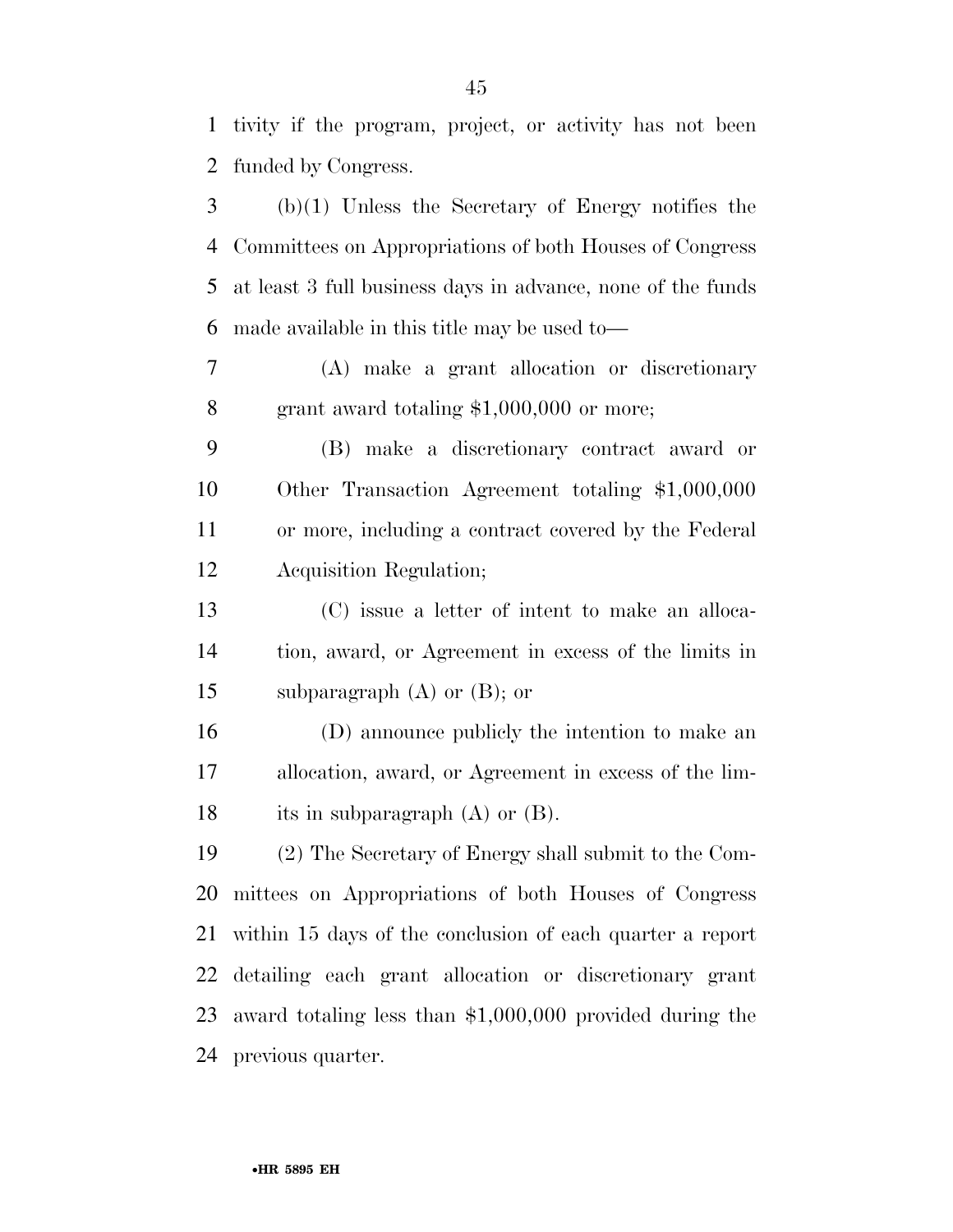(3) The notification required by paragraph (1) and the report required by paragraph (2) shall include the re- cipient of the award, the amount of the award, the fiscal year for which the funds for the award were appropriated, the account and program, project, or activity from which the funds are being drawn, the title of the award, and a brief description of the activity for which the award is made.

 (c) The Department of Energy may not, with respect to any program, project, or activity that uses budget au- thority made available in this title under the heading ''De- partment of Energy—Energy Programs'', enter into a multiyear contract, award a multiyear grant, or enter into a multiyear cooperative agreement unless—

 (1) the contract, grant, or cooperative agree- ment is funded for the full period of performance as anticipated at the time of award; or

 (2) the contract, grant, or cooperative agree- ment includes a clause conditioning the Federal Gov- ernment's obligation on the availability of future year budget authority and the Secretary notifies the Committees on Appropriations of both Houses of Congress at least 3 days in advance.

24 (d) Except as provided in subsections (e), (f), and  $(g)$ , the amounts made available by this title shall be expended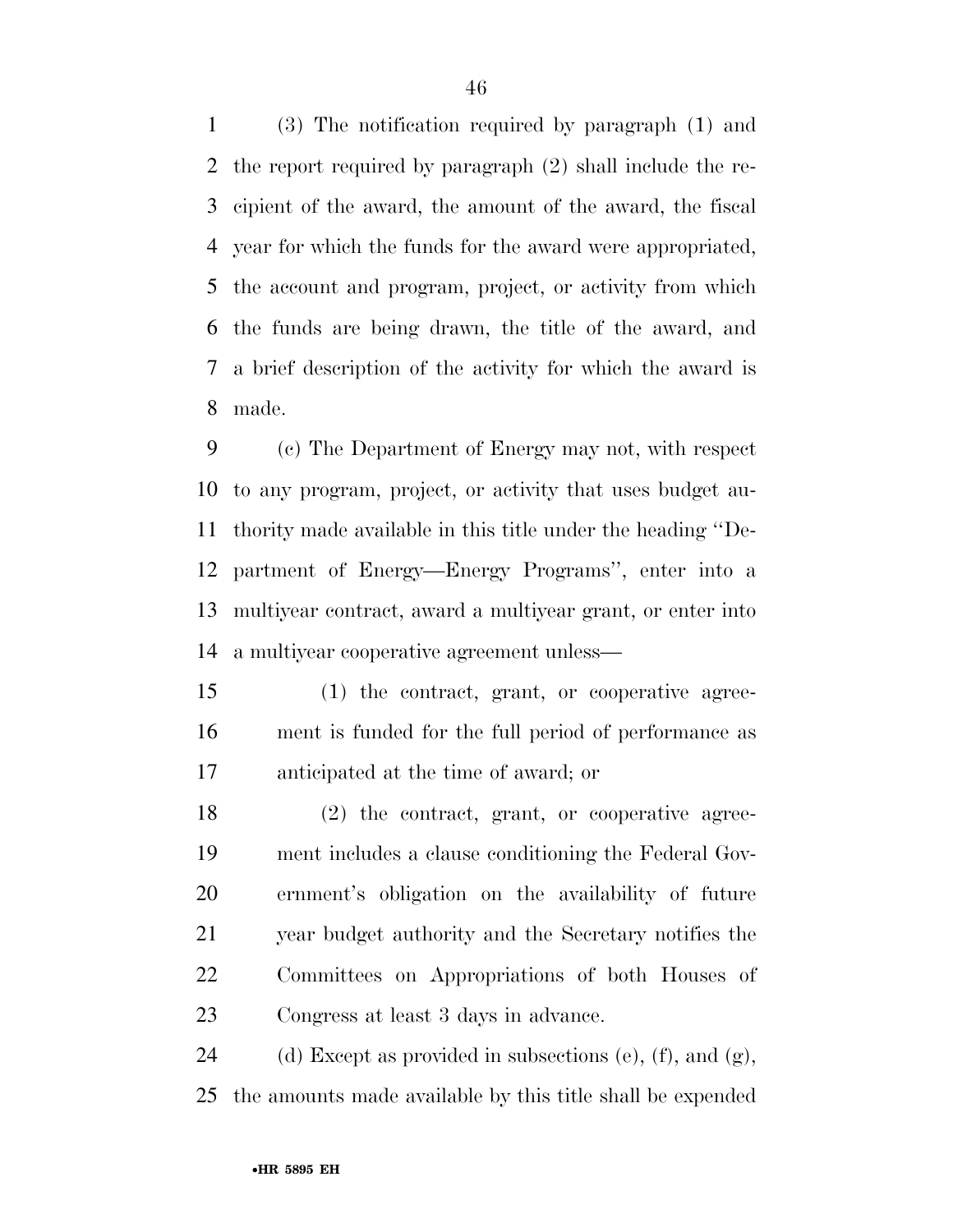as authorized by law for the programs, projects, and ac- tivities specified in the ''Bill'' column in the ''Department of Energy'' table included under the heading ''Title III— Department of Energy'' in the report of the Committee on Appropriations accompanying this Act.

 (e) The amounts made available by this title may be reprogrammed for any program, project, or activity, and the Department shall notify the Committees on Appropria- tions of both Houses of Congress at least 30 days prior to the use of any proposed reprogramming that would cause any program, project, or activity funding level to increase or decrease by more than \$5,000,000 or 10 per- cent, whichever is less, during the time period covered by this Act.

 (f) None of the funds provided in this title shall be available for obligation or expenditure through a re-programming of funds that—

 (1) creates, initiates, or eliminates a program, project, or activity;

 (2) increases funds or personnel for any pro- gram, project, or activity for which funds are denied or restricted by this Act; or

 (3) reduces funds that are directed to be used for a specific program, project, or activity by this Act.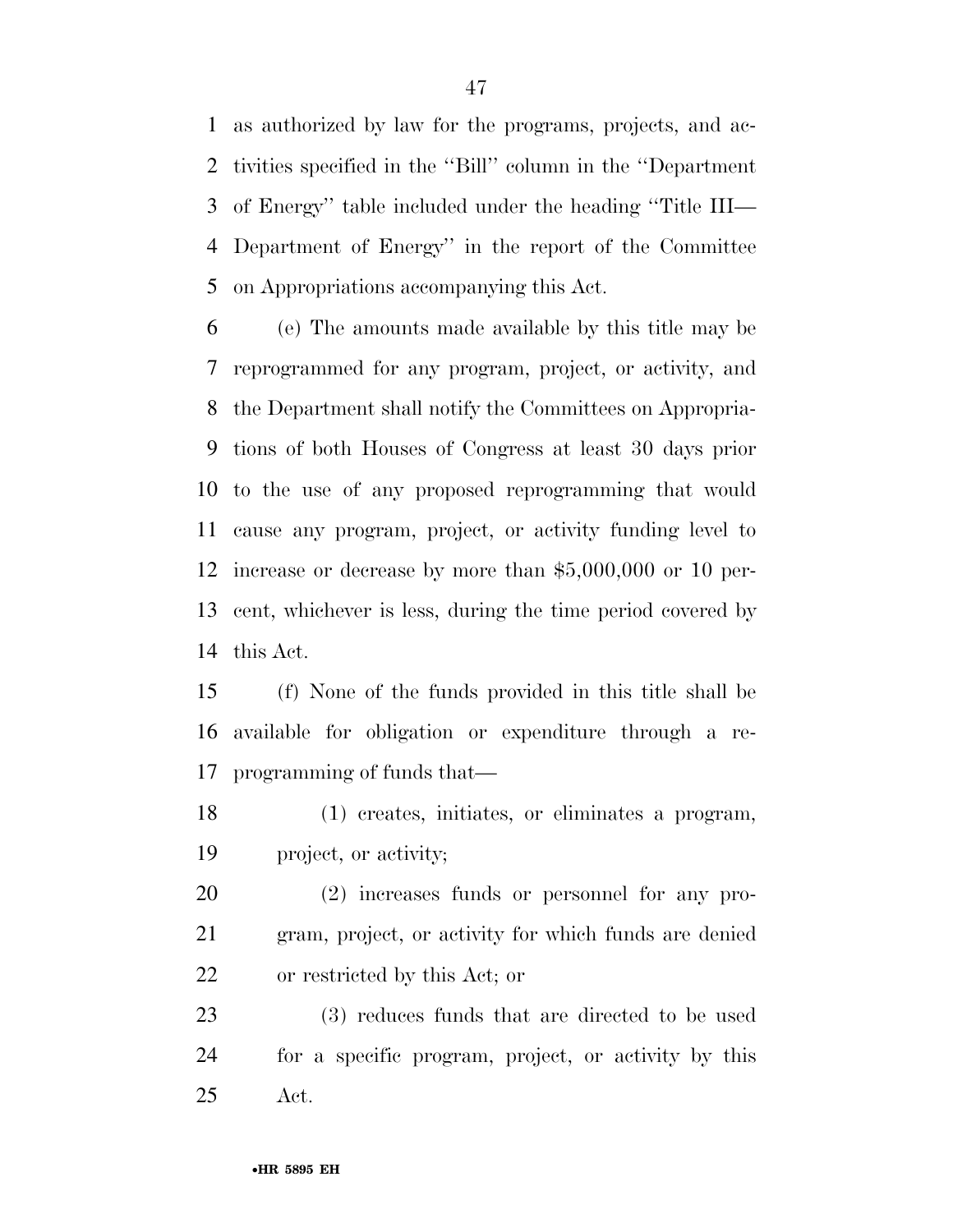1 (g)(1) The Secretary of Energy may waive any re- quirement or restriction in this section that applies to the use of funds made available for the Department of Energy if compliance with such requirement or restriction would pose a substantial risk to human health, the environment, welfare, or national security.

 (2) The Secretary of Energy shall notify the Commit- tees on Appropriations of both Houses of Congress of any waiver under paragraph (1) as soon as practicable, but not later than 3 days after the date of the activity to which a requirement or restriction would otherwise have applied. Such notice shall include an explanation of the substantial risk under paragraph (1) that permitted such waiver.

 (h) The unexpended balances of prior appropriations provided for activities in this Act may be available to the same appropriation accounts for such activities established pursuant to this title. Available balances may be merged with funds in the applicable established accounts and thereafter may be accounted for as one fund for the same time period as originally enacted.

 SEC. 302. Funds appropriated by this or any other Act, or made available by the transfer of funds in this Act, for intelligence activities are deemed to be specifically authorized by the Congress for purposes of section 504 of the National Security Act of 1947 (50 U.S.C. 3094)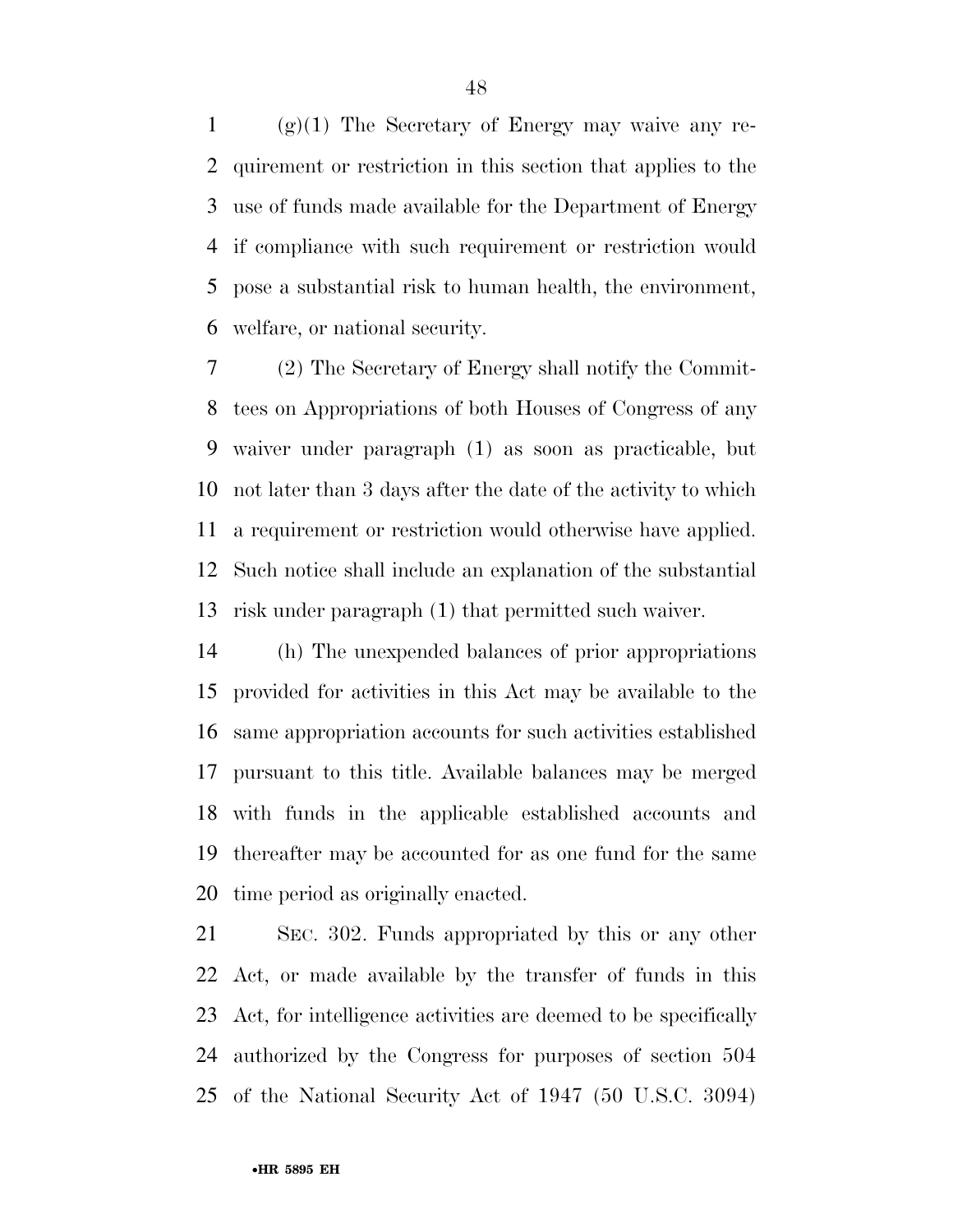during fiscal year 2019 until the enactment of the Intel-ligence Authorization Act for fiscal year 2019.

 SEC. 303. None of the funds made available in this title shall be used for the construction of facilities classi- fied as high-hazard nuclear facilities under 10 CFR Part 830 unless independent oversight is conducted by the Of- fice of Enterprise Assessments to ensure the project is in compliance with nuclear safety requirements.

 SEC. 304. None of the funds made available in this title may be used to approve critical decision-2 or critical decision-3 under Department of Energy Order 413.3B, or any successive departmental guidance, for construction projects where the total project cost exceeds \$100,000,000, until a separate independent cost estimate has been developed for the project for that critical deci-sion.

 SEC. 305. The Secretary of Energy may not transfer more than \$274,833,000 from the amounts made available under this title to the working capital fund established under section 653 of the Department of Energy Organiza- tion Act (42 U.S.C. 7263): *Provided*, That the Secretary may transfer additional amounts to the working capital fund after the Secretary provides notification in advance of any such transfer to the Committees on Appropriations of both Houses of Congress: *Provided further*, That any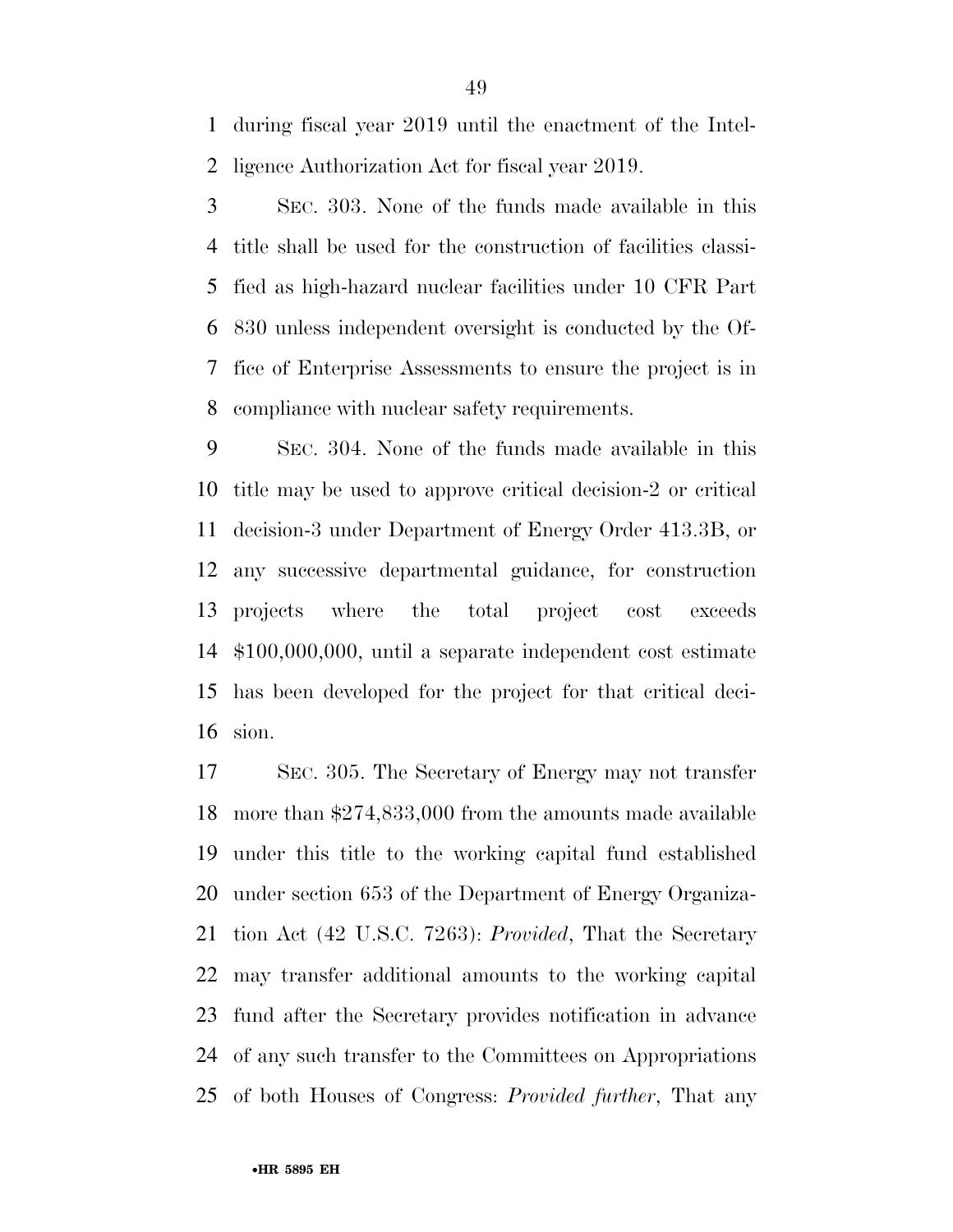such notification shall identify the sources of funds by pro- gram, project, or activity: *Provided further*, That the Sec- retary shall notify the Committees on Appropriations of both Houses of Congress before adding or removing any activities from the fund.

 SEC. 306. (a) None of the funds made available in this or any prior Act under the heading ''Defense Nuclear Nonproliferation'' may be made available to enter into new contracts with, or new agreements for Federal assistance to, the Russian Federation.

 (b) The Secretary of Energy may waive the prohibi- tion in subsection (a) if the Secretary determines that such activity is in the national security interests of the United States. This waiver authority may not be dele-gated.

 (c) A waiver under subsection (b) shall not be effec- tive until 15 days after the date on which the Secretary submits to the Committees on Appropriations of both Houses of Congress, in classified form if necessary, a re-port on the justification for the waiver.

 SEC. 307. (a) NEW REGIONAL RESERVES.—The Sec- retary of Energy may not establish any new regional pe- troleum product reserve unless funding for the proposed regional petroleum product reserve is explicitly requested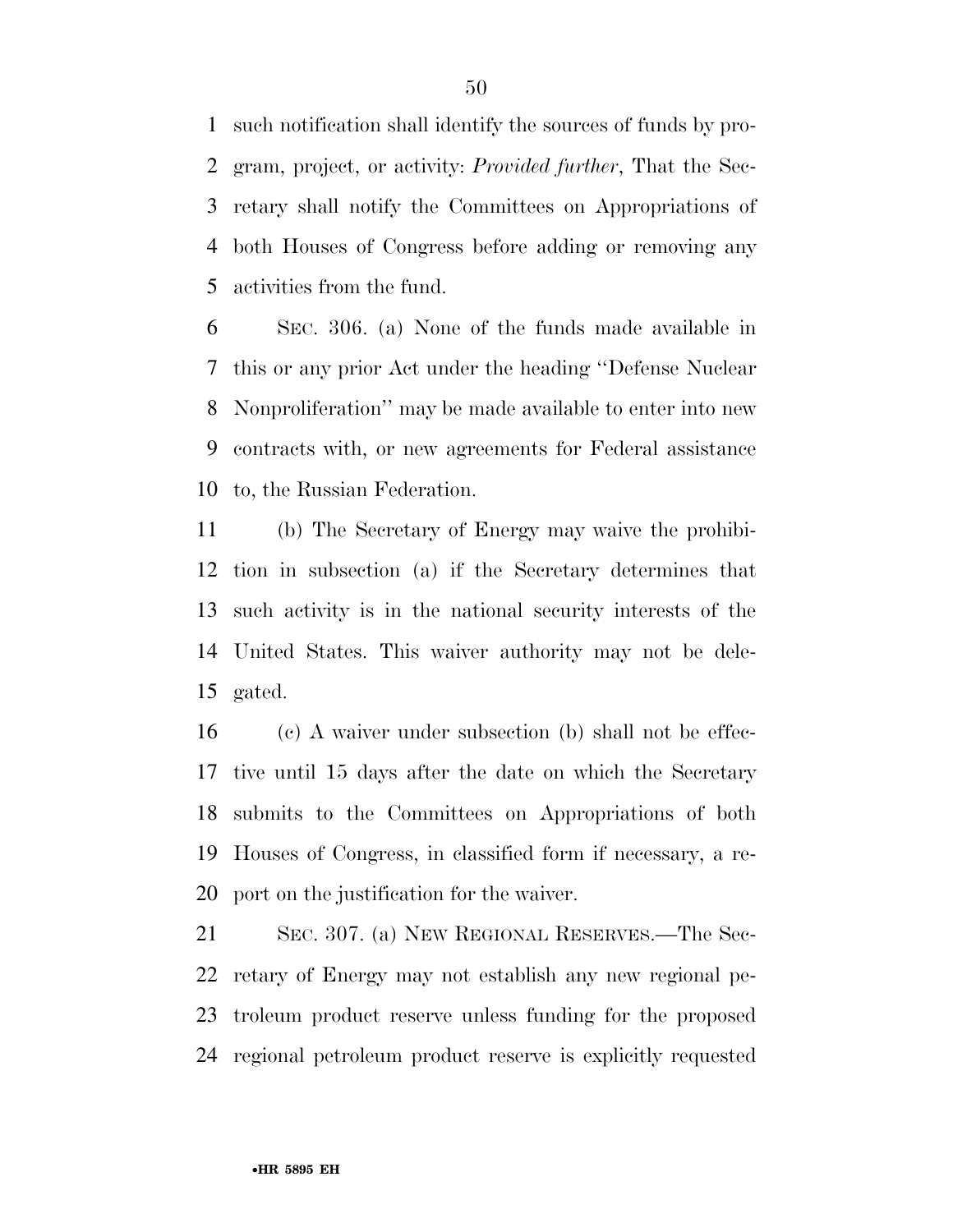in advance in an annual budget submission and approved by the Congress in an appropriations Act. (b) The budget request or notification shall include— (1) the justification for the new reserve; (2) a cost estimate for the establishment, oper- ation, and maintenance of the reserve, including funding sources; (3) a detailed plan for operation of the reserve, including the conditions upon which the products may be released; (4) the location of the reserve; and (5) the estimate of the total inventory of the re- serve. SEC. 308. (a) Funds provided by this Act for Project 99–D–143, Mixed Oxide Fuel Fabrication Facility, and any funds provided by prior Acts for such Project that remain unobligated, may be made available only for con- struction and project support activities for such Project. (b) The Secretary of Energy may waive the require- ment under subsection (a) if the Secretary concurrently submits to the Committees on Appropriations of both Houses of Congress—

 (1) the commitment, certification, and details described in section 3121(b) of the National Defense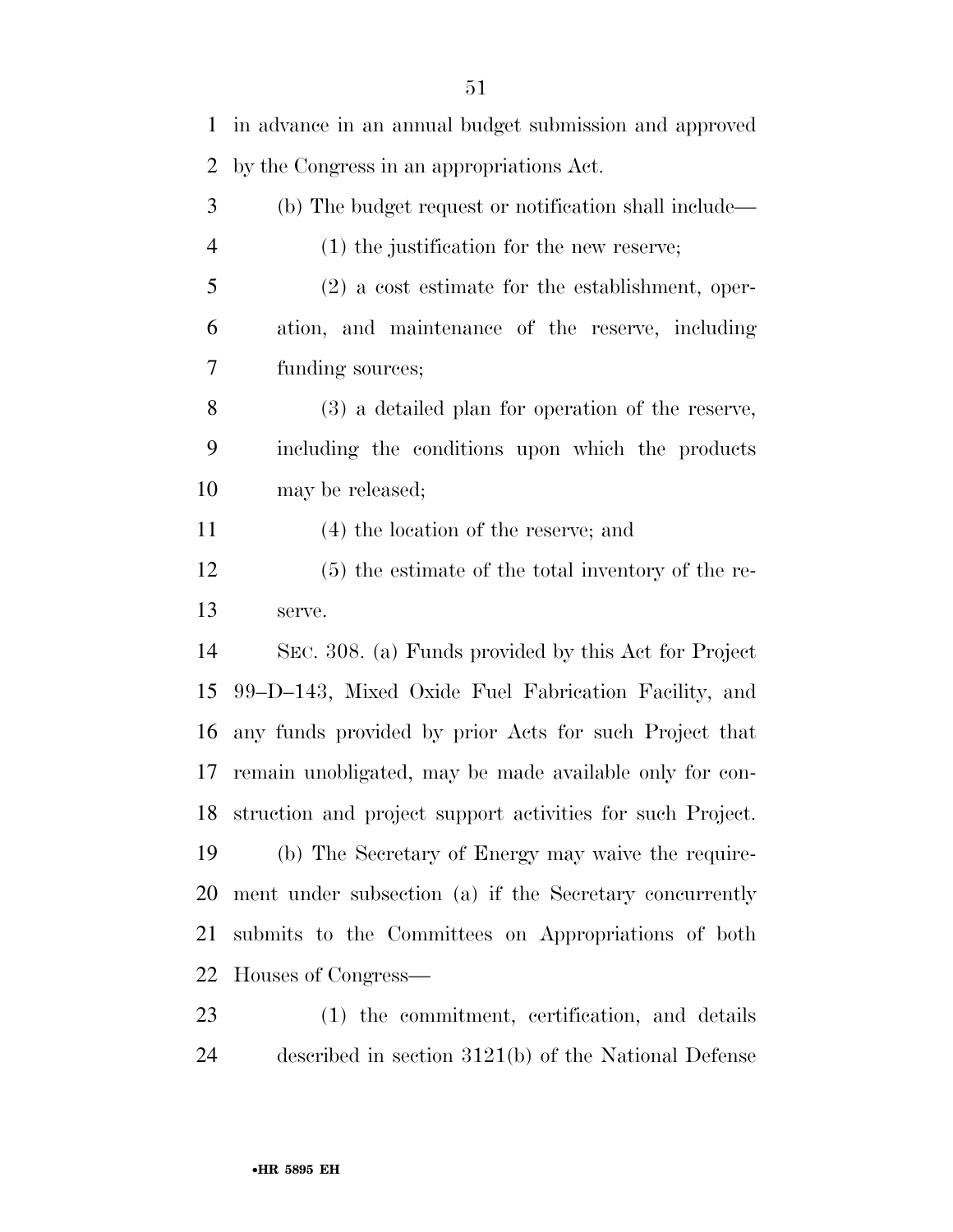Authorization Act for Fiscal Year 2018 (Public Law 115–91; 131 Stat. 1892); and

 (2) the lifecycle cost estimate used to make such certification.

 (c) If the Secretary waives the requirements under subsection (a), the Secretary may not use funds provided for the Project described in such subsection to eliminate such Project until the date that is 30 days after the sub- mission of the lifecycle cost estimate required under sub-10 section  $(b)(2)$ .

 SEC. 309. Notwithstanding section 161 of the Energy Policy and Conservation Act (42 U.S.C. 6241), upon a determination by the President in this fiscal year that a regional supply shortage of refined petroleum product of significant scope and duration exists, that a severe in- crease in the price of refined petroleum product will likely result from such shortage, and that a draw down and sale of refined petroleum product would assist directly and sig- nificantly in reducing the adverse impact of such shortage, the Secretary of Energy may draw down and sell refined petroleum product from the Strategic Petroleum Reserve. Proceeds from a sale under this section shall be deposited into the SPR Petroleum Account established in section 167 of the Energy Policy and Conservation Act (42 U.S.C.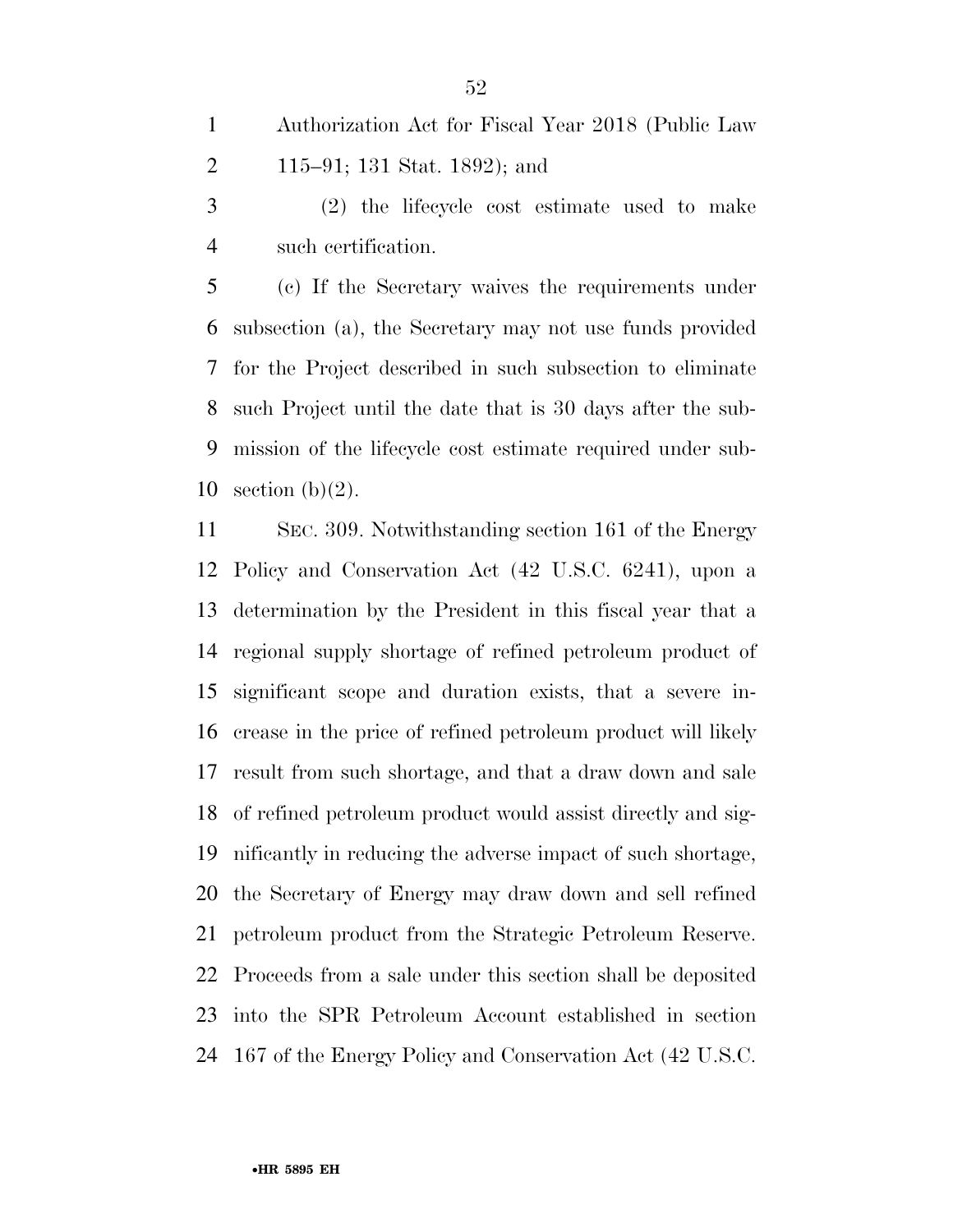SEC. 310. (a) REPORT.—The Secretary of Energy shall submit to Congress and the State of Nevada a report on the potential of locating a reprocessing or recycling fa- cility for spent nuclear fuel near the Yucca Mountain site. (b) CONTENTS.—The Secretary shall include in the report required under subsection (a) a description of—

 (1) the energy technology benefits associated with a reprocessing or recycling facility for spent nu-clear fuel;

 (2) the potential economic benefits for the host community associated with such a facility, including employment, infrastructure development, and work-force development benefits;

 (3) the energy and national security implica- tions for the supply and availability of nuclear fuel associated with such a facility; and

 (4) the potential for locating other nuclear fuel cycle facilities near the Yucca Mountain site, such as an enrichment facility for national defense purposes. (c) CONSULTATION.—In preparing the report re- quired under subsection (a), the Secretary shall consult with institutions in the Nevada System of Higher Edu-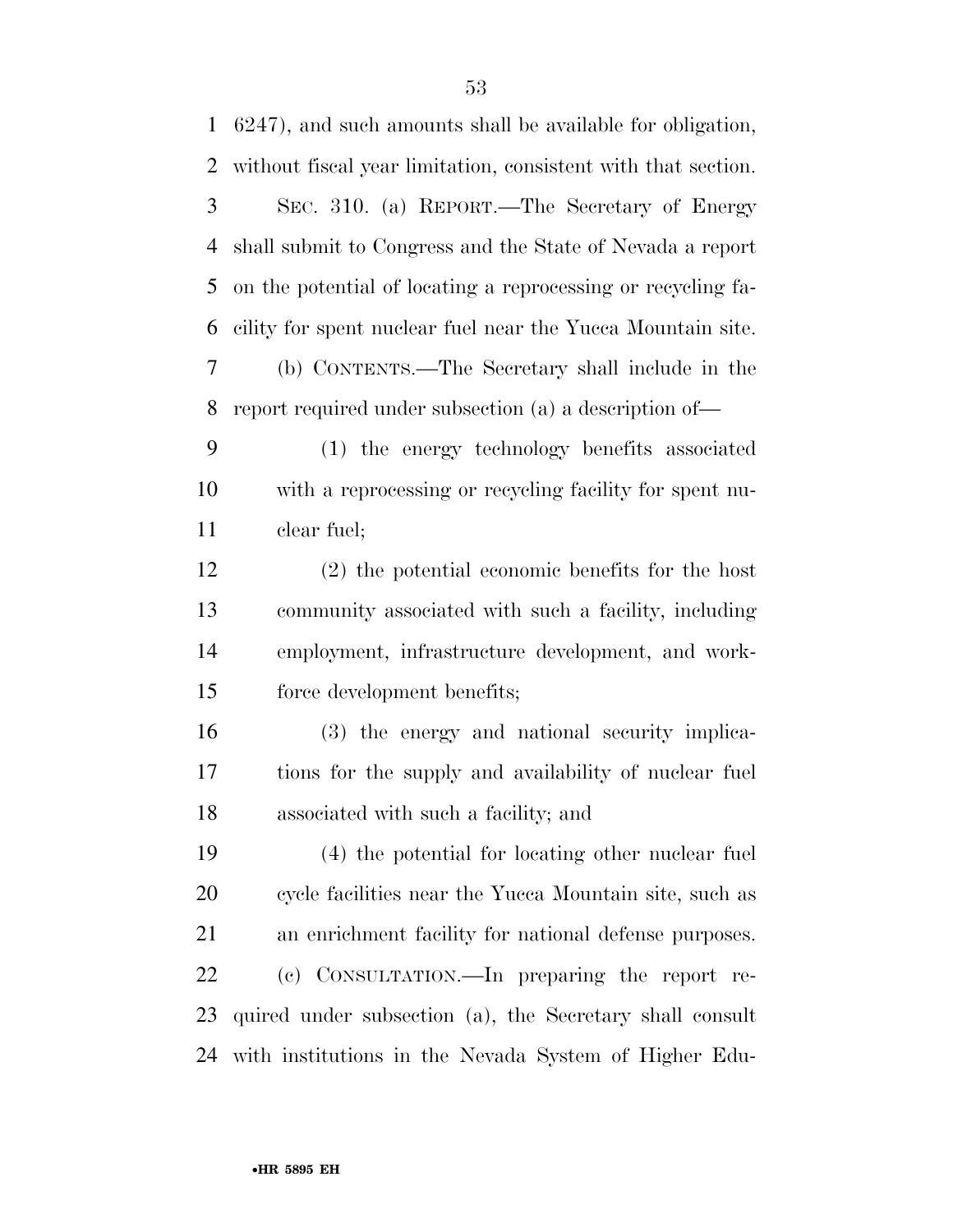cation, as defined by the State of Nevada, with prior re- processing research experience. (d) YUCCA MOUNTAIN SITE DEFINED.—In this sec- tion, the term ''Yucca Mountain site'' has the meaning given that term in section 2(30) of the Nuclear Waste Pol- icy Act of 1982 (42 U.S.C. 10101(30)). TITLE IV 8 INDEPENDENT AGENCIES APPALACHIAN REGIONAL COMMISSION For expenses necessary to carry out the programs au- thorized by the Appalachian Regional Development Act of 1965, and for expenses necessary for the Federal Co- Chairman and the Alternate on the Appalachian Regional Commission, for payment of the Federal share of the ad- ministrative expenses of the Commission, including serv- ices as authorized by 5 U.S.C. 3109, and hire of passenger motor vehicles, \$155,000,000, to remain available until ex- pended. DEFENSE NUCLEAR FACILITIES SAFETY BOARD SALARIES AND EXPENSES For expenses necessary for the Defense Nuclear Fa- cilities Safety Board in carrying out activities authorized by the Atomic Energy Act of 1954, as amended by Public Law 100–456, section 1441, \$31,243,000, to remain available until September 30, 2020.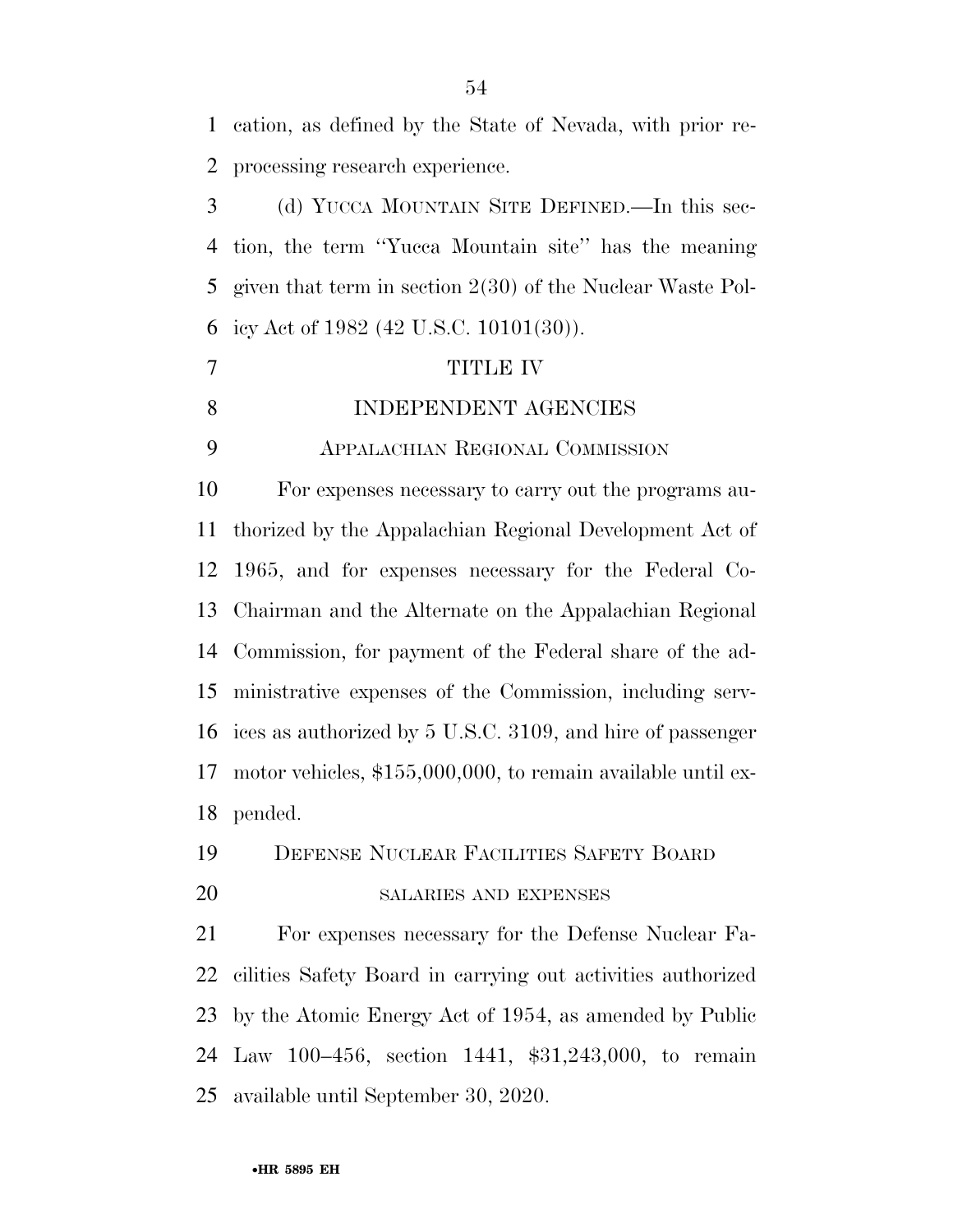SALARIES AND EXPENSES

 For expenses necessary for the Delta Regional Au- thority and to carry out its activities, as authorized by the Delta Regional Authority Act of 2000, notwith-6 standing sections  $382F(d)$ ,  $382M$ , and  $382N$  of said Act, \$15,000,000, to remain available until expended.

# 8 DENALI COMMISSION

 For expenses necessary for the Denali Commission including the purchase, construction, and acquisition of plant and capital equipment as necessary and other ex- penses, \$15,000,000, to remain available until expended, notwithstanding the limitations contained in section 306(g) of the Denali Commission Act of 1998: *Provided*, That funds shall be available for construction projects in an amount not to exceed 80 percent of total project cost for distressed communities, as defined by section 307 of the Denali Commission Act of 1998 (division C, title III, Public Law 105–277), as amended by section 701 of ap- pendix D, title VII, Public Law 106–113 (113 Stat. 1501A–280), and an amount not to exceed 50 percent for non-distressed communities: *Provided further*, That not- withstanding any other provision of law regarding pay- ment of a non-Federal share in connection with a grant-in-aid program, amounts under this heading shall be avail-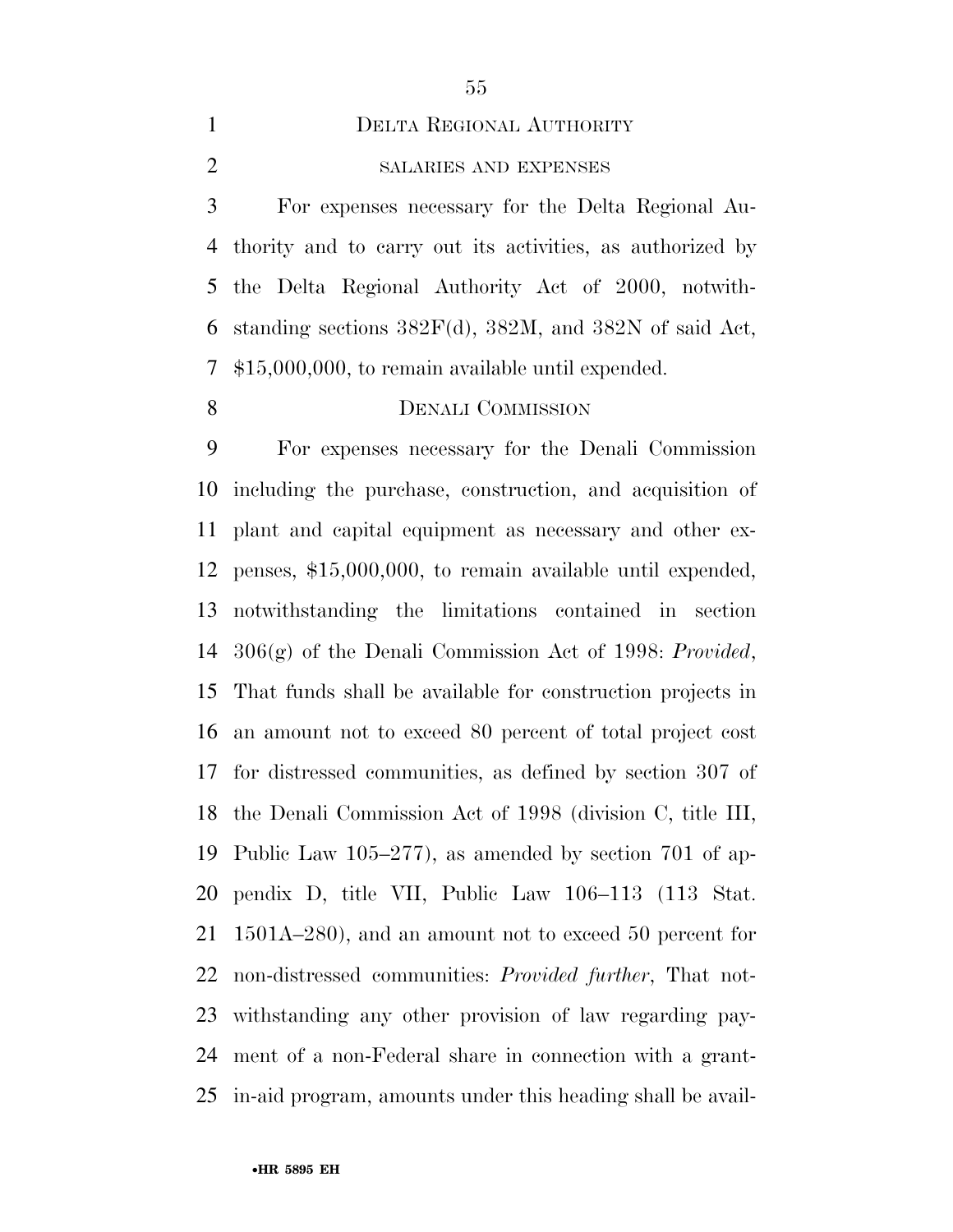able for the payment of such a non-Federal share for pro- grams undertaken to carry out the purposes of the Com-mission.

NORTHERN BORDER REGIONAL COMMISSION

 For expenses necessary for the Northern Border Re- gional Commission in carrying out activities authorized by subtitle V of title 40, United States Code, \$12,000,000, to remain available until expended: *Provided*, That such amounts shall be available for administrative expenses, notwithstanding section 15751(b) of title 40, United States Code.

SOUTHEAST CRESCENT REGIONAL COMMISSION

 For expenses necessary for the Southeast Crescent Regional Commission in carrying out activities authorized by subtitle V of title 40, United States Code, \$250,000, to remain available until expended.

- NUCLEAR REGULATORY COMMISSION
- 18 SALARIES AND EXPENSES

 For expenses necessary for the Commission in car- rying out the purposes of the Energy Reorganization Act of 1974 and the Atomic Energy Act of 1954, \$953,050,000 (reduced by \$1,000,000) (increased by \$1,000,000), including official representation expenses not to exceed \$25,000, to remain available until expended, of which \$47,700,000 shall be derived from the Nuclear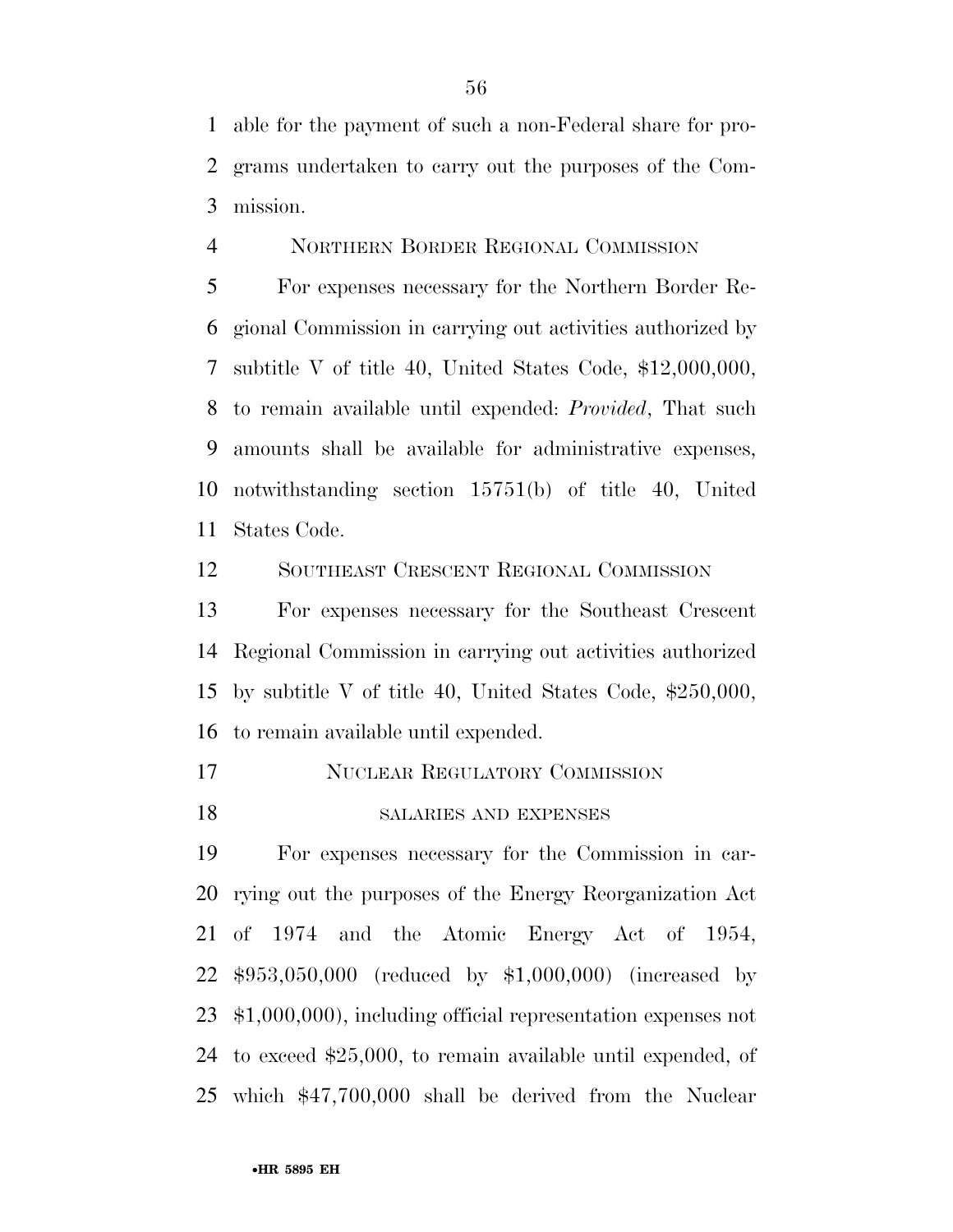Waste Fund: *Provided*, That of the amount appropriated herein, not more than \$9,500,000 may be made available for salaries, travel, and other support costs for the Office of the Commission, to remain available until September 5 30, 2020, of which, notwithstanding section  $201(a)(2)(c)$  of the Energy Reorganization Act of 1974 (42 U.S.C.  $5841(a)(2)(c)$ , the use and expenditure shall only be ap- proved by a majority vote of the Commission: *Provided further*, That revenues from licensing fees, inspection serv- ices, and other services and collections estimated at \$763,640,000 in fiscal year 2019 shall be retained and used for necessary salaries and expenses in this account, notwithstanding 31 U.S.C. 3302, and shall remain avail- able until expended: *Provided further*, That of the amounts appropriated under this heading, not less than \$9,896,000 shall be for activities related to the development of regu- latory infrastructure for advanced nuclear technologies, and \$16,080,000 shall be for international activities, ex- cept that the amounts provided under this proviso shall not be derived from fee revenues, notwithstanding 42 U.S.C. 2214: *Provided further*, That the sum herein ap- propriated shall be reduced by the amount of revenues re- ceived during fiscal year 2019 so as to result in a final fiscal year 2019 appropriation estimated at not more than \$189,410,000: *Provided further*, That of the amounts ap-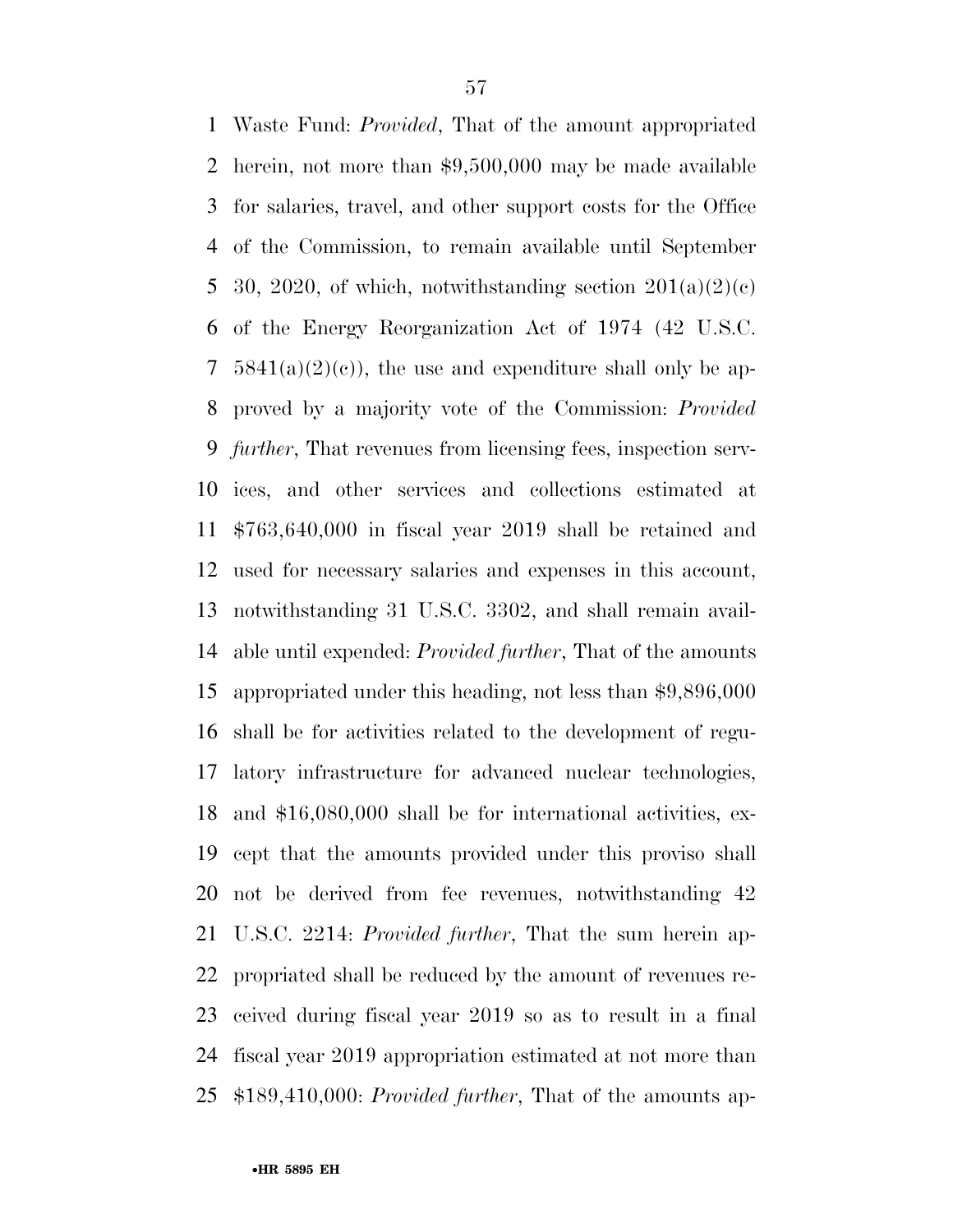propriated under this heading, \$10,000,000 shall be for university research and development in areas relevant to the Commission's mission, and \$5,000,000 shall be for a Nuclear Science and Engineering Grant Program that will support multiyear projects that do not align with pro- grammatic missions but are critical to maintaining the discipline of nuclear science and engineering, except that the amounts provided under this proviso shall not be de- rived from fee revenues, notwithstanding 42 U.S.C. 2214. 10 OFFICE OF INSPECTOR GENERAL

 For expenses necessary for the Office of Inspector General in carrying out the provisions of the Inspector General Act of 1978, \$12,609,000, to remain available until September 30, 2020: *Provided*, That revenues from licensing fees, inspection services, and other services and collections estimated at \$10,355,000 in fiscal year 2019 shall be retained and be available until September 30, 2020, for necessary salaries and expenses in this account, notwithstanding section 3302 of title 31, United States Code: *Provided further*, That the sum herein appropriated shall be reduced by the amount of revenues received dur- ing fiscal year 2019 so as to result in a final fiscal year 2019 appropriation estimated at not more than \$2,254,000: *Provided further*, That of the amounts appro-priated under this heading, \$1,103,000 shall be for In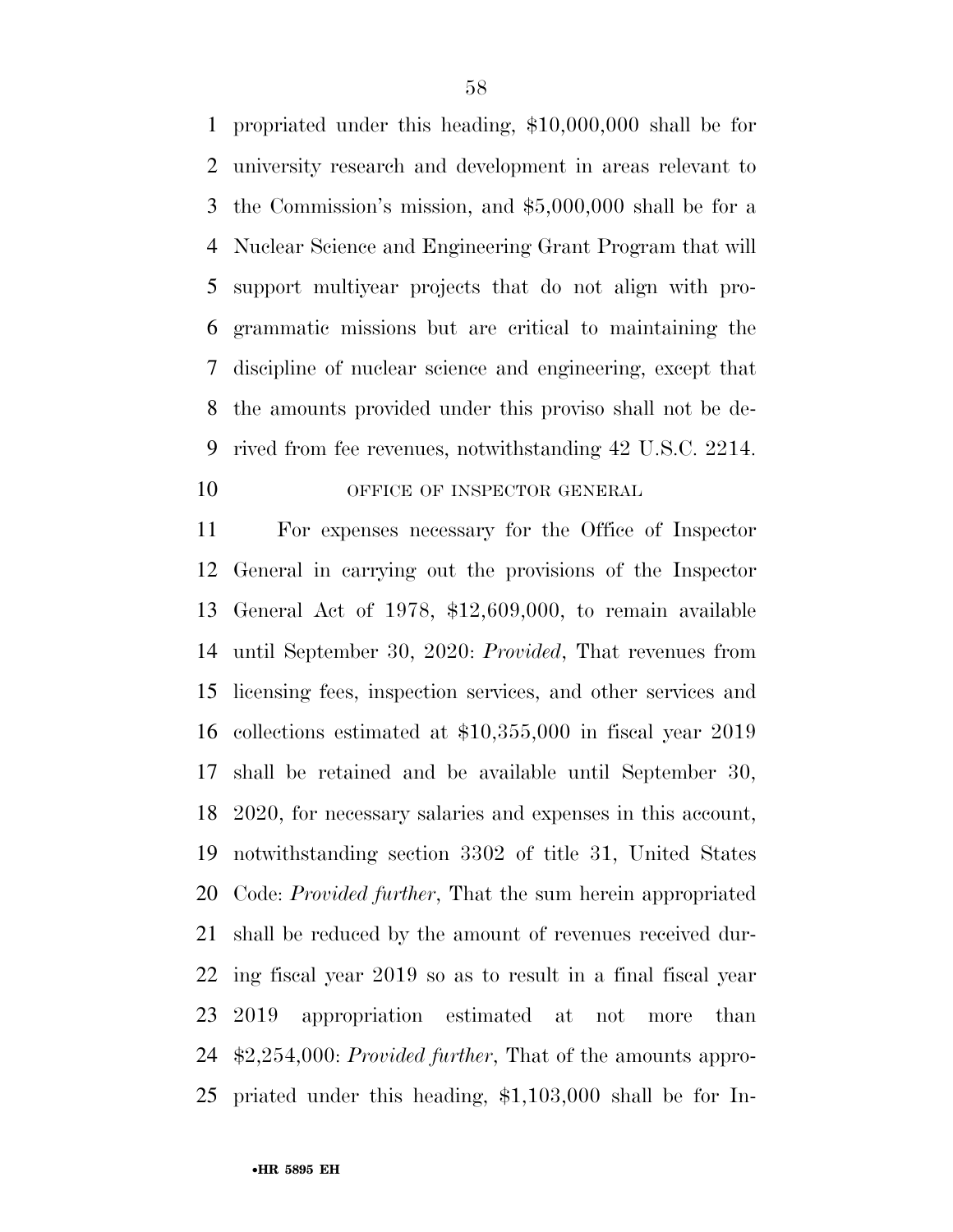spector General services for the Defense Nuclear Facilities Safety Board, which shall not be available from fee reve-nues.

# NUCLEAR WASTE TECHNICAL REVIEW BOARD SALARIES AND EXPENSES

 For expenses necessary for the Nuclear Waste Tech- nical Review Board, as authorized by Public Law 100– 203, section 5051, \$3,600,000, to be derived from the Nu- clear Waste Fund, to remain available until September 30, 2020.

# GENERAL PROVISIONS—INDEPENDENT AGENCIES

 SEC. 401. The Nuclear Regulatory Commission shall comply with the July 5, 2011, version of Chapter VI of its Internal Commission Procedures when responding to Congressional requests for information, consistent with Department of Justice guidance for all federal agencies. SEC. 402. (a) The amounts made available by this title for the Nuclear Regulatory Commission may be re- programmed for any program, project, or activity, and the Commission shall notify the Committees on Appropria- tions of both Houses of Congress at least 30 days prior to the use of any proposed reprogramming that would cause any program funding level to increase or decrease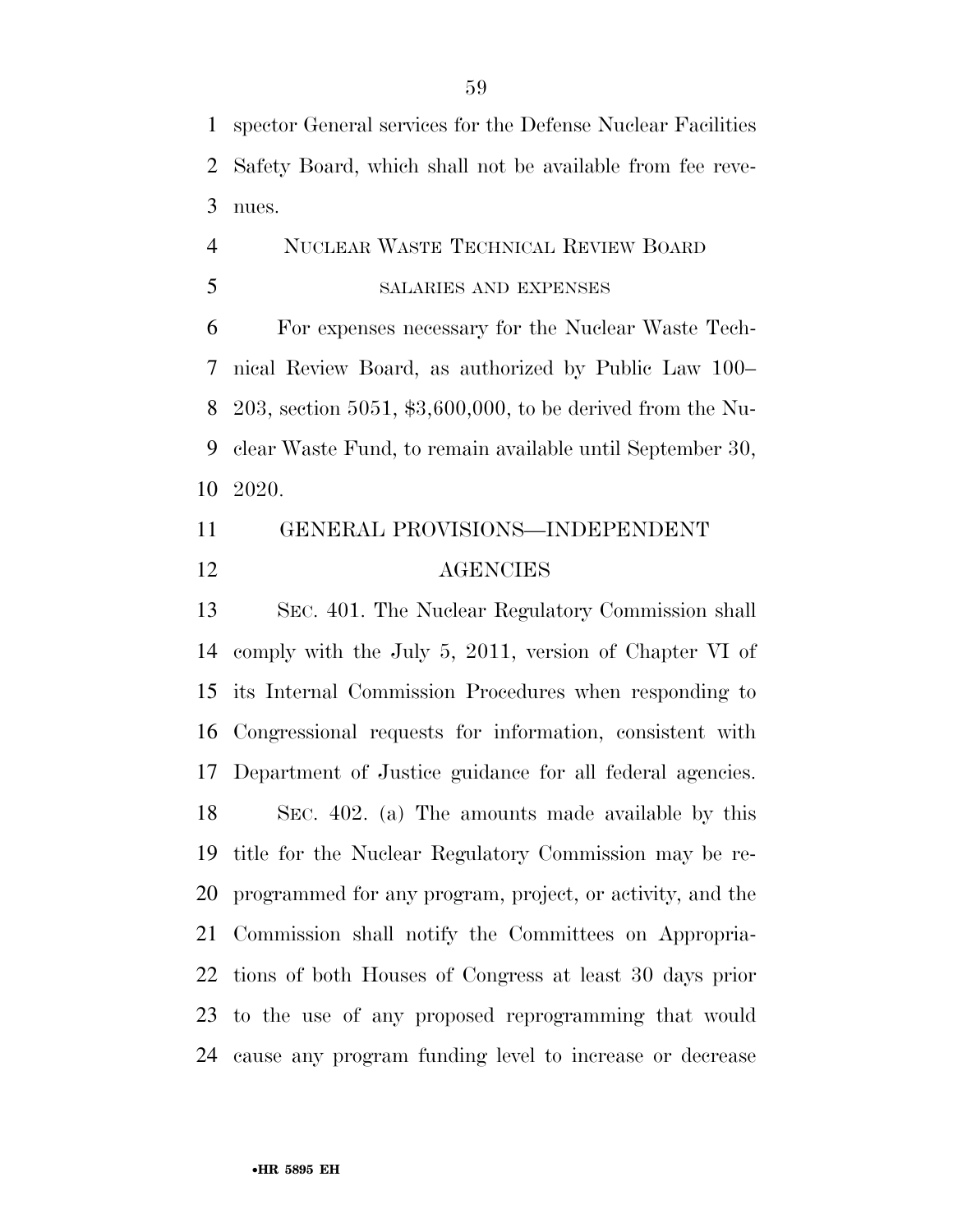by more than \$500,000 or 10 percent, whichever is less, during the time period covered by this Act.

 (b)(1) The Nuclear Regulatory Commission may waive the notification requirement in subsection (a) if compliance with such requirement would pose a substan- tial risk to human health, the environment, welfare, or na-tional security.

 (2) The Nuclear Regulatory Commission shall notify the Committees on Appropriations of both Houses of Con- gress of any waiver under paragraph (1) as soon as prac- ticable, but not later than 3 days after the date of the activity to which a requirement or restriction would other- wise have applied. Such notice shall include an explanation of the substantial risk under paragraph (1) that permitted such waiver and shall provide a detailed report to the Committees of such waiver and changes to funding levels to programs, projects, or activities.

 (c) Except as provided in subsections (a), (b), and (d), the amounts made available by this title for ''Nuclear Regulatory Commission—Salaries and Expenses'' shall be expended as directed in the report of the Committee on Appropriations accompanying this Act.

 (d) None of the funds provided for the Nuclear Regu- latory Commission shall be available for obligation or ex-penditure through a reprogramming of funds that in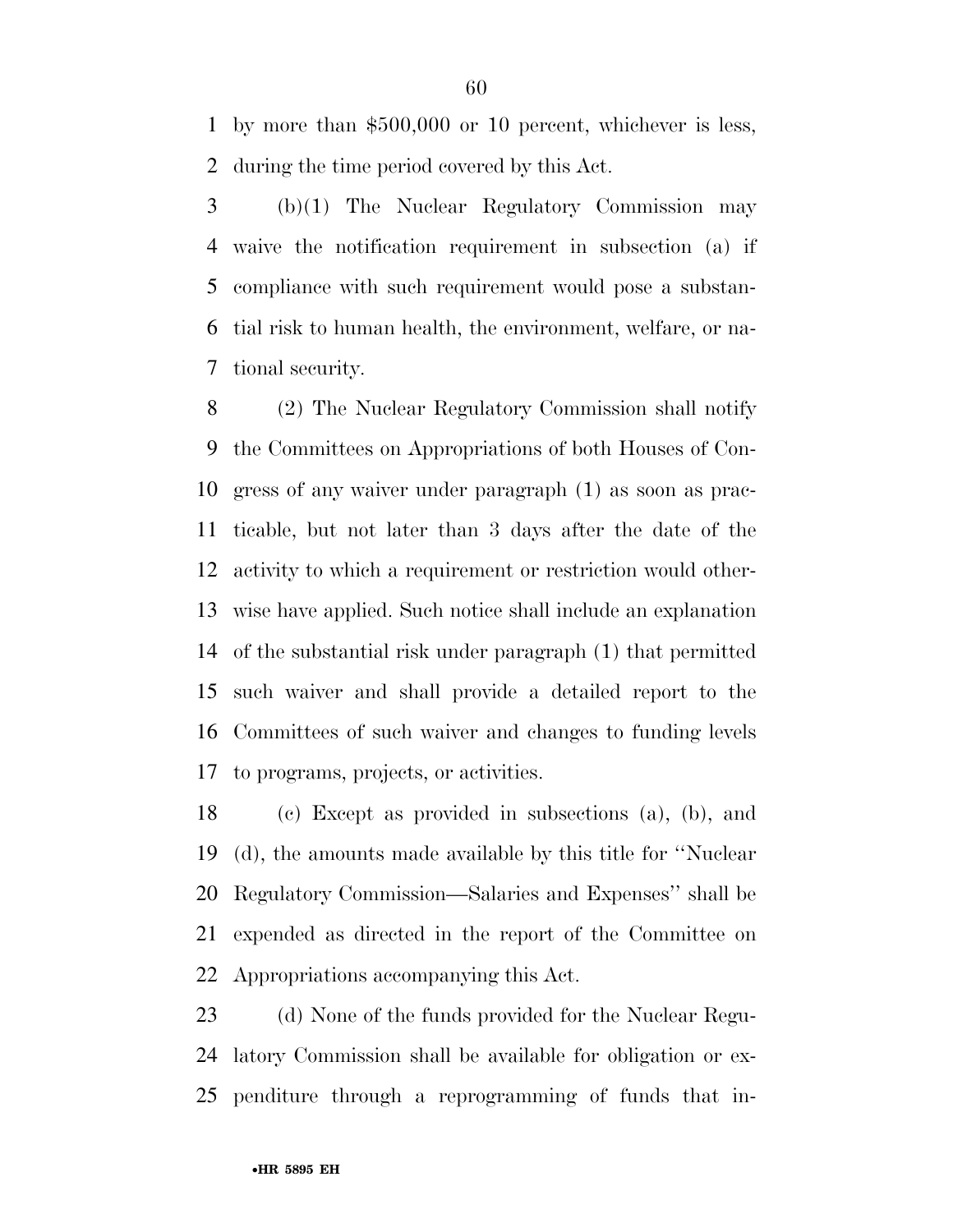creases funds or personnel for any program, project, or

activity for which funds are denied or restricted by this

(e) The Commission shall provide a monthly report

 to the Committees on Appropriations of both Houses of Congress, which includes the following for each program, project, or activity, including any prior year appropria- tions— (1) total budget authority; (2) total unobligated balances; and (3) total unliquidated obligations. 12 TITLE V GENERAL PROVISIONS SEC. 501. None of the funds appropriated by this Act may be used in any way, directly or indirectly, to influence congressional action on any legislation or appropriation matters pending before Congress, other than to commu- nicate to Members of Congress as described in 18 U.S.C. 1913. SEC. 502. (a) None of the funds made available in title III of this Act may be transferred to any department, agency, or instrumentality of the United States Govern- ment, except pursuant to a transfer made by or transfer authority provided in this Act or any other appropriations

Act for any fiscal year, transfer authority referenced in

Act.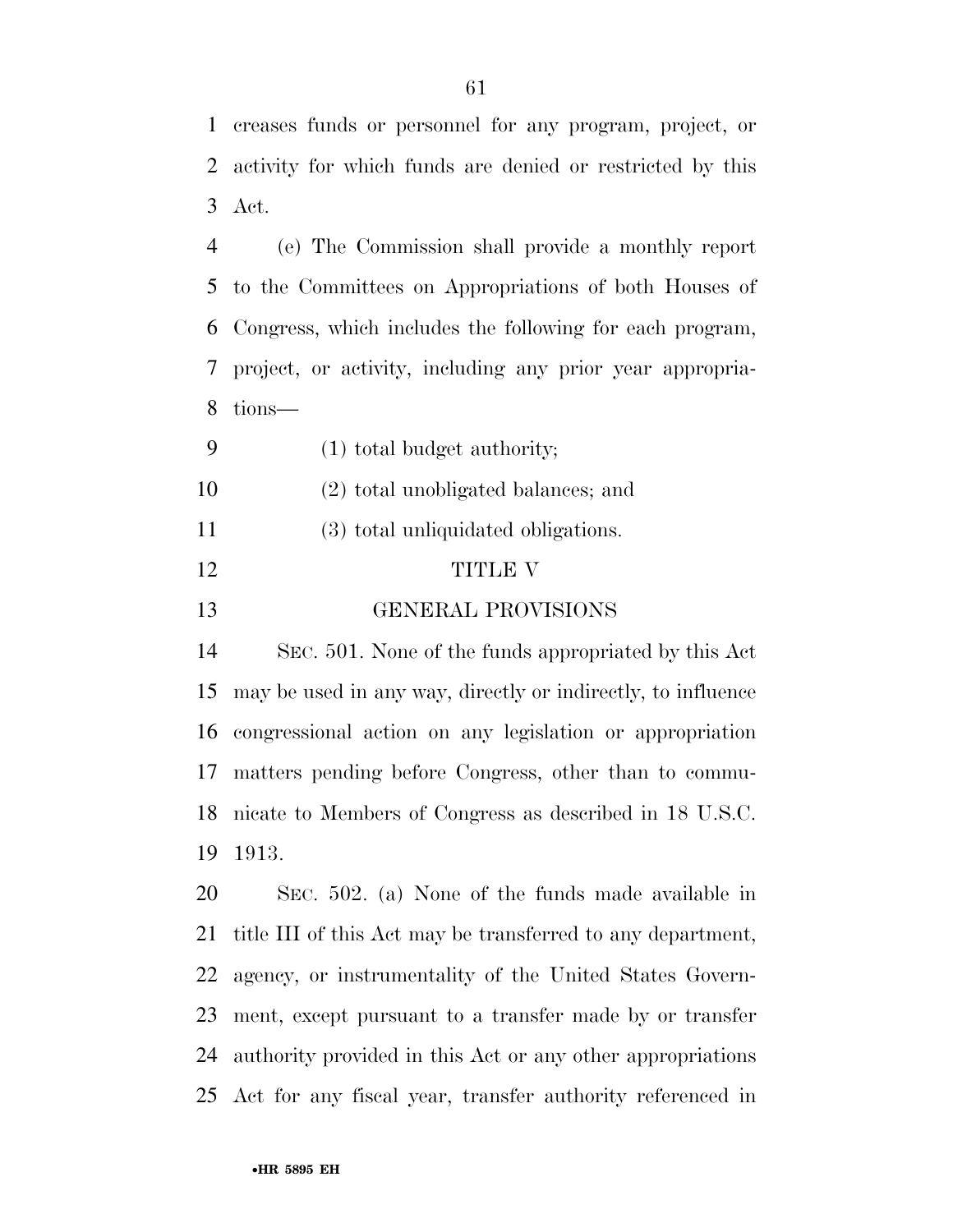the report of the Committee on Appropriations accom- panying this Act, or any authority whereby a department, agency, or instrumentality of the United States Govern- ment may provide goods or services to another depart-ment, agency, or instrumentality.

 (b) None of the funds made available for any depart- ment, agency, or instrumentality of the United States Government may be transferred to accounts funded in title III of this Act, except pursuant to a transfer made by or transfer authority provided in this Act or any other appro- priations Act for any fiscal year, transfer authority ref- erenced in the report of the Committee on Appropriations accompanying this Act, or any authority whereby a de- partment, agency, or instrumentality of the United States Government may provide goods or services to another de-partment, agency, or instrumentality.

 (c) The head of any relevant department or agency funded in this Act utilizing any transfer authority shall submit to the Committees on Appropriations of both Houses of Congress a semiannual report detailing the transfer authorities, except for any authority whereby a department, agency, or instrumentality of the United States Government may provide goods or services to an- other department, agency, or instrumentality, used in the previous 6 months and in the year-to-date. This report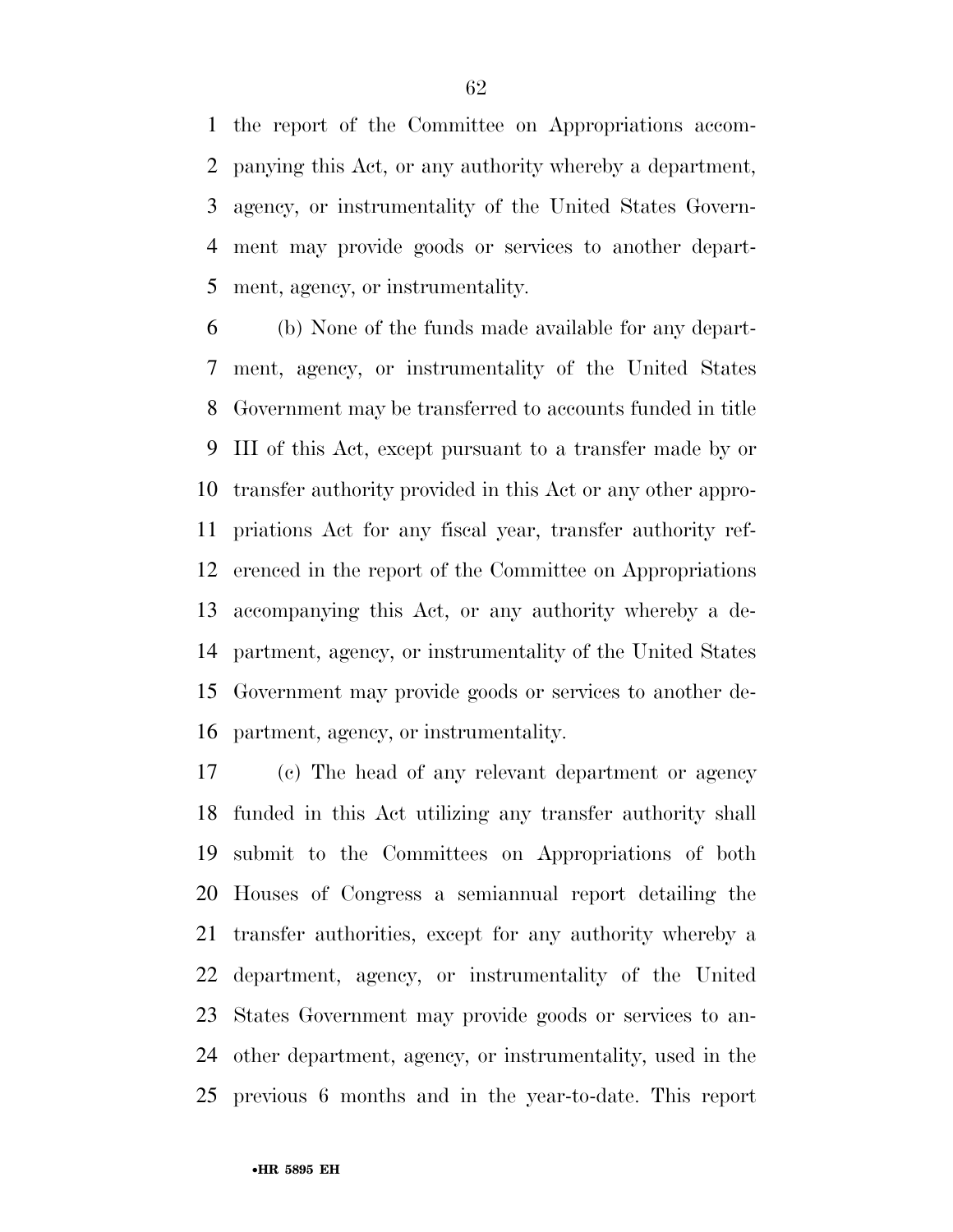shall include the amounts transferred and the purposes for which they were transferred, and shall not replace or modify existing notification requirements for each author-ity.

 SEC. 503. None of the funds made available by this Act may be used in contravention of Executive Order No. 12898 of February 11, 1994 (Federal Actions to Address Environmental Justice in Minority Populations and Low-Income Populations).

 SEC. 504. (a) None of the funds made available in this Act may be used to maintain or establish a computer network unless such network blocks the viewing, downloading, and exchanging of pornography.

 (b) Nothing in subsection (a) shall limit the use of funds necessary for any Federal, State, tribal, or local law enforcement agency or any other entity carrying out crimi- nal investigations, prosecution, or adjudication activities. SEC. 505. None of the funds made available by this Act may be used to further implementation of the coastal and marine spatial planning and ecosystem-based manage- ment components of the National Ocean Policy developed under Executive Order No. 13547 of July 19, 2010.

 SEC. 506. None of the funds made available in this Act, or federal funds provided from any other source, may be used to operate the Federal Columbia River Power Sys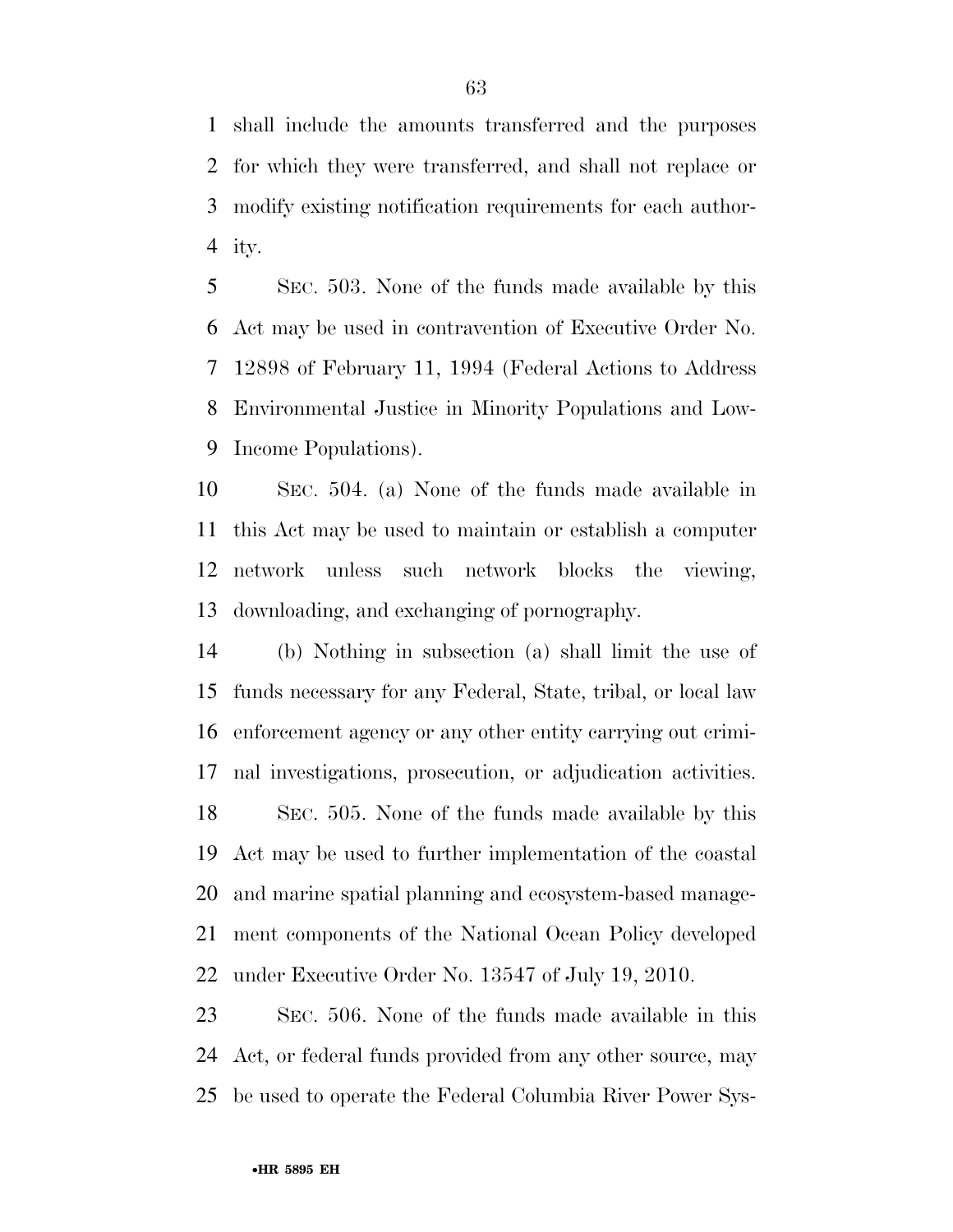tem hydroelectric dams in a manner that is inconsistent with the Army Corps of Engineers' 2017 Fish Operations Plan.

 SEC. 507. None of the funds made available by this Act may be used for the removal of any federally owned or operated dam unless the removal was previously author-ized by Congress.

 SEC. 508. None of the funds made available by this Act may be used to conduct closure of adjudicatory func- tions, technical review, or support activities associated with the Yucca Mountain geologic repository license appli- cation, or for actions that irrevocably remove the possi- bility that Yucca Mountain may be a repository option in the future.

15 REFERENCES TO ACT

 SEC. 509. Except as expressly provided otherwise, any reference to ''this Act'' contained in this division shall be treated as referring only to the provisions of this divi-sion.

20 REFERENCES TO REPORT

 SEC. 510. Any reference to a ''report accompanying this Act'' contained in this division shall be treated as a reference to House Report 115–697. The effect of such Report shall be limited to this division and shall apply for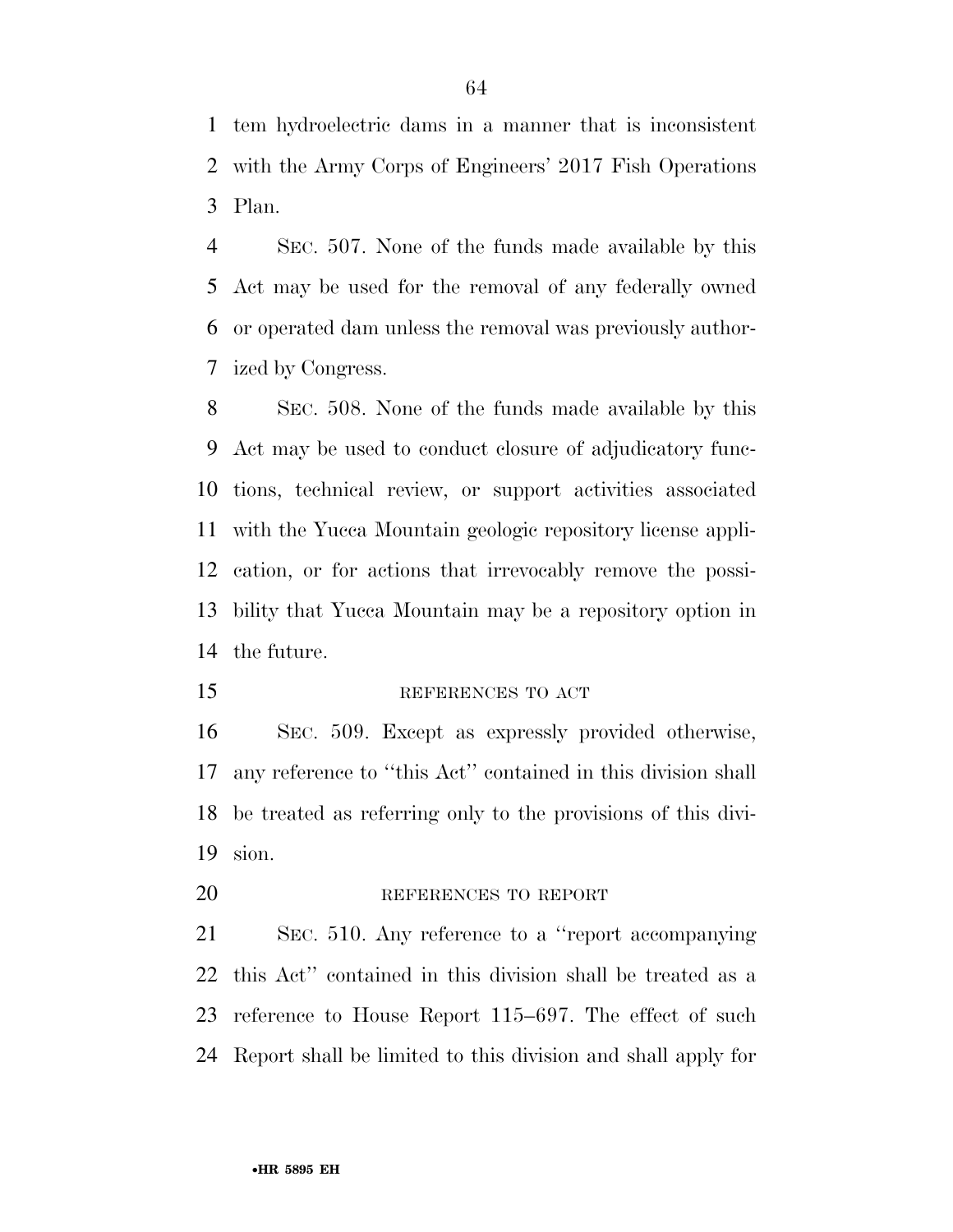purposes of determining the allocation of funds provided by, and the implementation of, this division.

SPENDING REDUCTION ACCOUNT

 SEC. 511. The amount by which the applicable alloca- tion of new budget authority made by the Committee on Appropriations of the House of Representatives under sec- tion 302(b) of the Congressional Budget Act of 1974 ex-ceeds the amount of proposed new budget authority is \$0.

 SEC. 512. None of the funds made available by this Act may be used to sell the transmission assets of the Bonneville Power Administration, the Southwestern Power Administration, the Western Area Power Adminis-tration, or the Tennessee Valley Authority.

 SEC. 513. The amounts otherwise provided by this Act are revised by reducing the amount made available for ''Corps of Engineers-Civil—Investigations'', and in- creasing the amount made available for the same account, by \$3,000,000.

 SEC. 514. None of the funds made available by this Act for ''Department of Energy—Energy Programs— Science'' may be used in contravention of the Department of Energy Organization Act (42 U.S.C. 7101 et seq.).

 SEC. 515. None of the funds made available by this Act may be used to purchase heavy water from Iran.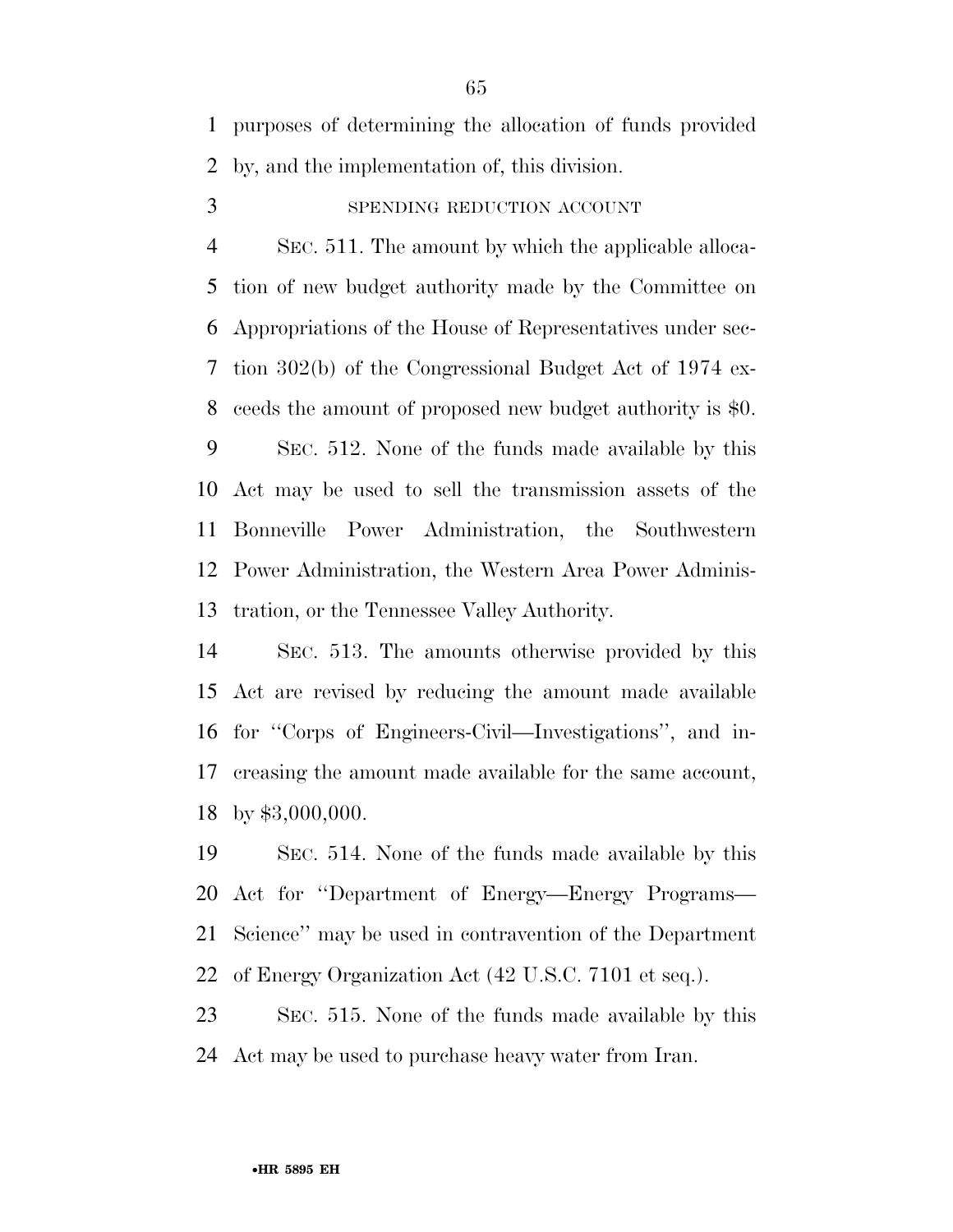SEC. 516. The amounts otherwise provided by this Act are revised by reducing the amount made available for ''Corps of Engineers-Civil—Construction'', and in- creasing the amount made available for the same account, by \$100,000,000.

 SEC. 517. None of the funds made available by this Act may be used to enforce the criteria of abandonment described in provision G of provision V of the rule pub- lished in the Federal Register at 58 Fed. Reg. 45008 (re-lating to Clean Water Act Regulatory Programs).

 SEC. 518. None of the funds made available by this Act may be used to prepare, propose, or promulgate any regulation or guidance that references or relies on the analysis contained in—

 (1) ''Technical Support Document: Social Cost of Carbon for Regulatory Impact Analysis Under Executive Order 12866'', published by the Inter- agency Working Group on Social Cost of Carbon, United States Government, in February 2010;

 (2) ''Technical Support Document: Technical Update of the Social Cost of Carbon for Regulatory Impact Analysis Under Executive Order 12866'', published by the Interagency Working Group on So- cial Cost of Carbon, United States Government, in May 2013 and revised in November 2013;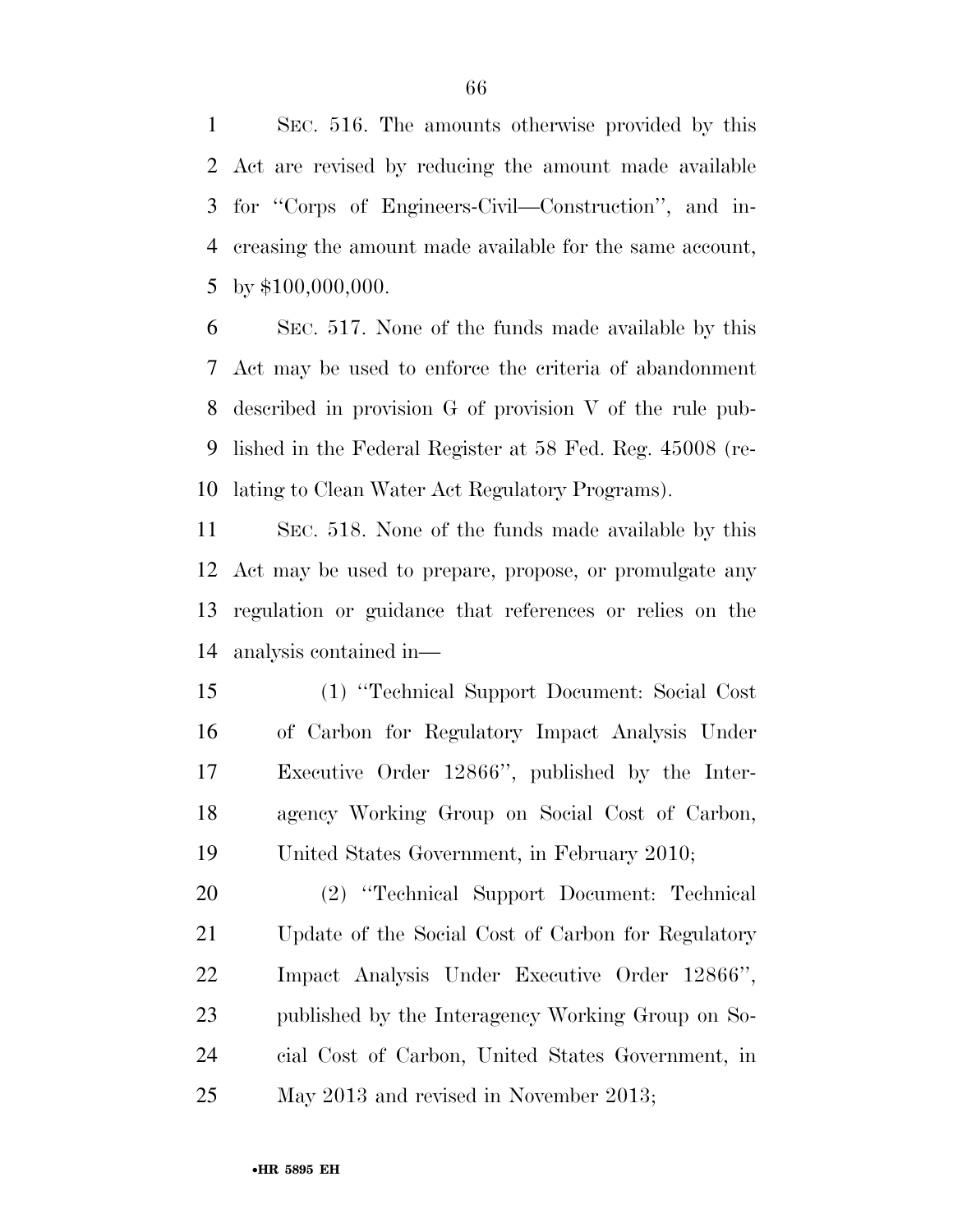| $\mathbf{1}$   | (3) "Revised Draft Guidance for Federal De-        |
|----------------|----------------------------------------------------|
| $\overline{c}$ | partments and Agencies on Consideration of Green-  |
| 3              | house Gas Emissions and the Effects of Climate     |
| $\overline{4}$ | Change in NEPA Reviews", published by the Coun-    |
| 5              | cil on Environmental Quality on December 24, 2014  |
| 6              | (79 Fed. Reg. 77801);                              |
| 7              | (4) "Technical Support Document: Technical         |
| 8              | Update of the Social Cost of Carbon for Regulatory |
| 9              | Impact Analysis Under Executive Order 12866",      |
| 10             | published by the Interagency Working Group on So-  |
| 11             | cial Cost of Carbon, United States Government, in  |
| 12             | July 2015;                                         |
| 13             | (5) "Addendum to the Technical Support Docu-       |
| 14             | ment on Social Cost of Carbon for Regulatory Im-   |
| 15             | pact Analysis Under Executive Order 12866: Appli-  |
| 16             | cation of the Methodology to Estimate the Social   |
| 17             | Cost of Methane and the Social Cost of Nitrous     |
| 18             | Oxide", published by the Interagency Working       |
| 19             | Group on Social Cost of Greenhouse Gases, United   |
| 20             | States Government, in August 2016; or              |
| 21             | (6) "Technical Support Document: Technical         |
| 22             | Update of the Social Cost of Carbon for Regulatory |
| 23             | Impact Analysis Under Executive Order 12866",      |
| 24             | published by the Interagency Working Group on So-  |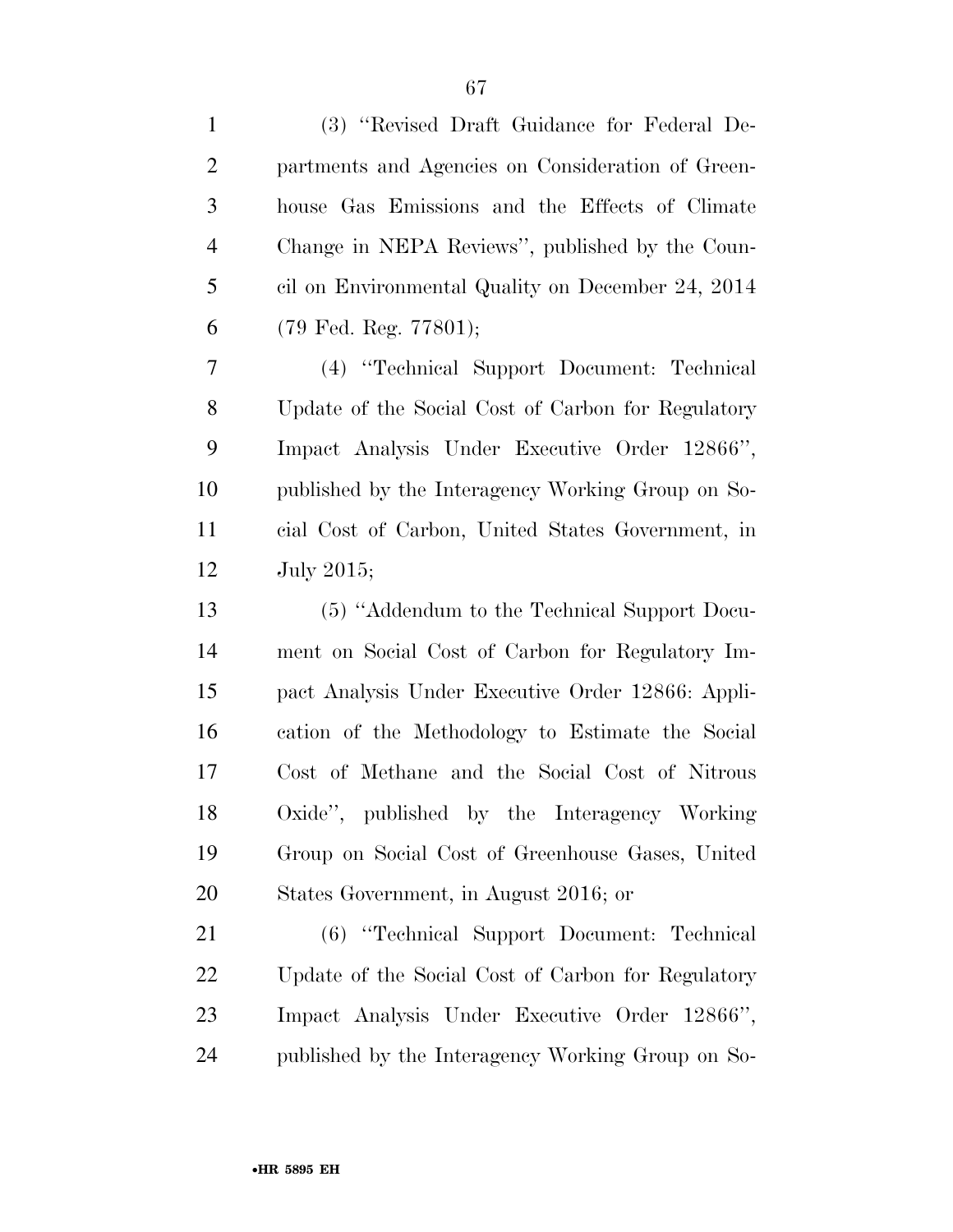ernment, in August 2016. This division may be cited as the ''Energy and Water Development and Related Agencies Appropriations Act, 2019''. **DIVISION B—LEGISLATIVE BRANCH APPROPRIATIONS ACT, 2019**  The following sums are appropriated, out of any money in the Treasury not otherwise appropriated, for the Legislative Branch for the fiscal year ending September 30, 2019, and for other purposes, namely: TITLE I 13 LEGISLATIVE BRANCH HOUSE OF REPRESENTATIVES SALARIES AND EXPENSES For salaries and expenses of the House of Represent- atives, \$1,232,143,035 (increased by \$250,000) (increased by \$500,000), as follows: HOUSE LEADERSHIP OFFICES For salaries and expenses, as authorized by law, \$25,378,875, including: Office of the Speaker, \$7,123,634, including \$25,000 for official expenses of the Speaker; Office of the Majority Floor Leader, \$2,642,739, including \$10,000 for official expenses of the Majority Leader; Office of the Minority Floor Leader, \$7,751,946,

cial Cost of Greenhouse Gases, United States Gov-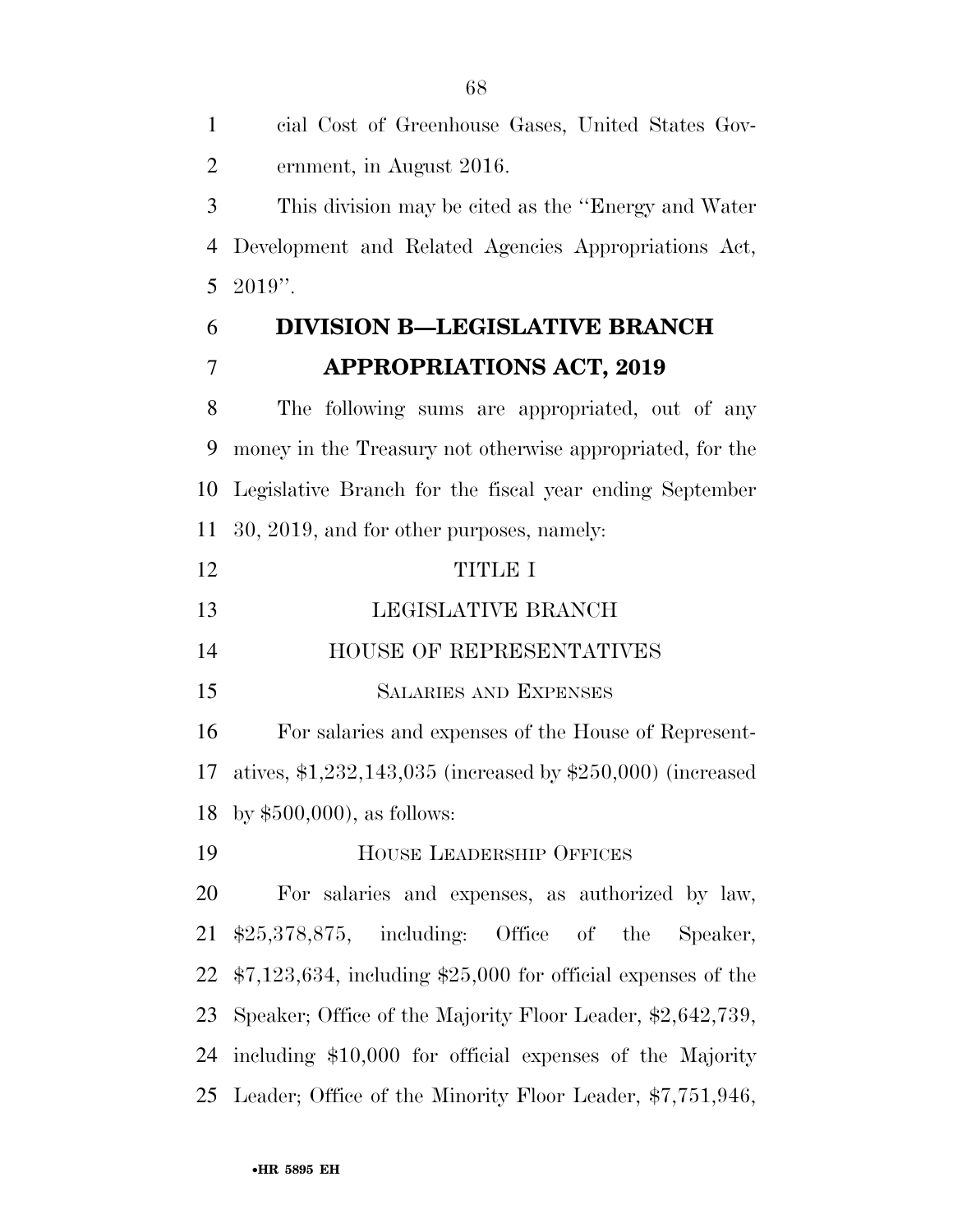including \$10,000 for official expenses of the Minority Leader; Office of the Majority Whip, including the Chief Deputy Majority Whip, \$2,197,163, including \$5,000 for official expenses of the Majority Whip; Office of the Mi- nority Whip, including the Chief Deputy Minority Whip, \$1,700,079, including \$5,000 for official expenses of the Minority Whip; Republican Conference, \$2,186,819; Democratic Caucus, \$1,776,495: *Provided*, That such amount for salaries and expenses shall remain available from January 3, 2019 until January 2, 2020.

MEMBERS' REPRESENTATIONAL ALLOWANCES

INCLUDING MEMBERS' CLERK HIRE, OFFICIAL

EXPENSES OF MEMBERS, AND OFFICIAL MAIL

 For Members' representational allowances, including Members' clerk hire, official expenses, and official mail, \$573,630,000.

17 COMMITTEE EMPLOYEES

STANDING COMMITTEES, SPECIAL AND SELECT

 For salaries and expenses of standing committees, special and select, authorized by House resolutions, \$127,903,173: *Provided*, That such amount shall remain available for such salaries and expenses until December 31, 2020, except that \$4,000,000 of such amount shall remain available until expended for committee room up-grading.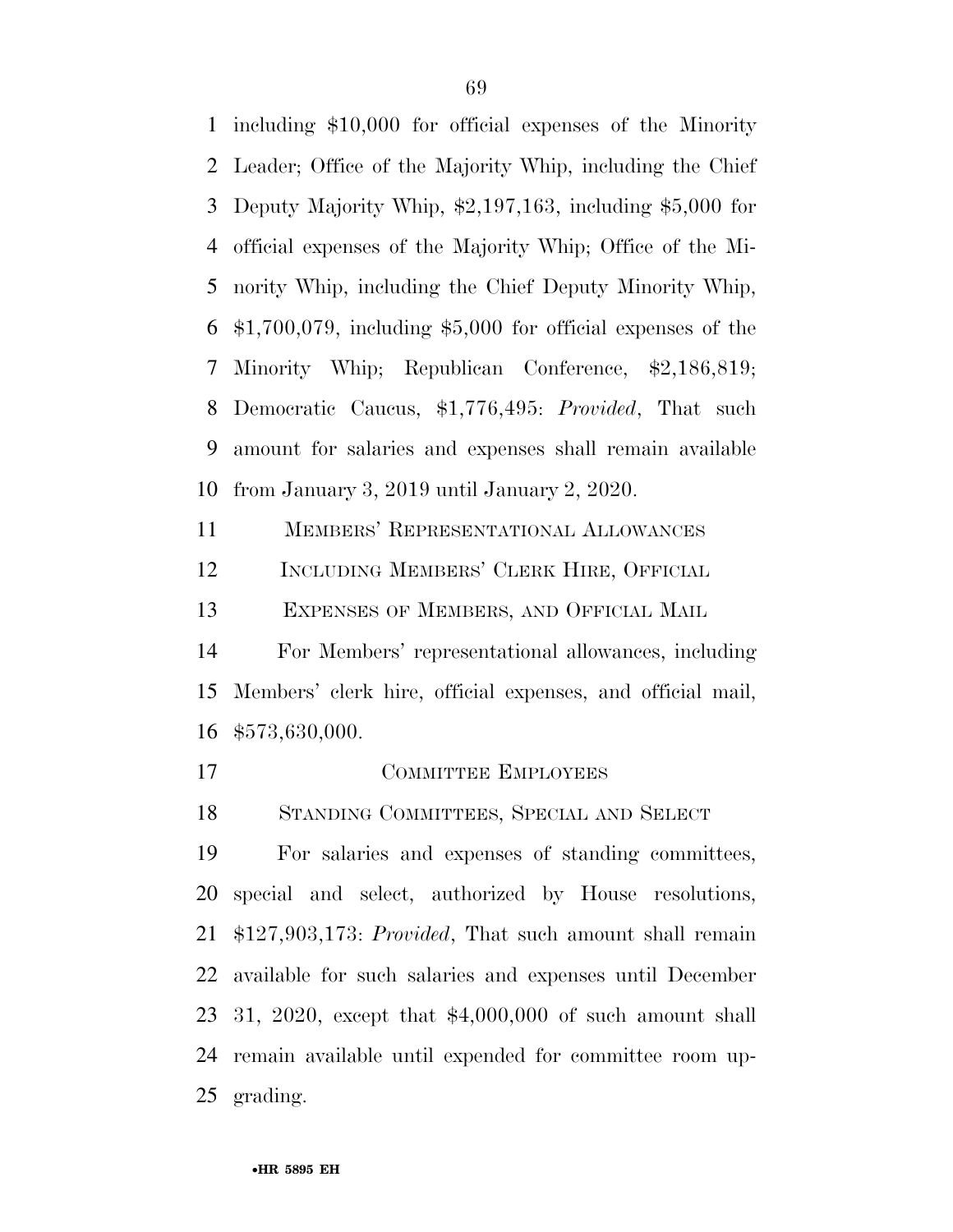COMMITTEE ON APPROPRIATIONS

 For salaries and expenses of the Committee on Ap- propriations, \$23,112,971, including studies and examina- tions of executive agencies and temporary personal serv- ices for such committee, to be expended in accordance with section 202(b) of the Legislative Reorganization Act of 1946 and to be available for reimbursement to agencies for services performed: *Provided*, That such amount shall remain available for such salaries and expenses until De-cember 31, 2020.

## SALARIES, OFFICERS AND EMPLOYEES

 For compensation and expenses of officers and em- ployees, as authorized by law, \$217,845,000 (increased by \$500,000), including: for salaries and expenses of the Of- fice of the Clerk, including the positions of the Chaplain and the Historian, and including not more than \$25,000 for official representation and reception expenses, of which not more than \$20,000 is for the Family Room and not more than \$2,000 is for the Office of the Chaplain, \$28,305,000; for salaries and expenses of the Office of the Sergeant at Arms, including the position of Super- intendent of Garages and the Office of Emergency Man- agement, and including not more than \$3,000 for official representation and reception expenses, \$18,773,000 of which \$5,524,000 shall remain available until expended;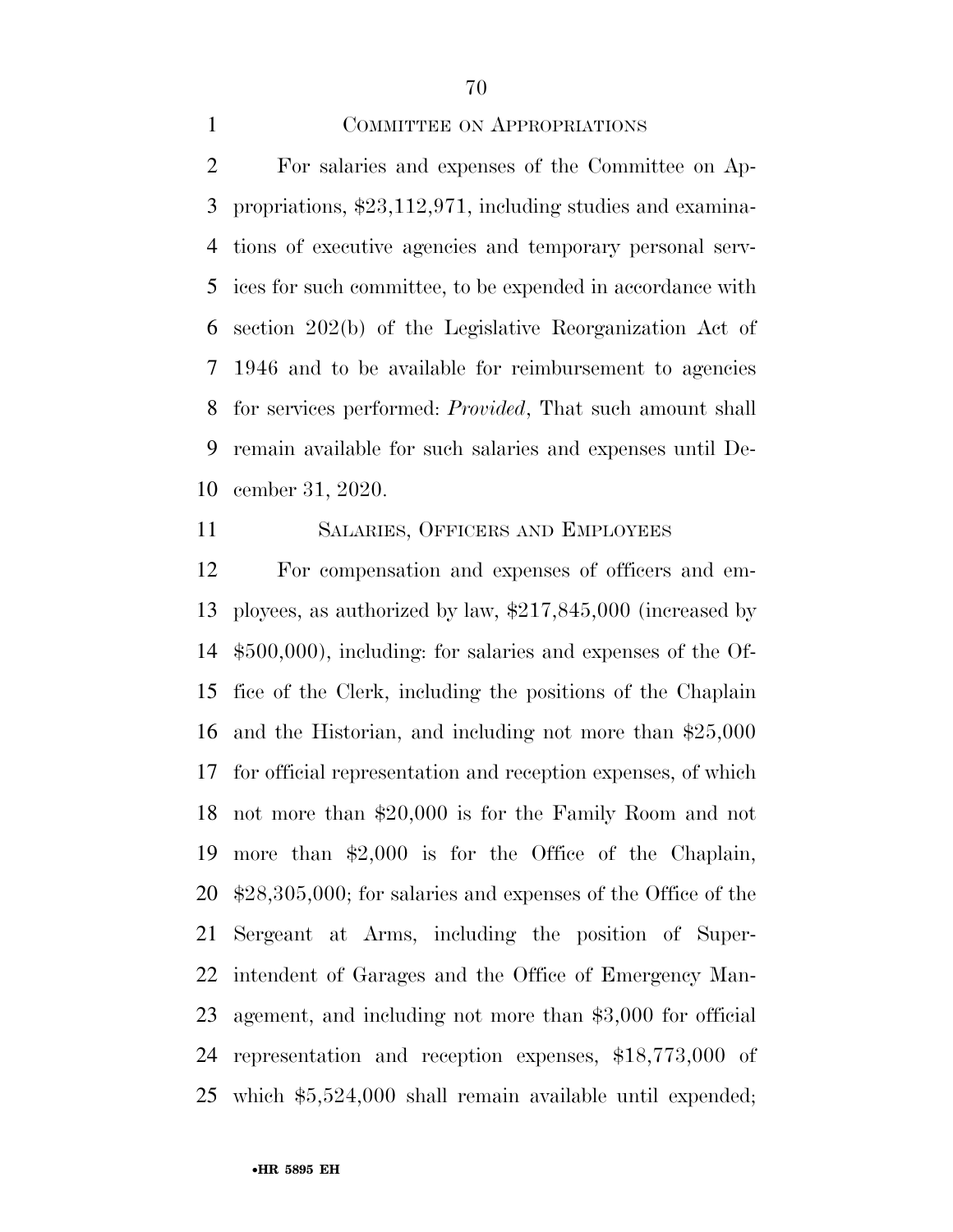for salaries and expenses of the Office of the Chief Admin- istrative Officer including not more than \$3,000 for offi- cial representation and reception expenses, \$147,558,000 (increased by \$500,000), of which \$11,631,000 shall re- main available until expended; for salaries and expenses of the Office of the Inspector General, \$5,019,000; for sal- aries and expenses of the Office of General Counsel, \$1,502,000; for salaries and expenses of the Office of the Parliamentarian, including the Parliamentarian, \$2,000 for preparing the Digest of Rules, and not more than \$1,000 for official representation and reception expenses, \$2,026,000; for salaries and expenses of the Office of the Law Revision Counsel of the House, \$3,327,000; for sala- ries and expenses of the Office of the Legislative Counsel of the House, \$9,937,000; for salaries and expenses of the Office of Interparliamentary Affairs, \$814,000; for other authorized employees, \$584,000.

## ALLOWANCES AND EXPENSES

 For allowances and expenses as authorized by House resolution or law, \$264,043,016 (increased by \$250,000), including: supplies, materials, administrative costs and Federal tort claims, \$525,016; official mail for commit- tees, leadership offices, and administrative offices of the House, \$190,000; Government contributions for health, retirement, Social Security, and other applicable employee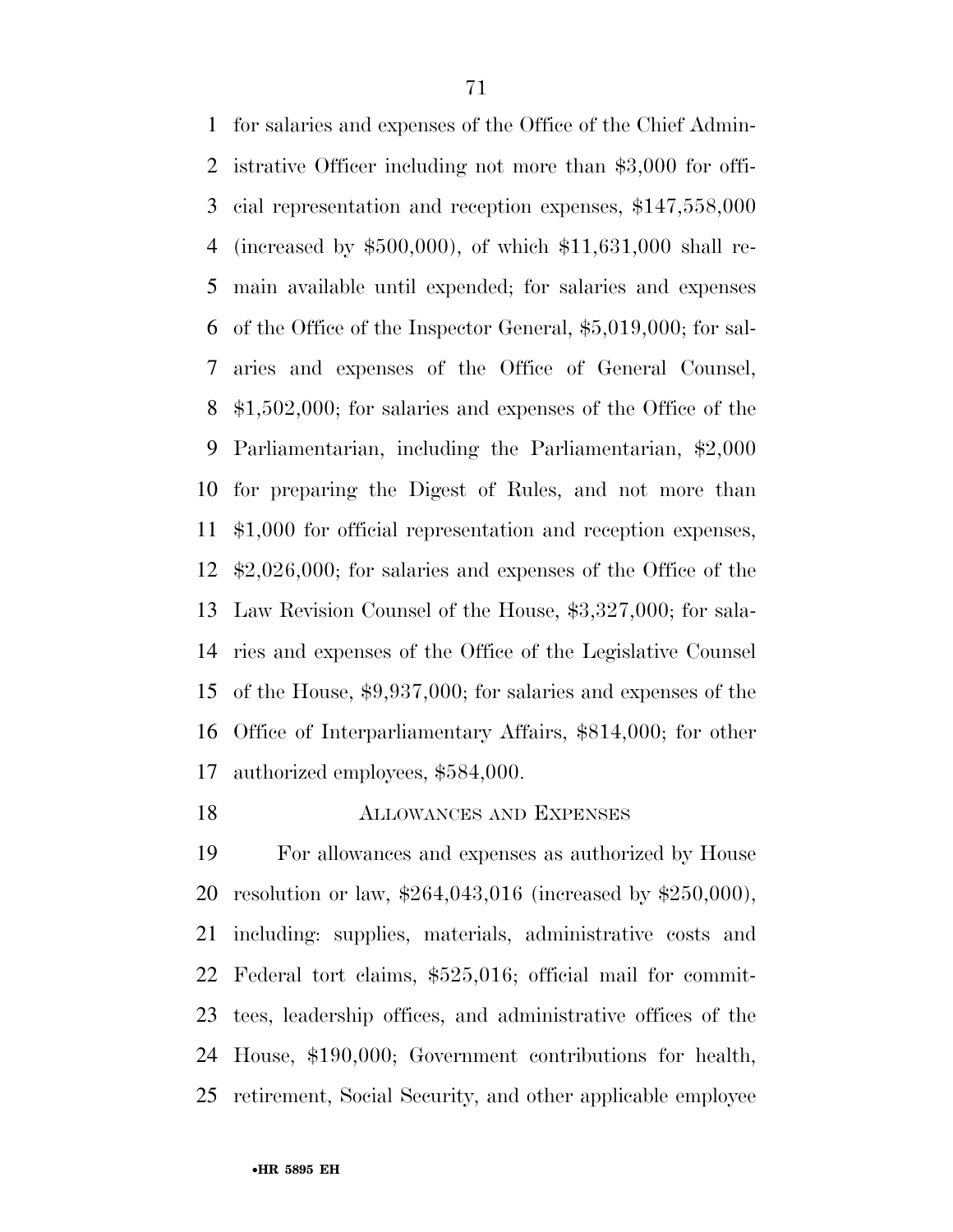benefits, \$239,000,000, to remain available until March 31, 2020; Business Continuity and Disaster Recovery, \$16,186,000 of which \$5,000,000 shall remain available until expended; transition activities for new members and staff, \$3,000,000, to remain available until expended; Wounded Warrior Program \$2,750,000 (increased by \$250,000), to remain available until expended; Office of Congressional Ethics, \$1,670,000; and miscellaneous items including purchase, exchange, maintenance, repair and operation of House motor vehicles, interparliamentary receptions, and gratuities to heirs of deceased employees of the House, \$722,000.

ADMINISTRATIVE PROVISIONS

 REQUIRING AMOUNTS REMAINING IN MEMBERS' REP- RESENTATIONAL ALLOWANCES TO BE USED FOR 16 DEFICIT REDUCTION OR TO REDUCE THE FEDERAL DEBT

 SEC. 110. (a) Notwithstanding any other provision of law, any amounts appropriated under this Act for ''HOUSE OF REPRESENTATIVES—SALARIES AND EXPENSES—MEMBERS' REPRESENTATIONAL ALLOW- ANCES'' shall be available only for fiscal year 2019. Any amount remaining after all payments are made under such allowances for fiscal year 2019 shall be deposited in the Treasury and used for deficit reduction (or, if there is no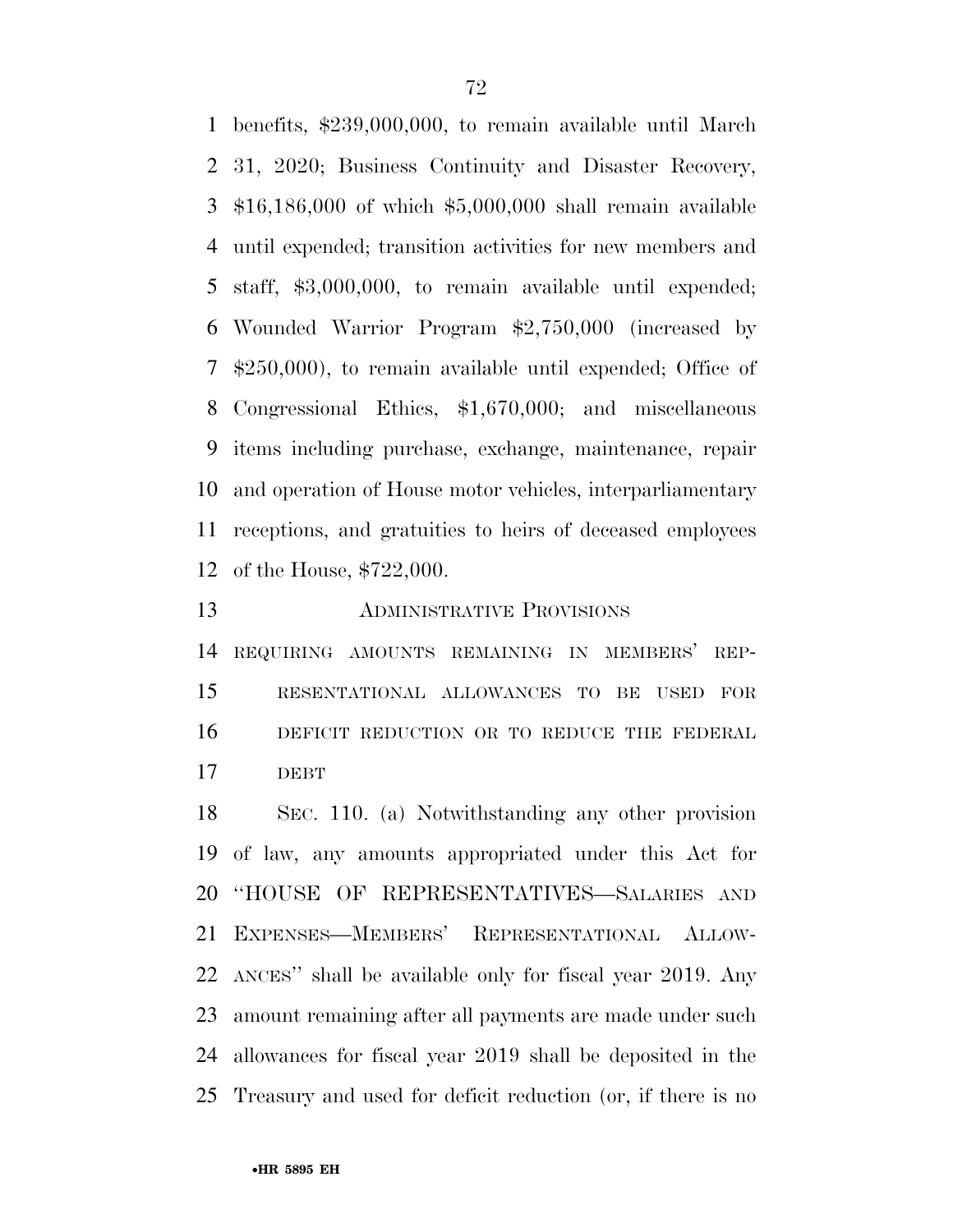Federal budget deficit after all such payments have been made, for reducing the Federal debt, in such manner as the Secretary of the Treasury considers appropriate).

 (b) REGULATIONS.—The Committee on House Ad- ministration of the House of Representatives shall have authority to prescribe regulations to carry out this section. (c) DEFINITION.—As used in this section, the term ''Member of the House of Representatives'' means a Rep- resentative in, or a Delegate or Resident Commissioner to, the Congress.

# 11 DELIVERY OF BILLS AND RESOLUTIONS

 SEC. 111. (a) None of the funds made available in any fiscal year may be used to deliver a printed copy of a bill, joint resolution, or resolution to the office of a Mem- ber of the House of Representatives (including a Delegate or Resident Commissioner to the Congress) unless the Member requests a copy.

 (b) This section shall apply with respect to fiscal year 2019 and each succeeding fiscal year.

DELIVERY OF CONGRESSIONAL RECORD

 SEC. 112. (a) None of the funds made available in any fiscal year may be used to deliver a printed copy of any version of the Congressional Record to the office of a Member of the House of Representatives (including a Delegate or Resident Commissioner to the Congress).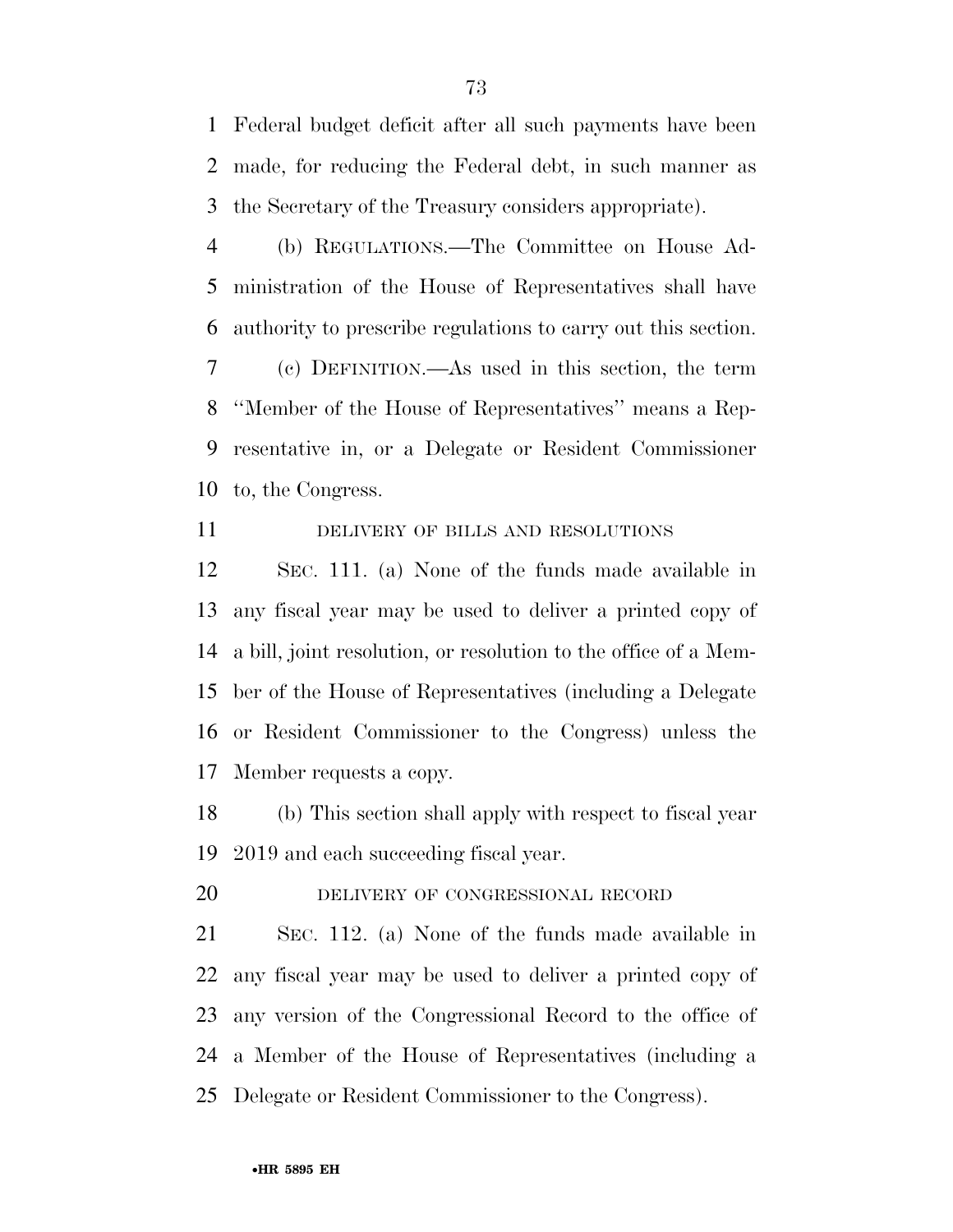(b) This section shall apply with respect to fiscal year 2019 and each succeeding fiscal year.

LIMITATION ON AMOUNT AVAILABLE TO LEASE VEHICLES

 SEC. 113. None of the funds made available in this Act may be used by the Chief Administrative Officer of the House of Representatives to make any payments from any Members' Representational Allowance for the leasing of a vehicle, excluding mobile district offices, in an aggre- gate amount that exceeds \$1,000 for the vehicle in any month.

11 LIMITATION ON PRINTED COPIES OF U.S. CODE TO

12 HOUSE

 SEC. 114. (a) None of the funds made available in any fiscal year may be to provide an aggregate number of more than 50 printed copies of any edition of the United States Code to all offices of the House of Rep-resentatives.

 (b) This section shall apply with respect to fiscal year 2019 and each succeeding fiscal year.

DELIVERY OF REPORTS OF DISBURSEMENTS

 SEC. 115. (a) None of the funds made available in any fiscal year may be used to deliver a printed copy of the report of disbursements for the operations of the House of Representatives under section 106 of the House of Representatives Administration Reform Technical Cor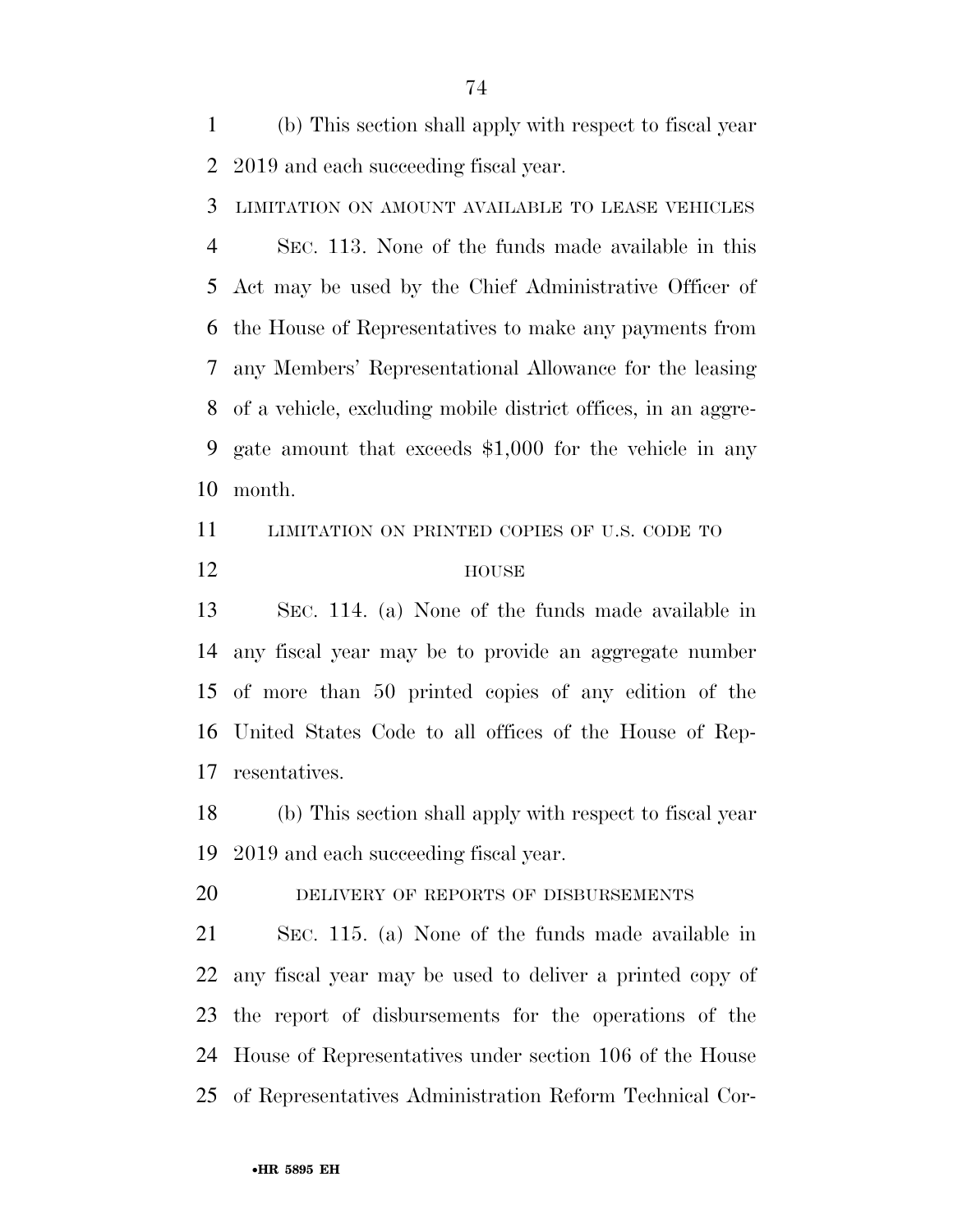rections Act (2 U.S.C. 5535) to the office of a Member of the House of Representatives (including a Delegate or Resident Commissioner to the Congress).

 (b) This section shall apply with respect to fiscal year 2019 and each succeeding fiscal year.

DELIVERY OF DAILY CALENDAR

 SEC. 116. (a) None of the funds made available in any fiscal year may be used to deliver to the office of a Member of the House of Representatives (including a Del- egate or Resident Commissioner to the Congress) a print- ed copy of the Daily Calendar of the House of Representa- tives which is prepared by the Clerk of the House of Rep-resentatives.

 (b) This section shall apply with respect to fiscal year 2019 and each succeeding fiscal year.

DELIVERY OF CONGRESSIONAL PICTORIAL DIRECTORY

 SEC. 117. (a) None of the funds made available in any fiscal year may be used to deliver a printed copy of the Congressional Pictorial Directory to the office of a Member of the House of Representatives (including a Del-egate or Resident Commissioner to the Congress).

 (b) This section shall apply with respect to fiscal year 2019 and each succeeding fiscal year.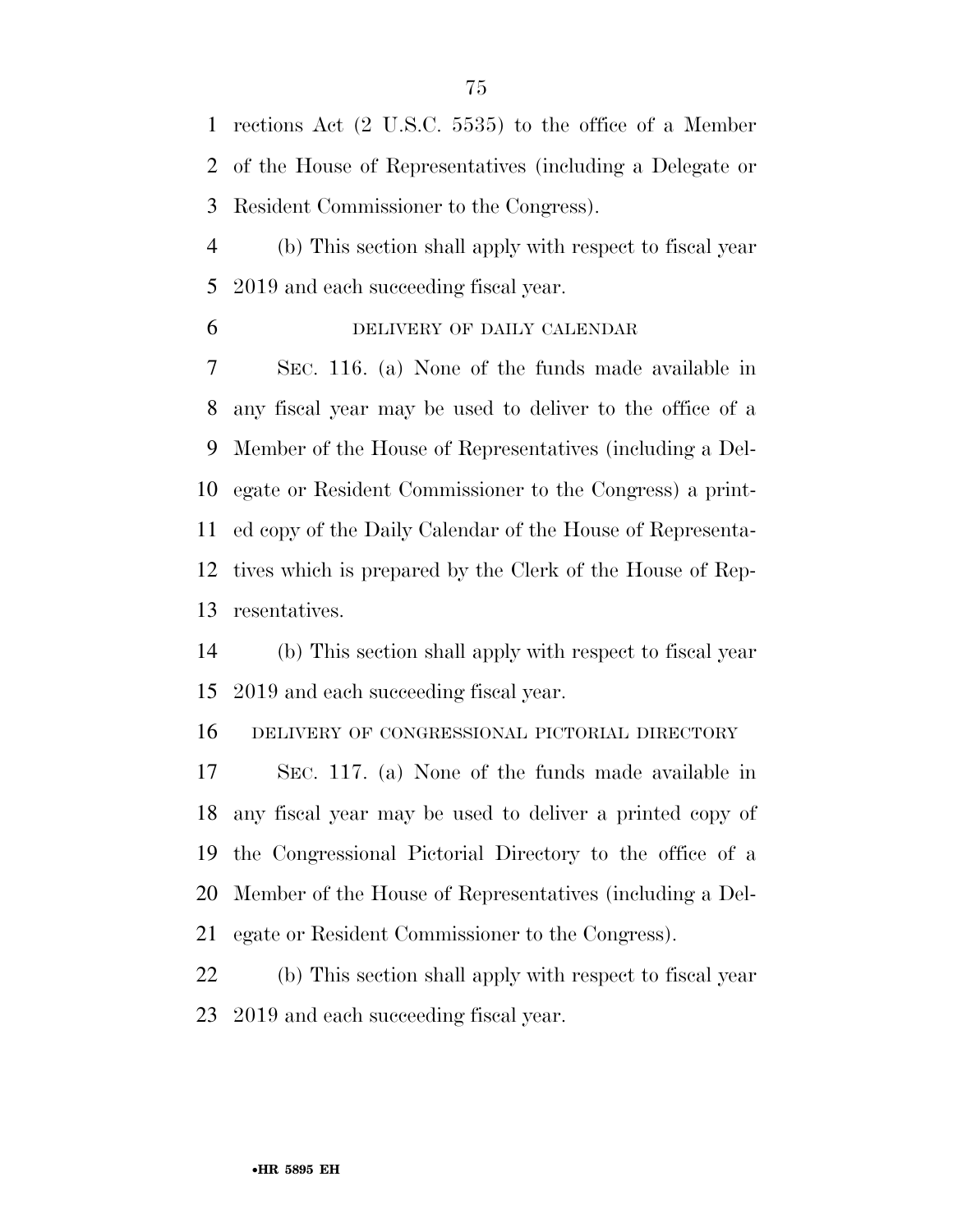REPEAL OF AUTHORIZATIONS FOR FORMER SPEAKERS 2 SEC. 118. (a) REPEAL OF AUTHORIZATIONS FOR OF- FICE SPACE, OFFICE EXPENSES, FRANKING AND PRINT- ING PRIVILEGES, AND STAFF.—The first section and sec- tions 2, 4, 5, and 8 of House Resolution 1238, Ninety- first Congress, agreed to December 22, 1970 (as enacted into permanent law by chapter VIII of the Supplemental Appropriations Act, 1971) (2 U.S.C. 5125(a), 5126, 5127, 5128, and 5129) are repealed.

 (b) CONFORMING AMENDMENT.—Subsection (b) of the first section of Public Law 93–532 (2 U.S.C. 5125(b)) is repealed.

 (c) EFFECTIVE DATE.—The amendments made by this section shall apply with respect to any individual who serves as a Representative in Congress during the One Hundred Fifteenth Congress or any succeeding Congress.

ADJUSTMENTS TO COMPENSATION

 SEC. 119. Notwithstanding any other provision of 19 law, no adjustment shall be made under section  $601(a)$  of the Legislative Reorganization Act of 1946 (2 U.S.C. 4501) (relating to cost of living adjustments for Members of Congress) during fiscal year 2019.

23 TRANSFER AUTHORITY

 SEC. 120. (a) AUTHORITY TO MAKE TRANSFERS AMONG HOUSE LEADERSHIP OFFICES.—Section 101 of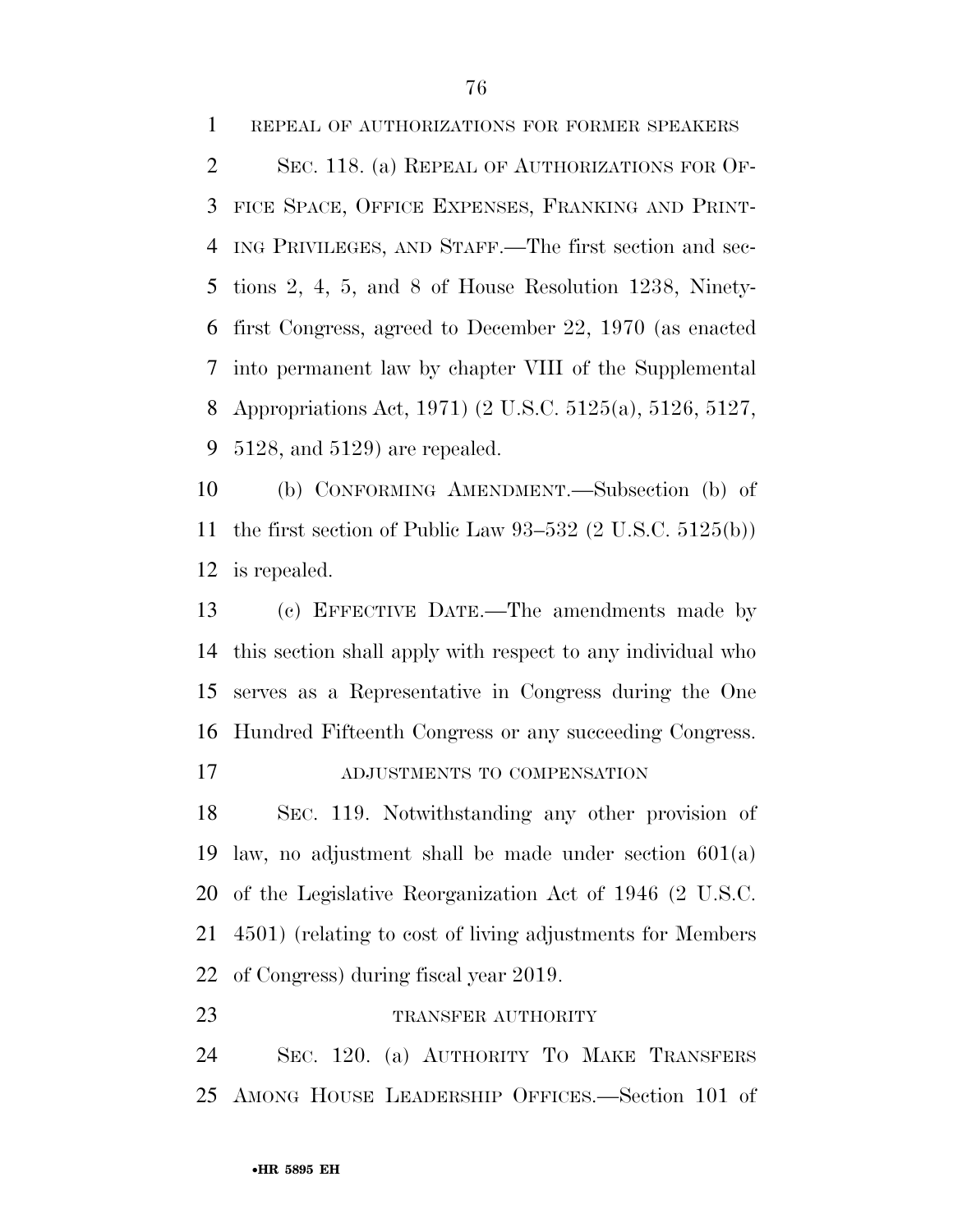the Legislative Branch Appropriations Act, 1993 (2 U.S.C. 5507) is amended by adding at the end the fol-lowing new subsection:

 ''(f) Amounts appropriated for any fiscal year for the House of Representatives under the heading 'House Lead- ership Offices' may be transferred among and merged with the various offices and activities under such heading, ef- fective upon the expiration of the 21-day period (or such alternative period that may be imposed by the Committee on Appropriations of the House of Representatives) which begins on the date such Committee has been notified of the transfer.''.

 (b) EFFECTIVE DATE.—The amendment made by subsection (a) shall apply with respect to fiscal year 2019 and each succeeding fiscal year.

JOINT ITEMS

For Joint Committees, as follows:

18 JOINT ECONOMIC COMMITTEE

 For salaries and expenses of the Joint Economic Committee, \$4,203,000, to be disbursed by the Secretary of the Senate.

22 JOINT COMMITTEE ON TAXATION

 For salaries and expenses of the Joint Committee on Taxation, \$11,169,000, to be disbursed by the Chief Ad-ministrative Officer of the House of Representatives.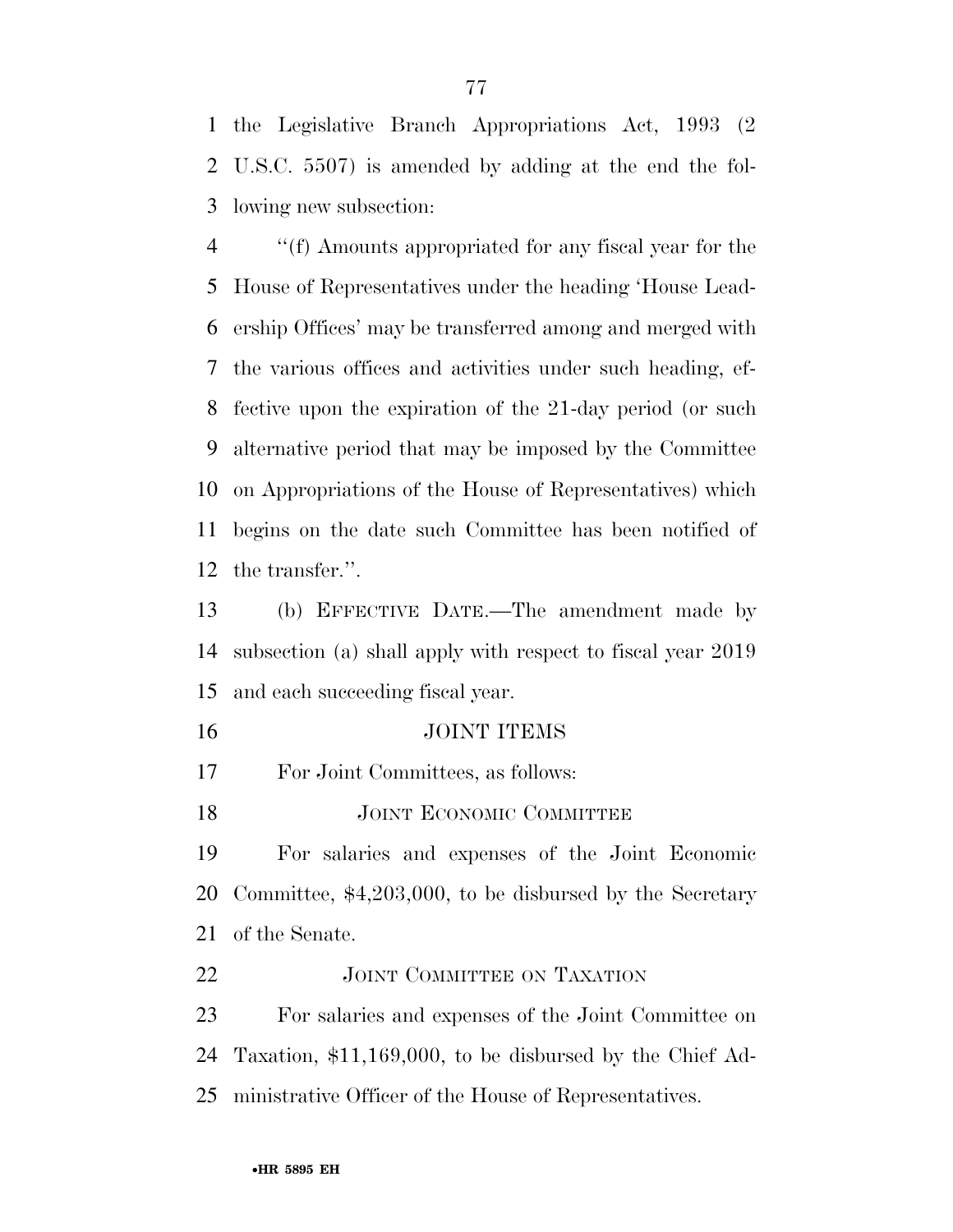| $\mathbf{1}$   | For other joint items, as follows:                      |
|----------------|---------------------------------------------------------|
| $\overline{2}$ | OFFICE OF THE ATTENDING PHYSICIAN                       |
| 3              | For medical supplies, equipment, and contingent ex-     |
| 4              | penses of the emergency rooms, and for the Attending    |
| 5              | Physician and his assistants, including:                |
| 6              | (1) an allowance of $\text{$}2,175$ per month to the    |
| 7              | Attending Physician;                                    |
| 8              | $(2)$ an allowance of \$1,300 per month to the          |
| 9              | Senior Medical Officer;                                 |
| 10             | $(3)$ an allowance of \$725 per month each to           |
| 11             | three medical officers while on duty in the Office of   |
| 12             | the Attending Physician;                                |
| 13             | (4) an allowance of $$725$ per month to 2 assist-       |
| 14             | ants and \$580 per month each not to exceed 11 as-      |
| 15             | sistants on the basis heretofore provided for such as-  |
| 16             | sistants; and                                           |
| 17             | $(5)$ \$2,740,000 for reimbursement to the De-          |
| 18             | partment of the Navy for expenses incurred for staff    |
| 19             | and equipment assigned to the Office of the Attend-     |
| 20             | ing Physician, which shall be advanced and credited     |
| 21             | to the applicable appropriation or appropriations       |
| 22             | from which such salaries, allowances, and other ex-     |
| 23             | penses are payable and shall be available for all the   |
| 24             | purposes thereof, $$3,798,000$ , to be disbursed by the |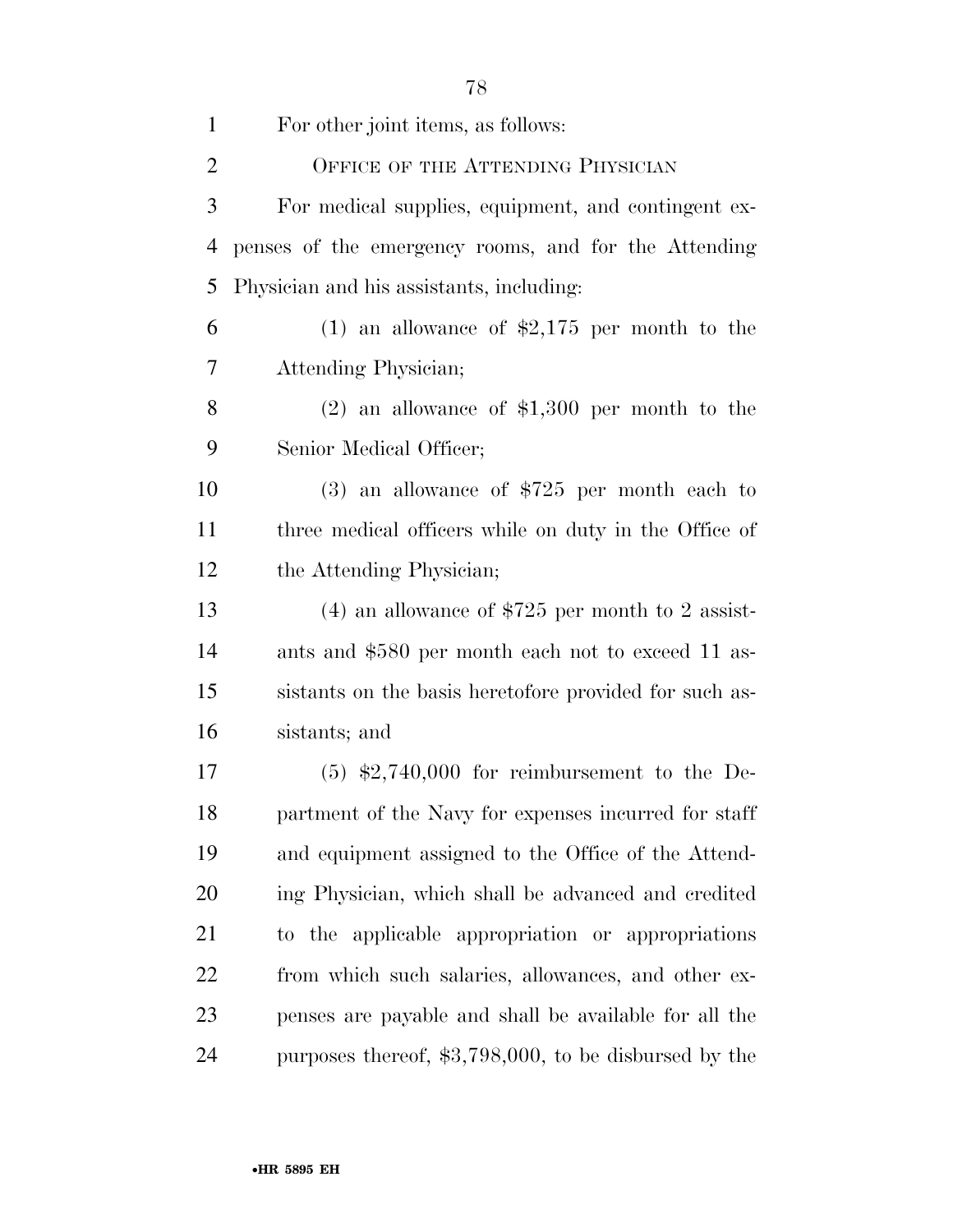| $\mathbf{1}$   | Chief Administrative Officer of the House of Rep-            |
|----------------|--------------------------------------------------------------|
| $\overline{2}$ | resentatives.                                                |
| 3              | OFFICE OF CONGRESSIONAL ACCESSIBILITY SERVICES               |
| $\overline{4}$ | <b>SALARIES AND EXPENSES</b>                                 |
| 5              | For salaries and expenses of the Office of Congres-          |
| 6              | sional Accessibility Services, \$1,486,000, to be disbursed  |
| 7              | by the Secretary of the Senate.                              |
| 8              | CAPITOL POLICE                                               |
| 9              | <b>SALARIES</b>                                              |
| 10             | For salaries of employees of the Capitol Police, in-         |
| 11             | cluding overtime, hazardous duty pay, and Government         |
| 12             | contributions for health, retirement, social security, pro-  |
| 13             | fessional liability insurance, and other applicable employee |
| 14             | benefits, \$374,804,000 of which overtime shall not exceed   |
| 15             | $$47,000,000$ unless the Committee on Appropriations of      |
| 16             | the House and Senate are notified, to be disbursed by the    |
|                | 17 Chief of the Capitol Police or his designee.              |

# GENERAL EXPENSES

 For necessary expenses of the Capitol Police, includ- ing motor vehicles, communications and other equipment, security equipment and installation, uniforms, weapons, supplies, materials, training, medical services, forensic services, stenographic services, personal and professional services, the employee assistance program, the awards pro-gram, postage, communication services, travel advances,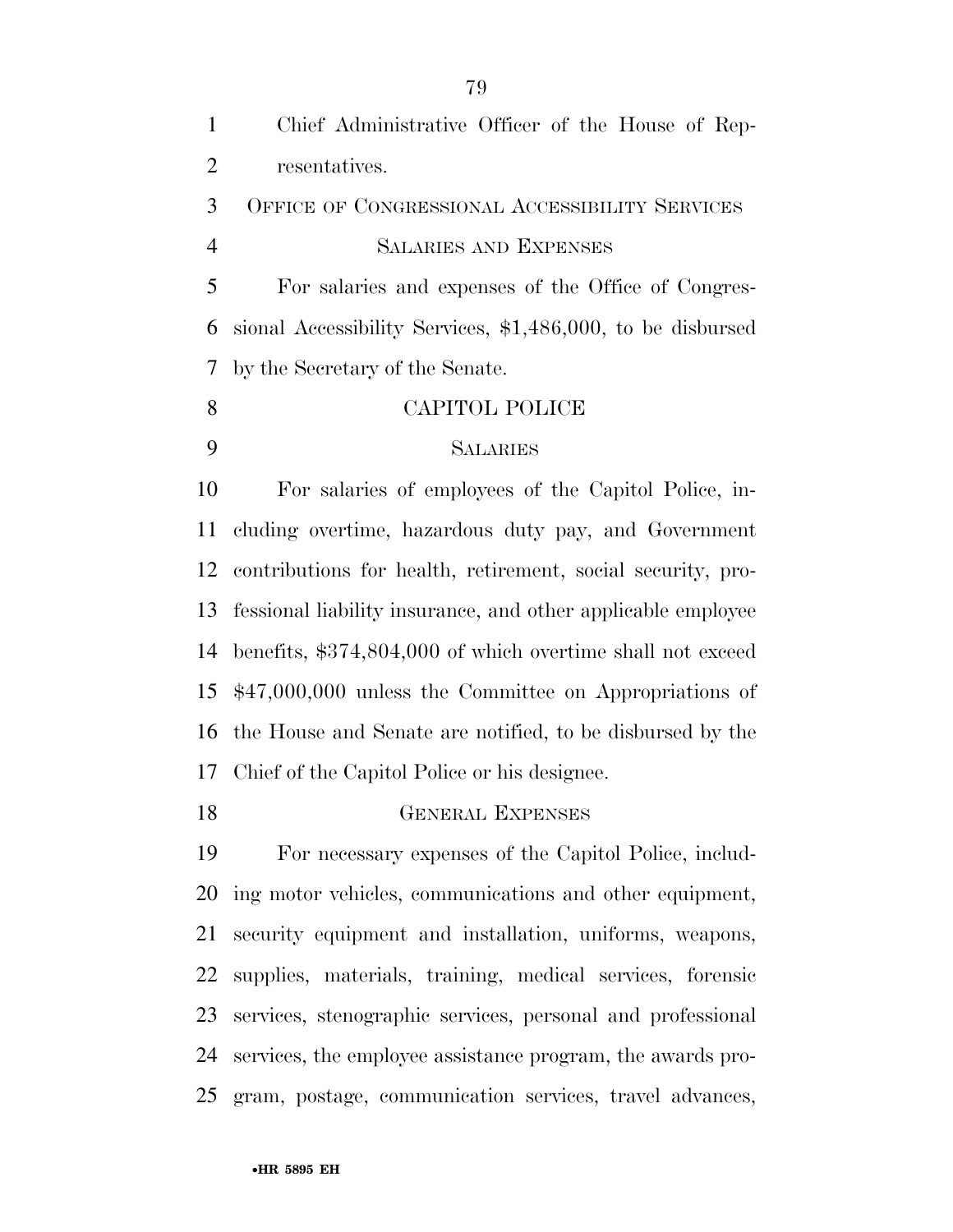relocation of instructor and liaison personnel for the Fed- eral Law Enforcement Training Center, and not more than \$5,000 to be expended on the certification of the Chief of the Capitol Police in connection with official rep- resentation and reception expenses, \$81,554,000, to be disbursed by the Chief of the Capitol Police or his des- ignee: *Provided*, That, notwithstanding any other provi- sion of law, the cost of basic training for the Capitol Police at the Federal Law Enforcement Training Center for fis- cal year 2019 shall be paid by the Secretary of Homeland Security from funds available to the Department of Home-land Security.

- 13 OFFICE OF COMPLIANCE
- SALARIES AND EXPENSES

 For salaries and expenses of the Office of Compli- ance, as authorized by section 305 of the Congressional Accountability Act of 1995 (2 U.S.C. 1385), \$5,410,000, of which \$550,000 shall remain available until September 30, 2019: *Provided*, That not more than \$500 may be ex- pended on the certification of the Executive Director of the Office of Compliance in connection with official rep-resentation and reception expenses.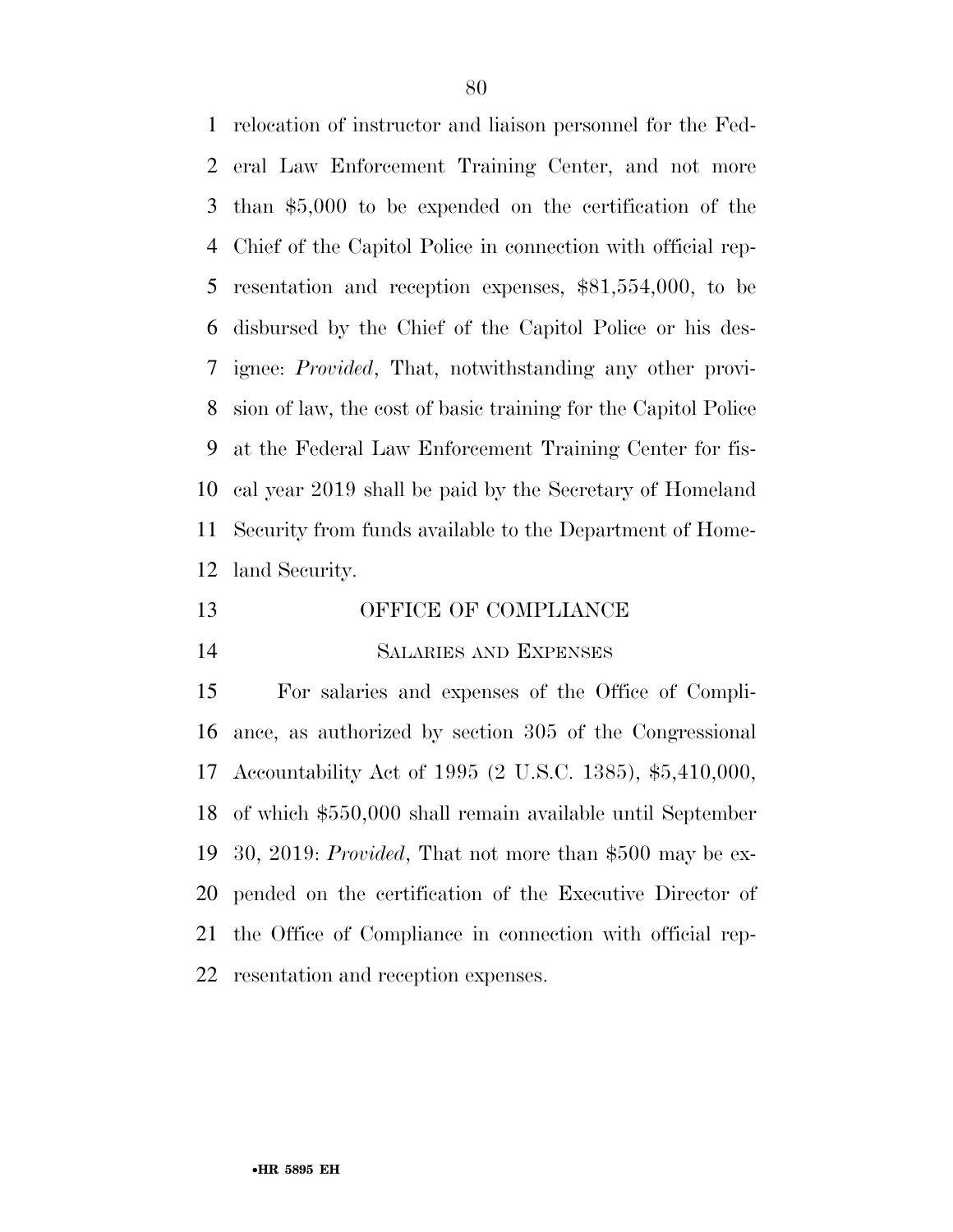CONGRESSIONAL BUDGET OFFICE SALARIES AND EXPENSES For salaries and expenses necessary for operation of the Congressional Budget Office, including not more than \$6,000 to be expended on the certification of the Director of the Congressional Budget Office in connection with offi- cial representation and reception expenses, \$50,737,000. **ADMINISTRATIVE PROVISION**  RELOCATION EXPENSES SEC. 130. (a) AUTHORIZING PAYMENT OF RELOCA- TION EXPENSES.—Amounts made available for salaries and expenses of the Congressional Budget Office for a fis- cal year may be used to reimburse new employees of the Office for relocation expenses if the Director of the Office determines that reimbursing such expenses is of sufficient benefit or value to the Office. (b) EFFECTIVE DATE.—This section shall apply with respect to fiscal year 2019 and each succeeding fiscal year. ARCHITECT OF THE CAPITOL CAPITAL CONSTRUCTION AND OPERATIONS For salaries for the Architect of the Capitol, and other personal services, at rates of pay provided by law; for all necessary expenses for surveys and studies, con- struction, operation, and general and administrative sup-port in connection with facilities and activities under the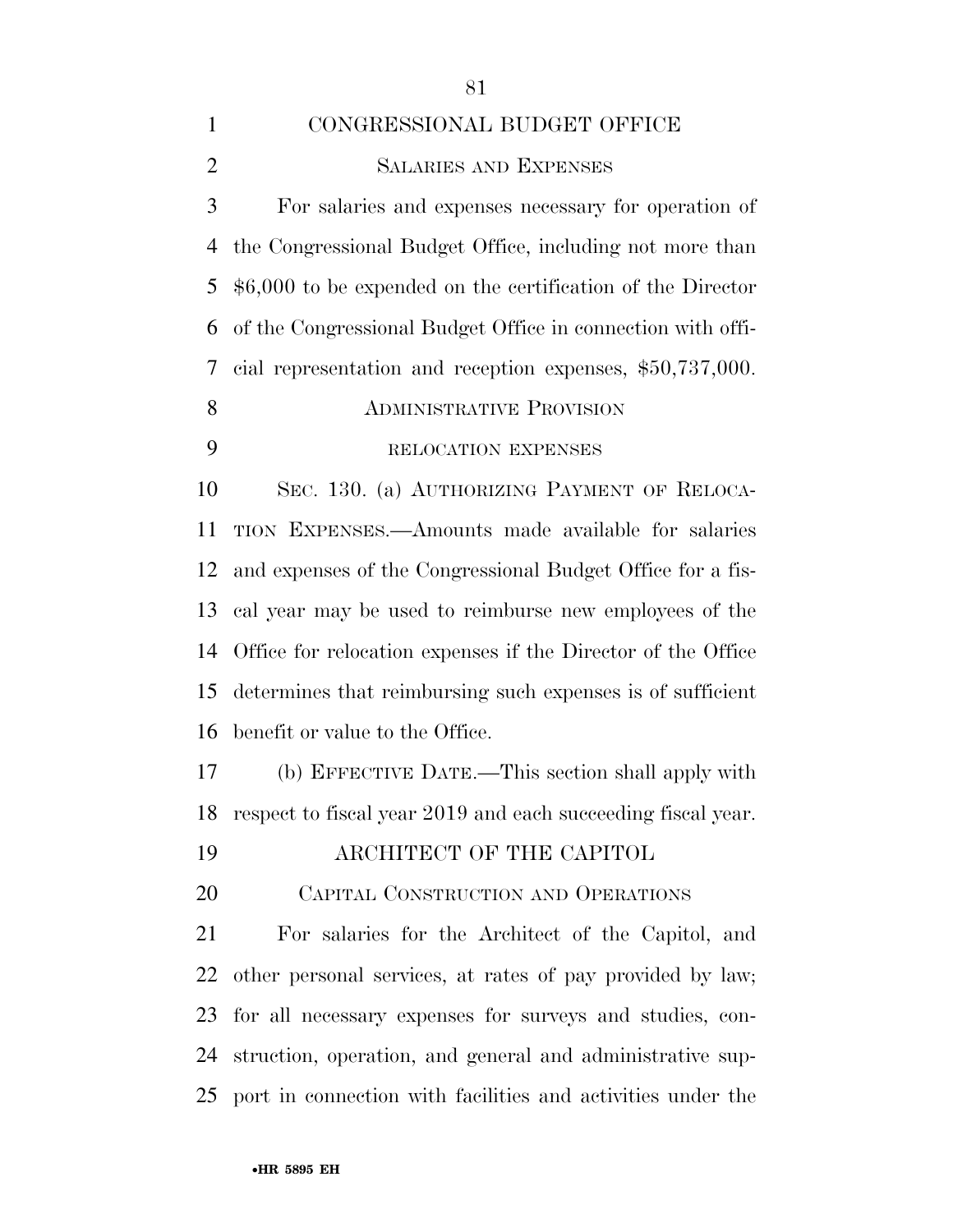care of the Architect of the Capitol including the Botanic Garden; electrical substations of the Capitol, Senate and House office buildings, and other facilities under the juris- diction of the Architect of the Capitol; including fur- nishings and office equipment; including not more than \$5,000 for official reception and representation expenses, to be expended as the Architect of the Capitol may ap- prove; for purchase or exchange, maintenance, and oper- ation of a passenger motor vehicle, \$103,962,000 (reduced by \$250,000).

### CAPITOL BUILDING

 For all necessary expenses for the maintenance, care and operation of the Capitol, \$44,379,000, of which \$17,731,000 shall remain available until September 30, 2023.

#### CAPITOL GROUNDS

 For all necessary expenses for care and improvement of grounds surrounding the Capitol, the Senate and House office buildings, and the Capitol Power Plant, \$16,761,000 (reduced by \$500,000), of which \$5,519,000 shall remain available until September 30, 2023.

**HOUSE OFFICE BUILDINGS** 

 For all necessary expenses for the maintenance, care and operation of the House office buildings, \$187,098,000, of which \$127,552,000 shall remain avail-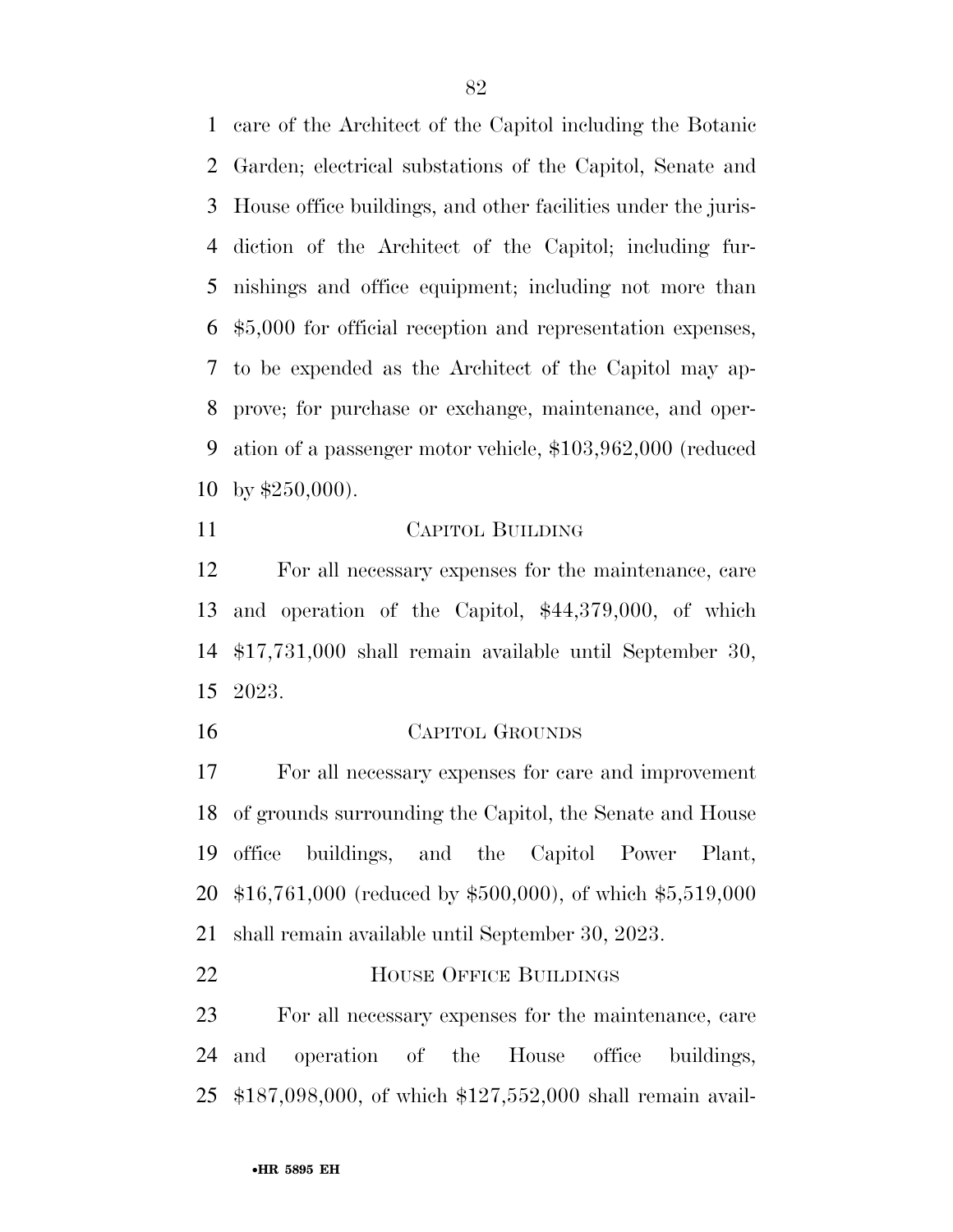able until September 30, 2023, and of which \$62,000,000 shall remain available until expended for the restoration and renovation of the Cannon House Office Building; *Pro- vided*, That of the amount made available under this head- ing, \$7,000,000 shall be derived by transfer from the House Office Building Fund established under section 176(d) of the Continuing Appropriations Act, 2017, as added by section 101(3) of the Further Continuing Appro- priation Act, 2017 (Public Law 114–254; 2 U.S.C. 2001 note).

 In addition, for a payment to the House Historic Buildings Revitalization Trust Fund, \$10,000,000, to re-main available until expended.

CAPITOL POWER PLANT

 For all necessary expenses for the maintenance, care and operation of the Capitol Power Plant; lighting, heat- ing, power (including the purchase of electrical energy) and water and sewer services for the Capitol, Senate and House office buildings, Library of Congress buildings, and the grounds about the same, Botanic Garden, Senate ga- rage, and air conditioning refrigeration not supplied from plants in any of such buildings; heating the Government Publishing Office and Washington City Post Office, and heating and chilled water for air conditioning for the Su-preme Court Building, the Union Station complex, the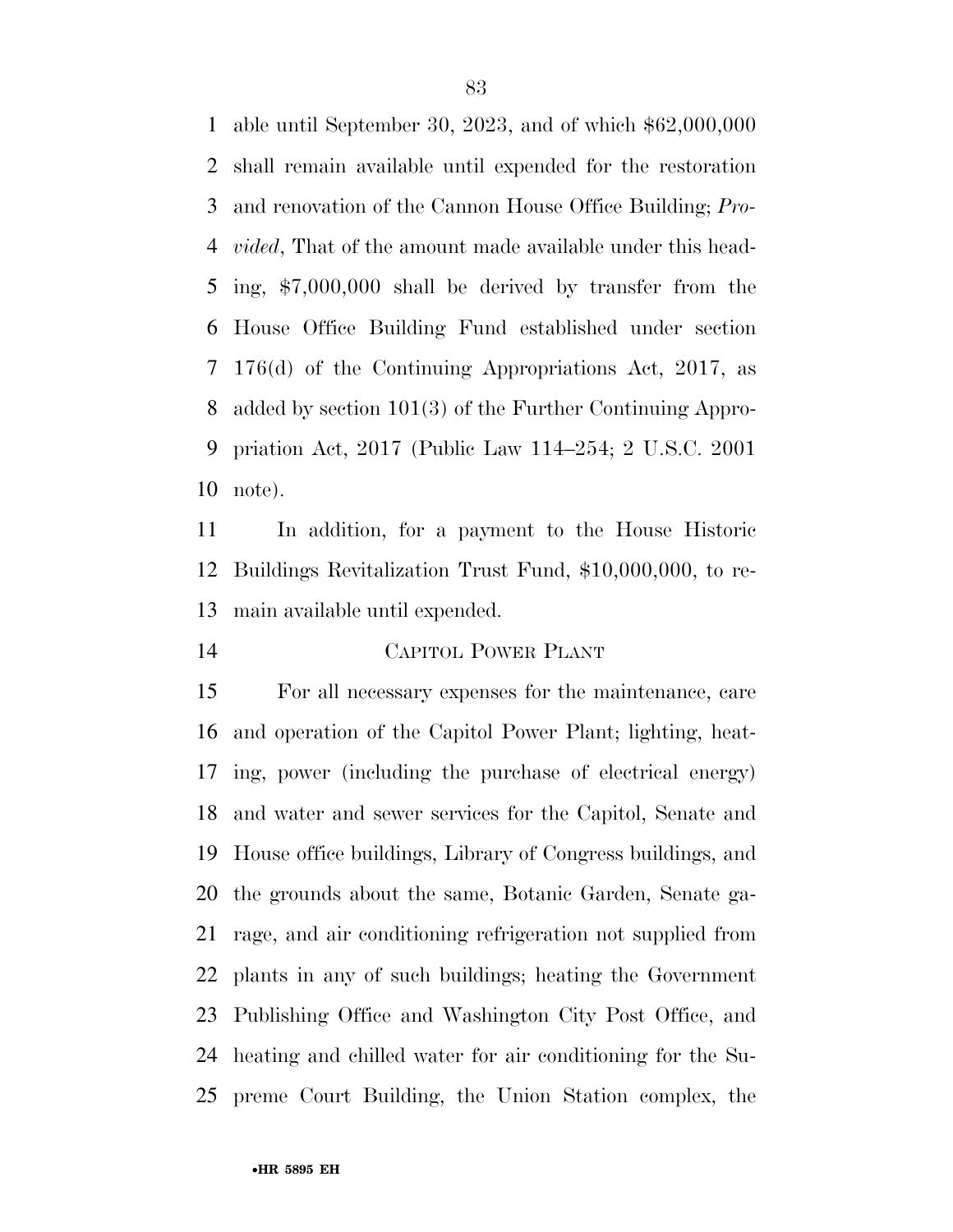Thurgood Marshall Federal Judiciary Building and the Folger Shakespeare Library, expenses for which shall be advanced or reimbursed upon request of the Architect of the Capitol and amounts so received shall be deposited into the Treasury to the credit of this appropriation, \$118,980,000, of which \$36,292,000 shall remain avail- able until September 30, 2023: *Provided*, That not more than \$9,000,000 of the funds credited or to be reimbursed to this appropriation as herein provided shall be available for obligation during fiscal year 2019.

**LIBRARY BUILDINGS AND GROUNDS** 

 For all necessary expenses for the mechanical and structural maintenance, care and operation of the Library buildings and grounds, \$70,201,000, of which \$42,079,000 shall remain available until September 30, 2023.

CAPITOL POLICE BUILDINGS, GROUNDS AND SECURITY

 For all necessary expenses for the maintenance, care and operation of buildings, grounds and security enhance- ments of the United States Capitol Police, wherever lo- cated, the Alternate Computing Facility, and Architect of the Capitol security operations, \$52,542,000, of which \$26,605,000 shall remain available until September 30, 2023.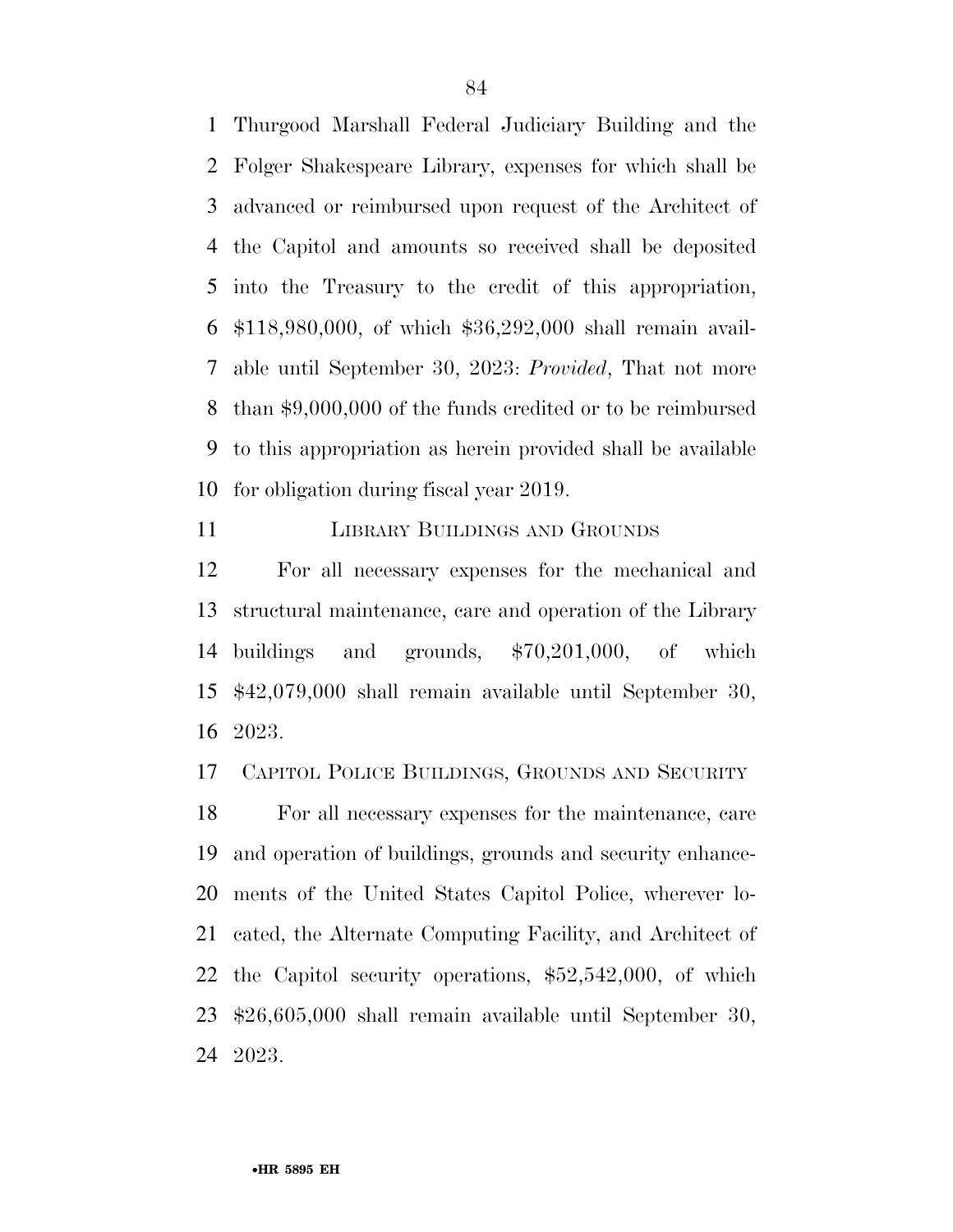#### 1 BOTANIC GARDEN

 For all necessary expenses for the maintenance, care and operation of the Botanic Garden and the nurseries, buildings, grounds, and collections; and purchase and ex- change, maintenance, repair, and operation of a passenger motor vehicle; all under the direction of the Joint Com- mittee on the Library, \$14,759,000, of which \$3,559,000 shall remain available until September 30, 2023: *Provided*, That, of the amount made available under this heading, the Architect of the Capitol may obligate and expend such sums as may be necessary for the maintenance, care and operation of the National Garden established under sec- tion 307E of the Legislative Branch Appropriations Act, 1989 (2 U.S.C. 2146), upon vouchers approved by the Ar- chitect of the Capitol or a duly authorized designee. CAPITOL VISITOR CENTER For all necessary expenses for the operation of the Capitol Visitor Center, \$23,322,000. ADMINISTRATIVE PROVISIONS NO BONUSES FOR CONTRACTORS BEHIND SCHEDULE OR 21 OVER BUDGET SEC. 140. None of the funds made available in this

 Act for the Architect of the Capitol may be used to make incentive or award payments to contractors for work on contracts or programs for which the contractor is behind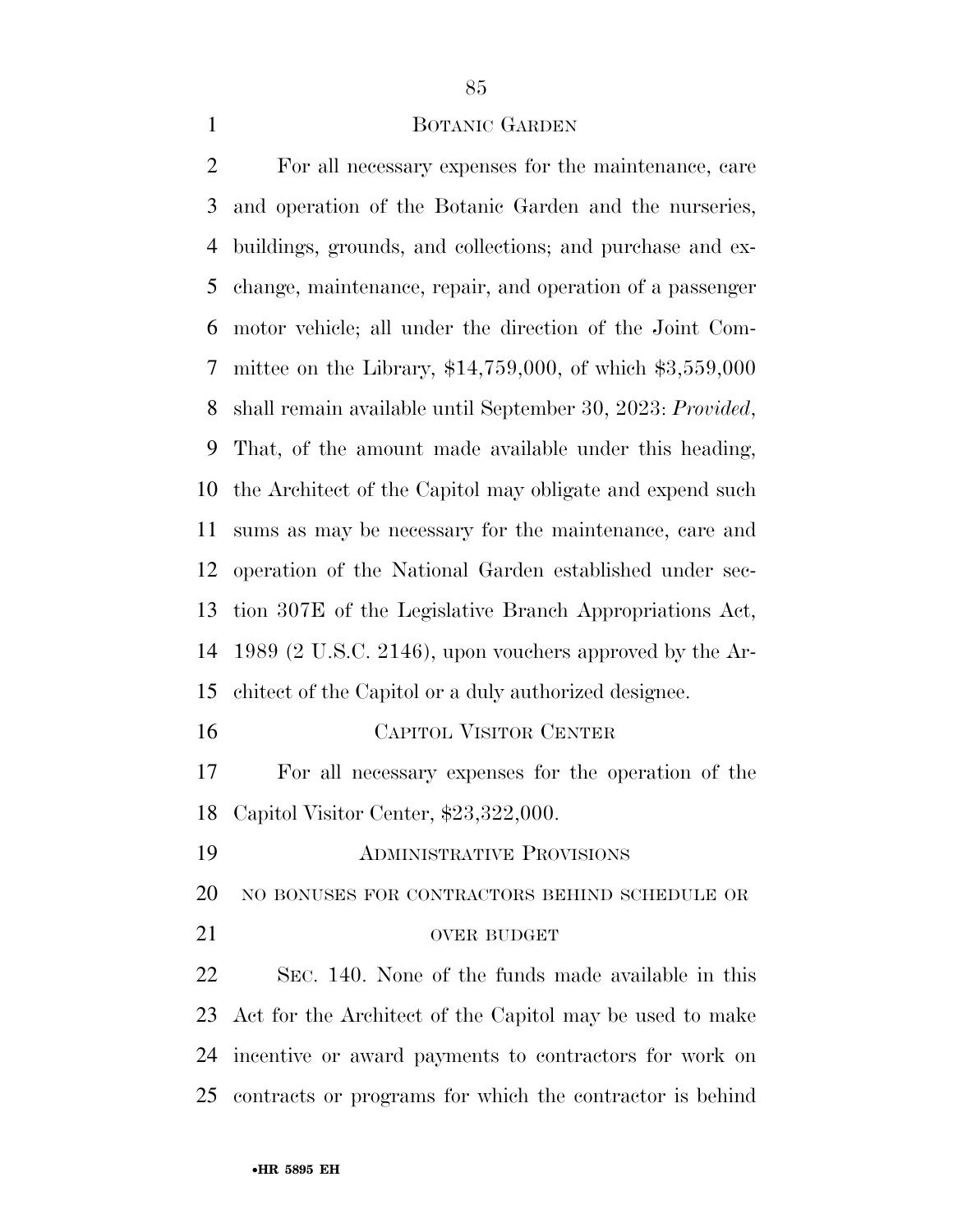schedule or over budget, unless the Architect of the Cap- itol, or agency-employed designee, determines that any such deviations are due to unforeseeable events, govern- ment-driven scope changes, or are not significant within the overall scope of the project and/or program.

#### SCRIMS

 SEC. 141. (a) None of the funds made available in any fiscal year may be used for scrims containing photo- graphs of building facades during restoration or construc- tion projects performed by the Architect of the Capitol. (b) This section shall apply with respect to fiscal year 2019 and each succeeding fiscal year.

13 SECURITY PROGRAMS

 SEC. 142. (a) PURPOSE OF PROGRAMS.—Section 906(b) of the 2002 Supplemental Appropriations Act for Further Recovery From and Response To Terrorist At- tacks on the United States (2 U.S.C. 1865(b)) is amended to read as follows:

 ''(b) Funds in the account shall be used by the Archi-tect of the Capitol for all necessary expenses for—

21 ''(1) resilience and security programs of the Ar-chitect of the Capitol; and

23  $\frac{1}{2}$  the maintenance, care, and operation of buildings, grounds, and security enhancements for facilities of the United States Capitol Police and for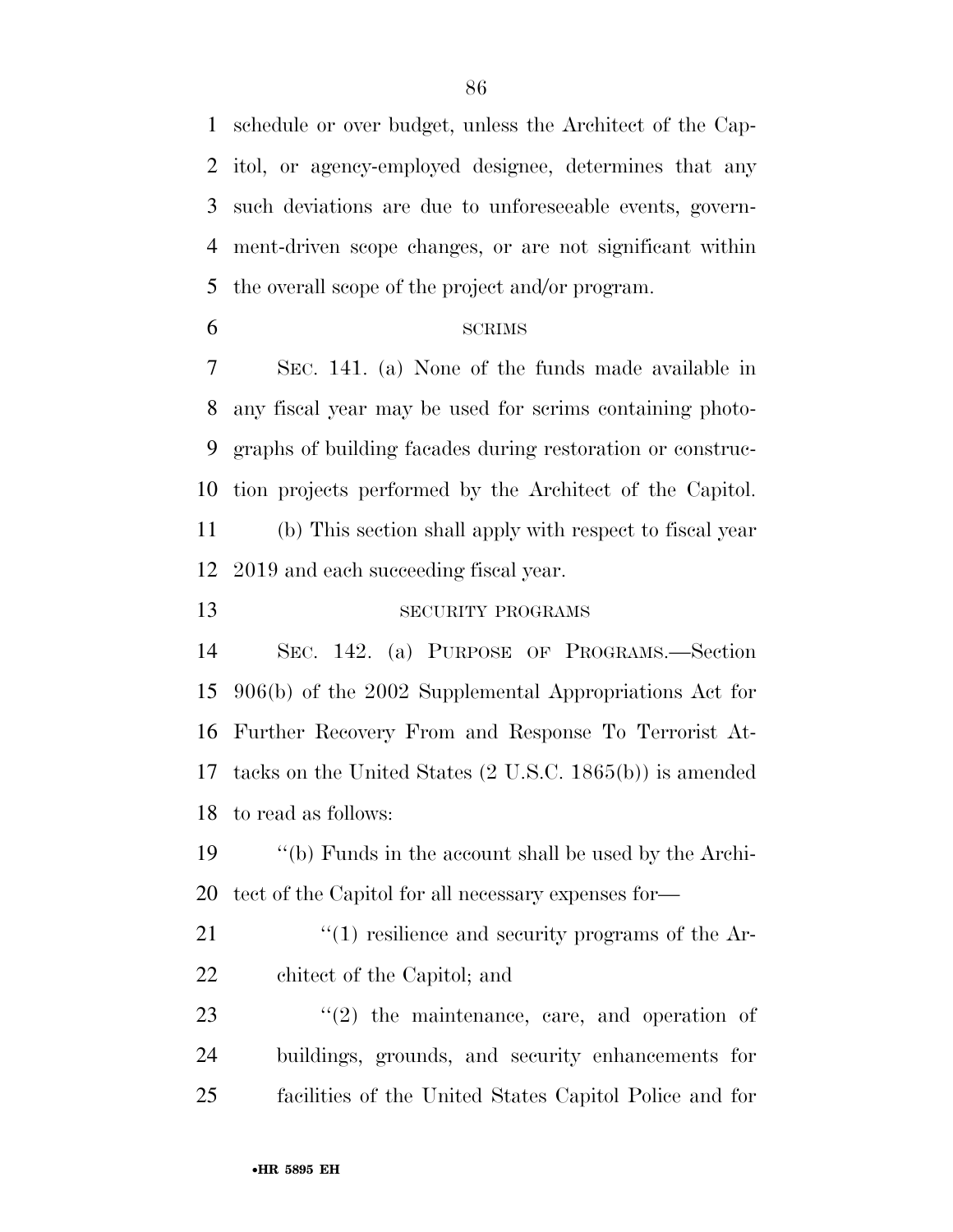| $\mathbf{1}$   | other facilities associated with such resilience and             |
|----------------|------------------------------------------------------------------|
| $\overline{2}$ | security programs at any location.".                             |
| 3              | (b) TRANSFERS OF FUNDS.—Section 906 of such Act                  |
| $\overline{4}$ | $(2 U.S.C. 1865)$ is amended—                                    |
| 5              | $(1)$ by redesignating subsection $(e)$ as sub-                  |
| 6              | section $(d)$ ; and                                              |
| 7              | $(2)$ by inserting after subsection (b) the fol-                 |
| $8\,$          | lowing new subsection:                                           |
| 9              | " $(e)(1)$ For carrying out the purposes of the account,         |
| 10             | the Architect of the Capitol may receive transfers of ap-        |
| 11             | propriations from any agency or instrumentality of the           |
| 12             | United States Government upon the approval of—                   |
| 13             | $\lq\lq$ the Committee on Appropriations of the                  |
| 14             | House of Representatives, in the case of a transfer              |
| 15             | from an office of the House of Representatives;                  |
| 16             | $\lq\lq (B)$ the Committee on Appropriations of the              |
| 17             | Senate, in the case of a transfer from an office of              |
| 18             | the Senate; or                                                   |
| 19             | "(C) the Committees on Appropriations of the                     |
| 20             | House of Representatives and the Senate, in the                  |
| 21             | case of a transfer from any other office of the Gov-             |
| 22             | ernment.                                                         |
| 23             | $\cdot\cdot$ (2) Amounts transferred under this subsection shall |
| 24             | be merged with the account and made available under this         |
| 25             | section.                                                         |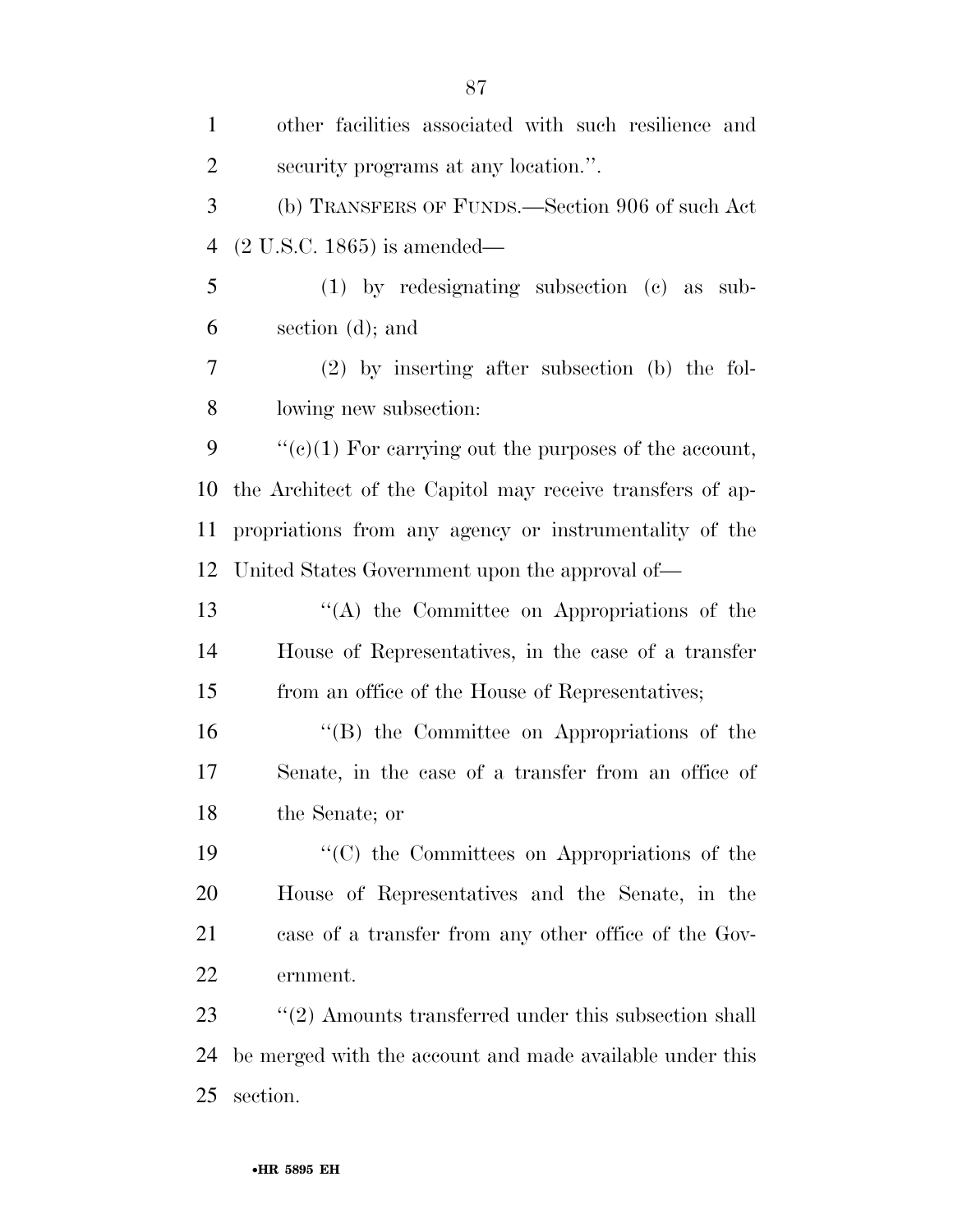''(3) This subsection shall apply with respect to fiscal year 2019 and each succeeding fiscal year.''. INCREASE IN THRESHOLD FOR SMALL PURCHASE CONTRACTING AUTHORITY 5 SEC. 143. (a) INCREASE.—Section  $1201(a)(1)$  of the Legislative Branch Appropriations Act, 2003 (2 U.S.C. 7 1821(a)(1)) is amended by striking " $$100,000$ " and in- serting ''\$250,000''. (b) EFFECTIVE DATE.—The amendment made by subsection (a) shall apply with respect to fiscal year 2019 and each succeeding fiscal year. 12 INTERAGENCY DETAILS SEC. 144. (a) AUTHORIZING DETAILS OF EMPLOY- EES UNDER JOINT AGENCY AGREEMENTS.—In addition to any other authority relating to the detail of employees, the Architect of the Capitol and the head of any other

 department, agency, or instrumentality of the United States Government may enter into a joint agency agree-ment under which—

 (1) employees of the Office of the Architect of the Capitol (including employees of the United States Botanic Garden) may be detailed to such de- partment, agency, or instrumentality on a reimburs-able or non-reimbursable basis; and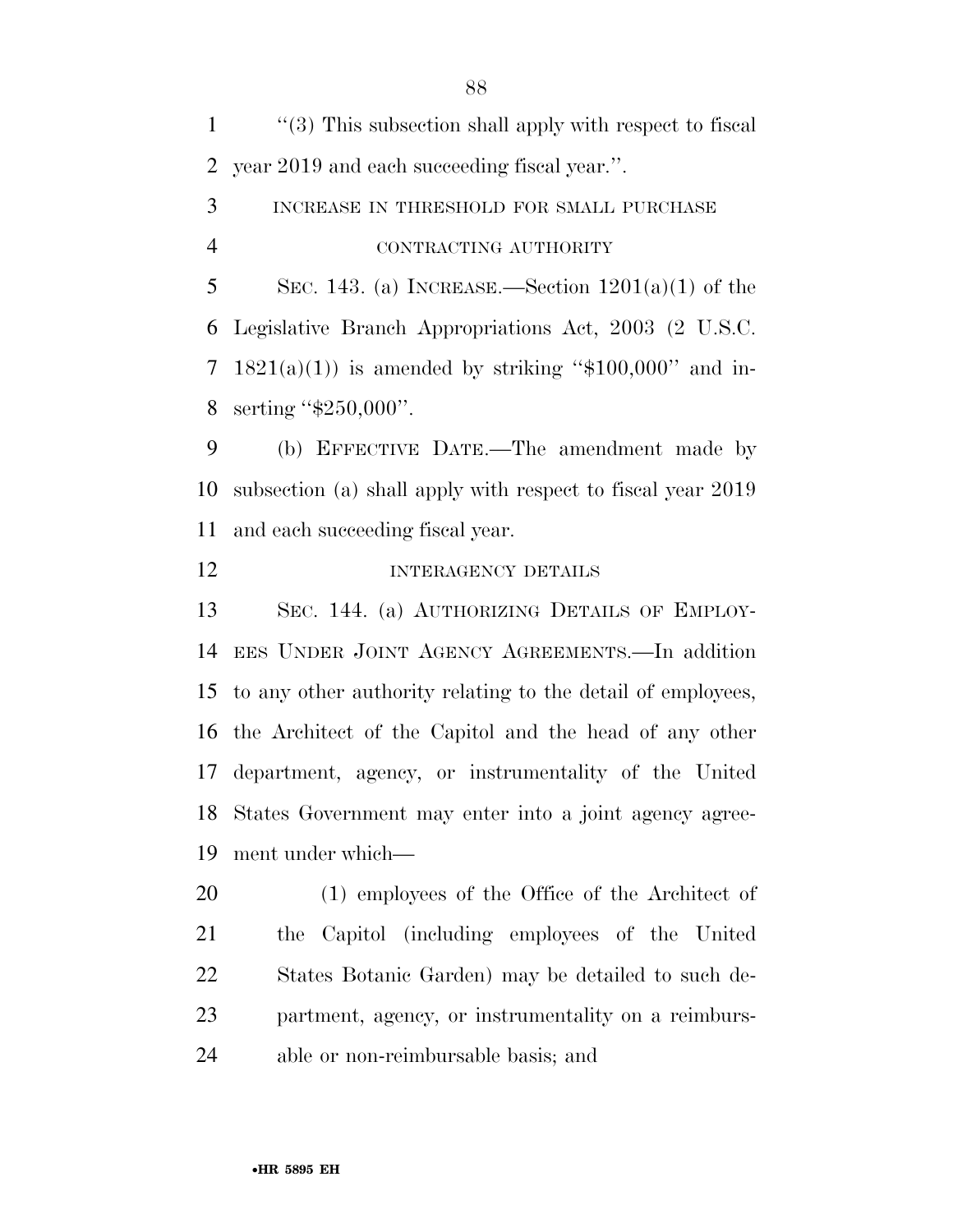(2) employees of such department, agency, or instrumentality may be detailed to the Office of the Architect of the Capitol on a reimbursable or non-reimbursable basis.

 (b) DURATION.—The detail of an employee under a joint agency agreement under this section shall be for such duration as may be provided in the agreement, except that in the case of a detail made on a non-reimbursable basis, the duration of the detail may not exceed one year unless the Architect of the Capitol and the head of the depart- ment, agency, or instrumentality involved each determine that an extension of the detail of the employee is in the public interest.

 (c) NO EFFECT ON APPROPRIATIONS OF RECIPIENT OF NON-REIMBURSABLE DETAIL.—For purposes of any law, rule, or regulation, the detail of an employee on a non-reimbursable basis under a joint agency agreement under this section for a fiscal year shall not be treated as an increase or modification of the appropriation for the fiscal year of the office to whom the employee is detailed. (d) EFFECTIVE DATE.—This section shall apply with

respect to fiscal year 2019 and each succeeding fiscal year.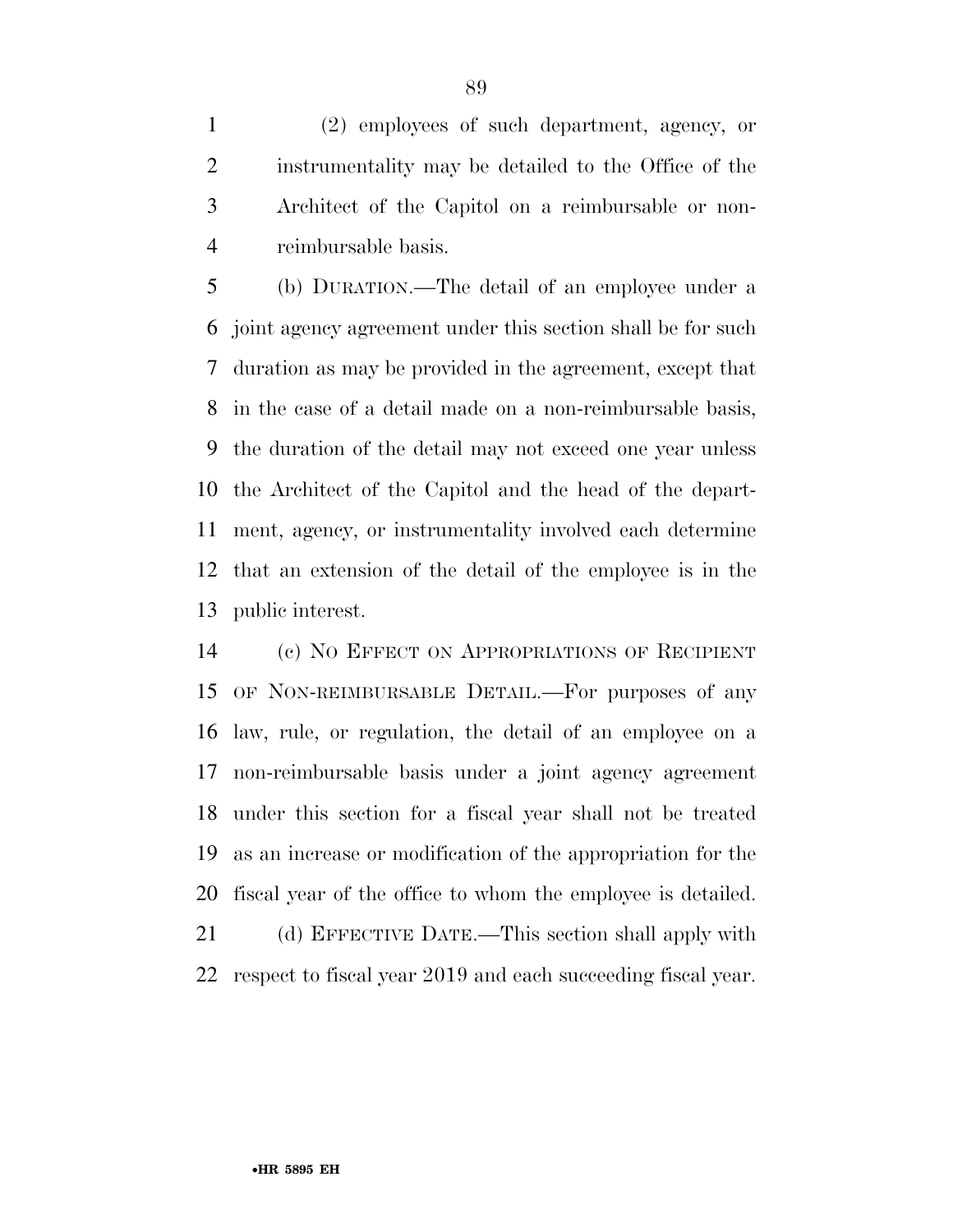ACCEPTANCE OF TRAVEL EXPENSES FROM NON-FEDERAL

# 2 SOURCES

 SEC. 145. (a) PERMITTING ACCEPTANCE OF EX- PENSES.—Notwithstanding any other provision of law, the Architect of the Capitol may accept payment or authorize an employee of the Office of the Architect of the Capitol to accept payment on the Office's behalf from non-Federal sources for travel, subsistence, and related expenses with respect to attendance of the employee (or the spouse of such employee) at any meeting or similar function relating to the employee's official duties. Any cash payment so ac- cepted shall be credited to the appropriation applicable to such expenses. In the case of a payment in kind so accept- ed, a pro rata reduction shall be made in any entitlement of the employee to payment from the Government for such expenses.

 (b) PROHIBITING ACCEPTANCE FROM OTHER SOURCES.—Except as provided in this section or section 7342 of title 5, United States Code, the Office or an em- ployee of the Office may not accept payment for expenses referred to in subsection (a). An employee who accepts any payment in violation of the preceding sentence—

 (1) may be required, in addition to any penalty provided by law, to repay, for deposit in the general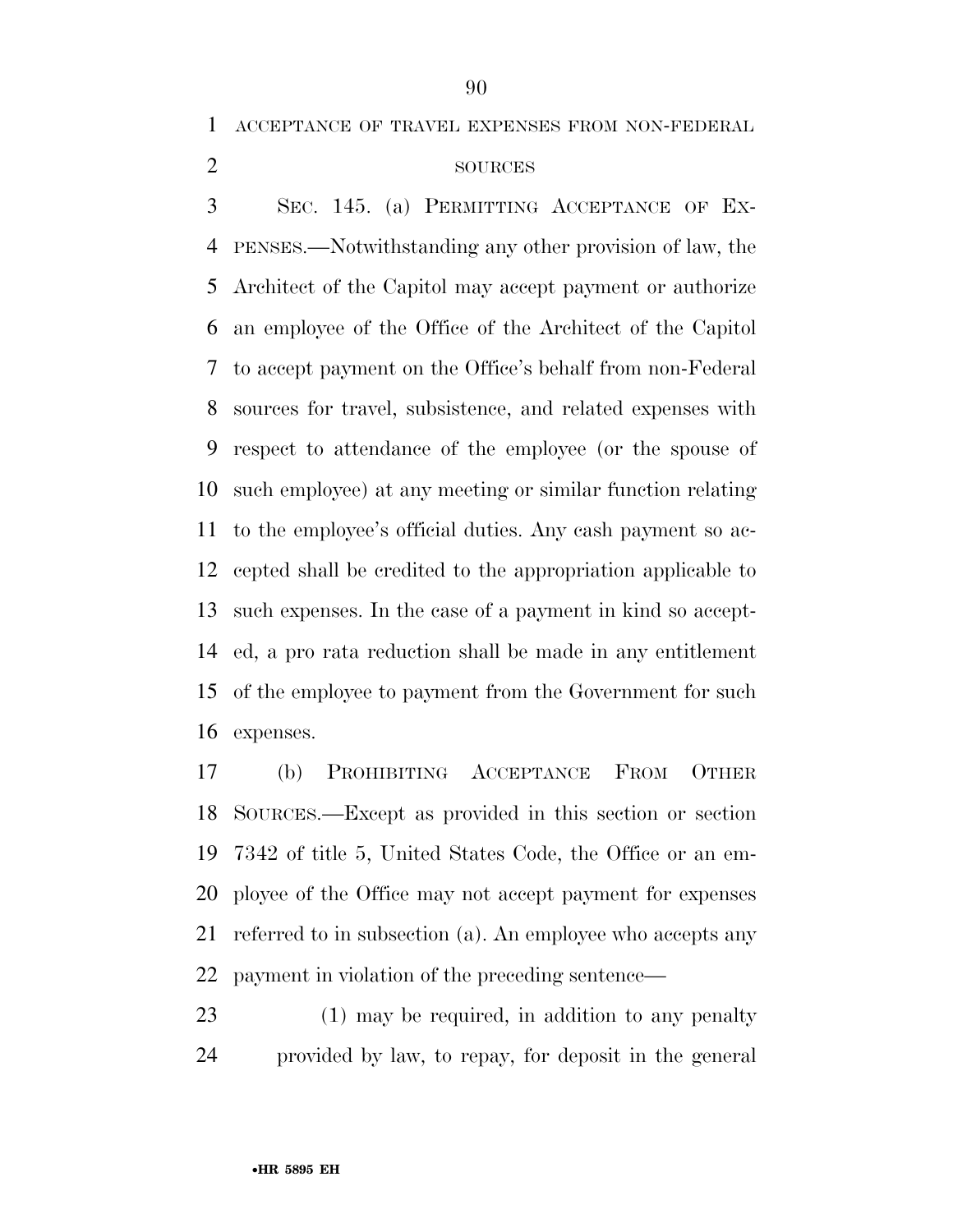| $\mathbf{1}$   | fund of the Treasury, an amount equal to the                 |
|----------------|--------------------------------------------------------------|
| 2              | amount of the payment so accepted; and                       |
| 3              | $(2)$ in the case of a repayment under paragraph             |
| $\overline{4}$ | (1), shall not be entitled to any payment from the           |
| 5              | Government for such expenses.                                |
| 6              | (c) EFFECTIVE DATE.—This section shall apply with            |
| 7              | respect to fiscal year 2019 and each succeeding fiscal year. |
| 8              | LIBRARY OF CONGRESS                                          |
| 9              | <b>SALARIES AND EXPENSES</b>                                 |
|                |                                                              |

 For all necessary expenses of the Library of Congress not otherwise provided for, including development and maintenance of the Library's catalogs; custody and custo- dial care of the Library buildings; special clothing; clean- ing, laundering and repair of uniforms; preservation of motion pictures in the custody of the Library; operation and maintenance of the American Folklife Center in the Library; preparation and distribution of catalog records and other publications of the Library; hire or purchase of one passenger motor vehicle; and expenses of the Li- brary of Congress Trust Fund Board not properly charge- able to the income of any trust fund held by the Board, \$493,818,272, of which not more than \$6,000,000 shall be derived from collections credited to this appropriation during fiscal year 2019, and shall remain available until expended, under the Act of June 28, 1902 (chapter 1301;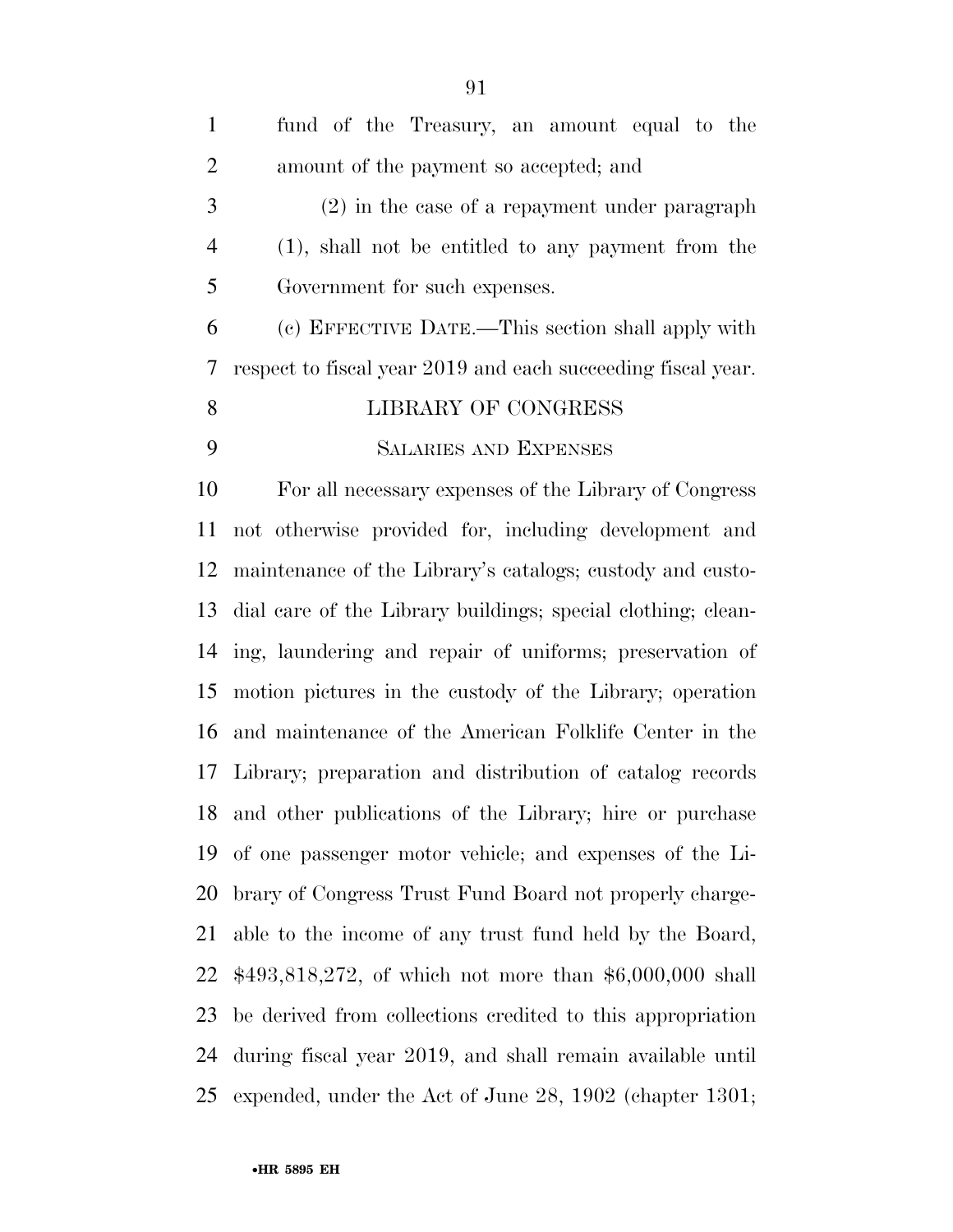32 Stat. 480; 2 U.S.C. 150): *Provided*, That the Library of Congress may not obligate or expend any funds derived from collections under the Act of June 28, 1902, in excess of the amount authorized for obligation or expenditure in appropriations Acts: *Provided further*, That the total amount available for obligation shall be reduced by the amount by which collections are less than \$6,350,000: *Provided further*, That of the total amount appropriated, not more than \$12,000 may be expended, on the certifi- cation of the Librarian of Congress, in connection with official representation and reception expenses for the Overseas Field Offices: *Provided further*, That of the total amount appropriated, \$8,589,000 shall remain available until expended for the digital collections and educational curricula program: *Provided further*, That of the total amount appropriated, \$1,133,000 shall remain available until expended for upgrade of the Legislative Branch Fi- nancial Management System: *Provided further*, That of the total amount appropriated, \$20,000,000 is provided to enhance public exhibits and visitor services at the Li- brary to remain available until expended, may be obligated and expended only upon written approval by the Com- mittee on Appropriations of the House of Representatives and the Senate, following review of a project plan.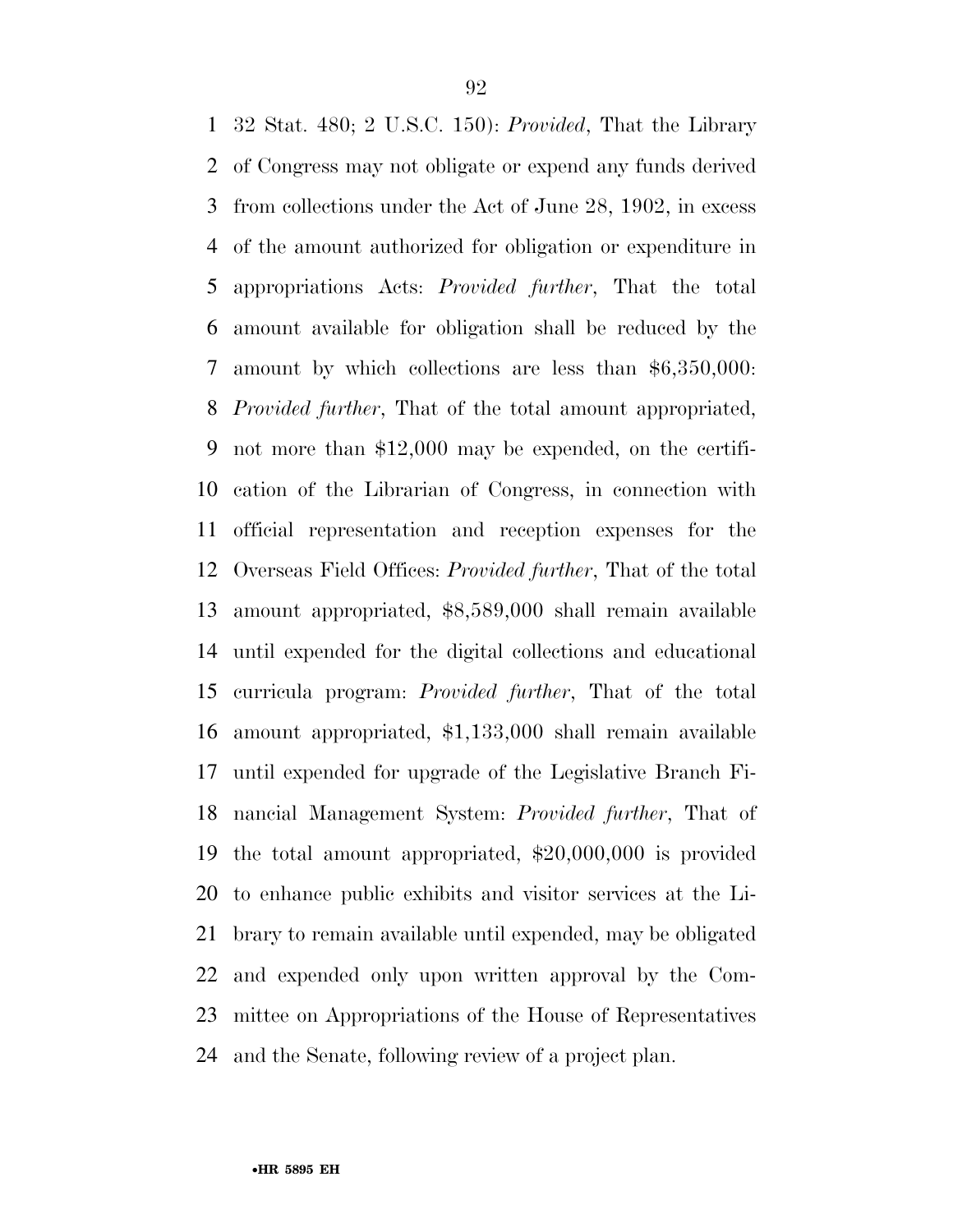#### COPYRIGHT OFFICE

# SALARIES AND EXPENSES

 For all necessary expenses of the Copyright Office, \$93,407,000, of which not more than \$39,218,000, to re- main available until expended, shall be derived from collec- tions credited to this appropriation during fiscal year 2019 under section 708(d) of title 17, United States Code: *Pro- vided*, That the Copyright Office may not obligate or ex- pend any funds derived from collections under such sec- tion, in excess of the amount authorized for obligation or expenditure in appropriations Acts: *Provided further*, That not more than \$6,272,000 shall be derived from collections 13 during fiscal year under sections  $111(d)(2)$ , 119(b)(3), 803(e), 1005, and 1316 of such title: *Provided further*, That the total amount available for obligation shall be reduced by the amount by which collections are less than \$45,490,000: *Provided further*, That \$4,328,000 shall be derived from prior year unobligated balances: *Pro- vided further*, That not more than \$100,000 of the amount appropriated is available for the maintenance of an ''Inter- national Copyright Institute'' in the Copyright Office of the Library of Congress for the purpose of training nation- als of developing countries in intellectual property laws and policies: *Provided further*, That not more than \$6,500 may be expended, on the certification of the Librarian of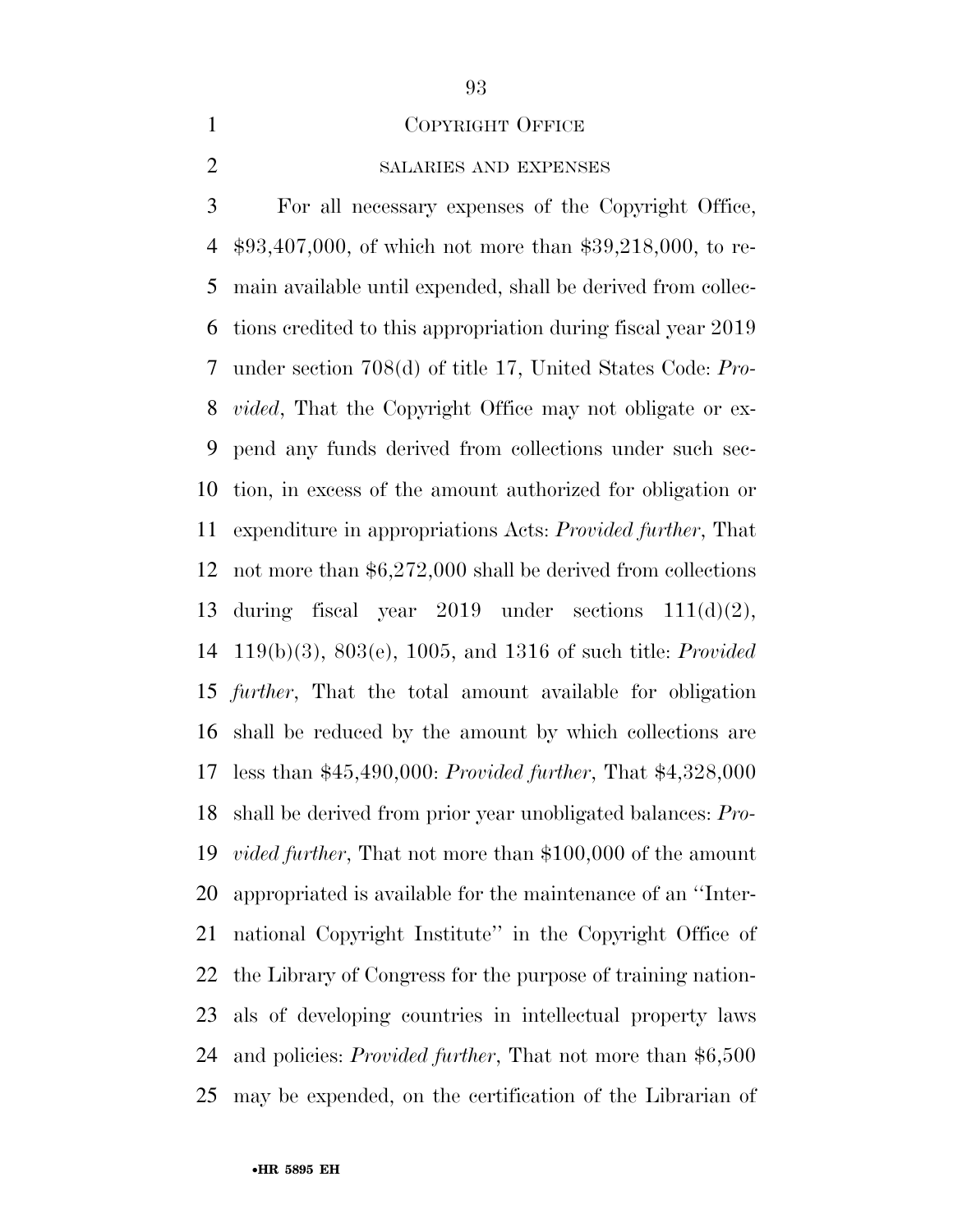Congress, in connection with official representation and reception expenses for activities of the International Copy- right Institute and for copyright delegations, visitors, and seminars: *Provided further*, That, notwithstanding any provision of chapter 8 of title 17, United States Code, any amounts made available under this heading which are at- tributable to royalty fees and payments received by the Copyright Office pursuant to sections 111, 119, and chap- ter 10 of such title may be used for the costs incurred in the administration of the Copyright Royalty Judges program, with the exception of the costs of salaries and benefits for the Copyright Royalty Judges and staff under section 802(e).

# CONGRESSIONAL RESEARCH SERVICE

# SALARIES AND EXPENSES

 For all necessary expenses to carry out the provisions of section 203 of the Legislative Reorganization Act of 1946 (2 U.S.C. 166) and to revise and extend the Anno- tated Constitution of the United States of America, \$125,688,000: *Provided*, That no part of such amount may be used to pay any salary or expense in connection with any publication, or preparation of material therefor (except the Digest of Public General Bills), to be issued by the Library of Congress unless such publication has obtained prior approval of either the Committee on House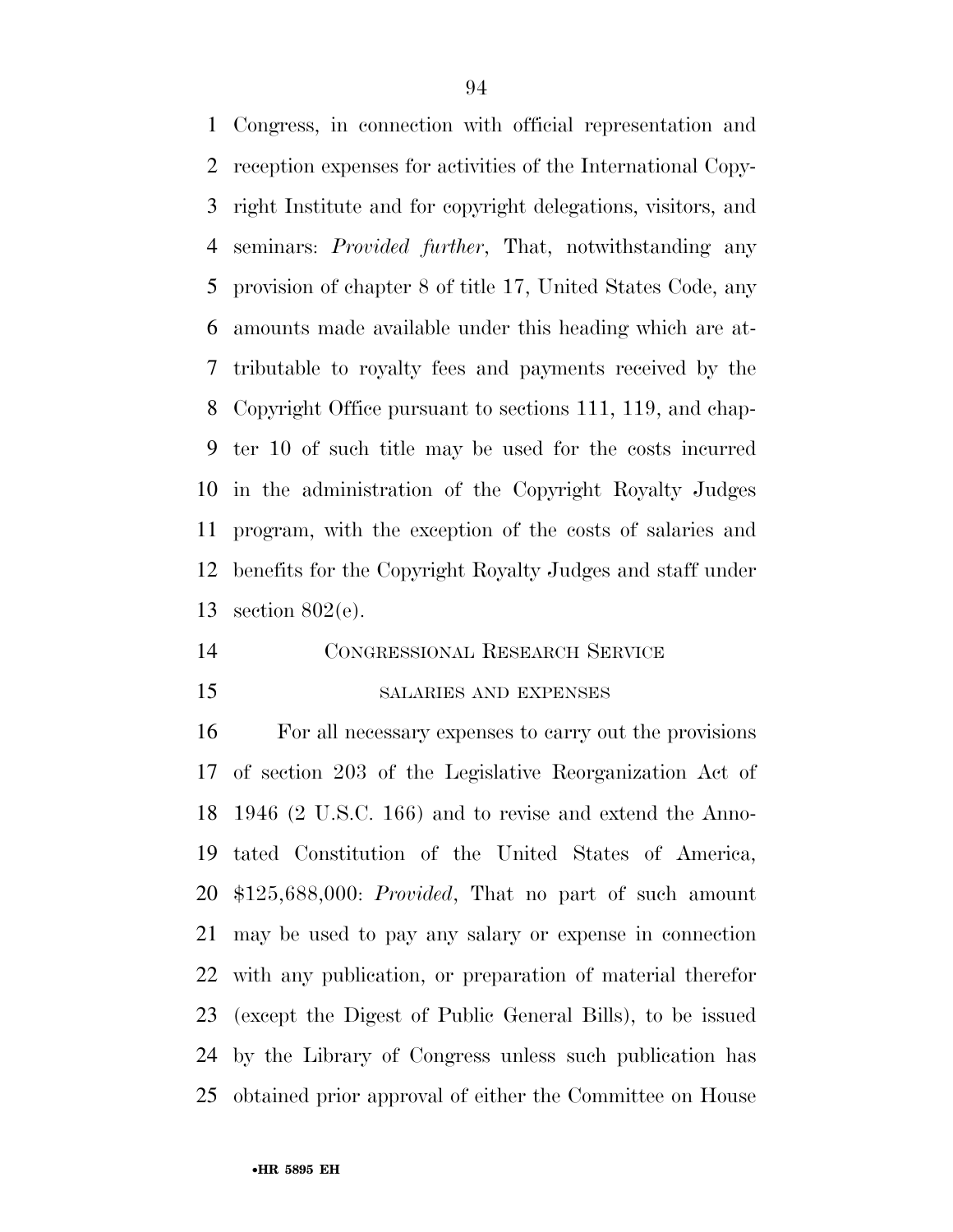Administration of the House of Representatives or the Committee on Rules and Administration of the Senate: *Provided further*, That this prohibition does not apply to publication of non-confidential Congressional Research Service (CRS) products: *Provided further*, That a non-con- fidential CRS product includes any written product con- taining research or analysis that is currently available for general congressional access on the CRS Congressional Intranet, or that would be made available on the CRS Congressional Intranet in the normal course of business and does not include material prepared in response to Congressional requests for confidential analysis or re-search.

# BOOKS FOR THE BLIND AND PHYSICALLY HANDICAPPED

# SALARIES AND EXPENSES

 For all necessary expenses to carry out the Act of March 3, 1931 (chapter 400; 46 Stat. 1487; 2 U.S.C. 135a), \$52,783,000: *Provided*, That of the total amount appropriated, \$650,000 shall be available to contract to provide newspapers to blind and physically handicapped residents at no cost to the individual.

# ADMINISTRATIVE PROVISIONS

REIMBURSABLE AND REVOLVING FUND ACTIVITIES

 SEC. 150. (a) IN GENERAL.—For fiscal year 2019, the obligational authority of the Library of Congress for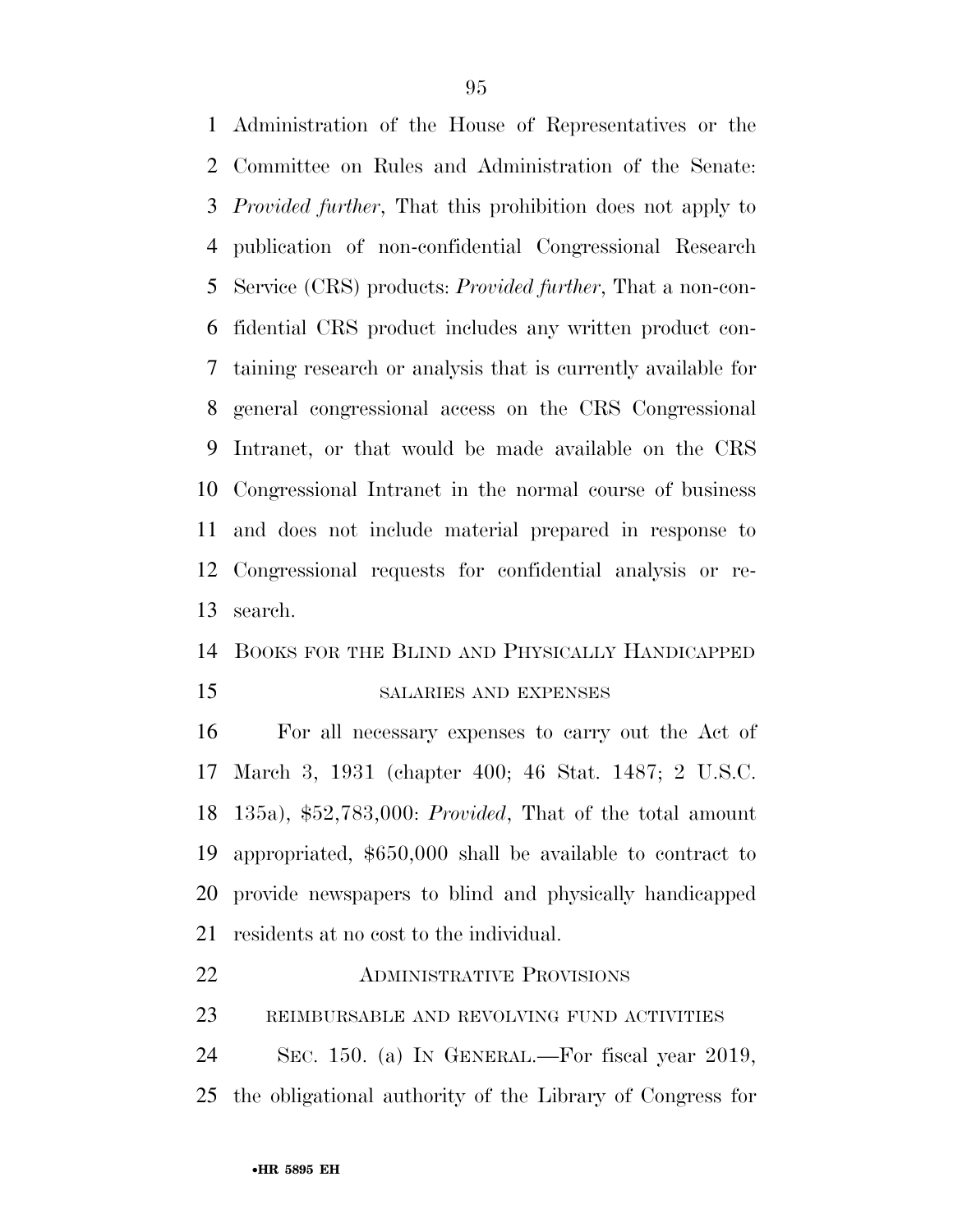the activities described in subsection (b) may not exceed \$194,608,000.

 (b) ACTIVITIES.—The activities referred to in sub- section (a) are reimbursable and revolving fund activities that are funded from sources other than appropriations to the Library in appropriations Acts for the legislative branch.

GOVERNMENT PUBLISHING OFFICE

CONGRESSIONAL PUBLISHING

**(INCLUDING TRANSFER OF FUNDS)** 

 For authorized publishing of congressional informa- tion and the distribution of congressional information in any format; publishing of Government publications au- thorized by law to be distributed to Members of Congress; and publishing, and distribution of Government publica- tions authorized by law to be distributed without charge to the recipient, \$79,000,000: *Provided*, That this appro- priation shall not be available for paper copies of the per- manent edition of the Congressional Record for individual Representatives, Resident Commissioners or Delegates au- thorized under section 906 of title 44, United States Code: *Provided further*, That this appropriation shall be available for the payment of obligations incurred under the appro- priations for similar purposes for fiscal year 2019: *Pro-vided further*, That notwithstanding the 2-year limitation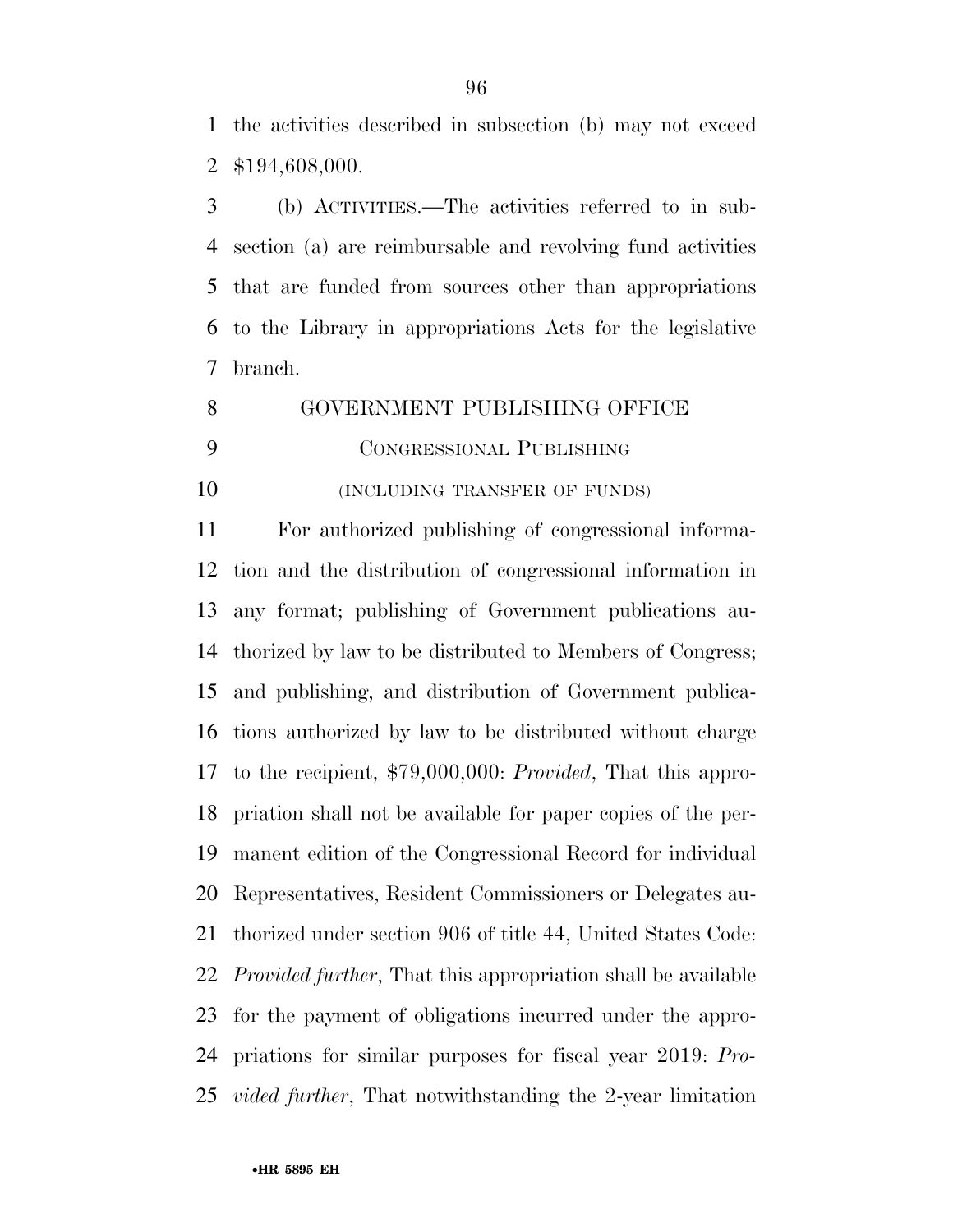under section 718 of title 44, United States Code, none of the funds appropriated or made available under this Act or any other Act for printing and binding and related serv- ices provided to Congress under chapter 7 of title 44, United States Code, may be expended to print a docu- ment, report, or publication after the 27-month period be- ginning on the date that such document, report, or publi- cation is authorized by Congress to be printed, unless Con- gress reauthorizes such printing in accordance with sec- tion 718 of title 44, United States Code: *Provided further*, That any unobligated or unexpended balances in this ac- count or accounts for similar purposes for fiscal year 2019 and each succeeding fiscal year may be transferred to the Government Publishing Office Business Operations Re- volving Fund for carrying out the purposes of this head- ing, subject to the approval of the Committees on Appro- priations of the House of Representatives and Senate: *Provided further*, That notwithstanding sections 901, 902, and 906 of title 44, United States Code, this appropriation may be used to prepare indexes to the Congressional Record on only a monthly and session basis.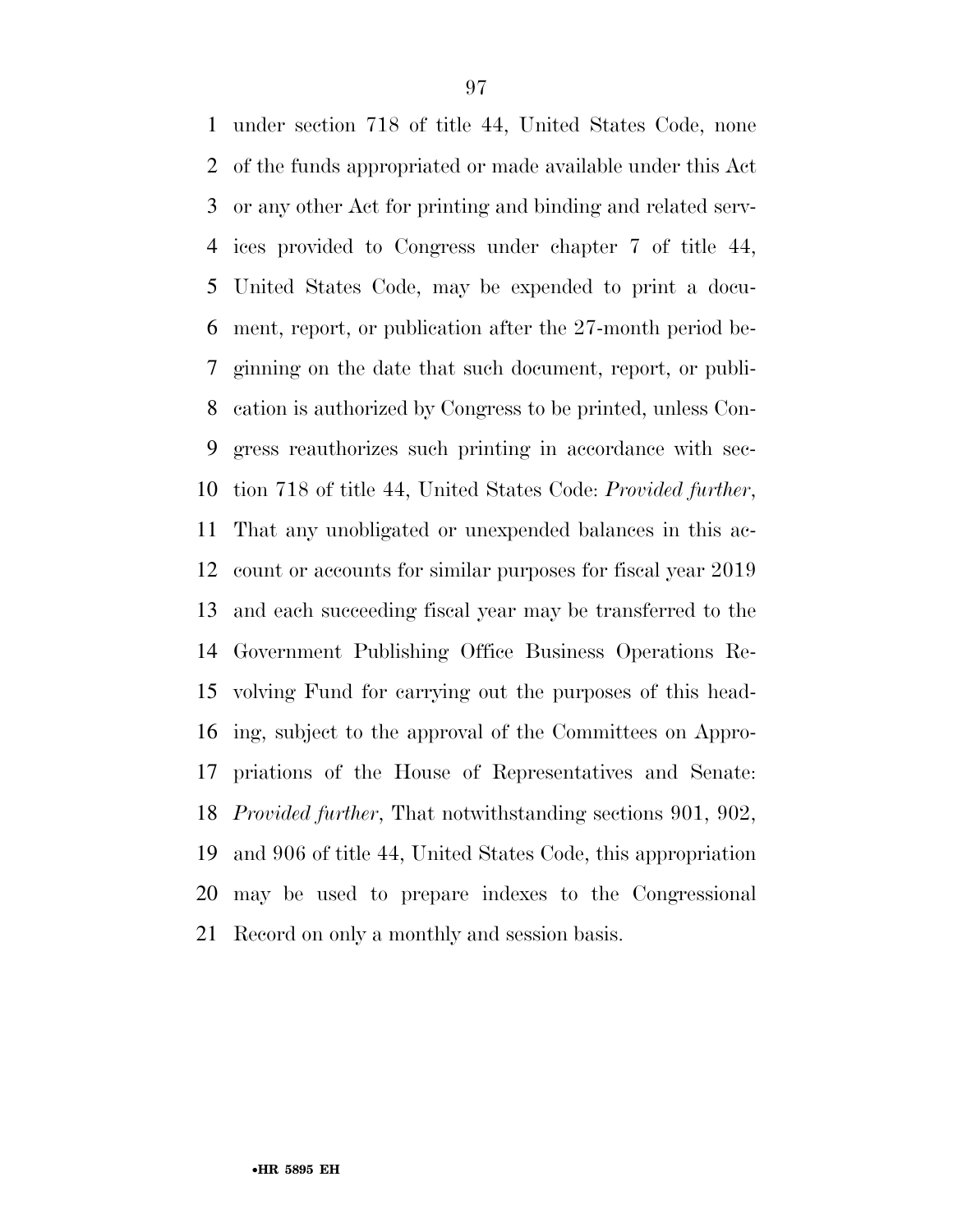| $\mathbf{1}$   | PUBLIC INFORMATION PROGRAMS OF THE                                 |
|----------------|--------------------------------------------------------------------|
| $\overline{2}$ | SUPERINTENDENT OF DOCUMENTS                                        |
| 3              | SALARIES AND EXPENSES                                              |
| $\overline{4}$ | (INCLUDING TRANSFER OF FUNDS)                                      |
| 5              | For expenses of the public information programs of                 |
| 6              | the Office of Superintendent of Documents necessary to             |
| 7              | provide for the cataloging and indexing of Government              |
| 8              | publications and their distribution to the public, Members         |
| 9              | of Congress, other Government agencies, and designated             |
| 10             | depository and international exchange libraries as author-         |
| 11             | ized by law, \$32,000,000: Provided, That amounts of not           |
| 12             | more than $$2,000,000$ from current year appropriations            |
| 13             | are authorized for producing and disseminating Congres-            |
| 14             | sional serial sets and other related publications for fiscal       |
| 15             | years 2017 and 2018 to depository and other designated             |
| 16             | libraries: <i>Provided further</i> , That any unobligated or unex- |
| 17             | pended balances in this account or accounts for similar            |
| 18             | purposes for fiscal year 2019 and each succeeding fiscal           |
| 19             | year may be transferred to the Government Publishing Of-           |
| 20             | fice Business Operations Revolving Fund for carrying out           |
| 21             | the purposes of this heading, subject to the approval of           |
| 22             | the Committees on Appropriations of the House of Rep-              |
| 23             | resentatives and Senate.                                           |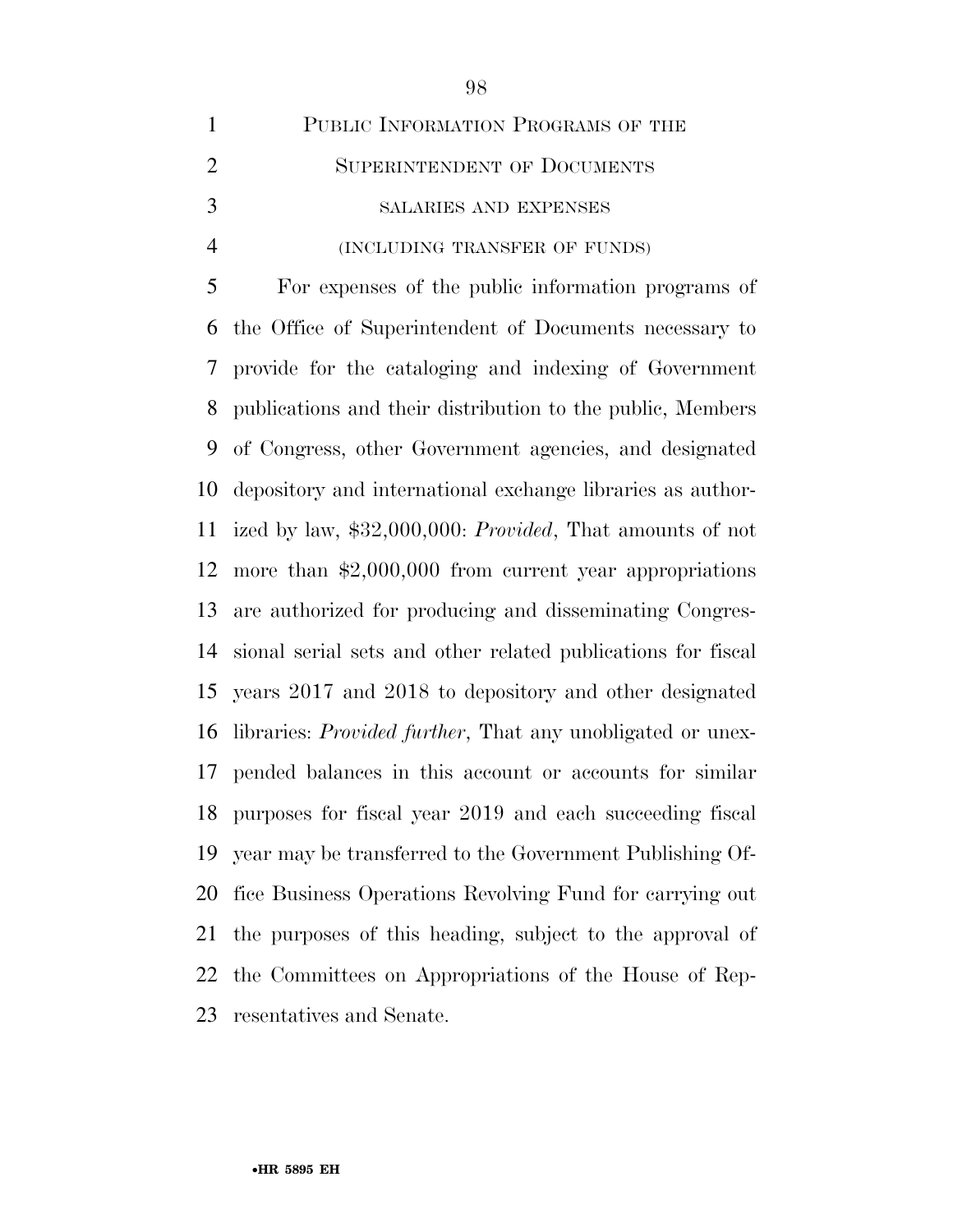GOVERNMENT PUBLISHING OFFICE BUSINESS

# OPERATIONS REVOLVING FUND

 For payment to the Government Publishing Office Business Operations Revolving Fund, \$6,000,000, to re- main available until expended, for information technology development and facilities repair: *Provided*, That the Gov- ernment Publishing Office is hereby authorized to make such expenditures, within the limits of funds available and in accordance with law, and to make such contracts and commitments without regard to fiscal year limitations as provided by section 9104 of title 31, United States Code, as may be necessary in carrying out the programs and purposes set forth in the budget for the current fiscal year for the Government Publishing Office Business Operations Revolving Fund: *Provided further*, That not more than \$7,500 may be expended on the certification of the Direc- tor of the Government Publishing Office in connection with official representation and reception expenses: *Pro- vided further*, That the Business Operations Revolving Fund shall be available for the hire or purchase of not more than 12 passenger motor vehicles: *Provided further*, That expenditures in connection with travel expenses of the advisory councils to the Director of the Government Publishing Office shall be deemed necessary to carry out the provisions of title 44, United States Code: *Provided*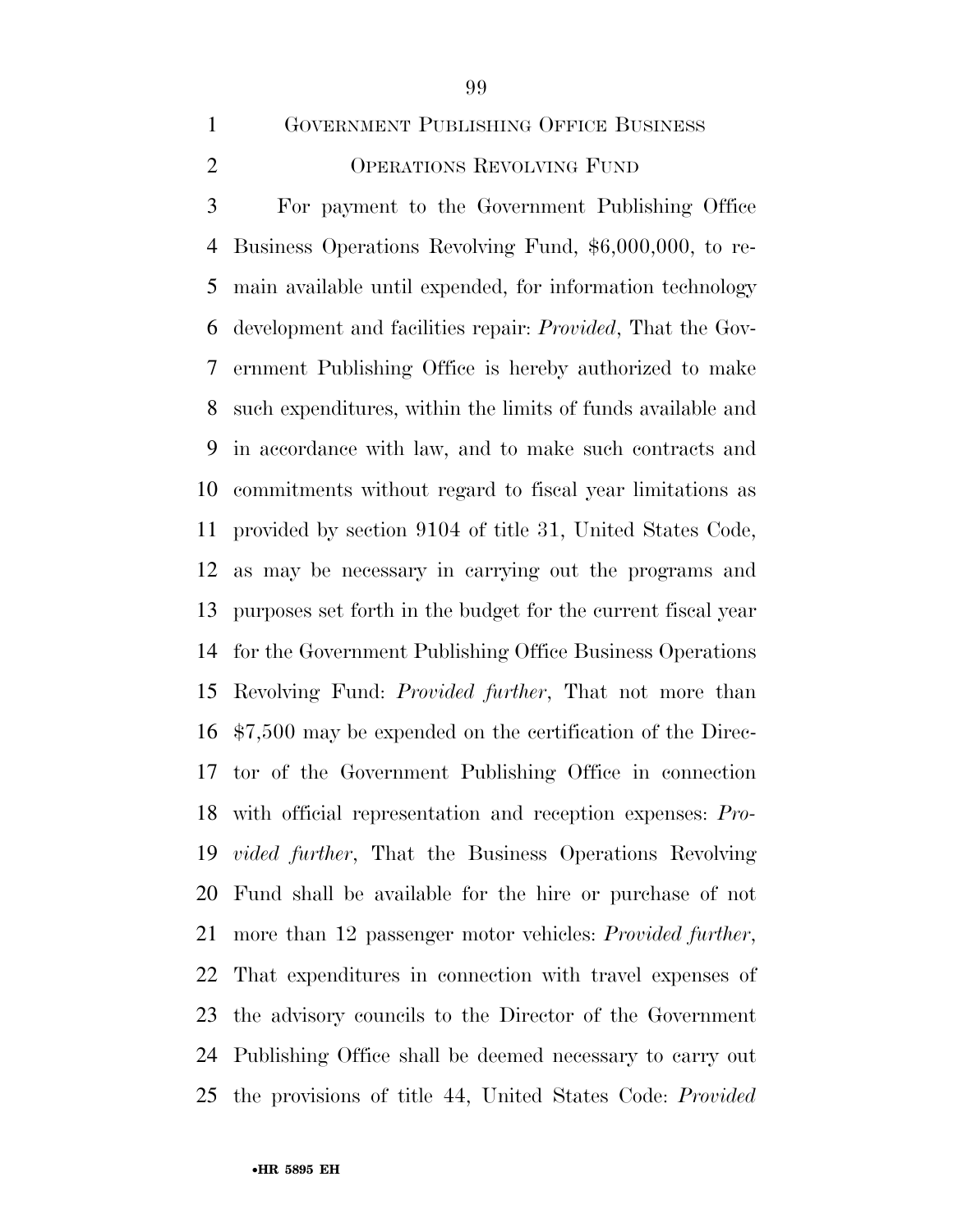*further*, That the Business Operations Revolving Fund shall be available for temporary or intermittent services under section 3109(b) of title 5, United States Code, but at rates for individuals not more than the daily equivalent of the annual rate of basic pay for level V of the Executive Schedule under section 5316 of such title: *Provided fur- ther*, That activities financed through the Business Oper- ations Revolving Fund may provide information in any format: *Provided further*, That the Business Operations Revolving Fund and the funds provided under the heading ''Public Information Programs of the Superintendent of Documents'' may not be used for contracted security serv- ices at Government Publishing Office's passport facility in the District of Columbia.

# GOVERNMENT ACCOUNTABILITY OFFICE

#### SALARIES AND EXPENSES

 For necessary expenses of the Government Account- ability Office, including not more than \$12,500 to be ex- pended on the certification of the Comptroller General of the United States in connection with official representa- tion and reception expenses; temporary or intermittent services under section 3109(b) of title 5, United States Code, but at rates for individuals not more than the daily equivalent of the annual rate of basic pay for level IV of the Executive Schedule under section 5315 of such title;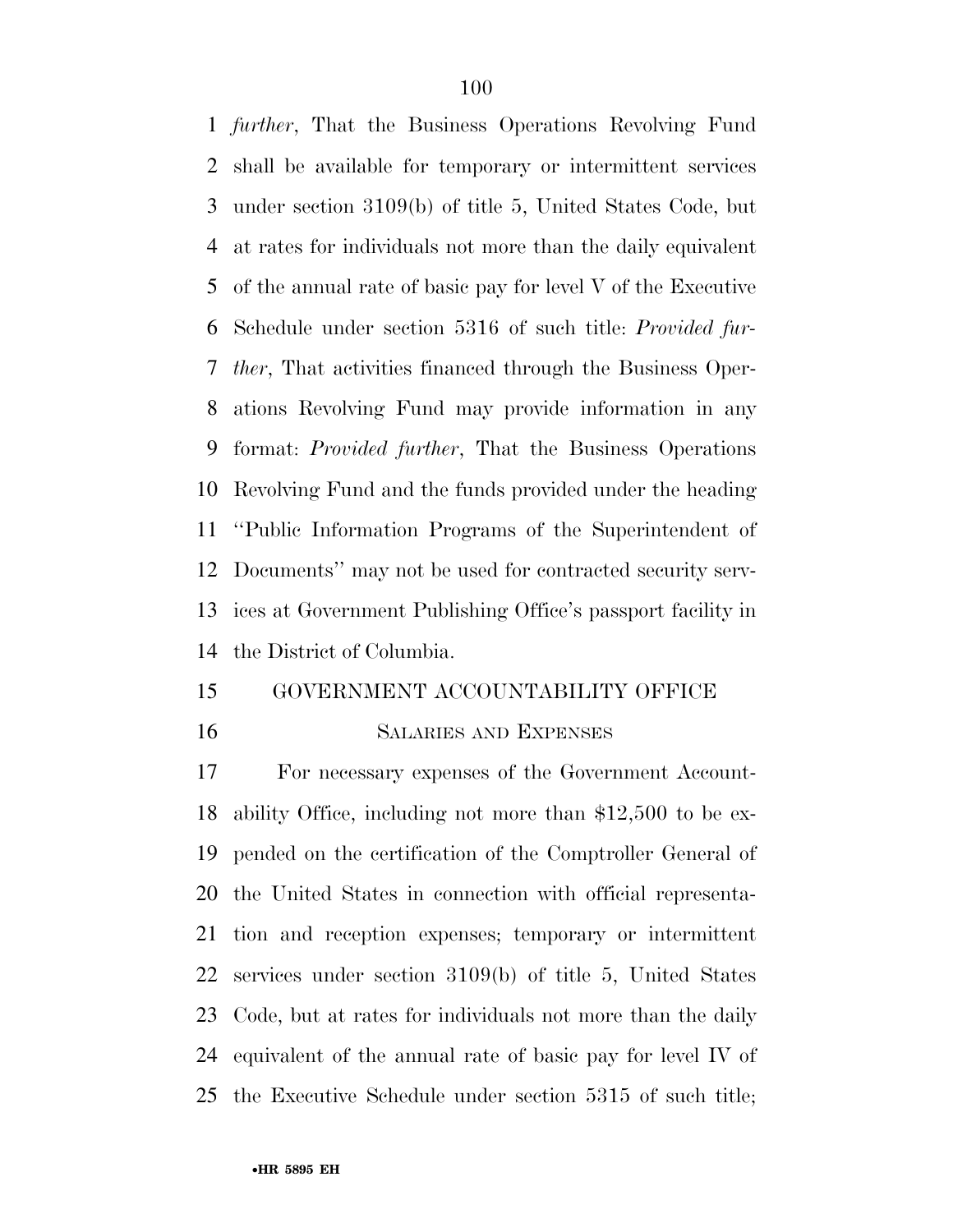hire of one passenger motor vehicle; advance payments in foreign countries in accordance with section 3324 of title 31, United States Code; benefits comparable to those pay- able under sections 901(5), (6), and (8) of the Foreign Service Act of 1980 (22 U.S.C. 4081(5), (6), and (8)); and under regulations prescribed by the Comptroller Gen- eral of the United States, rental of living quarters in for- eign countries, \$578,916,653: *Provided*, That, in addition, \$23,800,000 of payments received under sections 782, 791, 3521, and 9105 of title 31, United States Code, shall be available without fiscal year limitation: *Provided fur- ther*, That this appropriation and appropriations for ad- ministrative expenses of any other department or agency which is a member of the National Intergovernmental Audit Forum or a Regional Intergovernmental Audit Forum shall be available to finance an appropriate share of either Forum's costs as determined by the respective Forum, including necessary travel expenses of non-Federal participants: *Provided further*, That payments hereunder to the Forum may be credited as reimbursements to any appropriation from which costs involved are initially fi- nanced: *Provided further*, That this appropriation shall be available to transfer amounts to the Department of the Army for the construction of an Army facility at Redstone Arsenal for the sole, unlimited use of GAO: *Provided fur-*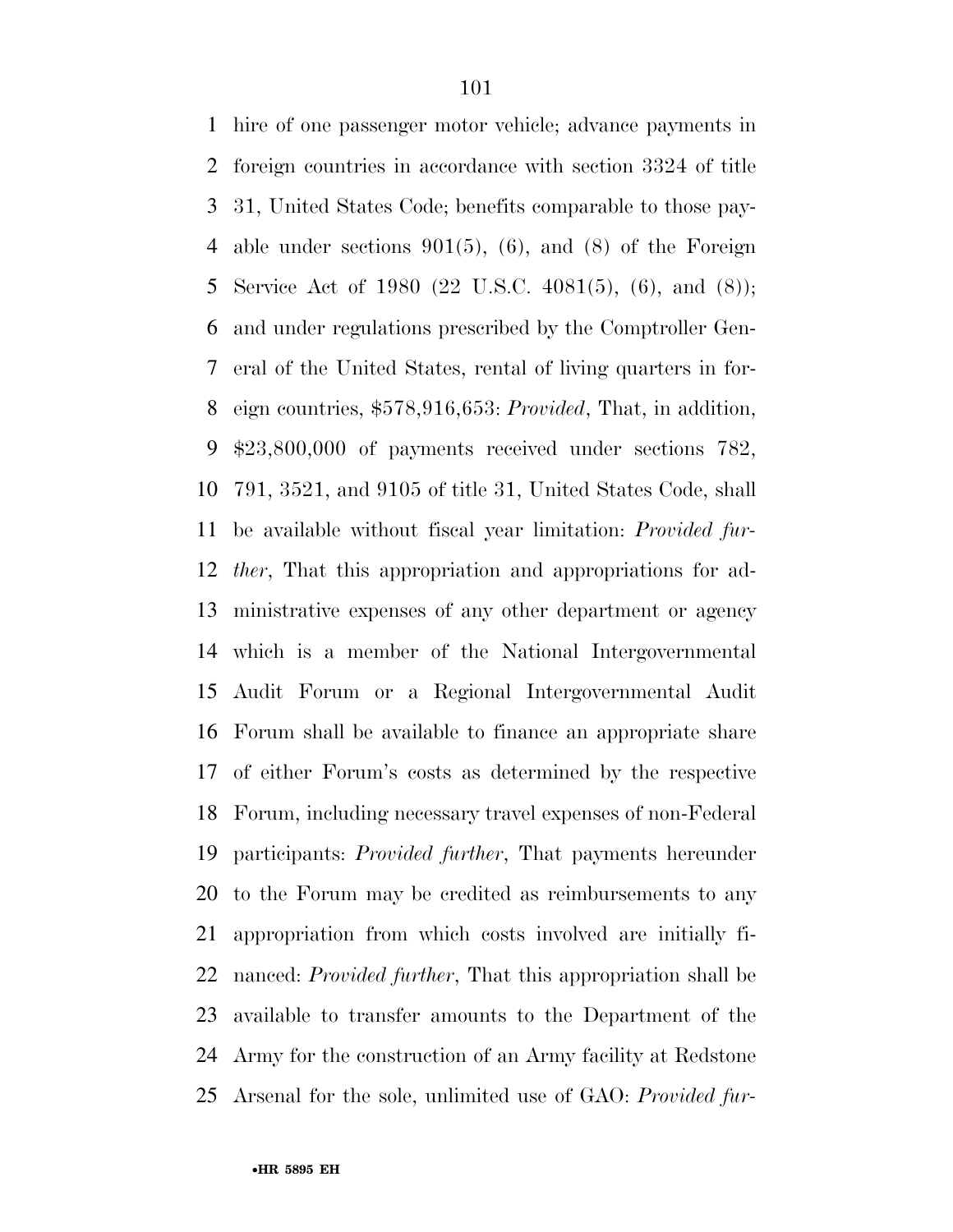*ther*, That hereafter, amounts appropriated for the salaries and expenses of the Government Accountability Office shall be available to transfer to the Department of the Army for the maintenance of such facility.

# OPEN WORLD LEADERSHIP CENTER TRUST

### FUND

 For a payment to the Open World Leadership Center Trust Fund for financing activities of the Open World Leadership Center under section 313 of the Legislative Branch Appropriations Act, 2001 (2 U.S.C. 1151), \$5,600,000: *Provided*, That funds made available to sup- port Russian participants shall only be used for those en- gaging in free market development, humanitarian activi- ties, and civic engagement, and shall not be used for offi-cials of the central government of Russia.

JOHN C. STENNIS CENTER FOR PUBLIC SERVICE

TRAINING AND DEVELOPMENT

 For payment to the John C. Stennis Center for Pub- lic Service Development Trust Fund established under section 116 of the John C. Stennis Center for Public Serv- ice Training and Development Act (2 U.S.C. 1105), \$430,000.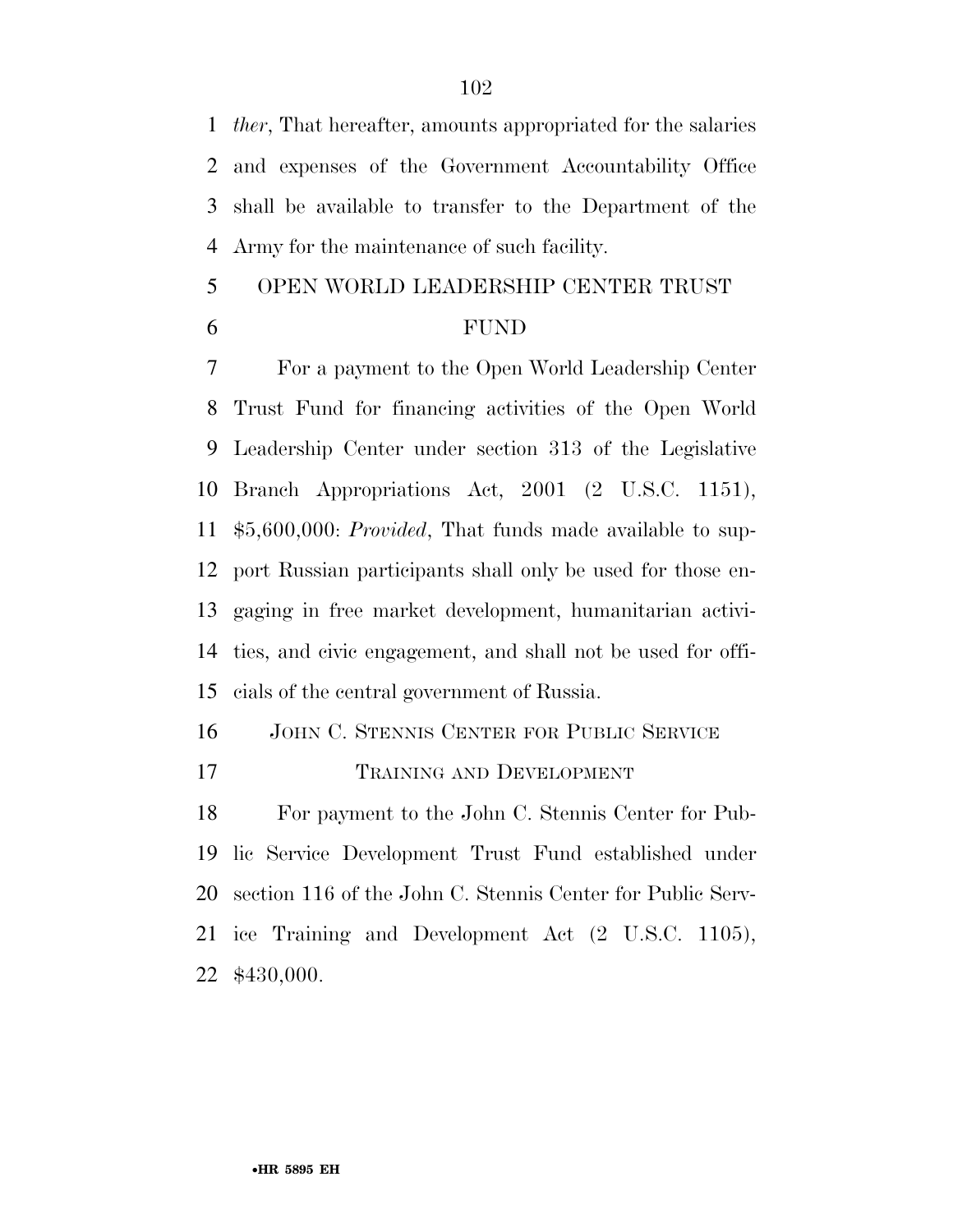# 

## TITLE II

### GENERAL PROVISIONS

MAINTENANCE AND CARE OF PRIVATE VEHICLES

 SEC. 201. No part of the funds appropriated in this Act shall be used for the maintenance or care of private vehicles, except for emergency assistance and cleaning as may be provided under regulations relating to parking fa- cilities for the House of Representatives issued by the Committee on House Administration and for the Senate issued by the Committee on Rules and Administration.

FISCAL YEAR LIMITATION

 SEC. 202. No part of the funds appropriated in this Act shall remain available for obligation beyond fiscal year 2019 unless expressly so provided in this Act.

RATES OF COMPENSATION AND DESIGNATION

 SEC. 203. Whenever in this Act any office or position not specifically established by the Legislative Pay Act of 1929 (46 Stat. 32 et seq.) is appropriated for or the rate of compensation or designation of any office or position appropriated for is different from that specifically estab- lished by such Act, the rate of compensation and the des- ignation in this Act shall be the permanent law with re- spect thereto: *Provided*, That the provisions in this Act for the various items of official expenses of Members, offi-cers, and committees of the Senate and House of Rep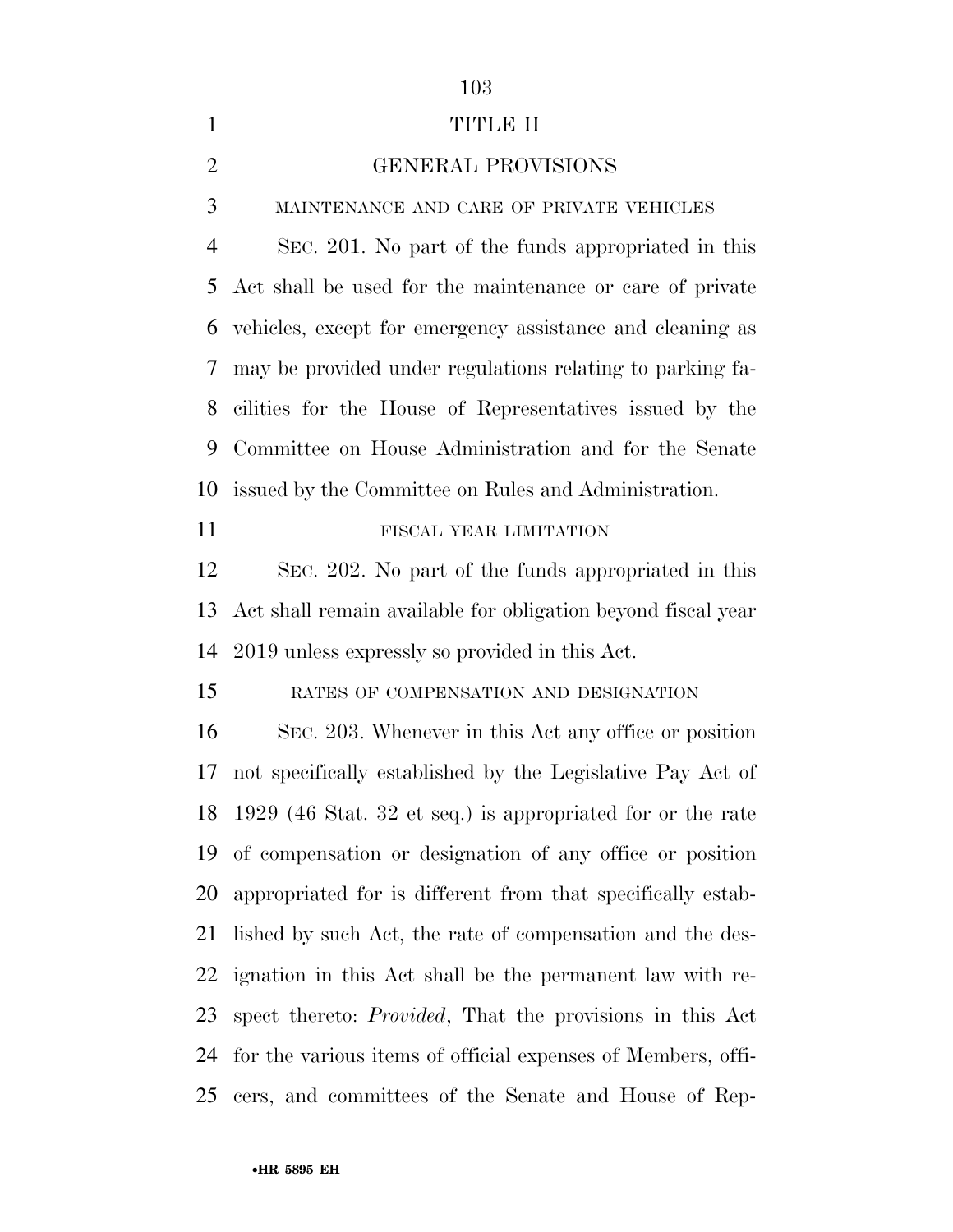resentatives, and clerk hire for Senators and Members of the House of Representatives shall be the permanent law with respect thereto.

# CONSULTING SERVICES

 SEC. 204. The expenditure of any appropriation under this Act for any consulting service through procure- ment contract, under section 3109 of title 5, United States Code, shall be limited to those contracts where such ex- penditures are a matter of public record and available for public inspection, except where otherwise provided under existing law, or under existing Executive order issued under existing law.

# COSTS OF LBFMC

 SEC. 205. Amounts available for administrative ex- penses of any legislative branch entity which participates in the Legislative Branch Financial Managers Council (LBFMC) established by charter on March 26, 1996, shall be available to finance an appropriate share of LBFMC costs as determined by the LBFMC, except that the total LBFMC costs to be shared among all participating legisla- tive branch entities (in such allocations among the entities as the entities may determine) may not exceed \$2,000. **LIMITATION ON TRANSFERS** 

 SEC. 206. None of the funds made available in this Act may be transferred to any department, agency, or in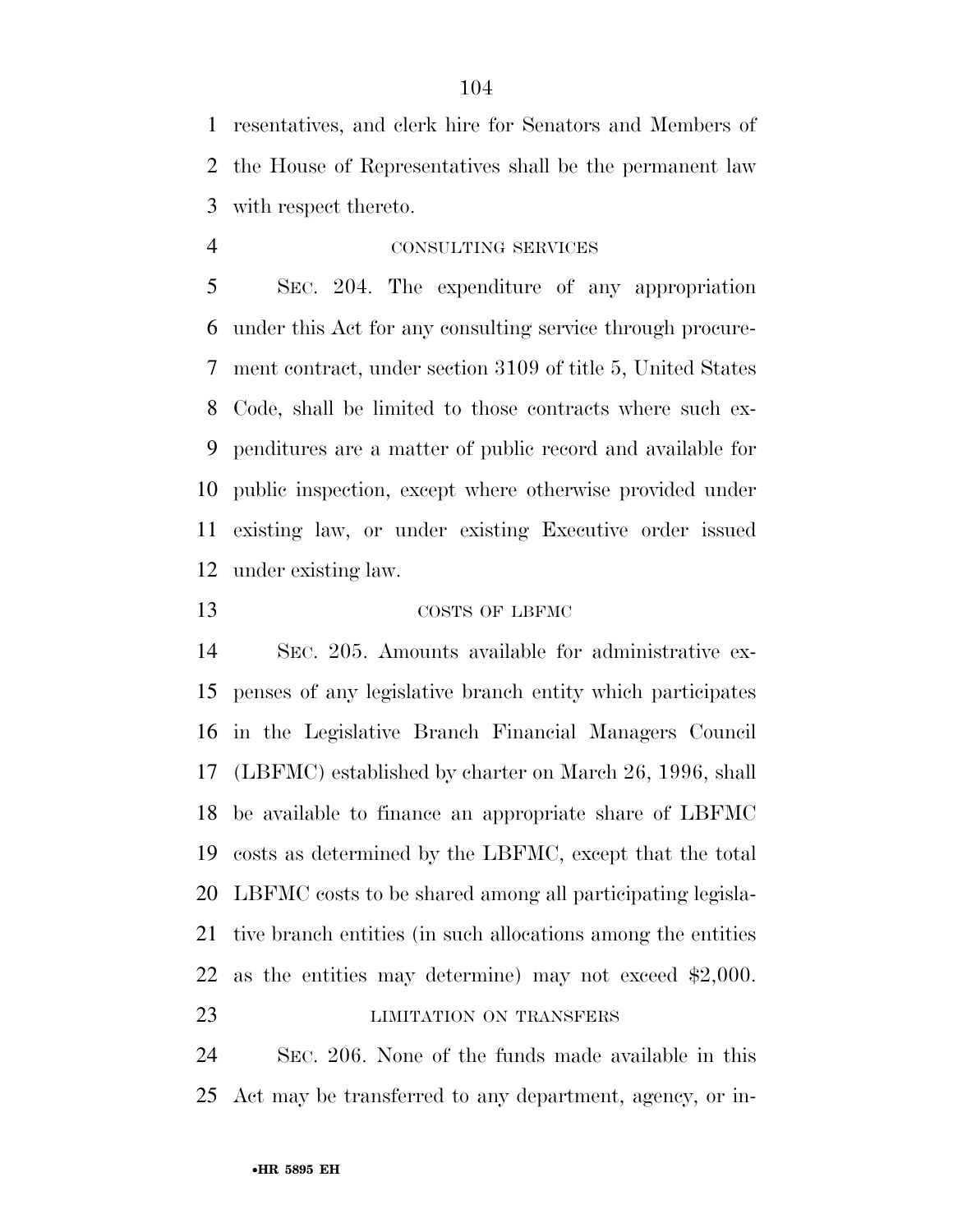strumentality of the United States Government, except pursuant to a transfer made by, or transfer authority pro-vided in, this Act or any other appropriation Act.

# GUIDED TOURS OF THE CAPITOL

 SEC. 207. (a) Except as provided in subsection (b), none of the funds made available to the Architect of the Capitol in this Act may be used to eliminate or restrict guided tours of the United States Capitol which are led by employees and interns of offices of Members of Con- gress and other offices of the House of Representatives and Senate, unless through regulations as authorized by section 402(b)(8) of the Capitol Visitor Center Act of 2008 (2 U.S.C. 2242(b)(8)).

 (b) At the direction of the Capitol Police Board, or at the direction of the Architect of the Capitol with the approval of the Capitol Police Board, guided tours of the United States Capitol which are led by employees and in- terns described in subsection (a) may be suspended tempo- rarily or otherwise subject to restriction for security or re- lated reasons to the same extent as guided tours of the United States Capitol which are led by the Architect of the Capitol.

## REFERENCES TO ACT

 SEC. 208. Except as expressly provided otherwise, any reference to ''this Act'' contained in this division shall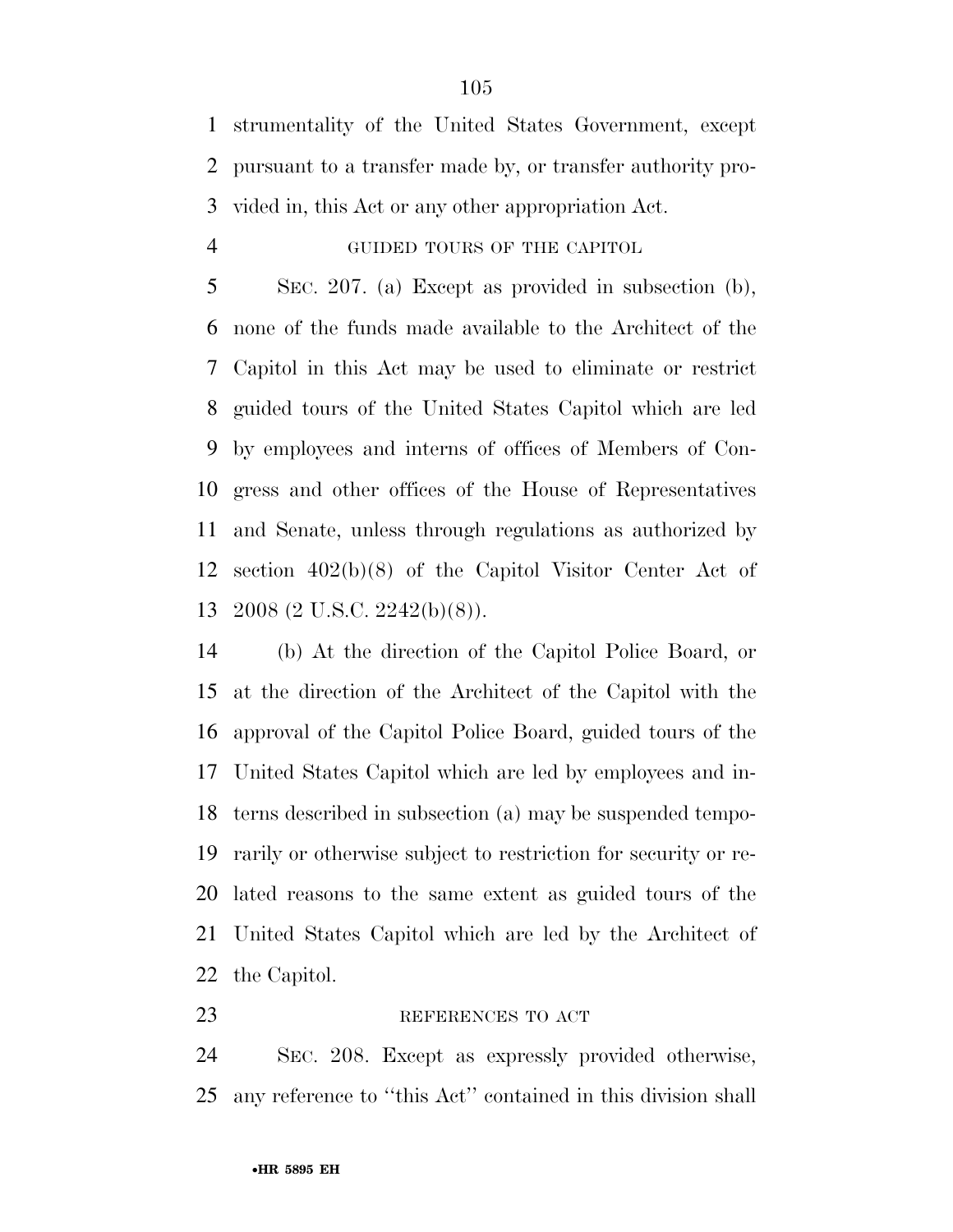be treated as referring only to the provisions of this divi-sion.

# REFERENCES TO REPORT

 SEC. 209. Any reference to a ''report accompanying this Act'' contained in this division shall be treated as a reference to House Report 115–696. The effect of such Report shall be limited to this division and shall apply for purposes of determining the allocation of funds provided by, and the implementation of, this division.

# 10 SPENDING REDUCTION ACCOUNT

 SEC. 210. The amount by which the applicable alloca- tion of new budget authority made by the Committee on Appropriations of the House of Representatives under sec- tion 302(b) of the Congressional Budget Act of 1974 ex- ceeds the amount of proposed new budget authority is \$0. SEC. 211. None of the funds made available by this Act may be used to purchase plastic drinking straws.

 SEC. 212. None of the funds made available by this Act may be used to enforce the amendment made by sec- tion 1501(d) of the Legislative Branch Appropriations Act, 2010 (Public Law 111–68; 123 Stat. 2041).

 This division may be cited as the ''Legislative Branch Appropriations Act, 2019''.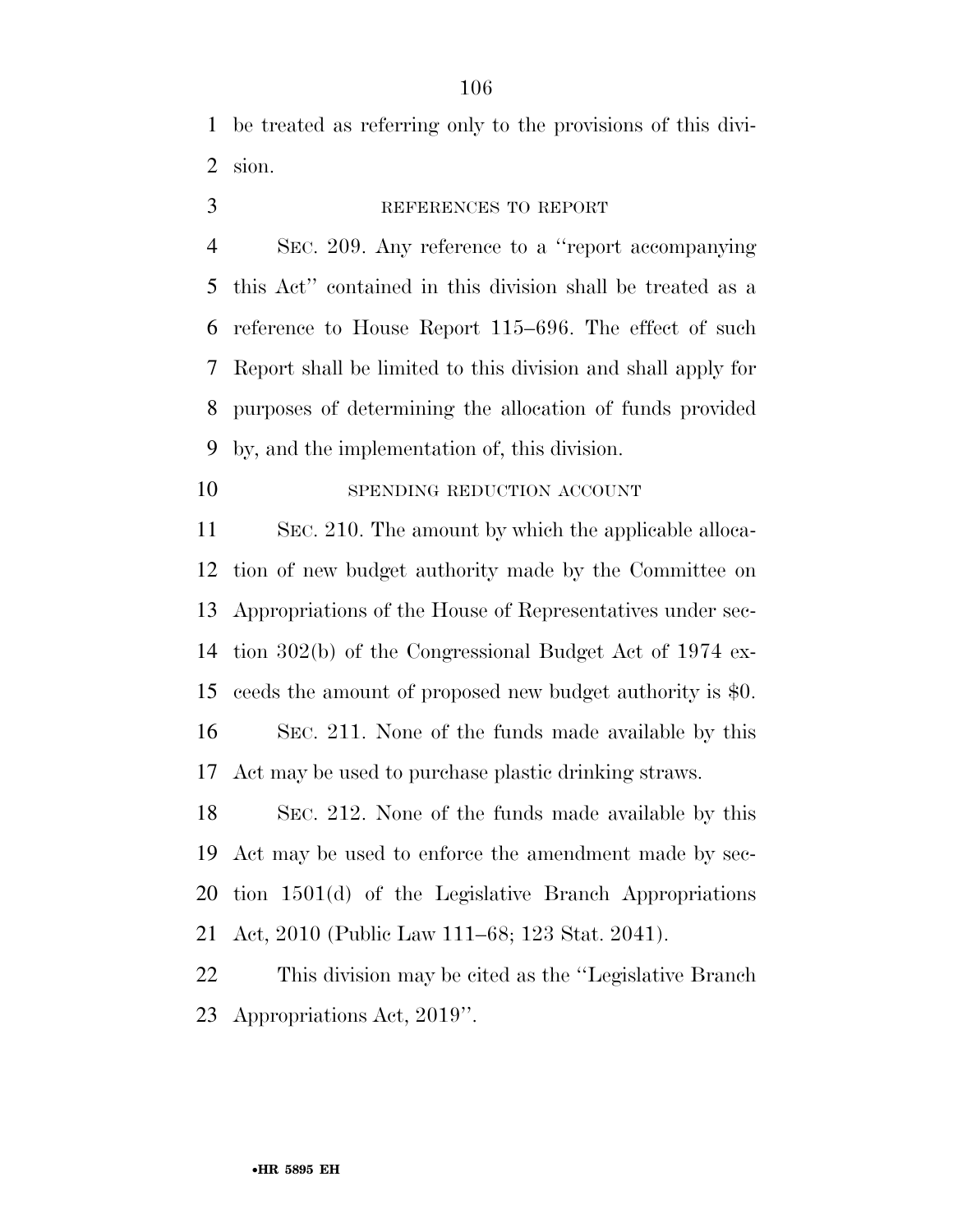# **DIVISION C—MILITARY CONSTRUCTION, VETERANS AFFAIRS, AND RELATED AGENCIES APPROPRIATIONS ACT, 2019**

 The following sums are appropriated, out of any money in the Treasury not otherwise appropriated, for military construction, the Department of Veterans Affairs, and related agencies for the fiscal year ending September 30, 2019, and for other purposes, namely:

### TITLE I

10 DEPARTMENT OF DEFENSE

11 MILITARY CONSTRUCTION, ARMY

 For acquisition, construction, installation, and equip- ment of temporary or permanent public works, military installations, facilities, and real property for the Army as currently authorized by law, including personnel in the Army Corps of Engineers and other personal services nec- essary for the purposes of this appropriation, and for con- struction and operation of facilities in support of the func- tions of the Commander in Chief, \$1,001,768,000, to re- main available until September 30, 2023: *Provided*, That, of this amount, not to exceed \$110,068,000 shall be avail- able for study, planning, design, architect and engineer services, and host nation support, as authorized by law, unless the Secretary of the Army determines that addi-tional obligations are necessary for such purposes and no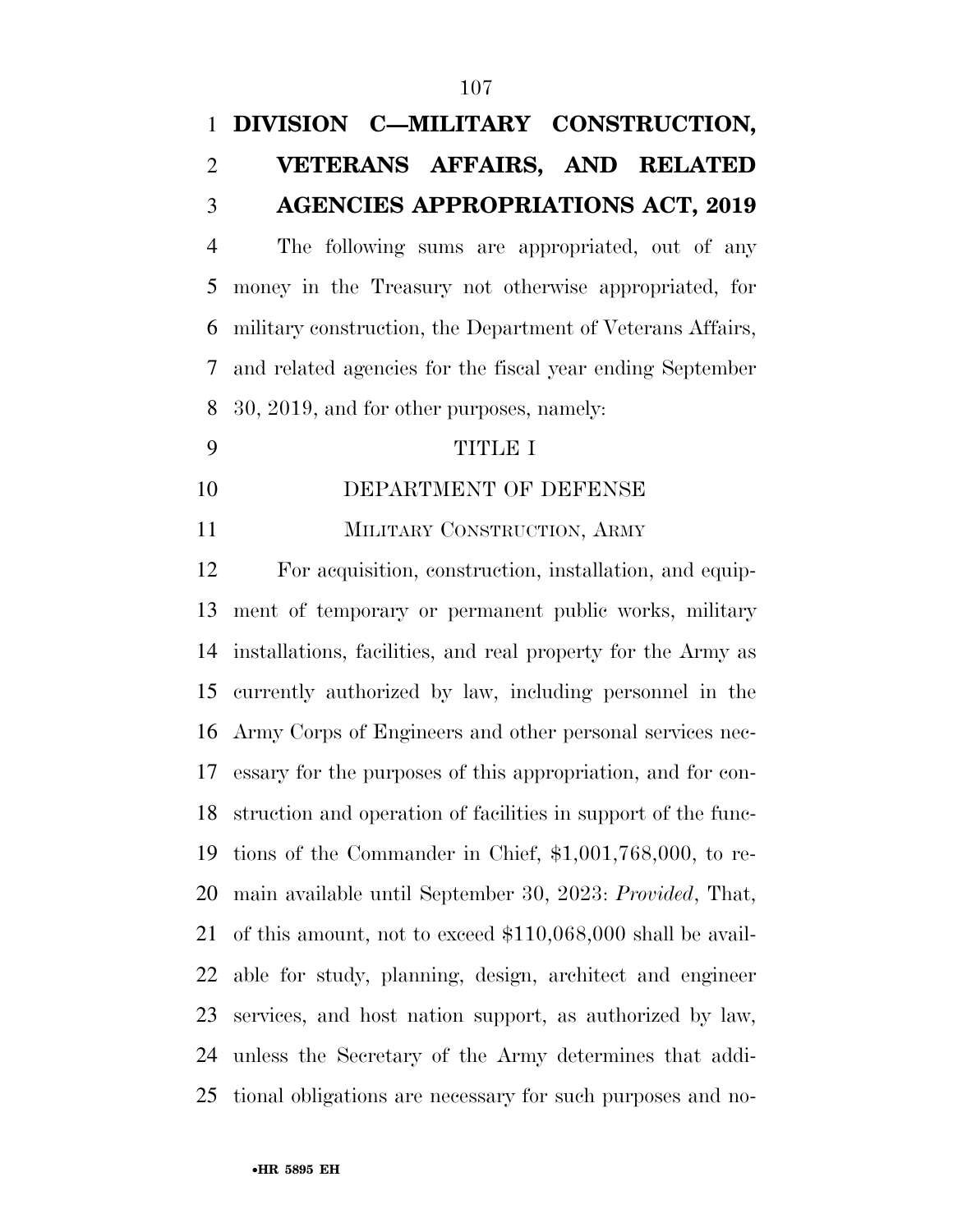tifies the Committees on Appropriations of both Houses of Congress of the determination and the reasons therefor.

# MILITARY CONSTRUCTION, NAVY AND MARINE CORPS

 For acquisition, construction, installation, and equip- ment of temporary or permanent public works, naval in- stallations, facilities, and real property for the Navy and Marine Corps as currently authorized by law, including personnel in the Naval Facilities Engineering Command and other personal services necessary for the purposes of this appropriation, \$2,100,298,000, to remain available until September 30, 2023: *Provided*, That, of this amount, not to exceed \$185,542,000 shall be available for study, planning, design, and architect and engineer services, as authorized by law, unless the Secretary of the Navy deter- mines that additional obligations are necessary for such purposes and notifies the Committees on Appropriations of both Houses of Congress of the determination and the reasons therefor.

# MILITARY CONSTRUCTION, AIR FORCE

 For acquisition, construction, installation, and equip- ment of temporary or permanent public works, military installations, facilities, and real property for the Air Force as currently authorized by law, \$1,454,723,000, to remain available until September 30, 2023: *Provided*, That, of this amount, not to exceed \$206,577,000 shall be available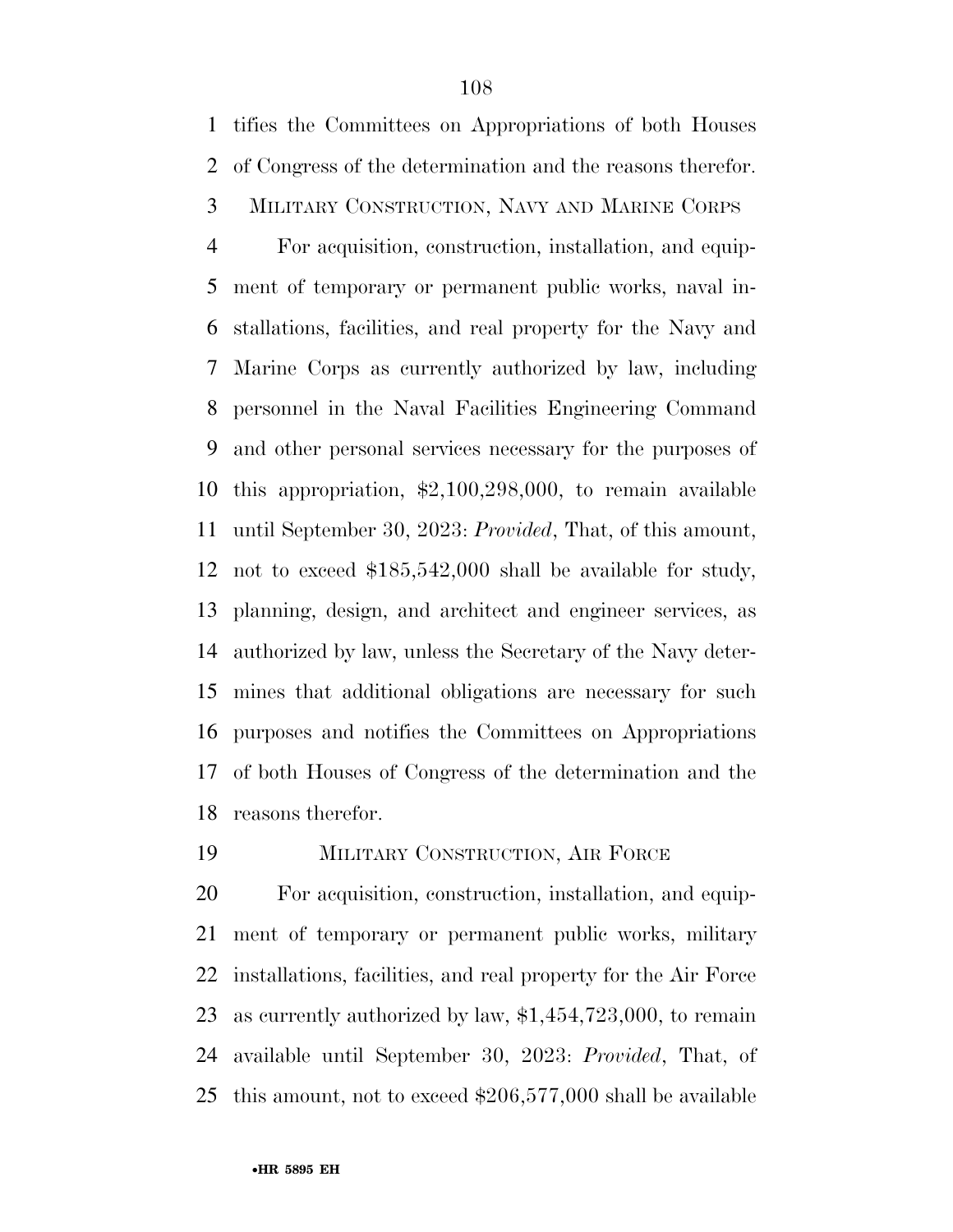for study, planning, design, and architect and engineer services, as authorized by law, unless the Secretary of the Air Force determines that additional obligations are nec- essary for such purposes and notifies the Committees on Appropriations of both Houses of Congress of the deter-mination and the reasons therefor.

 MILITARY CONSTRUCTION, DEFENSE-WIDE **(INCLUDING TRANSFER OF FUNDS)** 

 For acquisition, construction, installation, and equip- ment of temporary or permanent public works, installa- tions, facilities, and real property for activities and agen- cies of the Department of Defense (other than the military departments), as currently authorized by law, \$2,465,738,000, to remain available until September 30, 2023: *Provided*, That such amounts of this appropriation as may be determined by the Secretary of Defense may be transferred to such appropriations of the Department of Defense available for military construction or family housing as the Secretary may designate, to be merged with and to be available for the same purposes, and for the same time period, as the appropriation or fund to which transferred: *Provided further*, That, of the amount, not to exceed \$195,345,000 shall be available for study, plan- ning, design, and architect and engineer services, as au-thorized by law, unless the Secretary of Defense deter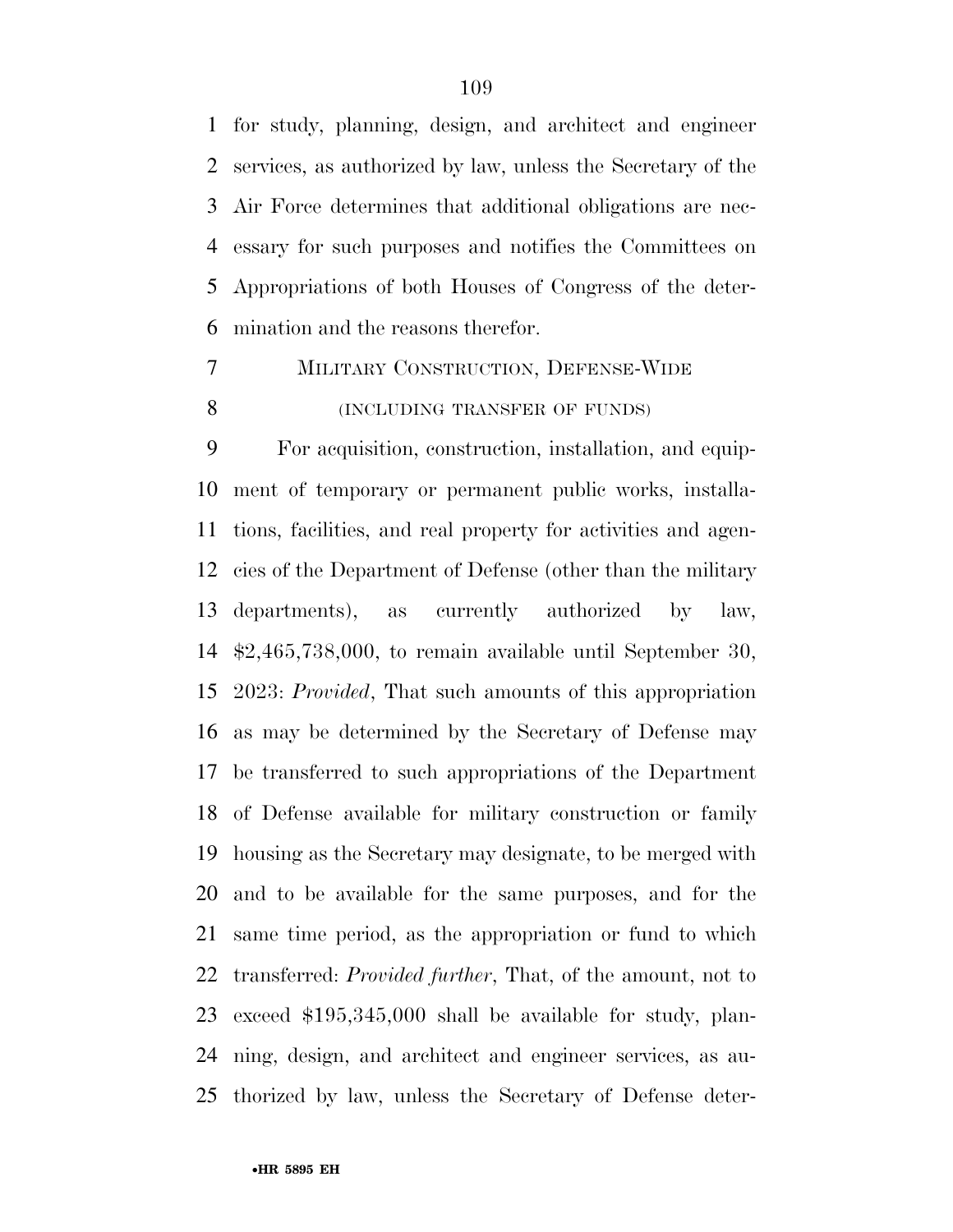mines that additional obligations are necessary for such purposes and notifies the Committees on Appropriations of both Houses of Congress of the determination and the reasons therefor: *Provided further*, That the Director of the Missile Defense Agency shall provide quarterly reports to the congressional defense committees on the construc- tion timeline and obligations for the Poland Aegis Ashore complex.

# MILITARY CONSTRUCTION, ARMY NATIONAL GUARD

 For construction, acquisition, expansion, rehabilita- tion, and conversion of facilities for the training and ad- ministration of the Army National Guard, and contribu- tions therefor, as authorized by chapter 1803 of title 10, United States Code, and Military Construction Authoriza- tion Acts, \$180,122,000, to remain available until Sep- tember 30, 2023: *Provided*, That, of the amount, not to exceed \$16,622,000 shall be available for study, planning, design, and architect and engineer services, as authorized by law, unless the Director of the Army National Guard determines that additional obligations are necessary for such purposes and notifies the Committees on Appropria- tions of both Houses of Congress of the determination and the reasons therefor.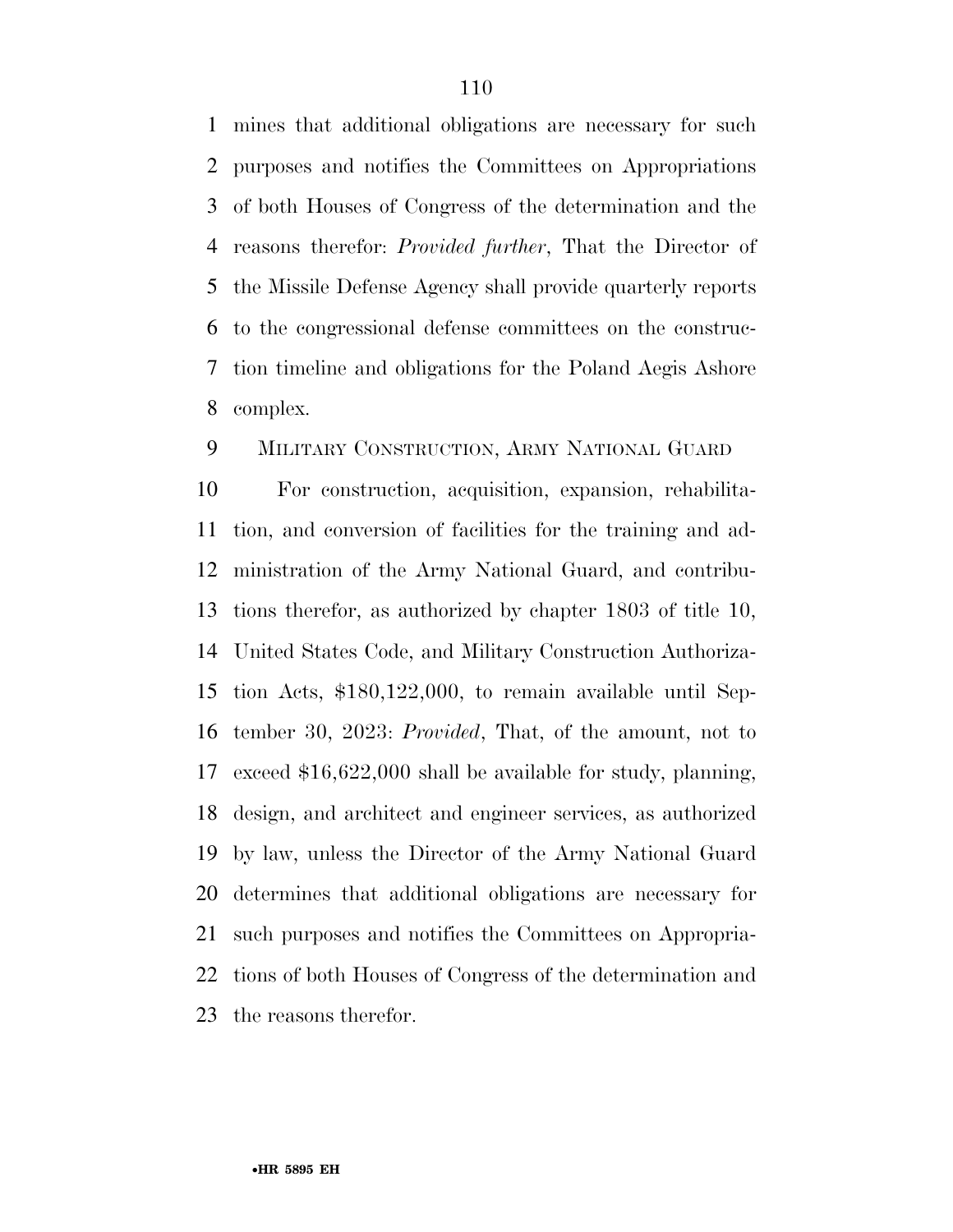MILITARY CONSTRUCTION, AIR NATIONAL GUARD

 For construction, acquisition, expansion, rehabilita- tion, and conversion of facilities for the training and ad- ministration of the Air National Guard, and contributions therefor, as authorized by chapter 1803 of title 10, United States Code, and Military Construction Authorization Acts, \$129,126,000, to remain available until September 30, 2023: *Provided*, That, of the amount, not to exceed \$18,500,000 shall be available for study, planning, design, and architect and engineer services, as authorized by law, unless the Director of the Air National Guard determines that additional obligations are necessary for such purposes and notifies the Committees on Appropriations of both Houses of Congress of the determination and the reasons therefor.

### MILITARY CONSTRUCTION, ARMY RESERVE

 For construction, acquisition, expansion, rehabilita- tion, and conversion of facilities for the training and ad- ministration of the Army Reserve as authorized by chapter 1803 of title 10, United States Code, and Military Con- struction Authorization Acts, \$64,919,000, to remain available until September 30, 2023: *Provided*, That, of the amount, not to exceed \$5,855,000 shall be available for study, planning, design, and architect and engineer serv-ices, as authorized by law, unless the Chief of the Army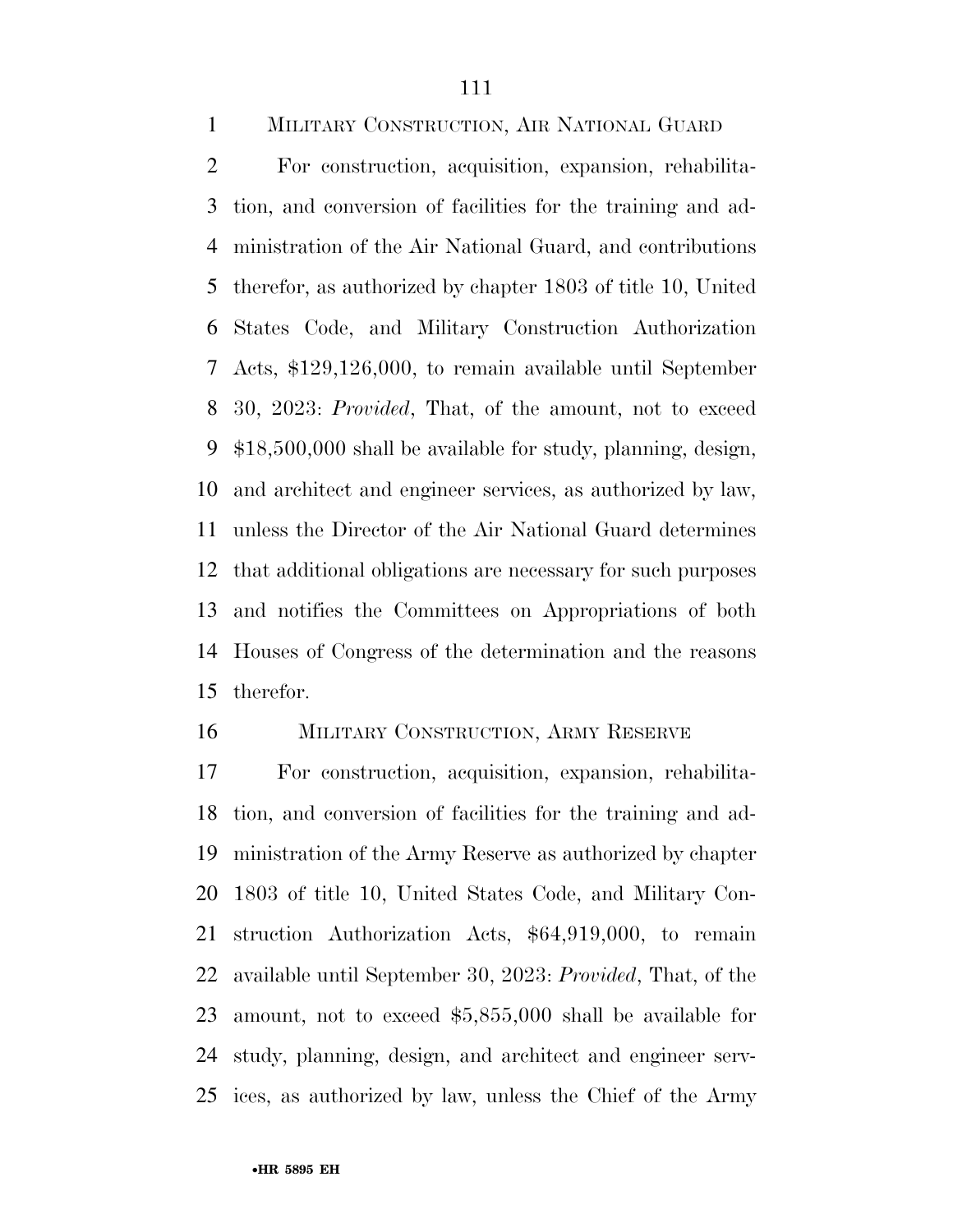Reserve determines that additional obligations are nec- essary for such purposes and notifies the Committees on Appropriations of both Houses of Congress of the deter-mination and the reasons therefor.

#### MILITARY CONSTRUCTION, NAVY RESERVE

 For construction, acquisition, expansion, rehabilita- tion, and conversion of facilities for the training and ad- ministration of the reserve components of the Navy and Marine Corps as authorized by chapter 1803 of title 10, United States Code, and Military Construction Authoriza- tion Acts, \$43,065,000, to remain available until Sep- tember 30, 2023: *Provided*, That, of the amount, not to exceed \$4,695,000 shall be available for study, planning, design, and architect and engineer services, as authorized by law, unless the Secretary of the Navy determines that additional obligations are necessary for such purposes and notifies the Committees on Appropriations of both Houses of Congress of the determination and the reasons therefor.

MILITARY CONSTRUCTION, AIR FORCE RESERVE

 For construction, acquisition, expansion, rehabilita- tion, and conversion of facilities for the training and ad- ministration of the Air Force Reserve as authorized by chapter 1803 of title 10, United States Code, and Military Construction Authorization Acts, \$50,163,000, to remain available until September 30, 2023: *Provided*, That, of the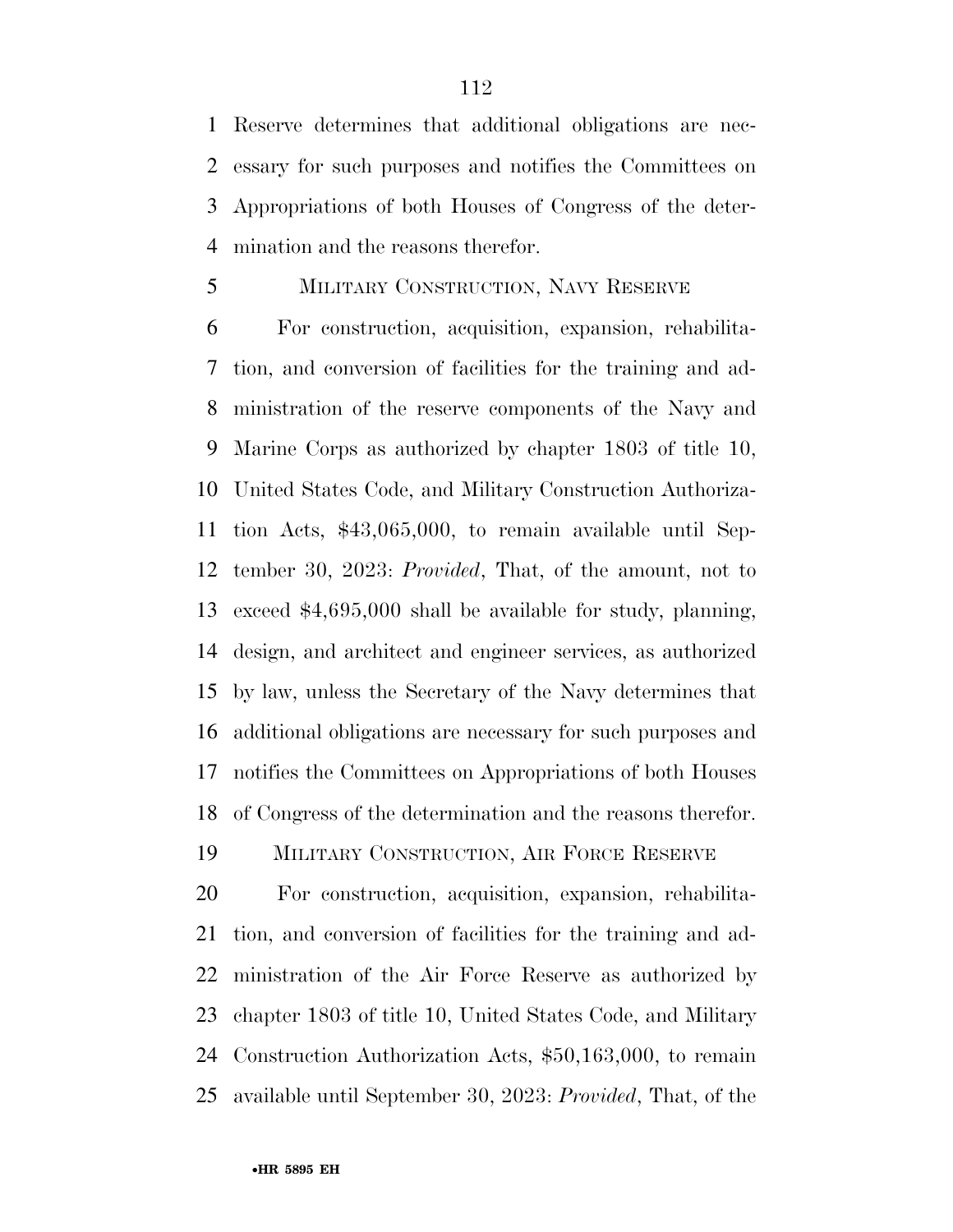amount, not to exceed \$4,055,000 shall be available for study, planning, design, and architect and engineer serv- ices, as authorized by law, unless the Chief of the Air Force Reserve determines that additional obligations are necessary for such purposes and notifies the Committees on Appropriations of both Houses of Congress of the de- termination and the reasons therefor: *Provided further*, That, the Chief of the Air Force Reserve shall take imme- diate action to address unfunded military construction re- quirements for access control points and security issues at Air Force Reserve facilities.

 NORTH ATLANTIC TREATY ORGANIZATION SECURITY INVESTMENT PROGRAM

 For the United States share of the cost of the North Atlantic Treaty Organization Security Investment Pro- gram for the acquisition and construction of military fa- cilities and installations (including international military headquarters) and for related expenses for the collective defense of the North Atlantic Treaty Area as authorized by section 2806 of title 10, United States Code, and Mili- tary Construction Authorization Acts, \$171,064,000, to remain available until expended.

DEPARTMENT OF DEFENSE BASE CLOSURE ACCOUNT

 For deposit into the Department of Defense Base Closure Account, established by section 2906(a) of the De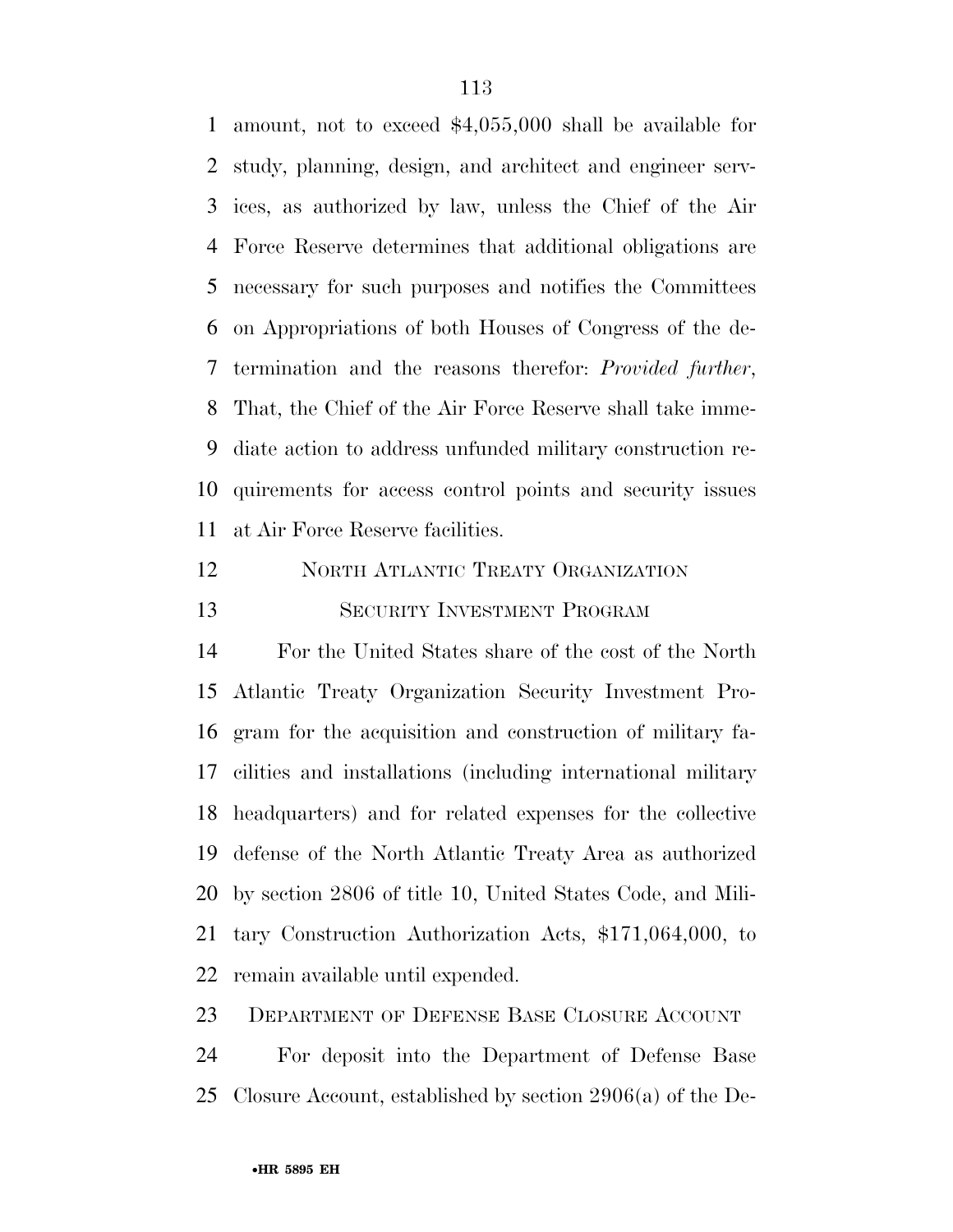fense Base Closure and Realignment Act of 1990 (10 U.S.C. 2687 note), \$322,390,000 (reduced by \$5,000,000) (increased by \$5,000,000), to remain avail-able until expended.

#### FAMILY HOUSING CONSTRUCTION, ARMY

 For expenses of family housing for the Army for con- struction, including acquisition, replacement, addition, ex- pansion, extension, and alteration, as authorized by law, \$330,660,000, to remain available until September 30, 2023: *Provided*, That none of the funds provided under this heading for family housing construction may be ex- pended for family housing improvements on Kwajalein Atoll until the Secretary of the Army certifies to the con- gressional defense committees that the new housing units represent the best value to the taxpayer and that no rea-sonable alternatives exist at a lower cost.

# FAMILY HOUSING OPERATION AND MAINTENANCE,

ARMY

 For expenses of family housing for the Army for op- eration and maintenance, including debt payment, leasing, minor construction, principal and interest charges, and in-surance premiums, as authorized by law, \$376,509,000.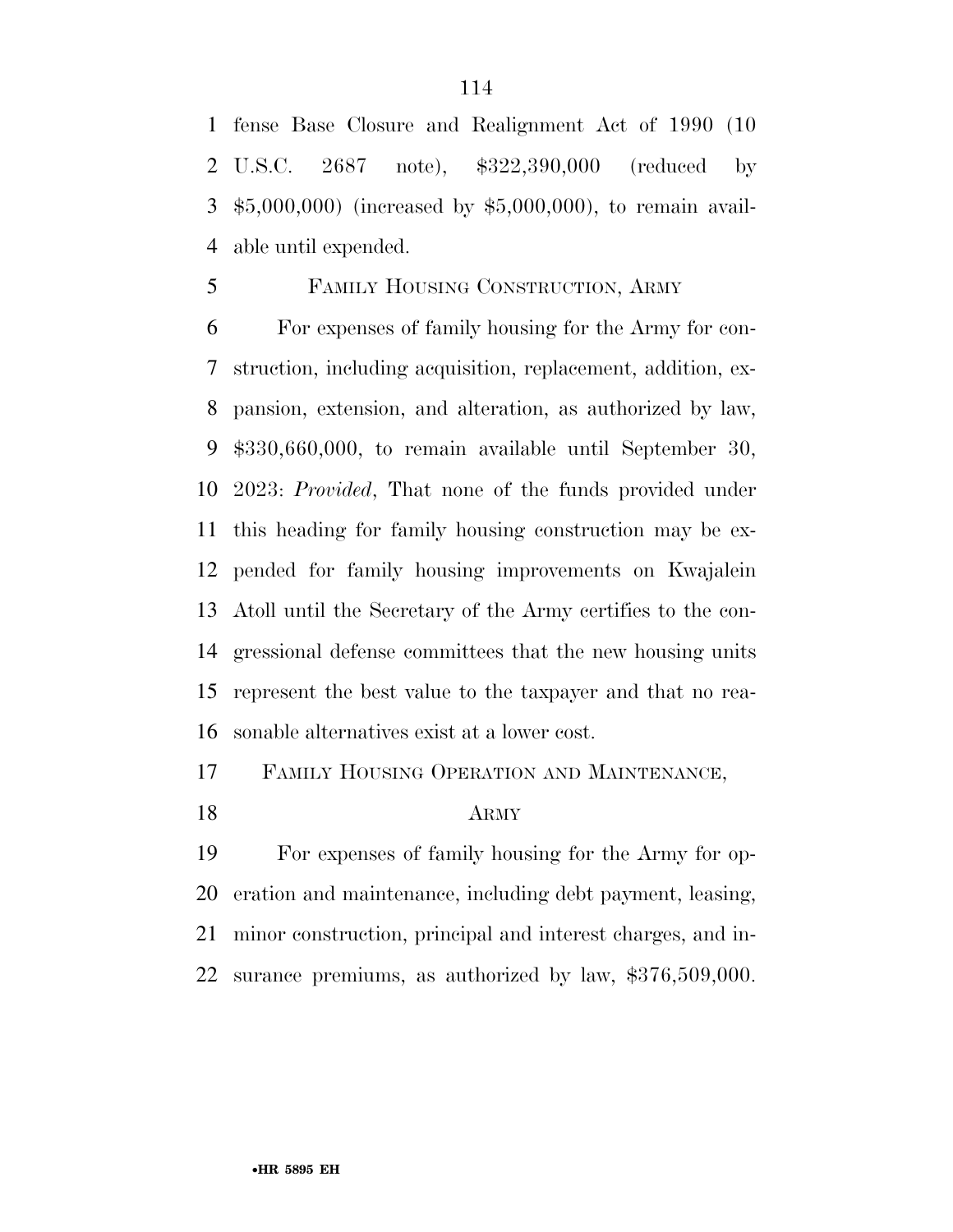FAMILY HOUSING CONSTRUCTION, NAVY AND MARINE CORPS For expenses of family housing for the Navy and Ma- rine Corps for construction, including acquisition, replace- ment, addition, expansion, extension, and alteration, as authorized by law, \$104,581,000, to remain available until September 30, 2023. FAMILY HOUSING OPERATION AND MAINTENANCE, NAVY AND MARINE CORPS For expenses of family housing for the Navy and Ma- rine Corps for operation and maintenance, including debt payment, leasing, minor construction, principal and inter- est charges, and insurance premiums, as authorized by law, \$314,536,000. FAMILY HOUSING CONSTRUCTION, AIR FORCE For expenses of family housing for the Air Force for construction, including acquisition, replacement, addition, expansion, extension, and alteration, as authorized by law, \$78,446,000, to remain available until September 30, 2023.

 FAMILY HOUSING OPERATION AND MAINTENANCE, AIR 22 FORCE

 For expenses of family housing for the Air Force for operation and maintenance, including debt payment, leas-ing, minor construction, principal and interest charges,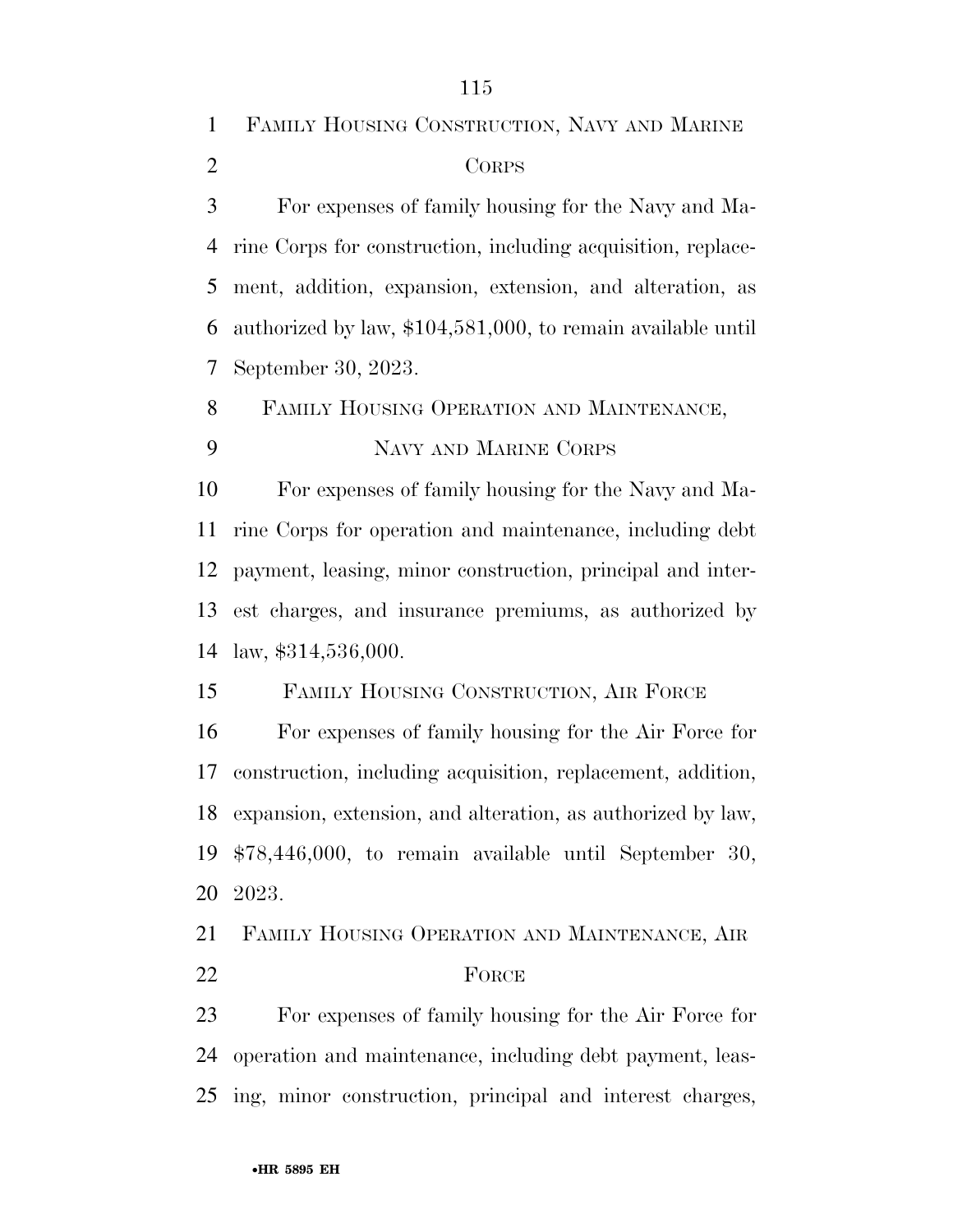and insurance premiums, as authorized by law, \$317,274,000.

FAMILY HOUSING OPERATION AND MAINTENANCE,

# DEFENSE-WIDE

 For expenses of family housing for the activities and agencies of the Department of Defense (other than the military departments) for operation and maintenance, leasing, and minor construction, as authorized by law, \$58,373,000.

 DEPARTMENT OF DEFENSE FAMILY HOUSING **IMPROVEMENT FUND** 

 For the Department of Defense Family Housing Im- provement Fund, \$1,653,000, to remain available until ex- pended, for family housing initiatives undertaken pursu- ant to section 2883 of title 10, United States Code, pro- viding alternative means of acquiring and improving mili-tary family housing and supporting facilities.

DEPARTMENT OF DEFENSE MILITARY UNACCOMPANIED

HOUSING IMPROVEMENT FUND

 For the Department of Defense Military Unaccom- panied Housing Improvement Fund, \$600,000, to remain available until expended, for unaccompanied housing ini- tiatives undertaken pursuant to section 2883 of title 10, United States Code, providing alternative means of acquir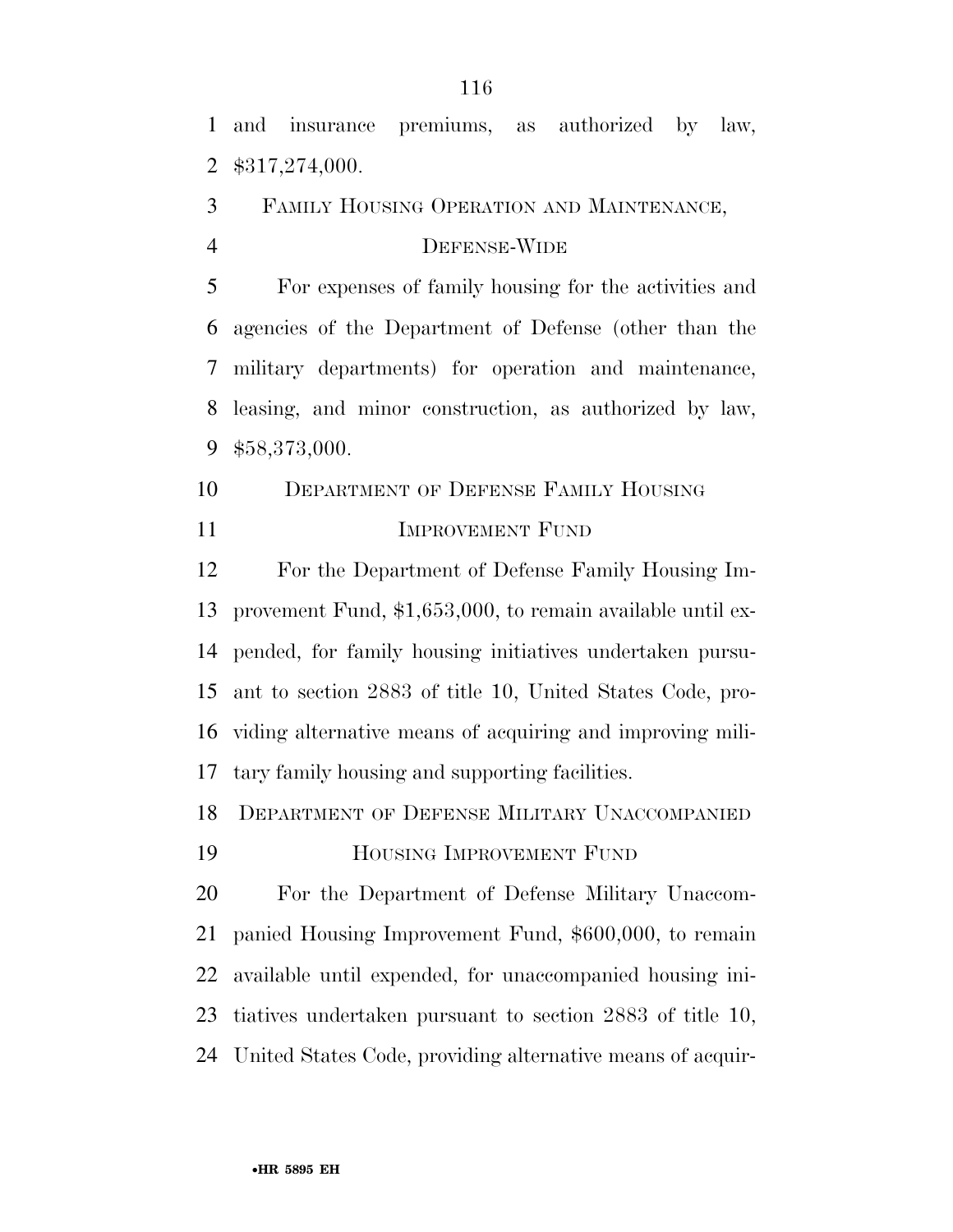ing and improving military unaccompanied housing and supporting facilities.

# ADMINISTRATIVE PROVISIONS

 SEC. 101. None of the funds made available in this title shall be expended for payments under a cost-plus-a- fixed-fee contract for construction, where cost estimates exceed \$25,000, to be performed within the United States, except Alaska, without the specific approval in writing of the Secretary of Defense setting forth the reasons there-for.

 SEC. 102. Funds made available in this title for con- struction shall be available for hire of passenger motor ve-hicles.

 SEC. 103. Funds made available in this title for con- struction may be used for advances to the Federal High- way Administration, Department of Transportation, for the construction of access roads as authorized by section 210 of title 23, United States Code, when projects author- ized therein are certified as important to the national de-fense by the Secretary of Defense.

 SEC. 104. None of the funds made available in this title may be used to begin construction of new bases in the United States for which specific appropriations have not been made.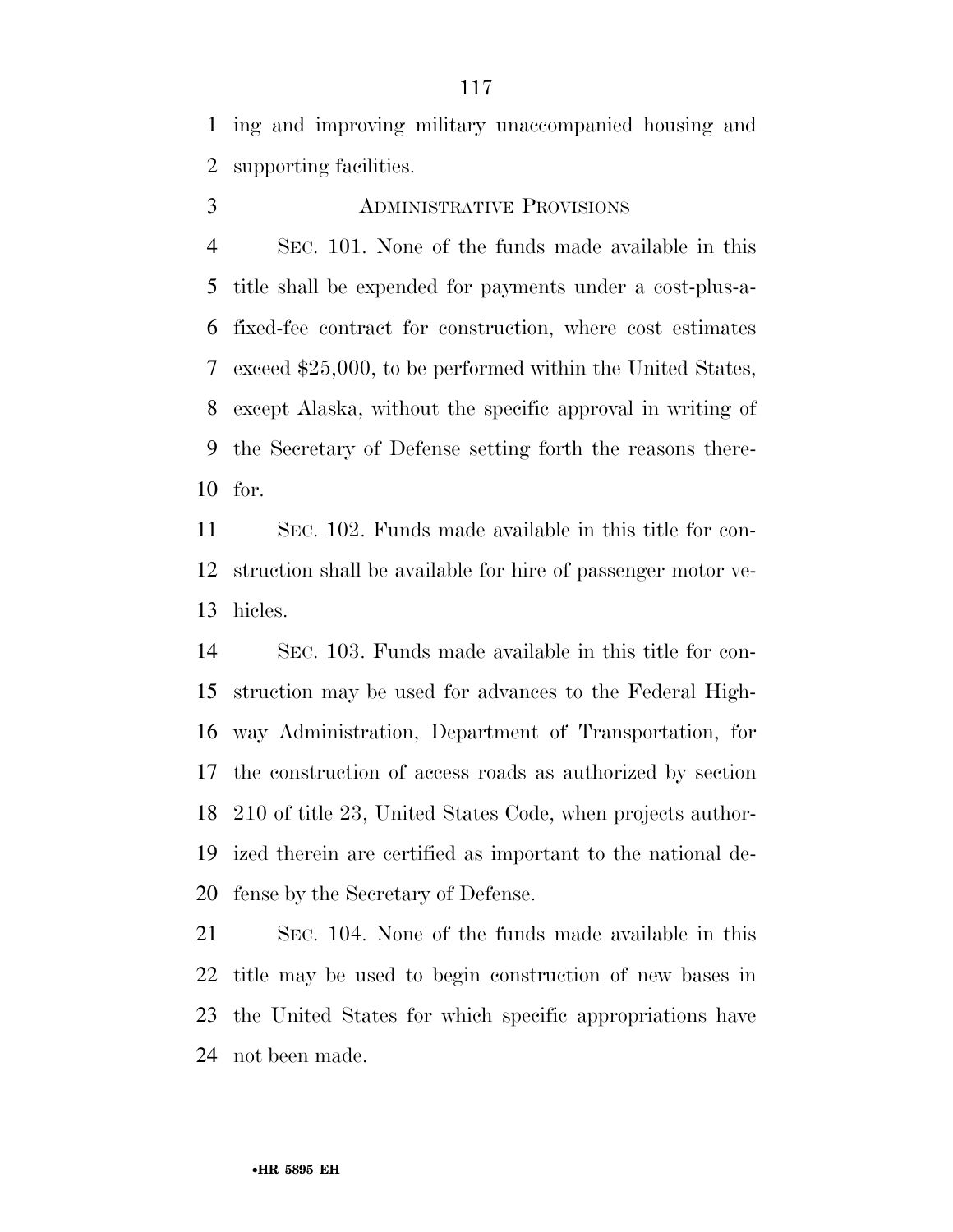SEC. 105. None of the funds made available in this title shall be used for purchase of land or land easements in excess of 100 percent of the value as determined by the Army Corps of Engineers or the Naval Facilities Engi- neering Command, except: (1) where there is a determina- tion of value by a Federal court; (2) purchases negotiated by the Attorney General or the designee of the Attorney General; (3) where the estimated value is less than \$25,000; or (4) as otherwise determined by the Secretary of Defense to be in the public interest.

 SEC. 106. None of the funds made available in this title shall be used to: (1) acquire land; (2) provide for site preparation; or (3) install utilities for any family housing, except housing for which funds have been made available in annual Acts making appropriations for military con-struction.

 SEC. 107. None of the funds made available in this title for minor construction may be used to transfer or relocate any activity from one base or installation to an- other, without prior notification to the Committees on Ap-propriations of both Houses of Congress.

 SEC. 108. None of the funds made available in this title may be used for the procurement of steel for any con-struction project or activity for which American steel pro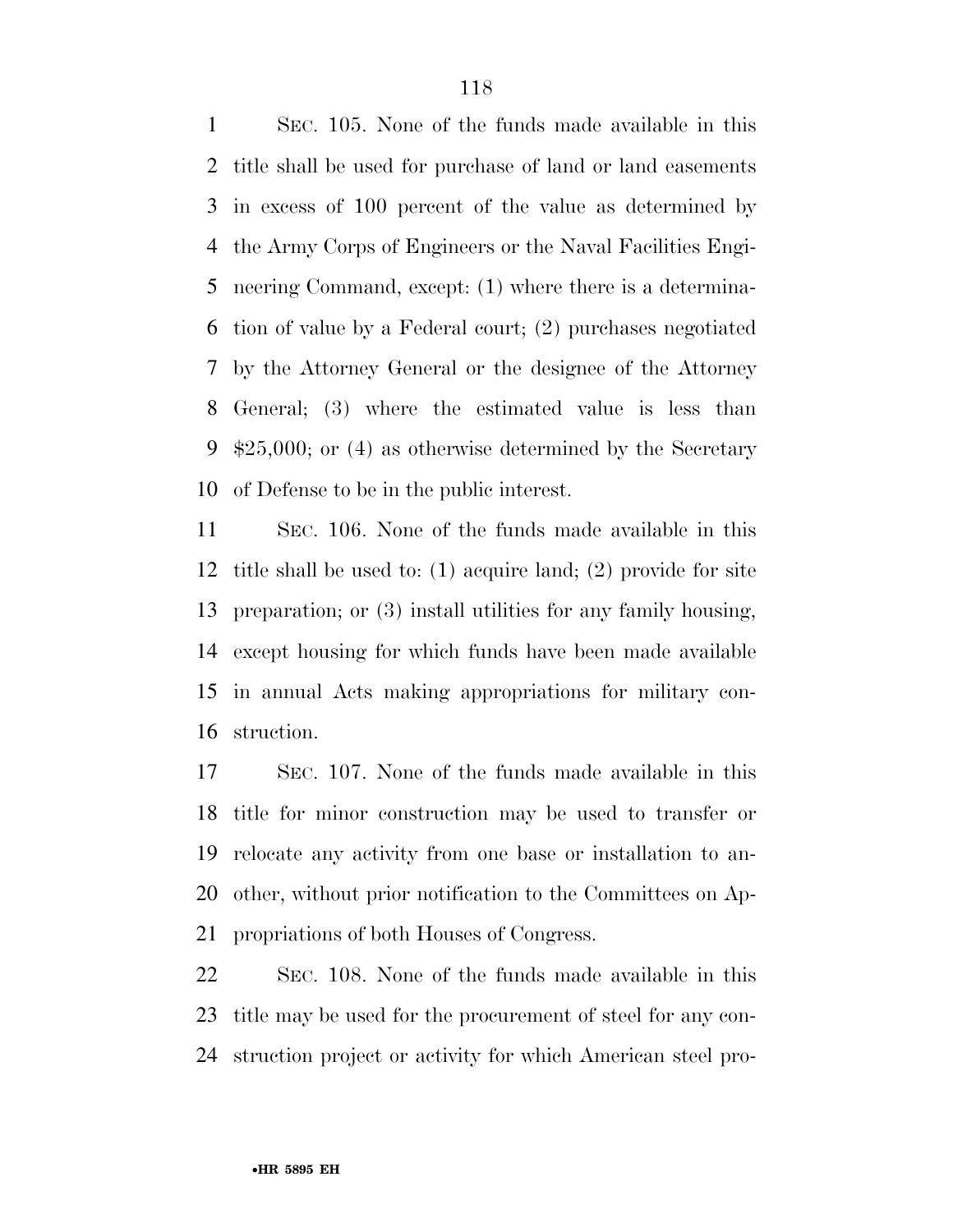ducers, fabricators, and manufacturers have been denied the opportunity to compete for such steel procurement.

 SEC. 109. None of the funds available to the Depart- ment of Defense for military construction or family hous- ing during the current fiscal year may be used to pay real property taxes in any foreign nation.

 SEC. 110. None of the funds made available in this title may be used to initiate a new installation overseas without prior notification to the Committees on Appro-priations of both Houses of Congress.

 SEC. 111. None of the funds made available in this title may be obligated for architect and engineer contracts estimated by the Government to exceed \$500,000 for projects to be accomplished in Japan, in any North Atlan- tic Treaty Organization member country, or in countries bordering the Arabian Gulf, unless such contracts are awarded to United States firms or United States firms in joint venture with host nation firms.

 SEC. 112. None of the funds made available in this title for military construction in the United States terri- tories and possessions in the Pacific and on Kwajalein Atoll, or in countries bordering the Arabian Gulf, may be used to award any contract estimated by the Government to exceed \$1,000,000 to a foreign contractor: *Provided*, That this section shall not be applicable to contract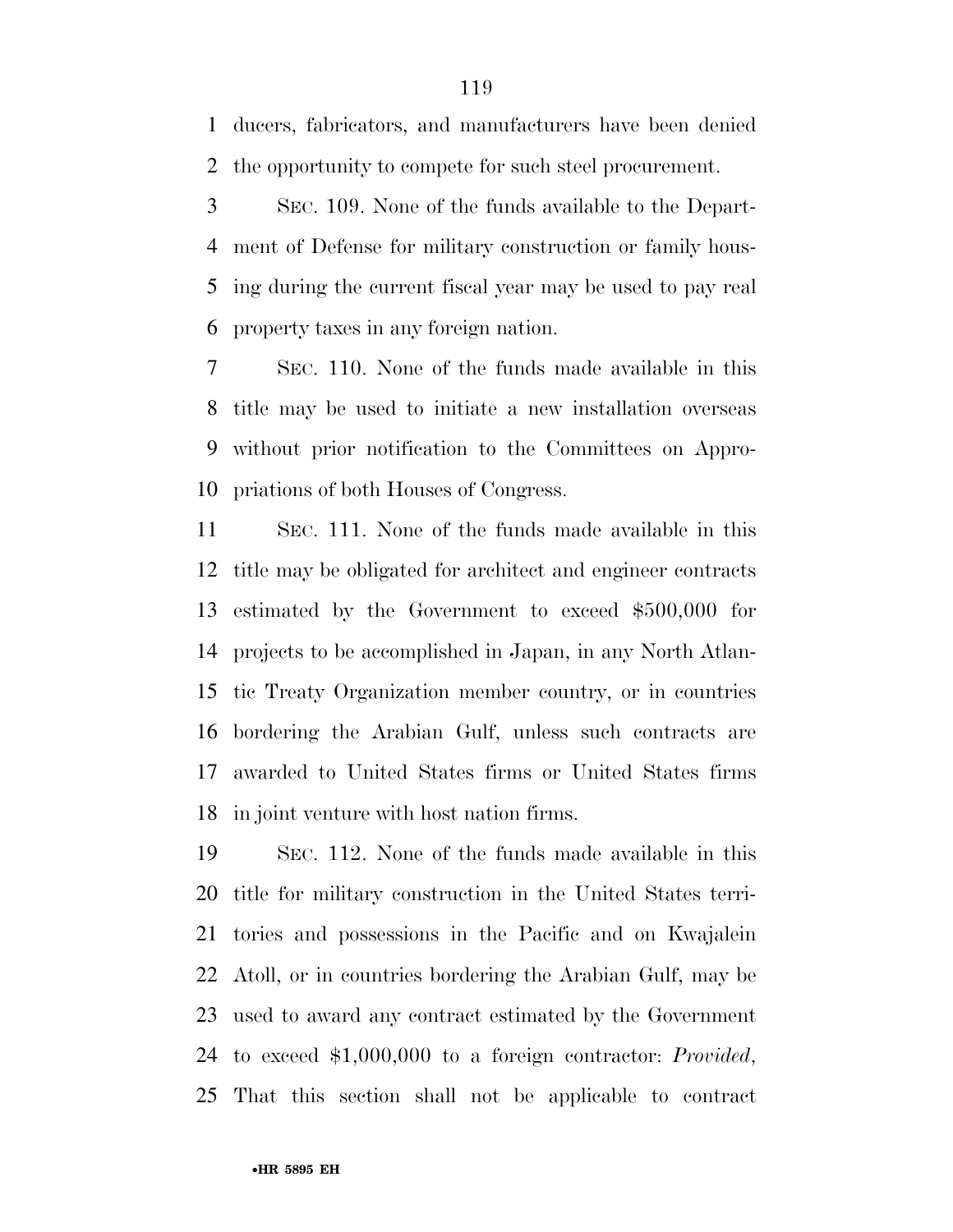awards for which the lowest responsive and responsible bid of a United States contractor exceeds the lowest respon- sive and responsible bid of a foreign contractor by greater than 20 percent: *Provided further*, That this section shall not apply to contract awards for military construction on Kwajalein Atoll for which the lowest responsive and re-sponsible bid is submitted by a Marshallese contractor.

 SEC. 113. The Secretary of Defense shall inform the appropriate committees of both Houses of Congress, in- cluding the Committees on Appropriations, of plans and scope of any proposed military exercise involving United States personnel 30 days prior to its occurring, if amounts expended for construction, either temporary or permanent, are anticipated to exceed \$100,000.

 SEC. 114. Funds appropriated to the Department of Defense for construction in prior years shall be available for construction authorized for each such military depart- ment by the authorizations enacted into law during the current session of Congress.

 SEC. 115. For military construction or family housing projects that are being completed with funds otherwise ex- pired or lapsed for obligation, expired or lapsed funds may be used to pay the cost of associated supervision, inspec- tion, overhead, engineering and design on those projects and on subsequent claims, if any.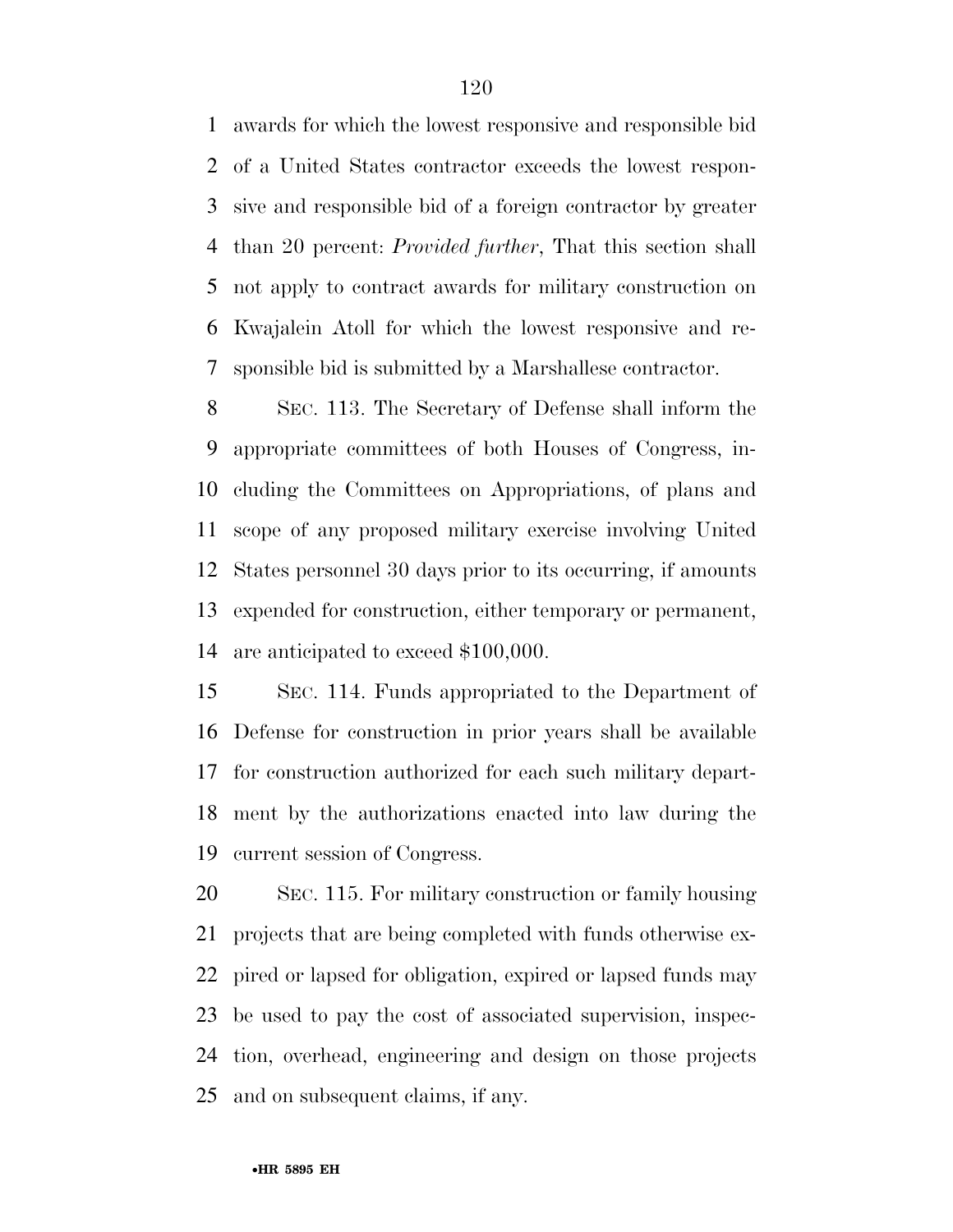SEC. 116. Notwithstanding any other provision of law, any funds made available to a military department or defense agency for the construction of military projects may be obligated for a military construction project or contract, or for any portion of such a project or contract, at any time before the end of the fourth fiscal year after the fiscal year for which funds for such project were made available, if the funds obligated for such project: (1) are obligated from funds available for military construction projects; and (2) do not exceed the amount appropriated for such project, plus any amount by which the cost of such project is increased pursuant to law.

# 13 (INCLUDING TRANSFER OF FUNDS)

 SEC. 117. Subject to 30 days prior notification, or 14 days for a notification provided in an electronic me- dium pursuant to sections 480 and 2883 of title 10, United States Code, to the Committees on Appropriations of both Houses of Congress, such additional amounts as may be determined by the Secretary of Defense may be transferred to: (1) the Department of Defense Family Housing Improvement Fund from amounts appropriated for construction in ''Family Housing'' accounts, to be merged with and to be available for the same purposes and for the same period of time as amounts appropriated directly to the Fund; or (2) the Department of Defense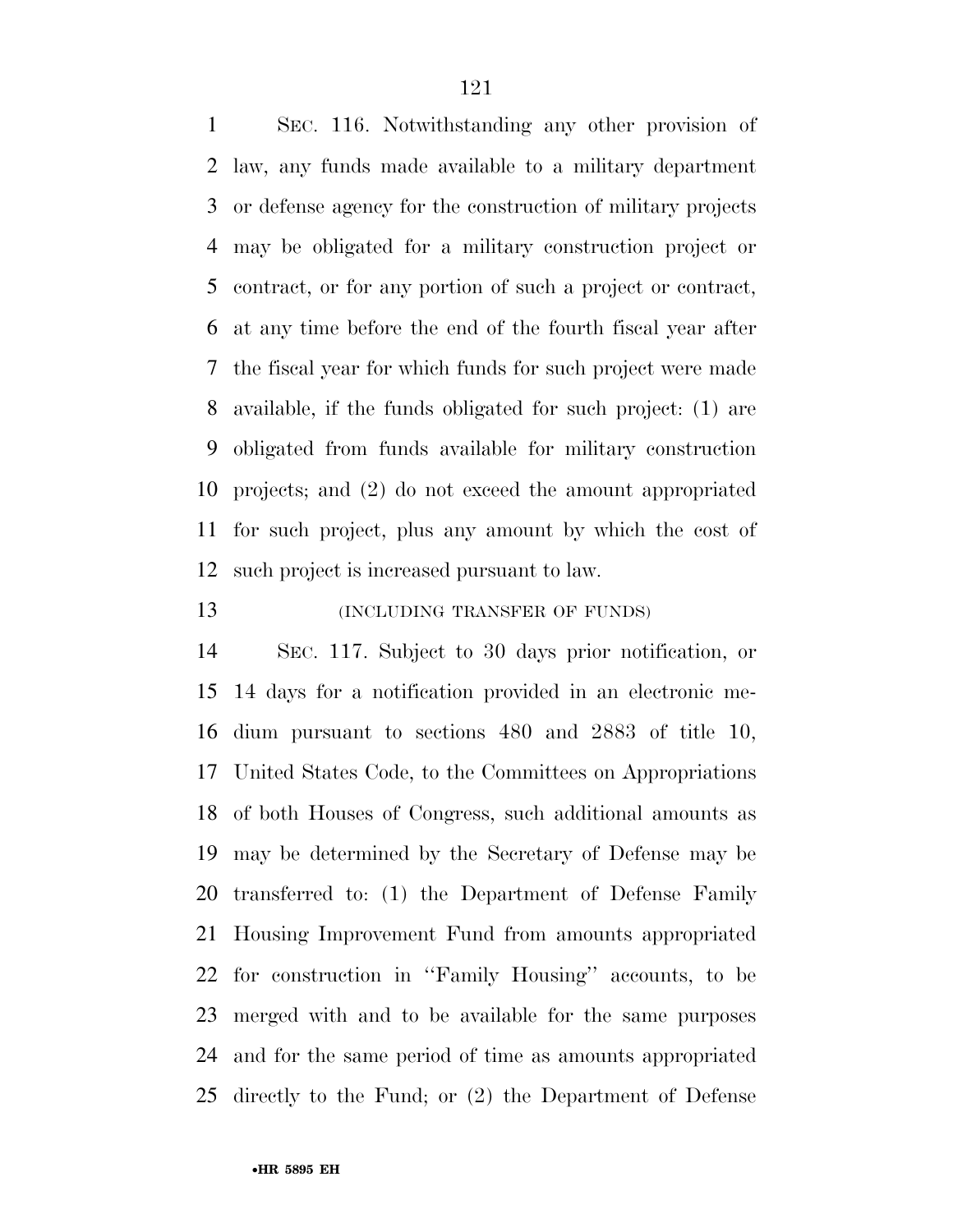Military Unaccompanied Housing Improvement Fund from amounts appropriated for construction of military unaccompanied housing in ''Military Construction'' ac- counts, to be merged with and to be available for the same purposes and for the same period of time as amounts ap- propriated directly to the Fund: *Provided*, That appropria- tions made available to the Funds shall be available to cover the costs, as defined in section 502(5) of the Con- gressional Budget Act of 1974, of direct loans or loan guarantees issued by the Department of Defense pursuant to the provisions of subchapter IV of chapter 169 of title 10, United States Code, pertaining to alternative means of acquiring and improving military family housing, mili-tary unaccompanied housing, and supporting facilities.

#### (INCLUDING TRANSFER OF FUNDS)

 SEC. 118. In addition to any other transfer authority available to the Department of Defense, amounts may be transferred from the Department of Defense Base Closure Account to the fund established by section 1013(d) of the Demonstration Cities and Metropolitan Development Act of 1966 (42 U.S.C. 3374) to pay for expenses associated with the Homeowners Assistance Program incurred under 23 42 U.S.C.  $3374(a)(1)(A)$ . Any amounts transferred shall be merged with and be available for the same purposes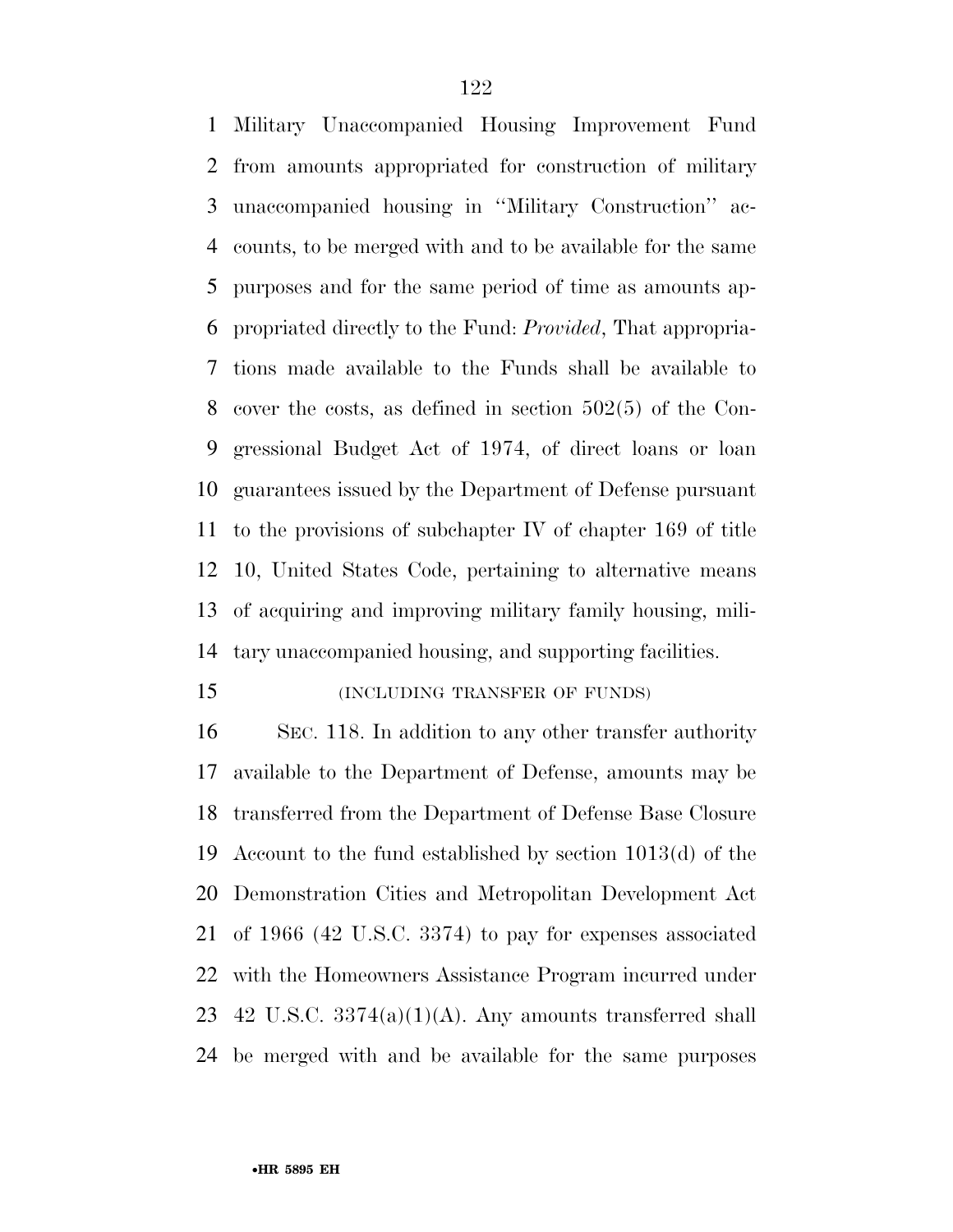and for the same time period as the fund to which trans-ferred.

 SEC. 119. Notwithstanding any other provision of law, funds made available in this title for operation and maintenance of family housing shall be the exclusive source of funds for repair and maintenance of all family housing units, including general or flag officer quarters: *Provided*, That not more than \$15,000 per unit may be spent annually for the maintenance and repair of any gen- eral or flag officer quarters without 30 days prior notifica- tion, or 14 days for a notification provided in an electronic medium pursuant to sections 480 and 2883 of title 10, United States Code, to the Committees on Appropriations of both Houses of Congress, except that an after-the-fact notification shall be submitted if the limitation is exceeded solely due to costs associated with environmental remedi- ation that could not be reasonably anticipated at the time of the budget submission: *Provided further*, That the Under Secretary of Defense (Comptroller) is to report an- nually to the Committees on Appropriations of both Houses of Congress all operation and maintenance ex- penditures for each individual general or flag officer quar-ters for the prior fiscal year.

 SEC. 120. Amounts contained in the Ford Island Im-provement Account established by subsection (h) of sec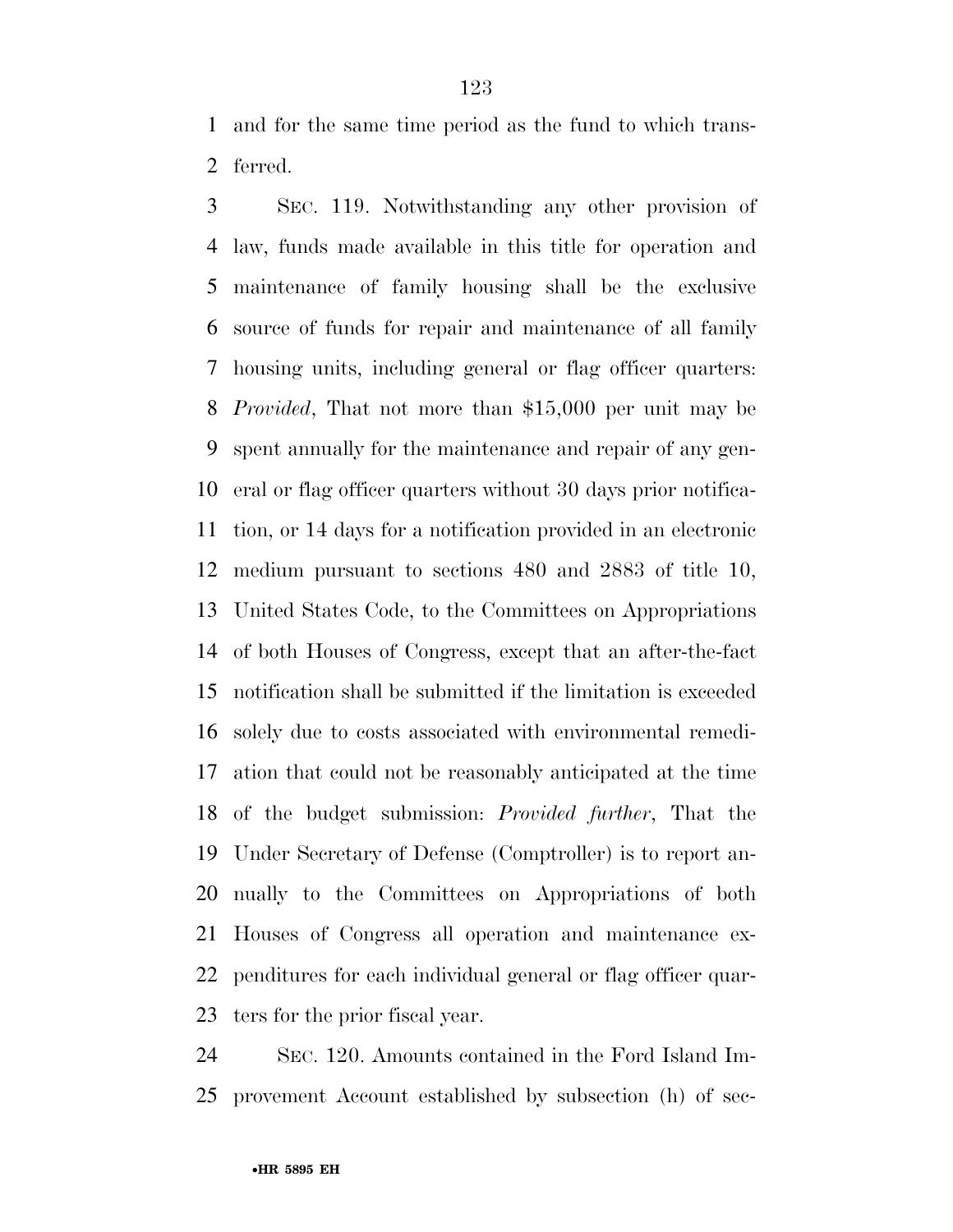tion 2814 of title 10, United States Code, are appro- priated and shall be available until expended for the pur- poses specified in subsection (i)(1) of such section or until transferred pursuant to subsection (i)(3) of such section.

# (INCLUDING TRANSFER OF FUNDS)

 SEC. 121. During the 5-year period after appropria- tions available in this Act to the Department of Defense for military construction and family housing operation and maintenance and construction have expired for obligation, upon a determination that such appropriations will not be necessary for the liquidation of obligations or for making authorized adjustments to such appropriations for obliga- tions incurred during the period of availability of such ap- propriations, unobligated balances of such appropriations may be transferred into the appropriation ''Foreign Cur- rency Fluctuations, Construction, Defense'', to be merged with and to be available for the same time period and for the same purposes as the appropriation to which trans-ferred.

 SEC. 122. (a) Except as provided in subsection (b), none of the funds made available in this Act may be used by the Secretary of the Army to relocate a unit in the Army that—

 (1) performs a testing mission or function that is not performed by any other unit in the Army and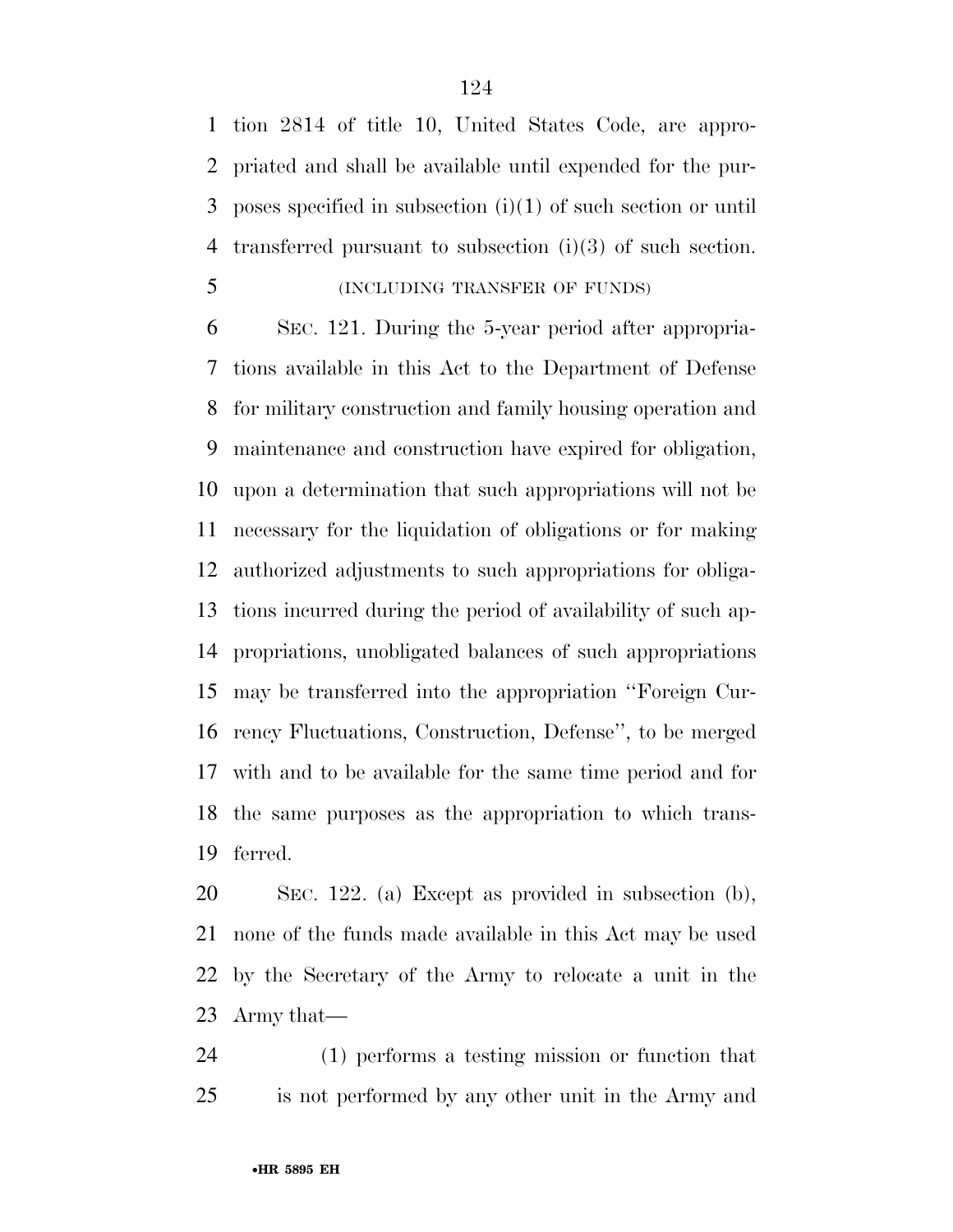is specifically stipulated in title 10, United States Code; and

 (2) is located at a military installation at which the total number of civilian employees of the Depart- ment of the Army and Army contractor personnel employed exceeds 10 percent of the total number of members of the regular and reserve components of the Army assigned to the installation.

 (b) EXCEPTION.—Subsection (a) shall not apply if the Secretary of the Army certifies to the congressional defense committees that in proposing the relocation of the unit of the Army, the Secretary complied with Army Regu- lation 5–10 relating to the policy, procedures, and respon-sibilities for Army stationing actions.

 SEC. 123. Amounts appropriated or otherwise made available in an account funded under the headings in this title may be transferred among projects and activities within the account in accordance with the reprogramming guidelines for military construction and family housing construction contained in Department of Defense Finan- cial Management Regulation 7000.14–R, Volume 3, Chap- ter 7, of March 2011, as in effect on the date of enactment of this Act.

 SEC. 124. None of the funds made available in this title may be obligated or expended for planning and design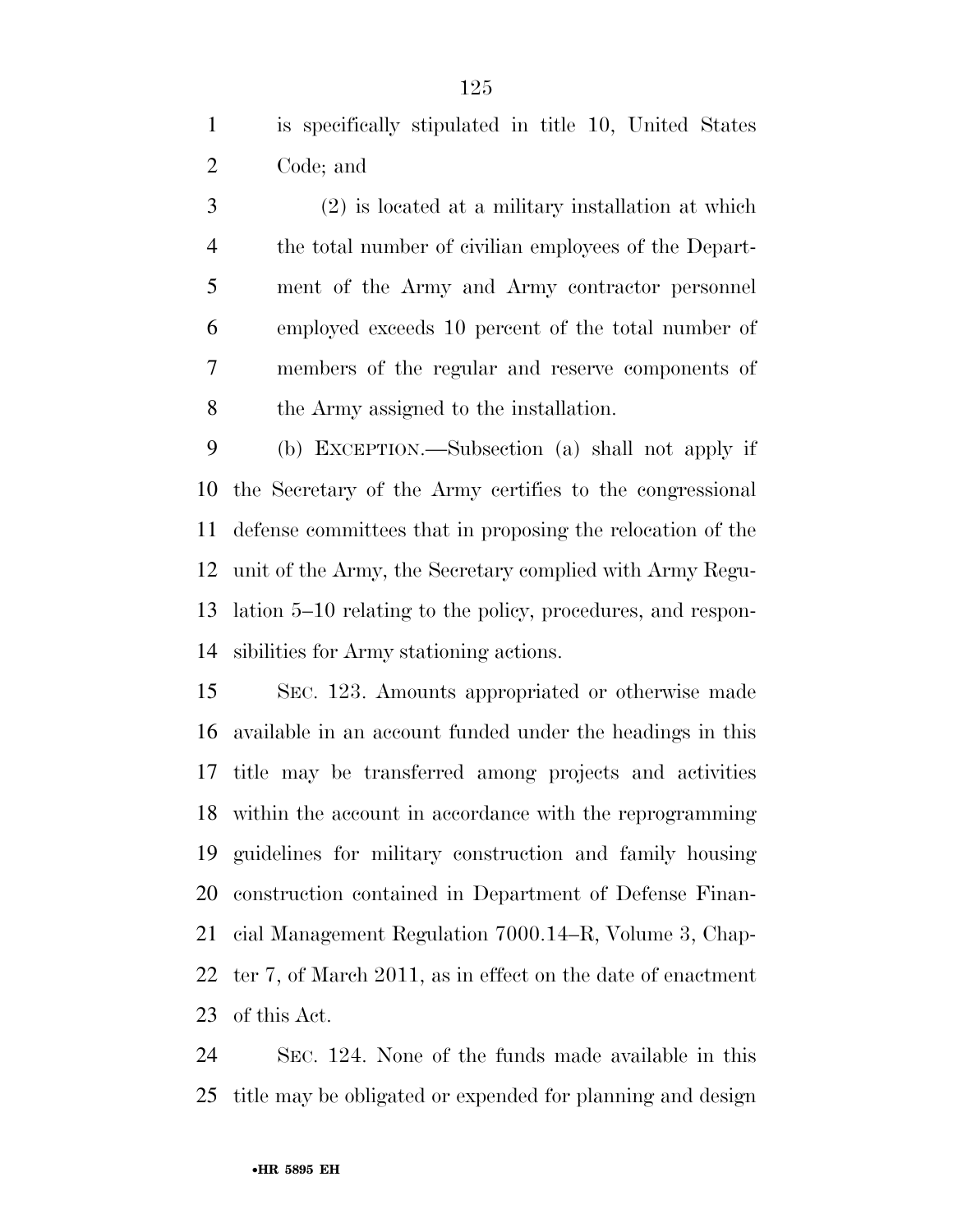and construction of projects at Arlington National Ceme-

|                | 2 tery.                                                 |
|----------------|---------------------------------------------------------|
| 3 <sup>1</sup> | SEC. 125. For an additional amount for the accounts     |
| 4              | and in the amounts specified, to remain available until |
| 5 <sup>1</sup> | September 30, 2023:                                     |
| 6              | "Military Construction, Army", \$44,100,000;            |
| 7              | "Military Construction, Navy and Marine                 |
| 8              | Corps", \$317,800,000;                                  |
| 9              | "Military Construction, Air Force",                     |
| 10             | \$144,450,000;                                          |
| 11             | "Military Construction, Army National Guard",           |
| 12             | \$11,000,000;                                           |

 ''Military Construction, Air National Guard'', \$62,000,000;

 ''Military Construction, Army Reserve'', \$23,000,000; and

 ''Military Construction, Air Force Reserve'', \$84,800,000:

 *Provided*, That such funds may only be obligated to carry out construction projects identified in the respective mili- tary department's unfunded priority list for fiscal year 2019 submitted to Congress: *Provided further*, That such projects are subject to authorization prior to obligation and expenditure of funds to carry out construction: *Pro-vided further*, That not later than 30 days after enactment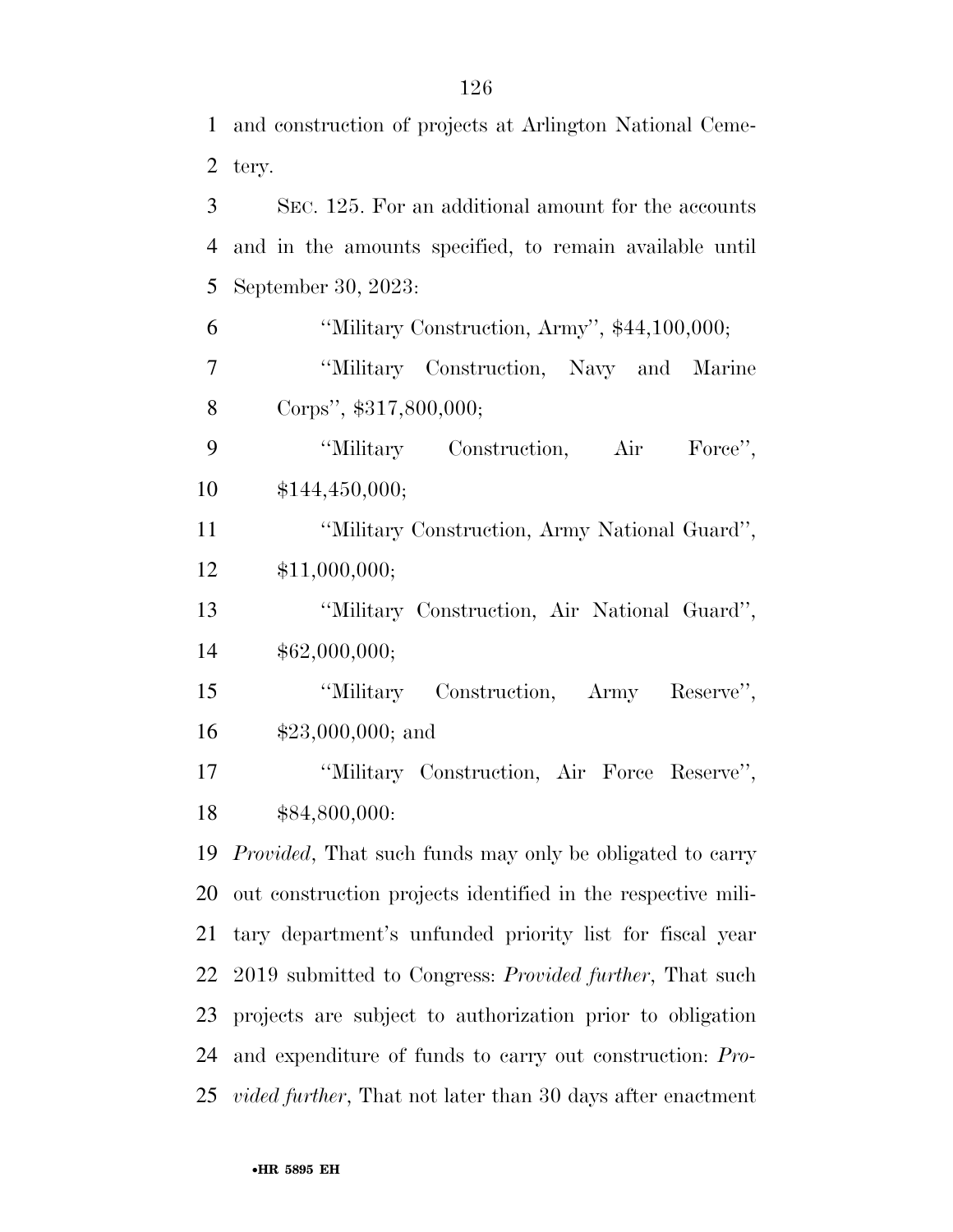of this Act, the Secretary of the military department con- cerned, or his or her designee, shall submit to the Commit- tees on Appropriations of both Houses of Congress an ex- penditure plan for funds provided under this section. (RESCISSIONS OF FUNDS) SEC. 126. Of the unobligated balances available to

 the Department of Defense from prior appropriation Acts, the following funds are hereby rescinded from the fol-lowing accounts in the amounts specified:

 ''NATO Security Investment Program'', \$25,000,000;

12 

<sup>'</sup>Military Construction, Air Force'', \$31,158,000; and

 ''The fund established in section 1013(d) of the Demonstration Cities and Metropolitan Development Act of 1966 (42 U.S.C. 3374)'', \$15,000,000:

 *Provided*, That no amounts may be rescinded from amounts that were designated by the Congress for Over- seas Contingency Operations/Global War on Terrorism or as an emergency requirement pursuant to a concurrent resolution on the budget or the Balanced Budget and Emergency Deficit Control Act of 1985, as amended.

 SEC. 127. For the purposes of this Act, the term ''congressional defense committees'' means the Commit-tees on Armed Services of the House of Representatives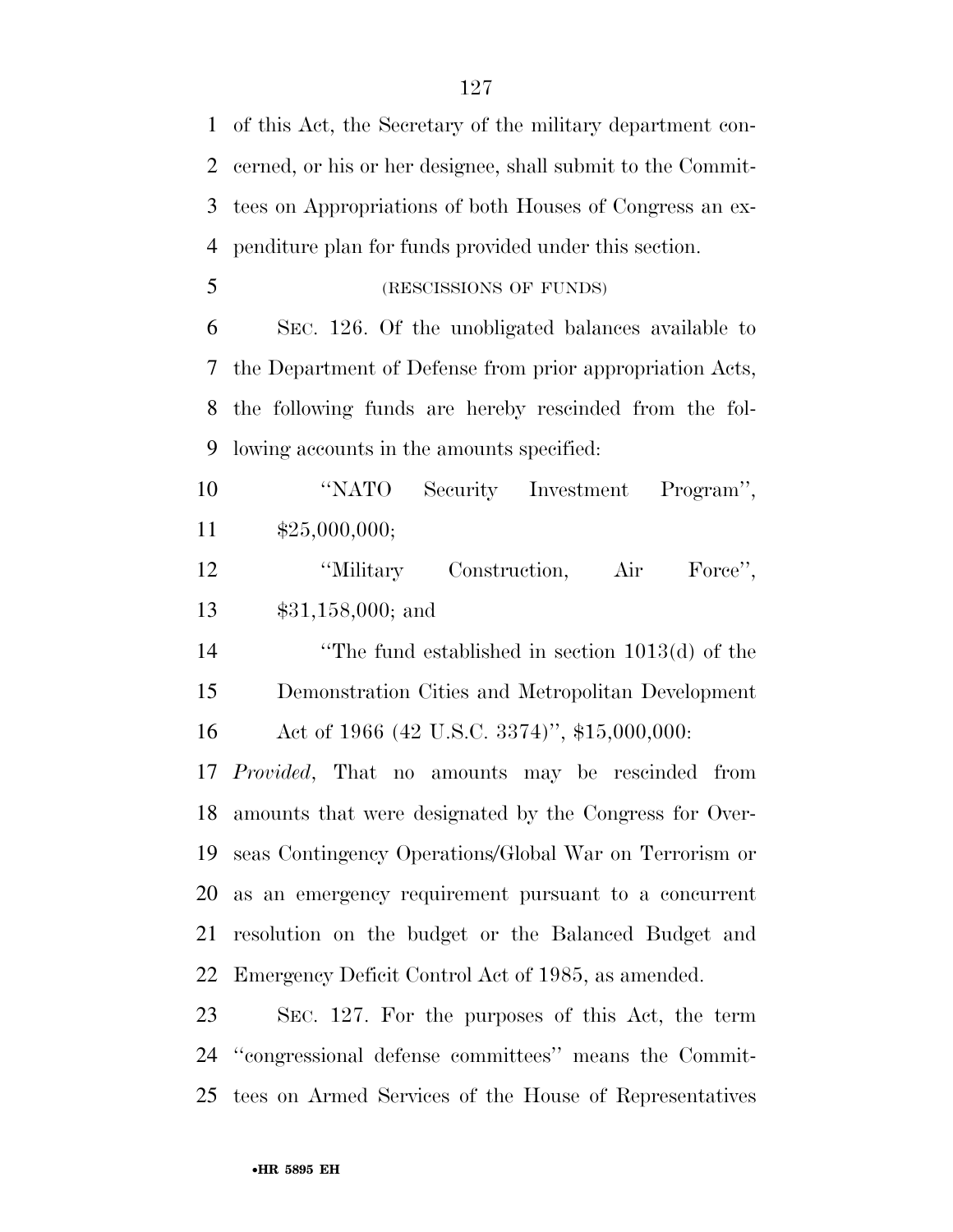and the Senate, the Subcommittee on Military Construc- tion and Veterans Affairs of the Committee on Appropria- tions of the Senate, and the Subcommittee on Military Construction and Veterans Affairs of the Committee on Appropriations of the House of Representatives.

 SEC. 128. None of the funds made available by this Act may be used to carry out the closure or realignment 8 of the United States Naval Station, Guantánamo Bay, Cuba.

 SEC. 129. Notwithstanding any other provision of law, none of the funds appropriated or otherwise made available by this or any other Act may be used to consoli- date or relocate any element of a United States Air Force Rapid Engineer Deployable Heavy Operational Repair Squadron Engineer (RED HORSE) outside of the United States until the Secretary of the Air Force: (1) completes an analysis and comparison of the cost and infrastructure investment required to consolidate or relocate a RED HORSE squadron outside of the United States versus within the United States; (2) provides to the Committees on Appropriations of both Houses of Congress (''the Com- mittees'') a report detailing the findings of the cost anal- ysis; and (3) certifies in writing to the Committees that the preferred site for the consolidation or relocation yields the greatest savings for the Air Force: *Provided*, That the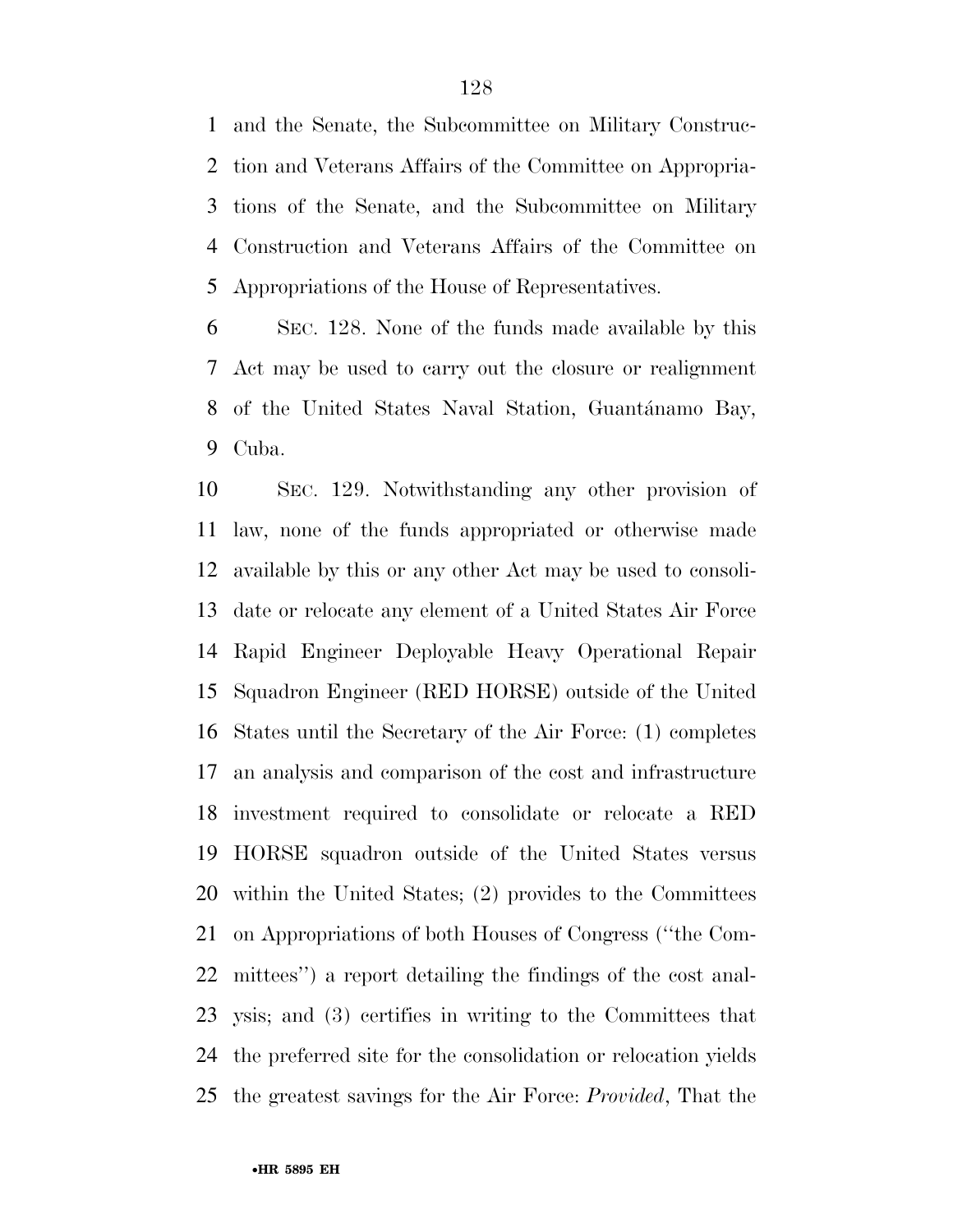term ''United States'' in this section does not include any territory or possession of the United States.

 SEC. 130. All amounts appropriated to ''Department of Defense—Military Construction accounts for Army, Navy and Marine Corps, Air Force and Defense-Wide'' pursuant to the authorization of appropriations in the Na- tional Defense Authorization Act specified for fiscal year 2019 in the funding table in section 4601 of that Act, shall be immediately available and allotted to contract for the full scope of authorized projects.

 SEC. 131. For an additional amount for the accounts and in the amounts specified, for enhancing force protec- tion and safety at military installations, to remain avail-able until September 30, 2023:

''Military Construction, Army'', \$50,000,000;

 ''Military Construction, Navy and Marine Corps'', \$50,000,000;

18 

<sup>'</sup>Military Construction, Air Force'', \$50,000,000:

*Provided*, That such projects are subject to authorization prior to obligation and expenditure of funds to carry out construction: *Provided further*, That not later than 30 days after enactment of this Act, the Secretary of the mili- tary department concerned, or his or her designee, shall submit to the Committees on Appropriations of both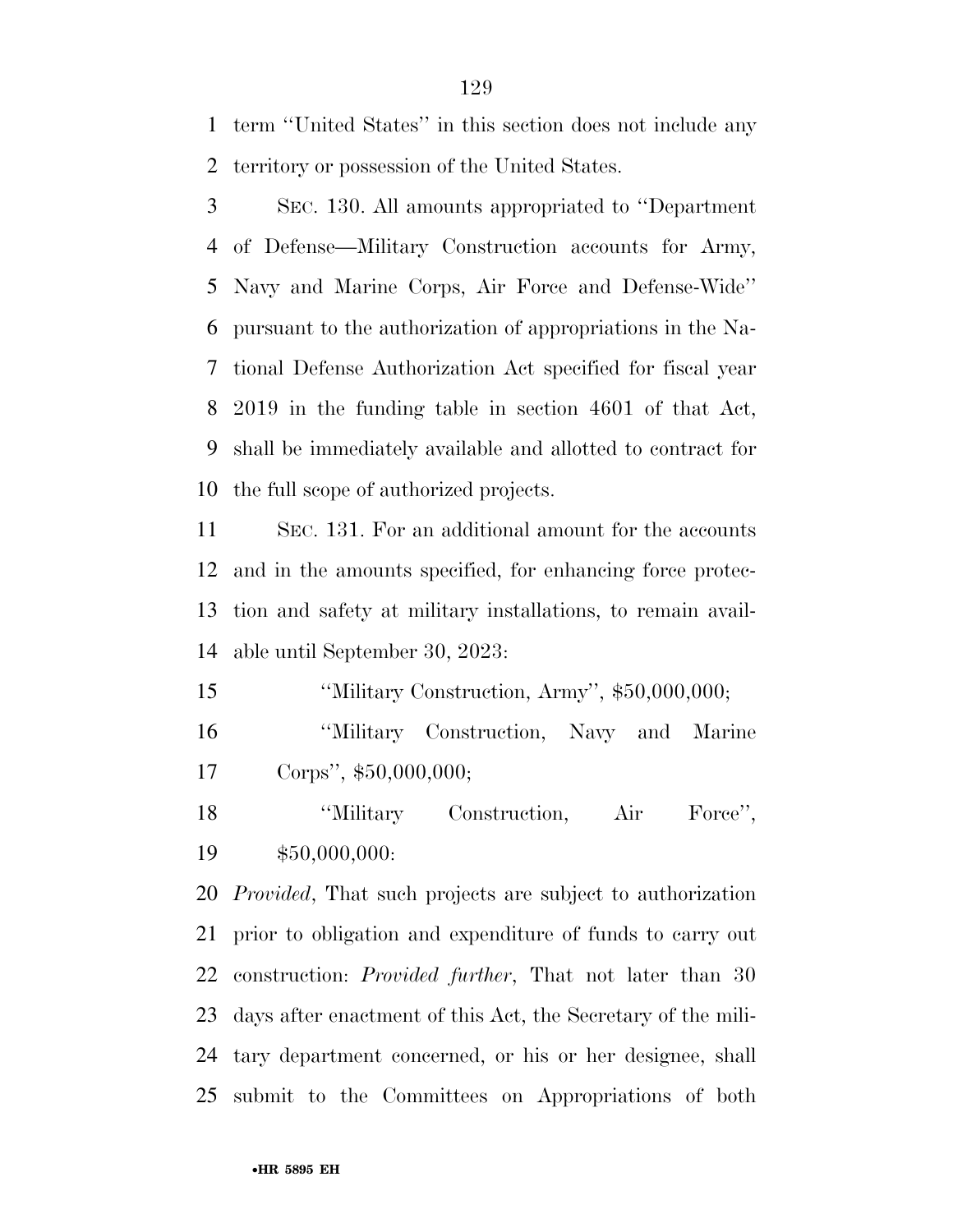Houses of Congress an expenditure plan for funds pro-vided under this section.

- TITLE II DEPARTMENT OF VETERANS AFFAIRS
- VETERANS BENEFITS ADMINISTRATION COMPENSATION AND PENSIONS
- (INCLUDING TRANSFER OF FUNDS)

 For the payment of compensation benefits to or on behalf of veterans and a pilot program for disability ex- aminations as authorized by section 107 and chapters 11, 13, 18, 51, 53, 55, and 61 of title 38, United States Code; pension benefits to or on behalf of veterans as authorized by chapters 15, 51, 53, 55, and 61 of title 38, United States Code; and burial benefits, the Reinstated Entitle- ment Program for Survivors, emergency and other offi- cers' retirement pay, adjusted-service credits and certifi- cates, payment of premiums due on commercial life insur- ance policies guaranteed under the provisions of title IV of the Servicemembers Civil Relief Act (50 U.S.C. App. 541 et seq.) and for other benefits as authorized by sec- tions 107, 1312, 1977, and 2106, and chapters 23, 51, 53, 55, and 61 of title 38, United States Code, \$108,530,139,000, to remain available until expended, of which \$107,119,807,000 shall become available on Octo-ber 1, 2019: *Provided*, That not to exceed \$18,047,000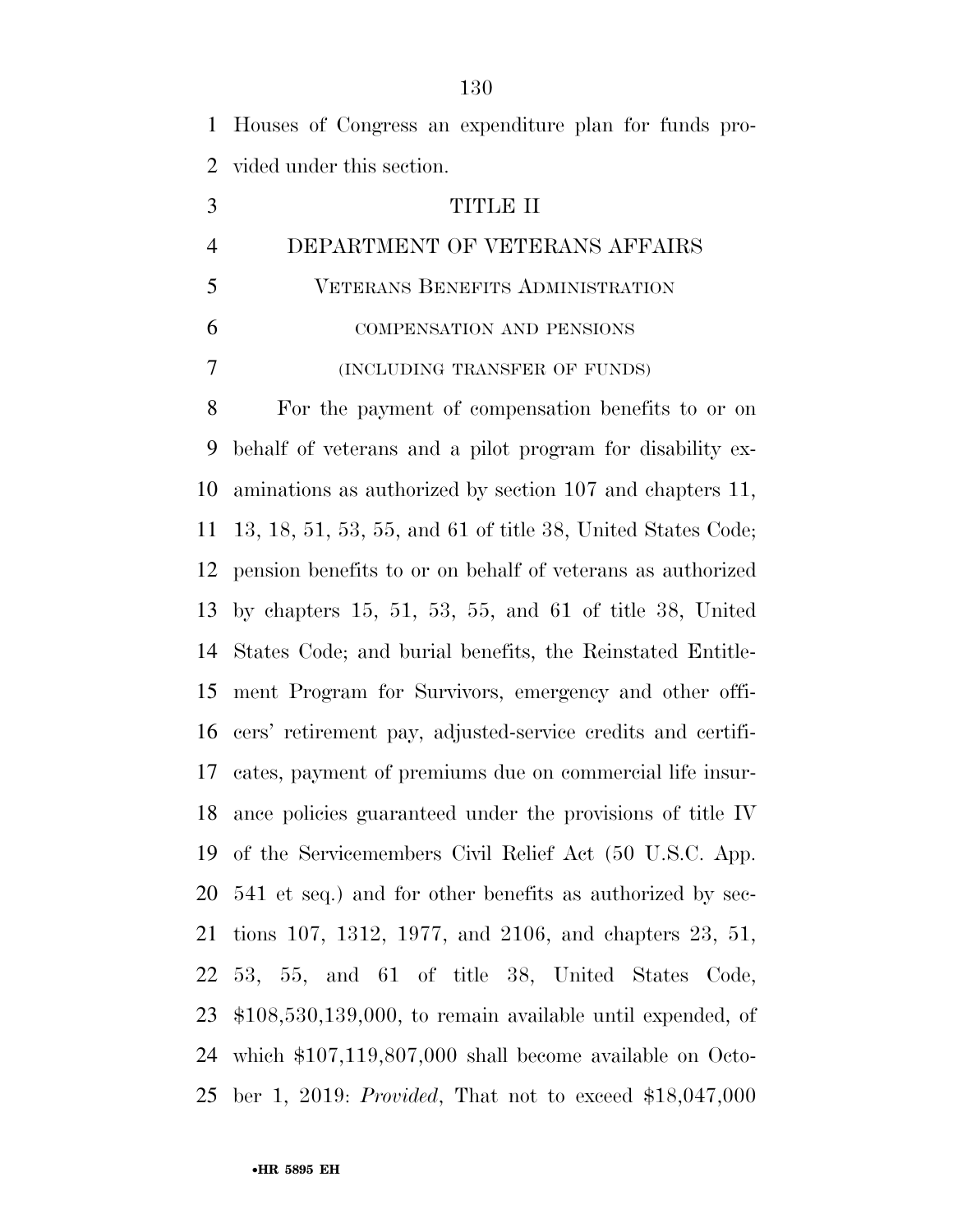of the amount made available for fiscal year 2020 under this heading shall be reimbursed to ''General Operating Expenses, Veterans Benefits Administration'', and ''Infor- mation Technology Systems'' for necessary expenses in implementing the provisions of chapters 51, 53, and 55 of title 38, United States Code, the funding source for which is specifically provided as the ''Compensation and Pensions'' appropriation: *Provided further*, That such sums as may be earned on an actual qualifying patient basis, shall be reimbursed to ''Medical Care Collections Fund'' to augment the funding of individual medical facili- ties for nursing home care provided to pensioners as au-thorized.

14 READJUSTMENT BENEFITS

 For the payment of readjustment and rehabilitation benefits to or on behalf of veterans as authorized by chap- ters 21, 30, 31, 33, 34, 35, 36, 39, 41, 51, 53, 55, and 61 of title 38, United States Code, \$14,065,282,000, to remain available until expended and to become available on October 1, 2019: *Provided*, That expenses for rehabili- tation program services and assistance which the Sec- retary is authorized to provide under subsection (a) of sec- tion 3104 of title 38, United States Code, other than 24 under paragraphs  $(1)$ ,  $(2)$ ,  $(5)$ , and  $(11)$  of that sub-section, shall be charged to this account.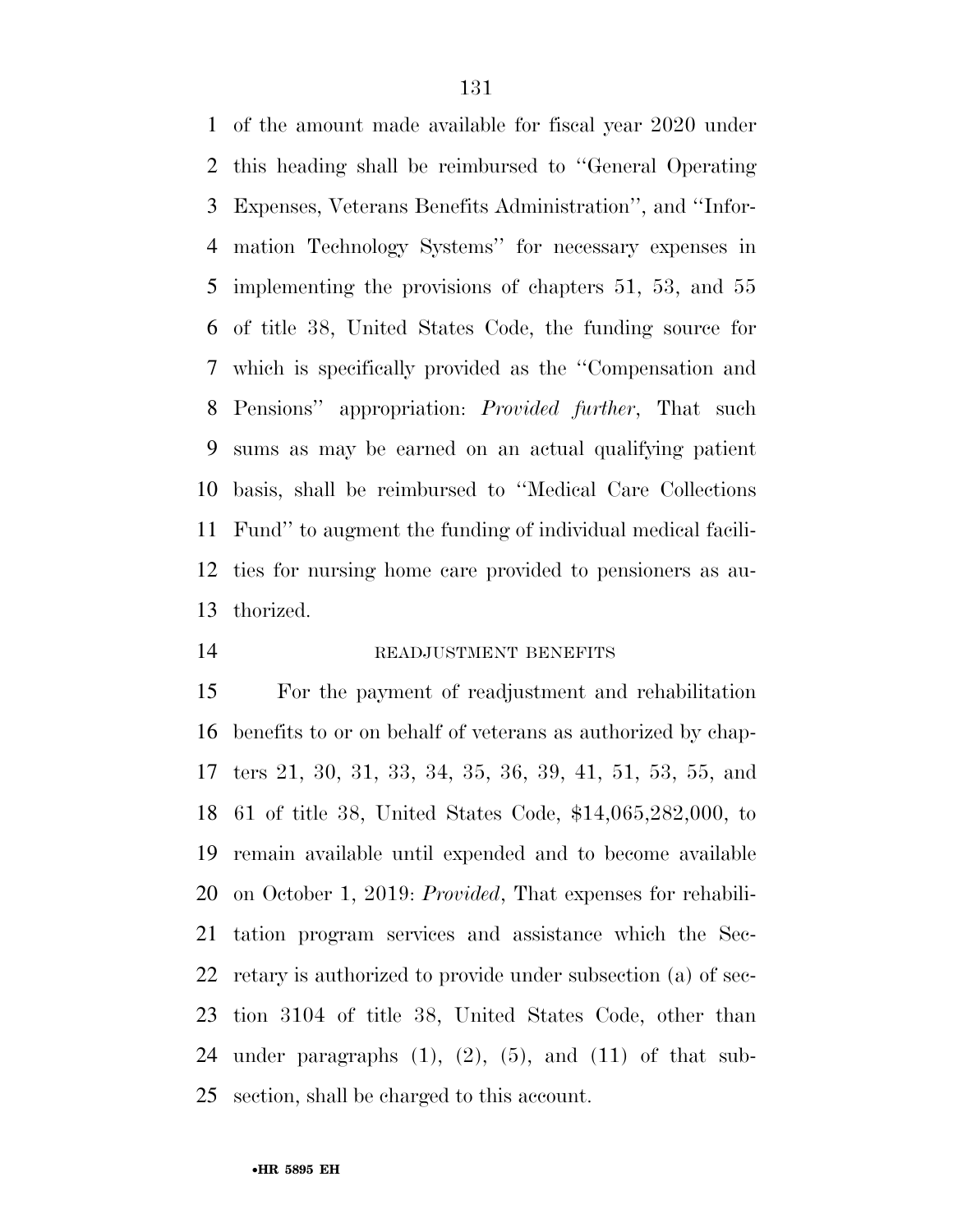#### VETERANS INSURANCE AND INDEMNITIES

 For military and naval insurance, national service life insurance, servicemen's indemnities, service-disabled vet- erans insurance, and veterans mortgage life insurance as authorized by chapters 19 and 21, title 38, United States Code, \$111,340,000, which shall become available on Oc- tober 1, 2019, and shall remain available until expended. VETERANS HOUSING BENEFIT PROGRAM FUND

 For the cost of direct and guaranteed loans, such sums as may be necessary to carry out the program, as authorized by subchapters I through III of chapter 37 of title 38, United States Code: *Provided*, That such costs, including the cost of modifying such loans, shall be as de- fined in section 502 of the Congressional Budget Act of 1974: *Provided further*, That, during fiscal year 2019, within the resources available, not to exceed \$500,000 in gross obligations for direct loans are authorized for spe-cially adapted housing loans.

 In addition, for administrative expenses to carry out the direct and guaranteed loan programs, \$200,612,000. VOCATIONAL REHABILITATION LOANS PROGRAM ACCOUNT For the cost of direct loans, \$39,000, as authorized by chapter 31 of title 38, United States Code: *Provided*, That such costs, including the cost of modifying such loans, shall be as defined in section 502 of the Congres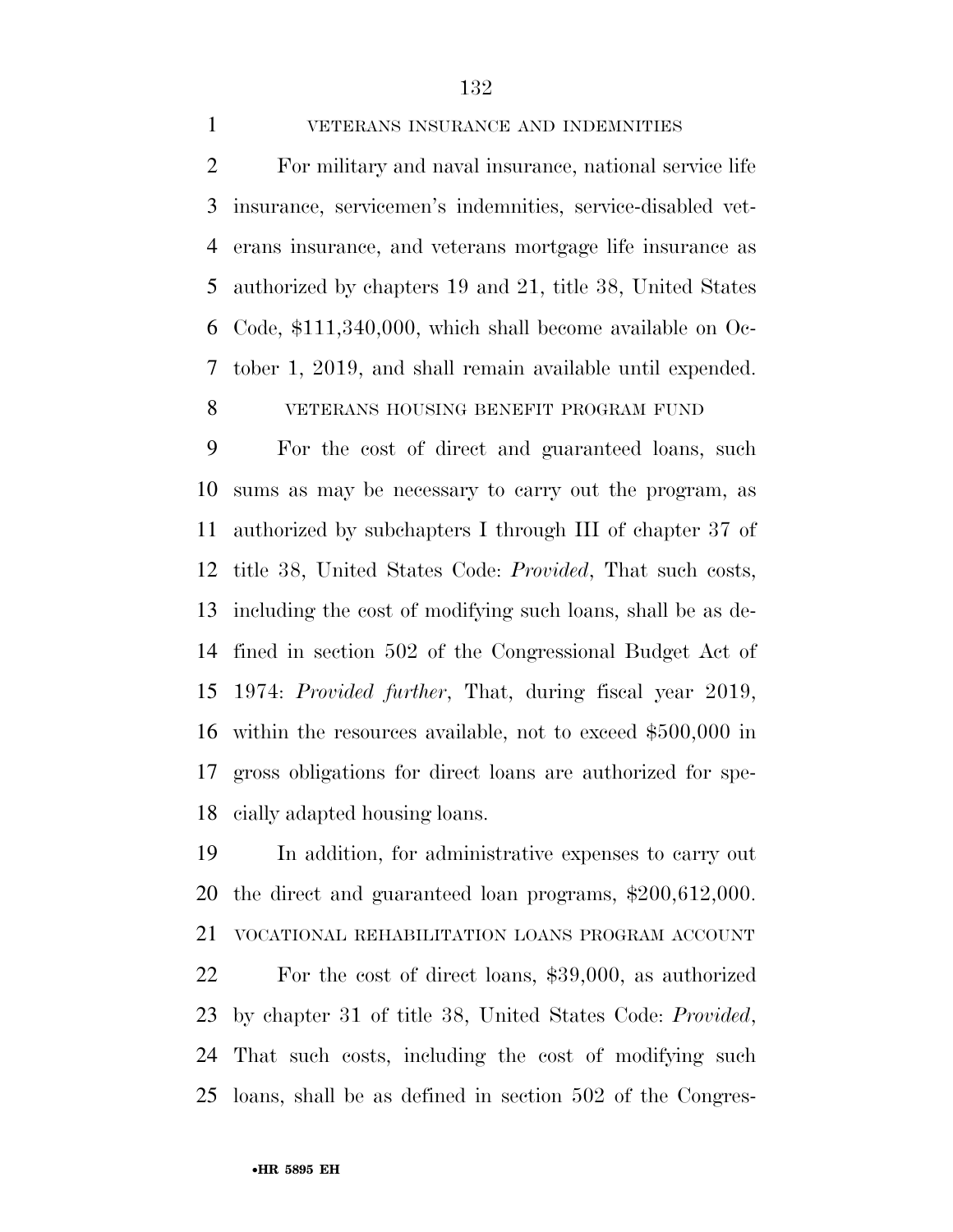sional Budget Act of 1974: *Provided further*, That funds made available under this heading are available to sub- sidize gross obligations for the principal amount of direct loans not to exceed \$2,037,000.

 In addition, for administrative expenses necessary to carry out the direct loan program, \$396,000, which may be paid to the appropriation for ''General Operating Ex-penses, Veterans Benefits Administration''.

 NATIVE AMERICAN VETERAN HOUSING LOAN PROGRAM ACCOUNT

 For administrative expenses to carry out the direct loan program authorized by subchapter V of chapter 37 of title 38, United States Code, \$1,149,000.

GENERAL OPERATING EXPENSES, VETERANS BENEFITS

#### ADMINISTRATION

 For necessary operating expenses of the Veterans Benefits Administration, not otherwise provided for, in- cluding hire of passenger motor vehicles, reimbursement of the General Services Administration for security guard services, and reimbursement of the Department of De- fense for the cost of overseas employee mail, \$2,922,000,000: *Provided*, That expenses for services and assistance authorized under paragraphs (1), (2), (5), and (11) of section 3104(a) of title 38, United States Code, that the Secretary of Veterans Affairs determines are nec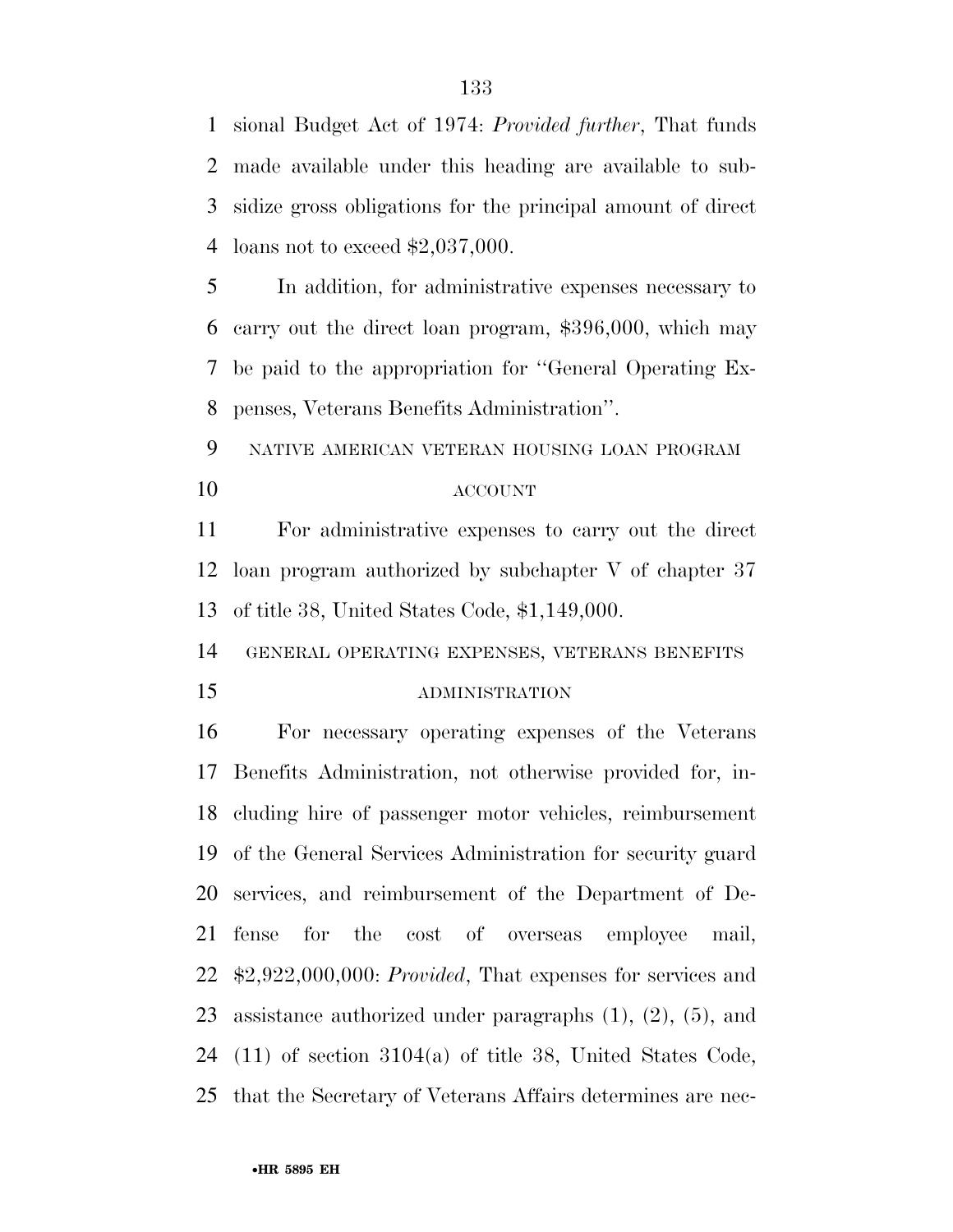essary to enable entitled veterans: (1) to the maximum ex- tent feasible, to become employable and to obtain and maintain suitable employment; or (2) to achieve maximum independence in daily living, shall be charged to this ac- count: *Provided further*, That, of the funds made available under this heading, not to exceed 5 percent shall remain available until September 30, 2020.

#### VETERANS HEALTH ADMINISTRATION

## MEDICAL SERVICES

 For necessary expenses for furnishing, as authorized by law, inpatient and outpatient care and treatment to beneficiaries of the Department of Veterans Affairs and veterans described in section 1705(a) of title 38, United States Code, including care and treatment in facilities not under the jurisdiction of the Department, and including medical supplies and equipment, bioengineering services, food services, and salaries and expenses of healthcare em- ployees hired under title 38, United States Code, aid to State homes as authorized by section 1741 of title 38, United States Code, assistance and support services for caregivers as authorized by section 1720G of title 38, United States Code, loan repayments authorized by sec- tion 604 of the Caregivers and Veterans Omnibus Health Services Act of 2010 (Public Law 111–163; 124 Stat. 1174; 38 U.S.C. 7681 note), monthly assistance allow-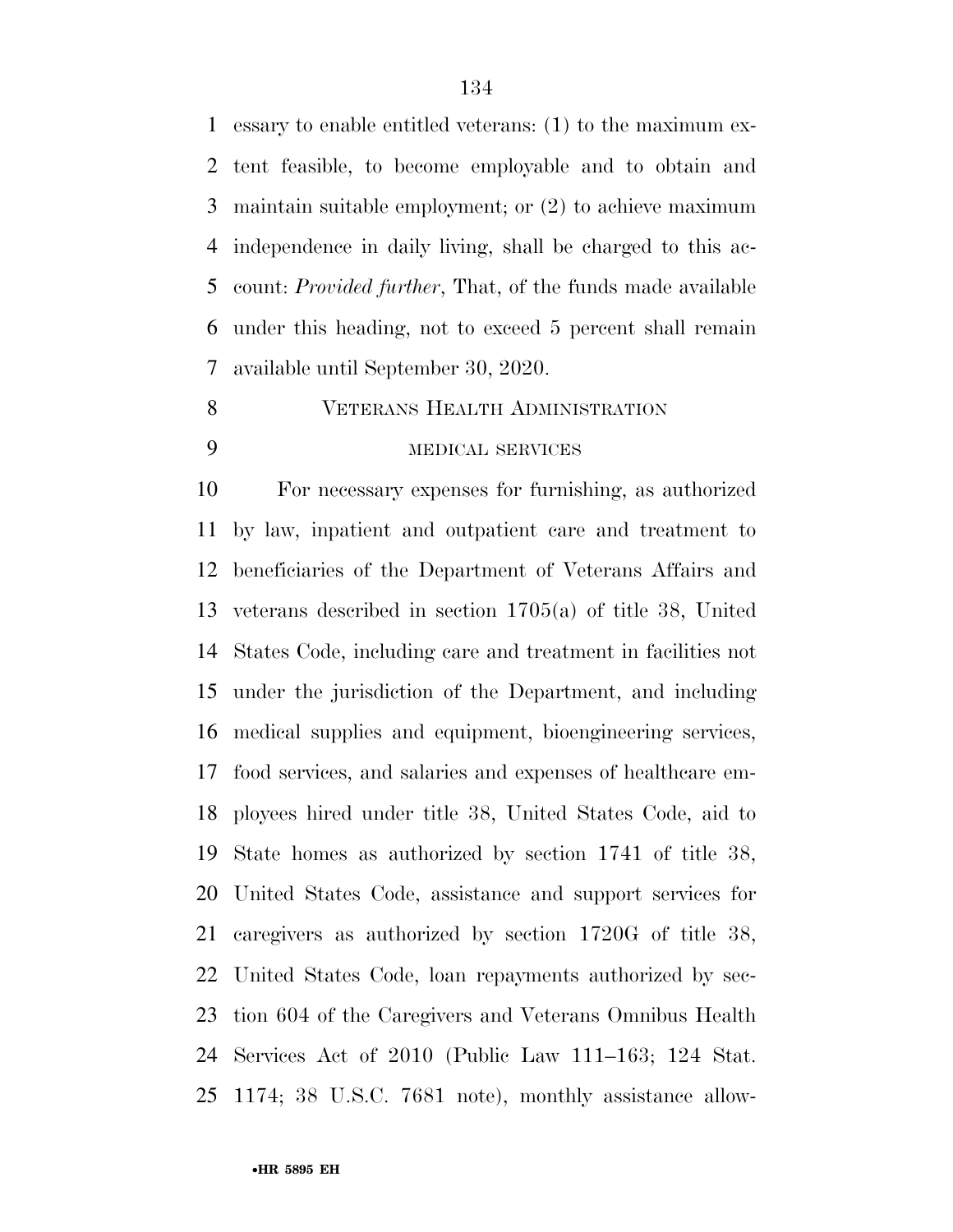ances authorized by section 322(d) of title 38, United States Code, grants authorized by section 521A of title 38, United States Code, and administrative expenses nec- essary to carry out sections 322(d) and 521A of title 38, United States Code, and hospital care and medical serv- ices authorized by section 1787 of title 38, United States Code, \$48,747,988,000 (reduced by \$1,000,000) (in- creased by \$1,000,000) (reduced by \$1,000,000) (in- creased by \$1,000,000) (reduced by \$5,000,000) (in- creased by \$5,000,000) (reduced by \$28,872,000) (in- creased by \$28,872,000) (increased by \$5,000,000) (in- creased by \$5,000,000) (increased by \$8,000,000), plus reimbursements, shall become available on October 1, 2019, and shall remain available until September 30, 2020: *Provided*, That, of the amount made available on October 1, 2018, under this heading, \$1,400,000,000 shall remain available until September 30, 2021: *Provided fur- ther*, That, notwithstanding any other provision of law, the Secretary of Veterans Affairs shall establish a priority for the provision of medical treatment for veterans who have service-connected disabilities, lower income, or have special needs: *Provided further*, That, notwithstanding any other provision of law, the Secretary of Veterans Affairs shall give priority funding for the provision of basic medical benefits to veterans in enrollment priority groups 1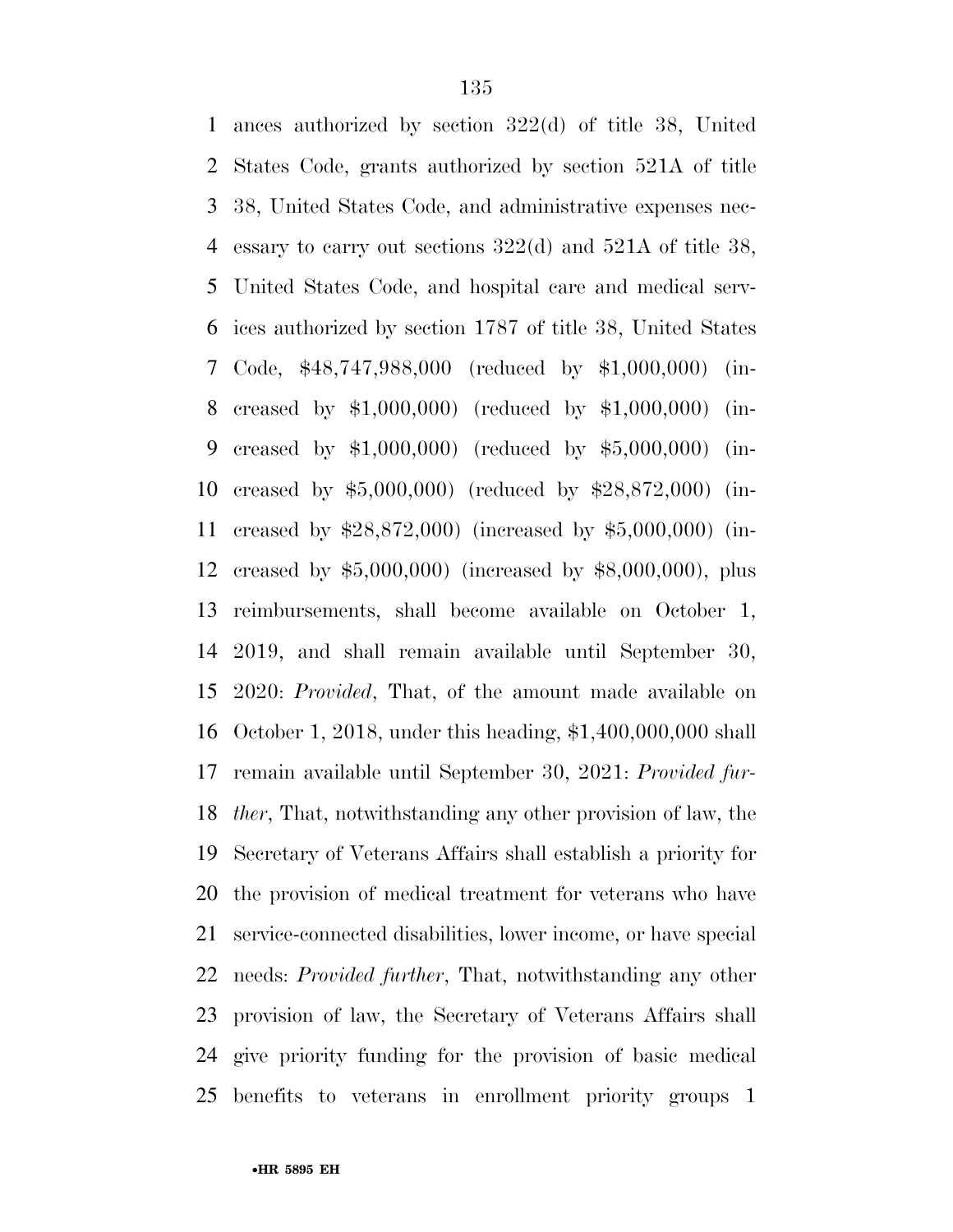through 6: *Provided further*, That, notwithstanding any other provision of law, the Secretary of Veterans Affairs may authorize the dispensing of prescription drugs from Veterans Health Administration facilities to enrolled vet- erans with privately written prescriptions based on re- quirements established by the Secretary: *Provided further*, That the implementation of the program described in the previous proviso shall incur no additional cost to the De-partment of Veterans Affairs.

10 MEDICAL COMMUNITY CARE

 For necessary expenses for furnishing health care to individuals pursuant to chapter 17 of title 38, United States Code, at non-Department facilities, \$500,000,000 which shall be in addition to funds previously appropriated under this heading that become available on October 1, 2018: and, in addition, \$14,419,786,000 (reduced by \$5,000,000) (reduced by \$5,000,000) (reduced by \$8,000,000), plus reimbursements, shall become available on October 1, 2019, and shall remain available until Sep- tember 30, 2020: *Provided*, That, of the amount made available on October 1, 2019, under this heading, \$2,000,000,000 shall remain available until September 30, 2021.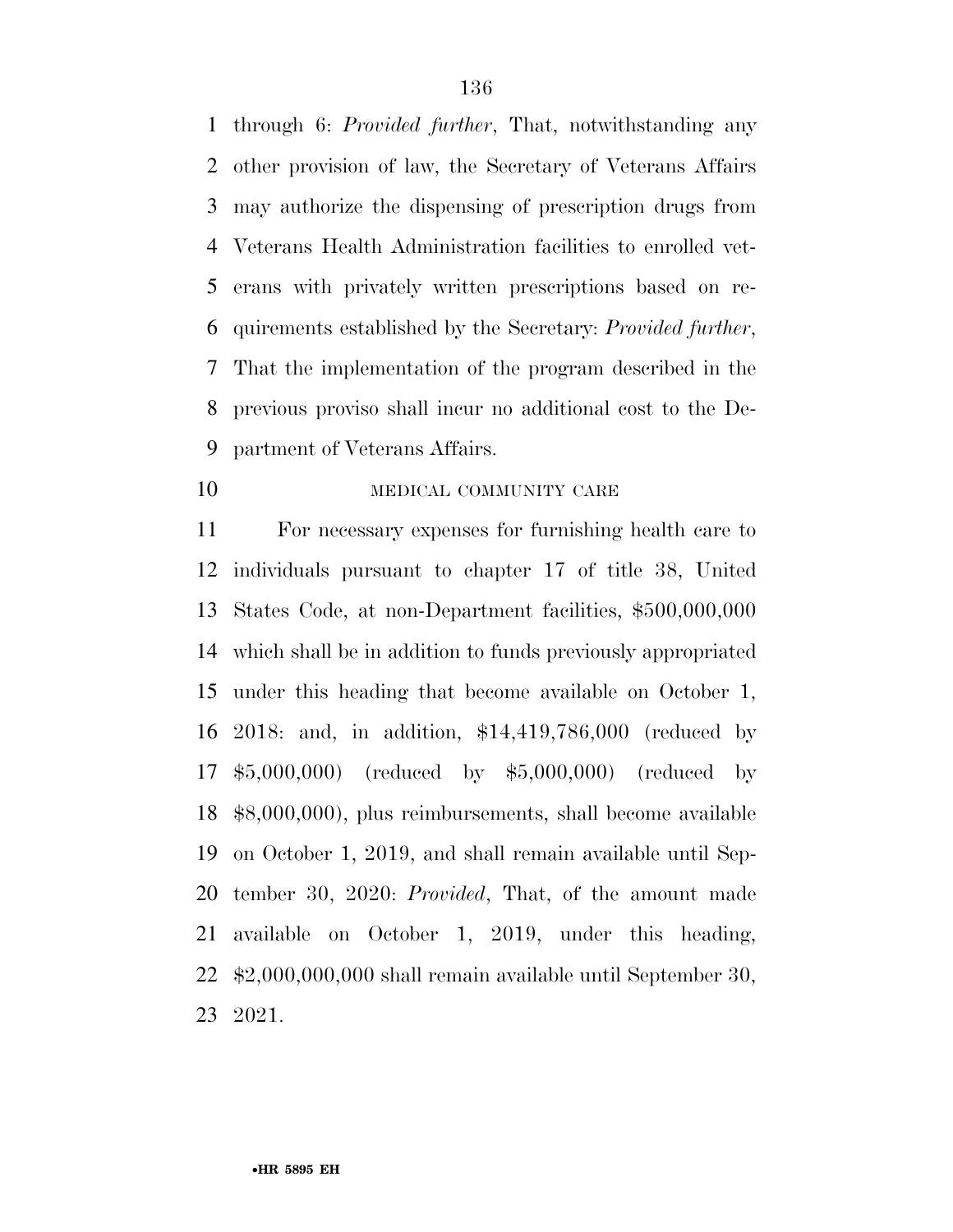#### MEDICAL SUPPORT AND COMPLIANCE

 For necessary expenses in the administration of the medical, hospital, nursing home, domiciliary, construction, supply, and research activities, as authorized by law; ad- ministrative expenses in support of capital policy activi- ties; and administrative and legal expenses of the Depart- ment for collecting and recovering amounts owed the De- partment as authorized under chapter 17 of title 38, United States Code, and the Federal Medical Care Recov- ery Act (42 U.S.C. 2651 et seq.), \$7,106,150,000 (re- duced by \$5,000,000) (increased by \$5,000,000) (reduced by \$1,500,000) (increased by \$1,500,000), plus reim- bursements, shall become available on October 1, 2019, and shall remain available until September 30, 2020: *Pro- vided*, That, of the amount made available on October 1, 2019, under this heading, \$100,000,000 shall remain available until September 30, 2021.

### 18 MEDICAL FACILITIES

 For necessary expenses for the maintenance and op- eration of hospitals, nursing homes, domiciliary facilities, and other necessary facilities of the Veterans Health Ad- ministration; for administrative expenses in support of planning, design, project management, real property ac- quisition and disposition, construction, and renovation of any facility under the jurisdiction or for the use of the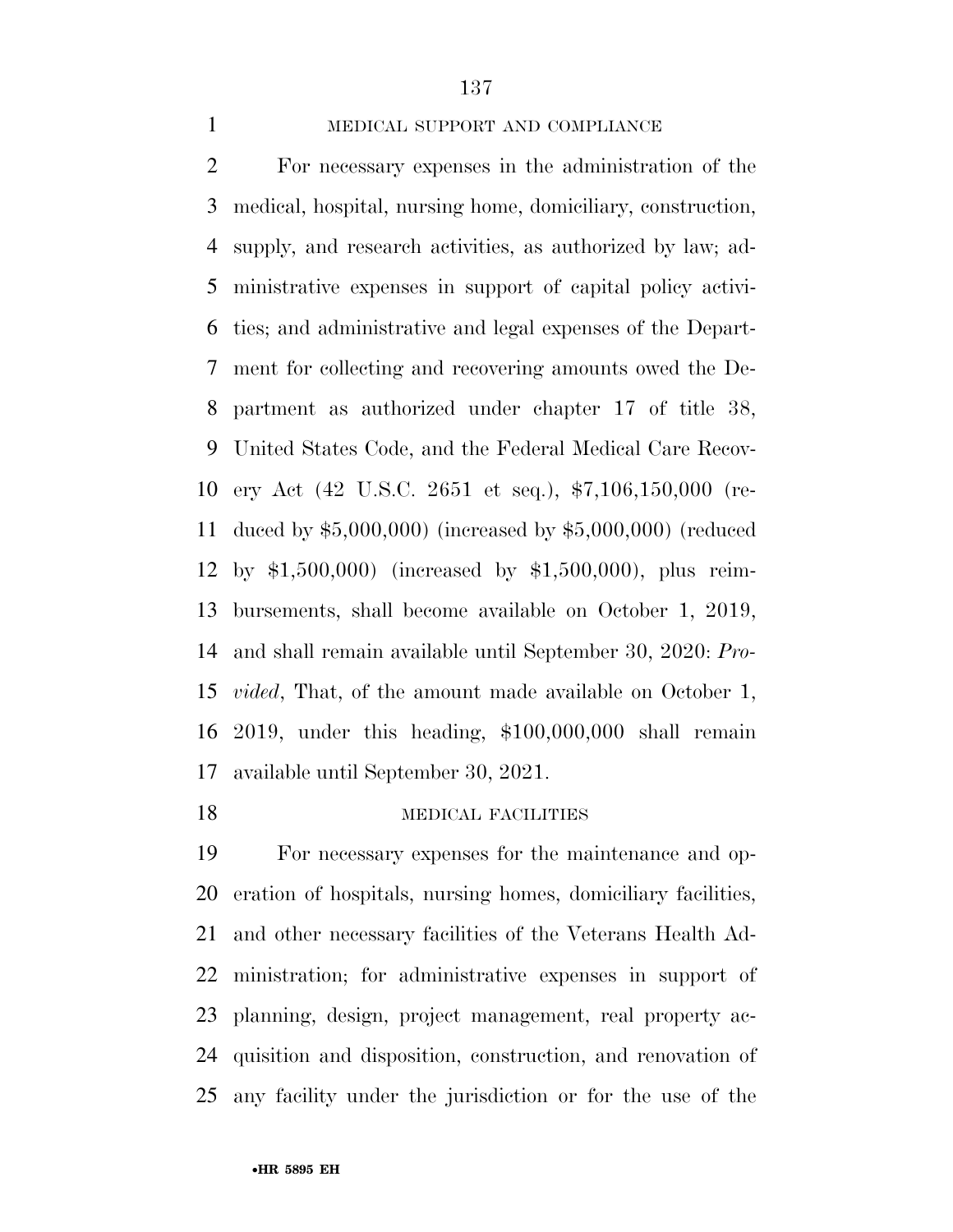Department; for oversight, engineering, and architectural activities not charged to project costs; for repairing, alter- ing, improving, or providing facilities in the several hos- pitals and homes under the jurisdiction of the Depart- ment, not otherwise provided for, either by contract or by the hire of temporary employees and purchase of mate- rials; for leases of facilities; and for laundry services, \$5,276,676,000, plus reimbursements, shall become avail- able on October 1, 2019, and shall remain available until September 30, 2020: *Provided*, That, of the amount made available on October 1, 2019, under this heading, \$250,000,000 shall remain available until September 30, 2021.

# MEDICAL AND PROSTHETIC RESEARCH

 For necessary expenses in carrying out programs of medical and prosthetic research and development as au- thorized by chapter 73 of title 38, United States Code, \$732,262,000, plus reimbursements, shall remain avail- able until September 30, 2020: *Provided*, That of the amount made available under this heading, \$27,000,000 shall remain available until September 30, 2023.

#### NATIONAL CEMETERY ADMINISTRATION

 For necessary expenses of the National Cemetery Ad- ministration for operations and maintenance, not other-wise provided for, including uniforms or allowances there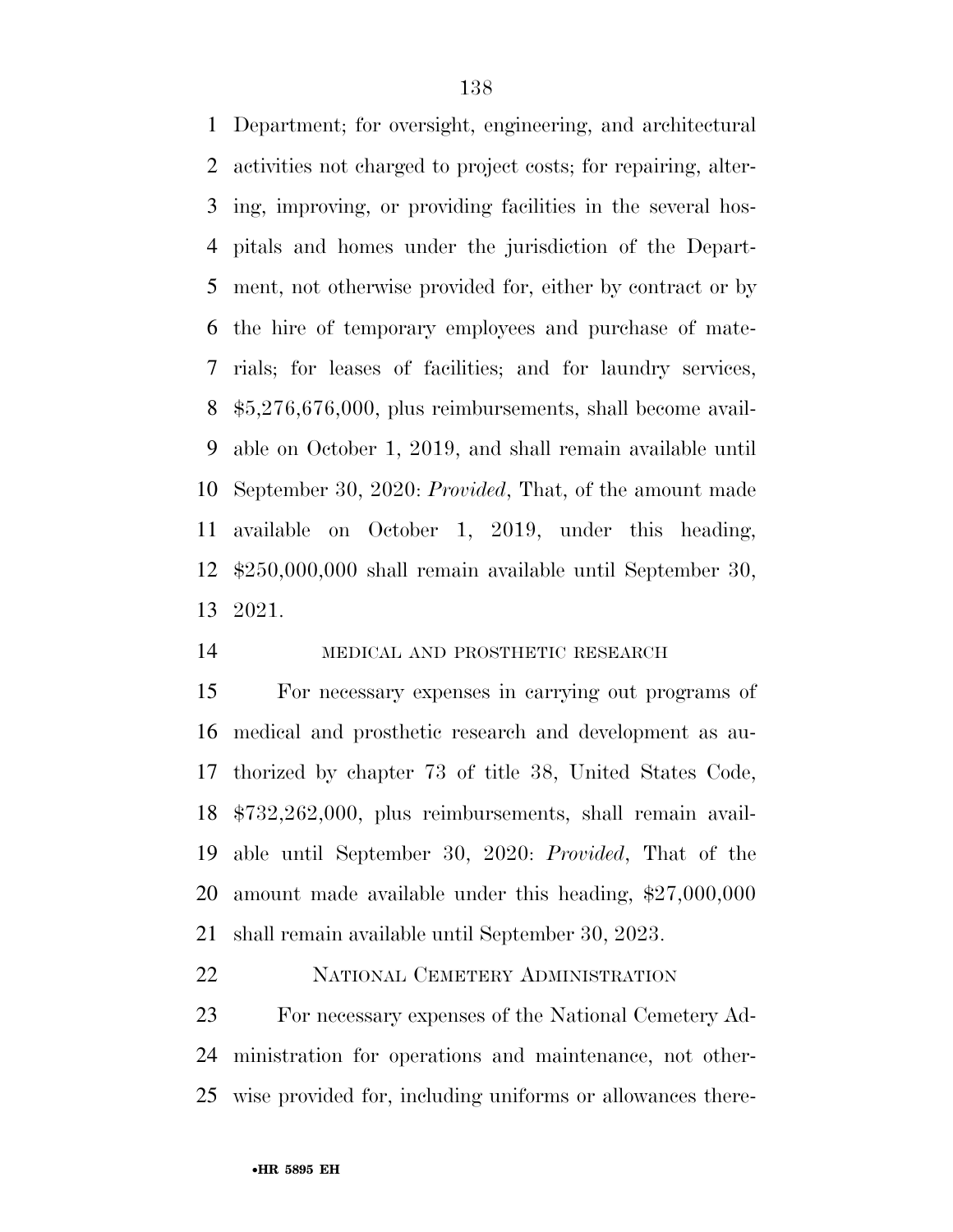for; cemeterial expenses as authorized by law; purchase of one passenger motor vehicle for use in cemeterial oper- ations; hire of passenger motor vehicles; and repair, alter- ation or improvement of facilities under the jurisdiction of the National Cemetery Administration, \$315,836,000, of which not to exceed 10 percent shall remain available until September 30, 2020.

8 DEPARTMENTAL ADMINISTRATION GENERAL ADMINISTRATION

**(INCLUDING TRANSFER OF FUNDS)** 

 For necessary operating expenses of the Department of Veterans Affairs, not otherwise provided for, including administrative expenses in support of Department-wide capital planning, management and policy activities, uni- forms, or allowances therefor; not to exceed \$25,000 for official reception and representation expenses; hire of pas- senger motor vehicles; and reimbursement of the General Services Administration for security guard services, \$346,091,000 (reduced by \$1,000,000) (increased by \$1,000,000), of which not to exceed 5 percent shall remain available until September 30, 2020: *Provided*, That funds provided under this heading may be transferred to ''Gen- eral Operating Expenses, Veterans Benefits Administra-tion''.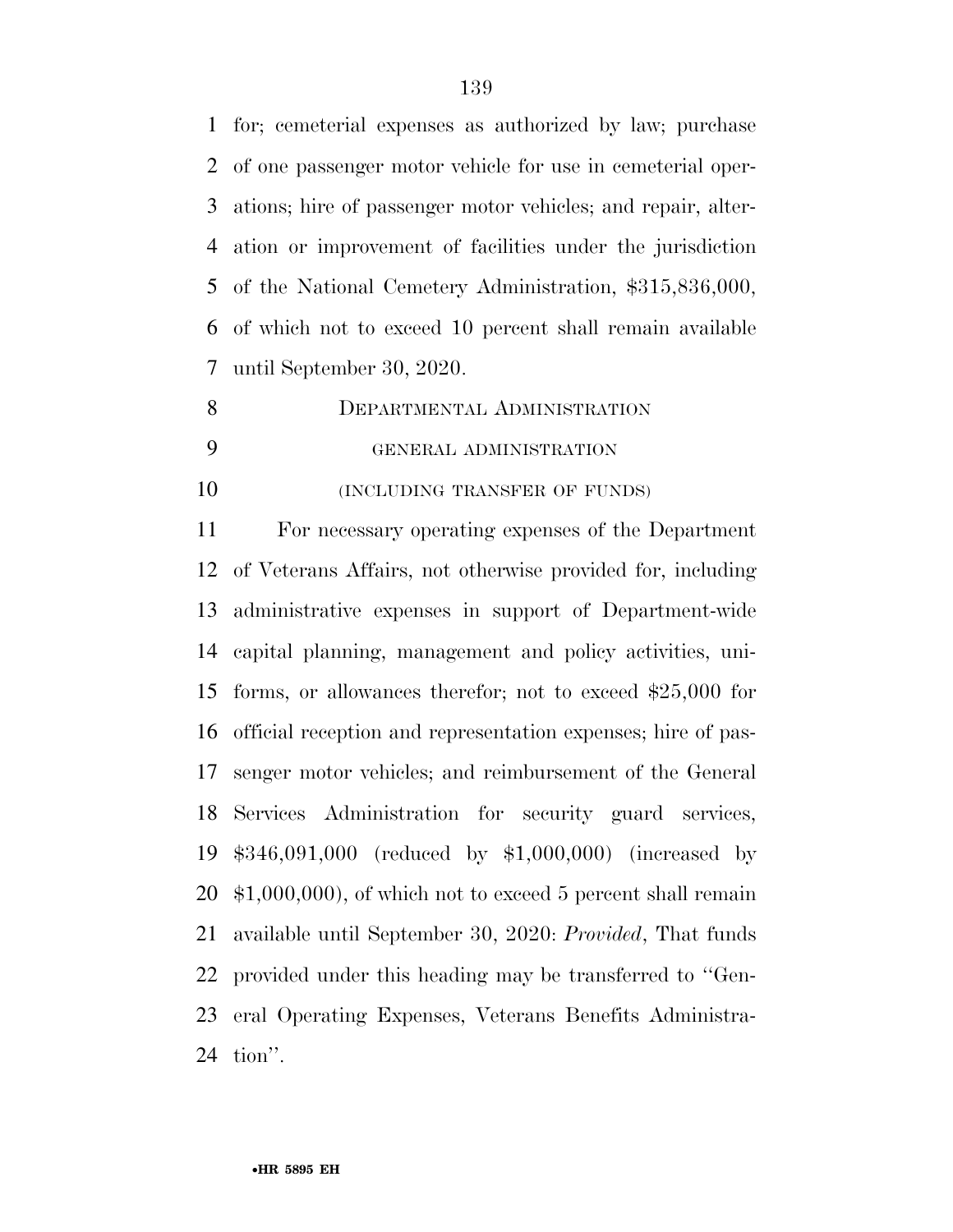#### BOARD OF VETERANS APPEALS

 For necessary operating expenses of the Board of Veterans Appeals, \$174,748,000, of which not to exceed 10 percent shall remain available until September 30, 2020.

 INFORMATION TECHNOLOGY SYSTEMS (INCLUDING TRANSFER OF FUNDS)

 For necessary expenses for information technology systems and telecommunications support, including devel- opmental information systems and operational information systems; for pay and associated costs; and for the capital asset acquisition of information technology systems, in- cluding management and related contractual costs of said acquisitions, including contractual costs associated with operations authorized by section 3109 of title 5, United States Code, \$4,105,500,000, plus reimbursements: *Pro- vided*, That \$1,235,320,000 shall be for pay and associ- ated costs, of which not to exceed 5 percent shall remain available until September 30, 2020: *Provided further*, That \$2,521,650,000 shall be for operations and maintenance, of which not to exceed 5 percent shall remain available until September 30, 2020: *Provided further*, That \$348,530,000 shall be for information technology systems development, and shall remain available until September 30, 2020: *Provided further*, That amounts made available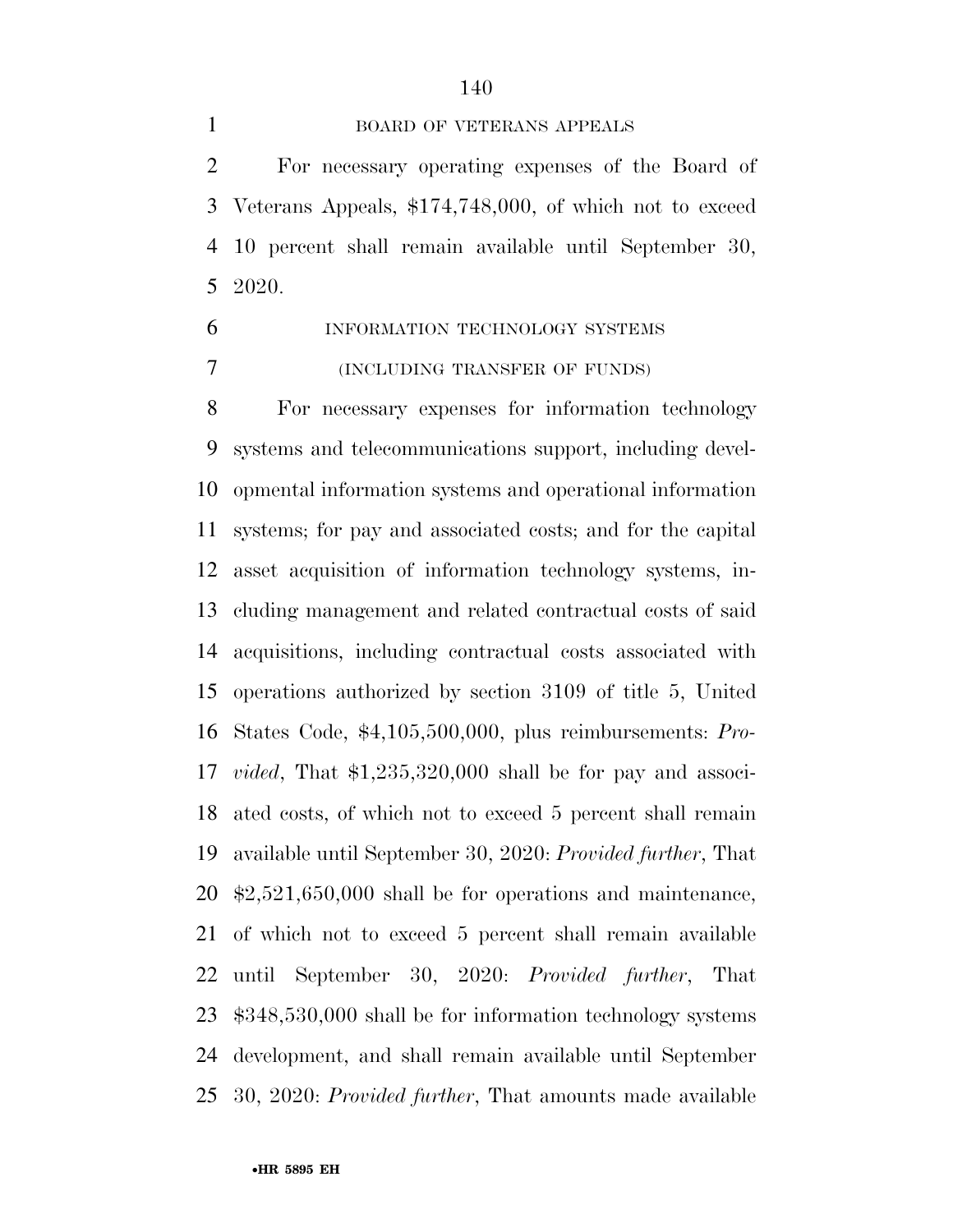for information technology systems development may not be obligated or expended until the Secretary of Veterans Affairs or the Chief Information Officer of the Depart- ment of Veterans Affairs submits to the Committees on Appropriations of both Houses of Congress a certification of the amounts, in parts or in full, to be obligated and expended for each development project: *Provided further*, That amounts made available for salaries and expenses, operations and maintenance, and information technology systems development may be transferred among the three subaccounts after the Secretary of Veterans Affairs re- quests from the Committees on Appropriations of both Houses of Congress the authority to make the transfer and an approval is issued: *Provided further*, That amounts made available for the ''Information Technology Systems'' account for development may be transferred among projects or to newly defined projects: *Provided further*, That no project may be increased or decreased by more than \$1,000,000 of cost prior to submitting a request to the Committees on Appropriations of both Houses of Con- gress to make the transfer and an approval is issued, or absent a response, a period of 30 days has elapsed: *Pro- vided further*, That the funds made available under this heading for information technology systems development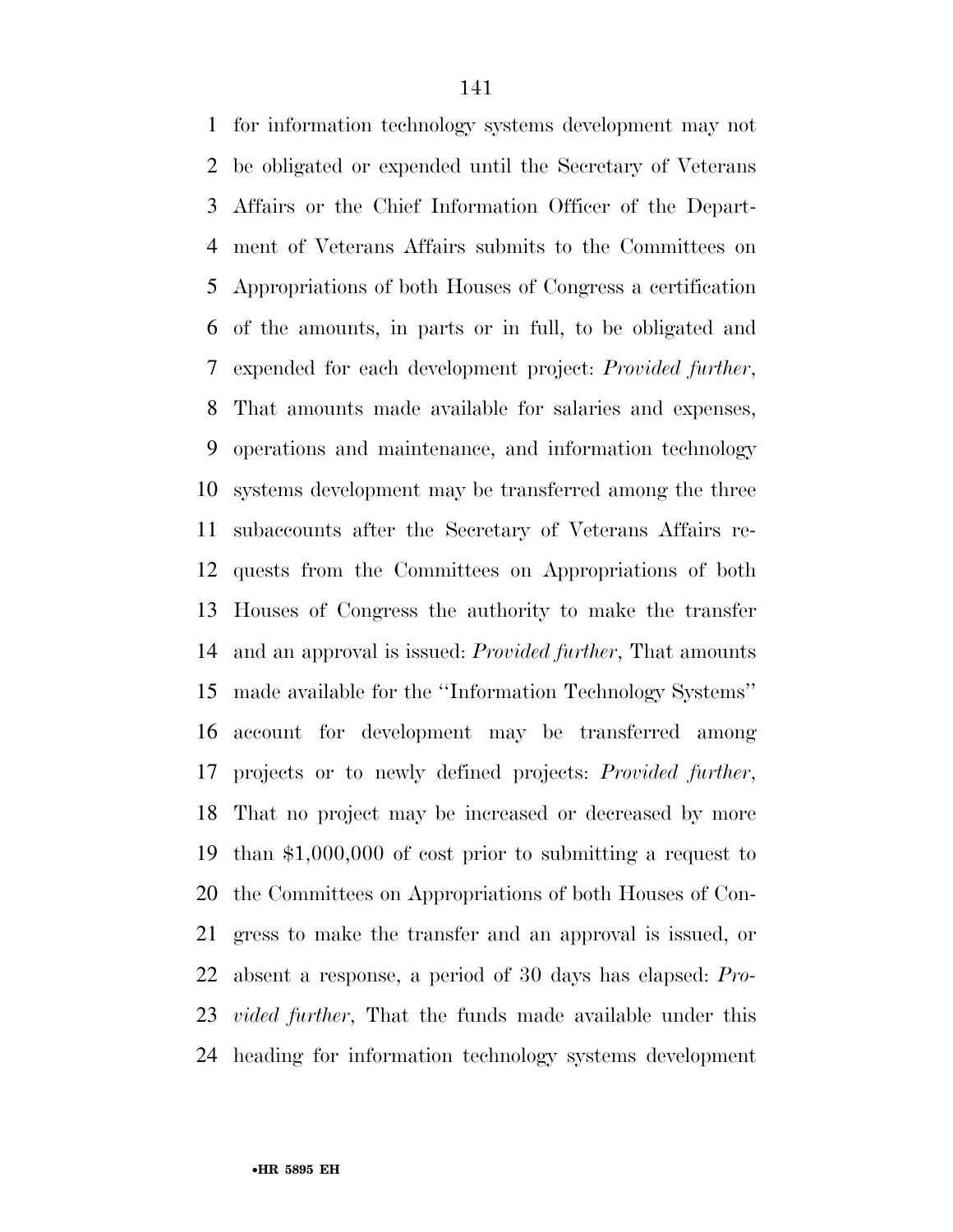shall be for the projects, and in the amounts, specified under this heading in the report accompanying this Act.

VETERANS ELECTRONIC HEALTH RECORD

 For activities related to implementation, preparation, development, interface, management, rollout, and mainte- nance of a Veterans Electronic Health Record system, in- cluding contractual costs associated with operations au- thorized by section 3109 of title 5, United States Code, and salaries and expenses of employees hired under titles 5 and 38, United States Code, \$1,207,000,000, to remain available until September 30, 2021: *Provided*, That the Secretary of Veterans Affairs shall submit to the Commit- tees on Appropriations of both Houses of Congress quar- terly reports detailing obligations, expenditures, and de- ployment implementation by facility: *Provided further*, That the funds provided in this account shall only be avail- able to the Office of the Deputy Secretary, to be adminis-tered by that Office.

OFFICE OF INSPECTOR GENERAL

 For necessary expenses of the Office of Inspector General, to include information technology, in carrying out the provisions of the Inspector General Act of 1978 (5 U.S.C. App.), \$172,054,000 (reduced by \$1,000,000) (in- creased by \$1,000,000), of which not to exceed 10 percent shall remain available until September 30, 2020.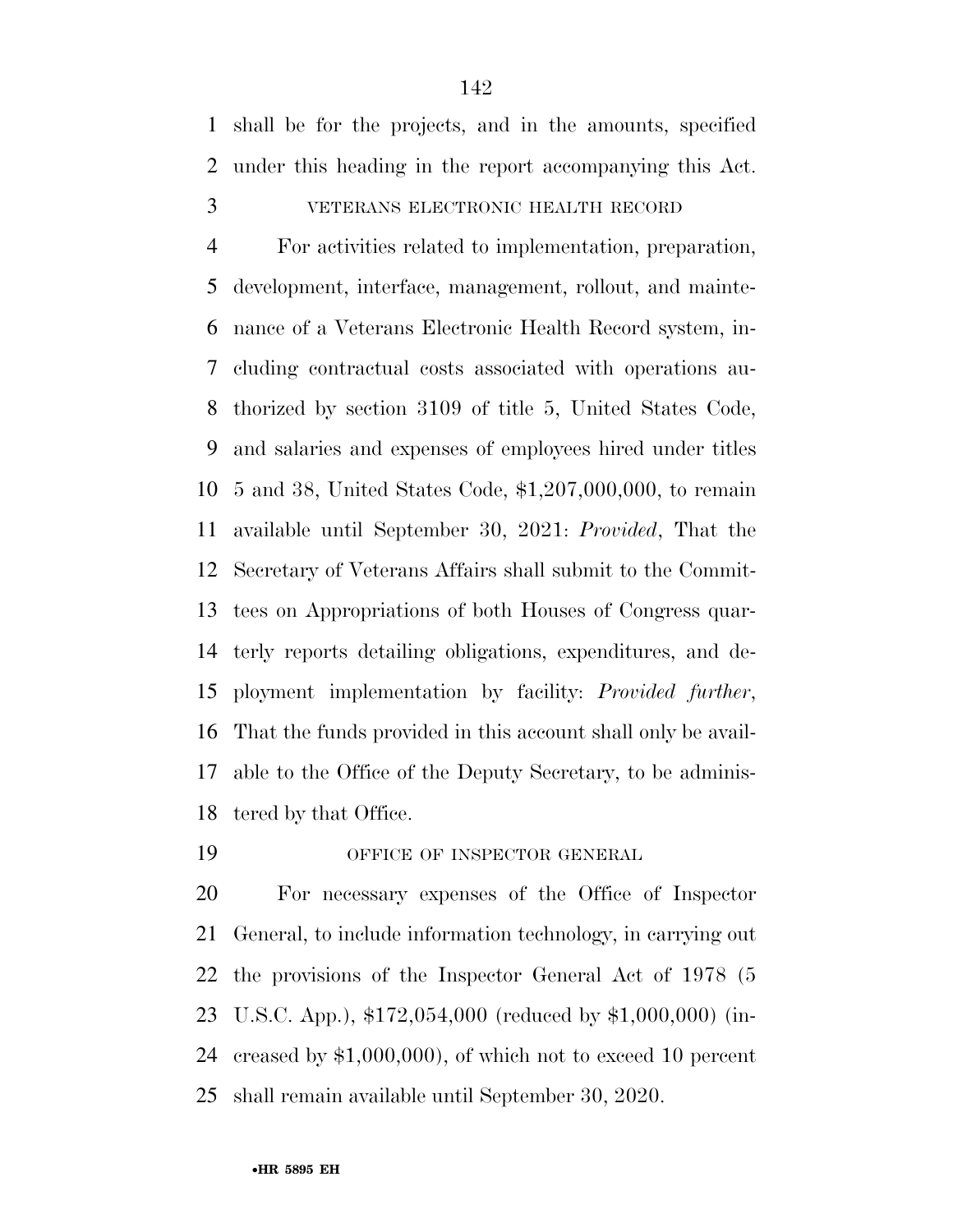#### CONSTRUCTION, MAJOR PROJECTS

 For constructing, altering, extending, and improving any of the facilities, including parking projects, under the jurisdiction or for the use of the Department of Veterans Affairs, or for any of the purposes set forth in sections 316, 2404, 2406 and chapter 81 of title 38, United States Code, not otherwise provided for, including planning, ar- chitectural and engineering services, construction manage- ment services, maintenance or guarantee period services costs associated with equipment guarantees provided under the project, services of claims analysts, offsite utility and storm drainage system construction costs, and site ac- quisition, where the estimated cost of a project is more 14 than the amount set forth in section  $8104(a)(3)(A)$  of title 38, United States Code, or where funds for a project were made available in a previous major project appropriation, \$1,127,486,000, of which \$647,486,000 shall remain available until September 30, 2023; and of which \$480,000,000 shall remain available until expended, of which \$400,000,000 shall be available for seismic improve- ment projects and seismic program management activities, including for projects that would otherwise be funded by the Construction, Minor Projects, Medical Facilities or National Cemetery Administration accounts: *Provided*, That except for advance planning activities, including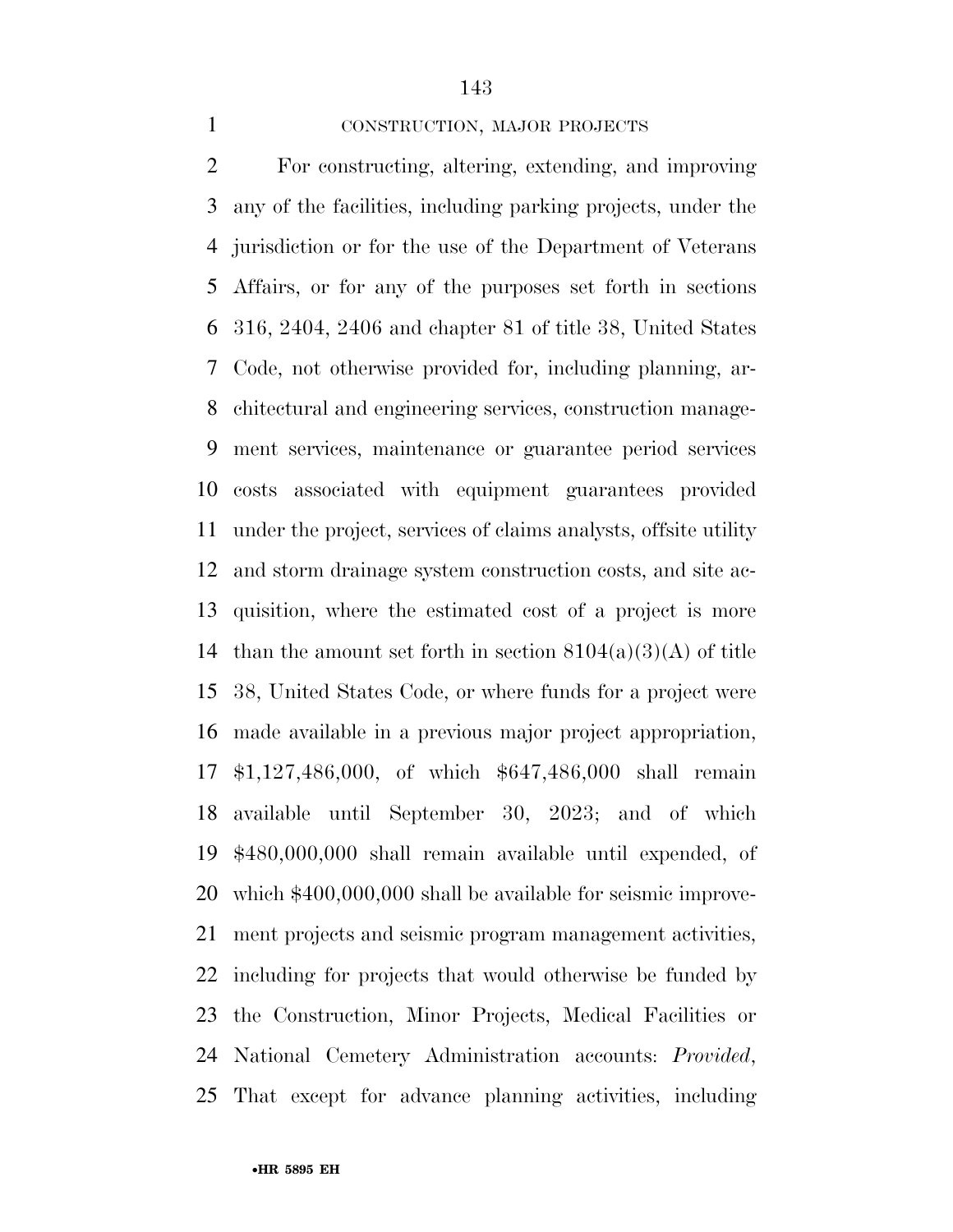needs assessments which may or may not lead to capital investments, and other capital asset management related activities, including portfolio development and manage- ment activities, and investment strategy studies funded through the advance planning fund and the planning and design activities funded through the design fund, including needs assessments which may or may not lead to capital investments, and salaries and associated costs of the resi- dent engineers who oversee those capital investments funded through this account and contracting officers who manage specific major construction projects, and funds provided for the purchase, security, and maintenance of land for the National Cemetery Administration through the land acquisition line item, none of the funds made available under this heading shall be used for any project that has not been notified to Congress through the budg- etary process or that has not been approved by the Con- gress through statute, joint resolution, or in the explana- tory statement accompanying such Act and presented to the President at the time of enrollment: *Provided further*, That funds made available under this heading for fiscal year 2019, for each approved project shall be obligated: (1) by the awarding of a construction documents contract by September 30, 2019; and (2) by the awarding of a con-struction contract by September 30, 2020: *Provided fur-*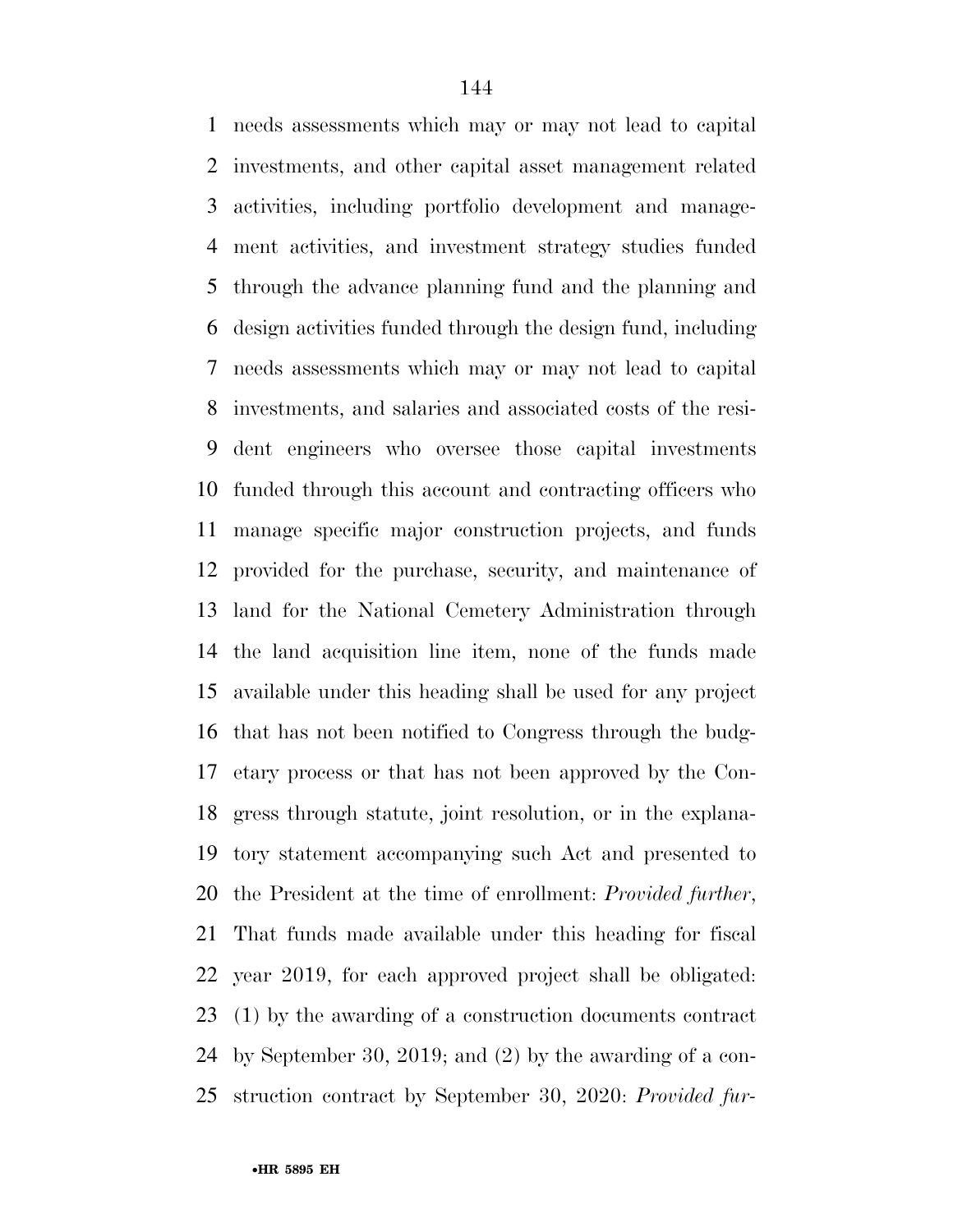*ther*, That the Secretary of Veterans Affairs shall prompt- ly submit to the Committees on Appropriations of both Houses of Congress a written report on any approved major construction project for which obligations are not incurred within the time limitations established above: *Provided further* , That notwithstanding the requirements of section 8104(a) of title 38, United States Code, amounts made available under this heading for seismic im- provement projects and seismic program management ac- tivities shall be available for the completion of both new and existing seismic projects of the Department.

### CONSTRUCTION, MINOR PROJECTS

 For constructing, altering, extending, and improving any of the facilities, including parking projects, under the jurisdiction or for the use of the Department of Veterans Affairs, including planning and assessments of needs which may lead to capital investments, architectural and engineering services, maintenance or guarantee period services costs associated with equipment guarantees pro- vided under the project, services of claims analysts, offsite utility and storm drainage system construction costs, and site acquisition, or for any of the purposes set forth in sections 316, 2404, 2406 and chapter 81 of title 38, United States Code, not otherwise provided for, where the estimated cost of a project is equal to or less than the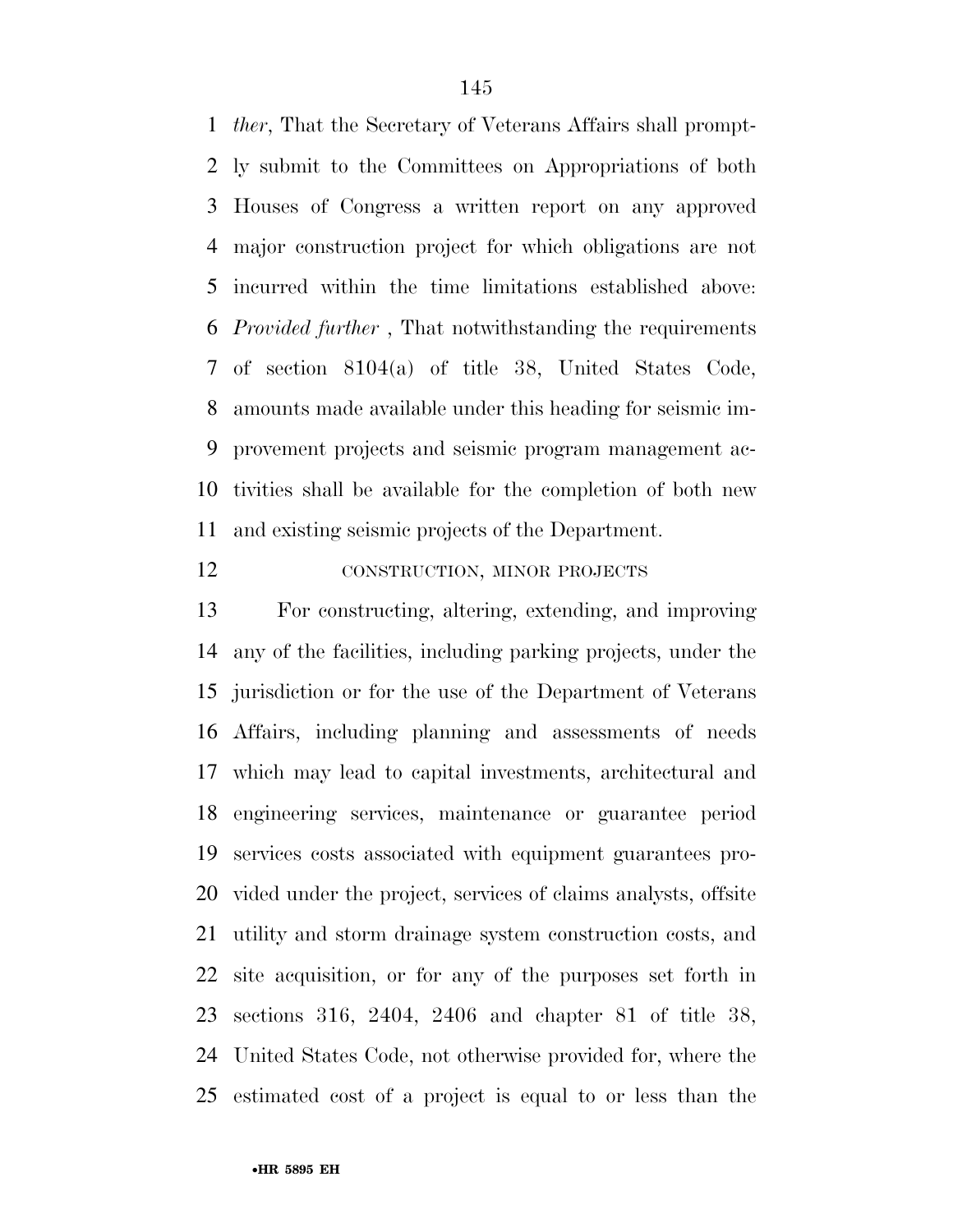1 amount set forth in section  $8104(a)(3)(A)$  of title 38, United States Code, \$649,514,000, to remain available until September 30, 2023, along with unobligated balances of previous ''Construction, Minor Projects'' appropriations which are hereby made available for any project where the estimated cost is equal to or less than the amount set forth in such section: *Provided*, That funds made available under this heading shall be for: (1) repairs to any of the nonmedical facilities under the jurisdiction or for the use of the Department which are necessary because of loss or damage caused by any natural disaster or catastrophe; and (2) temporary measures necessary to prevent or to minimize further loss by such causes.

GRANTS FOR CONSTRUCTION OF STATE EXTENDED CARE

### FACILITIES

 For grants to assist States to acquire or construct State nursing home and domiciliary facilities and to re- model, modify, or alter existing hospital, nursing home, and domiciliary facilities in State homes, for furnishing care to veterans as authorized by sections 8131 through 8137 of title 38, United States Code, \$150,000,000, to remain available until expended.

GRANTS FOR CONSTRUCTION OF VETERANS CEMETERIES

 For grants to assist States and tribal organizations in establishing, expanding, or improving veterans ceme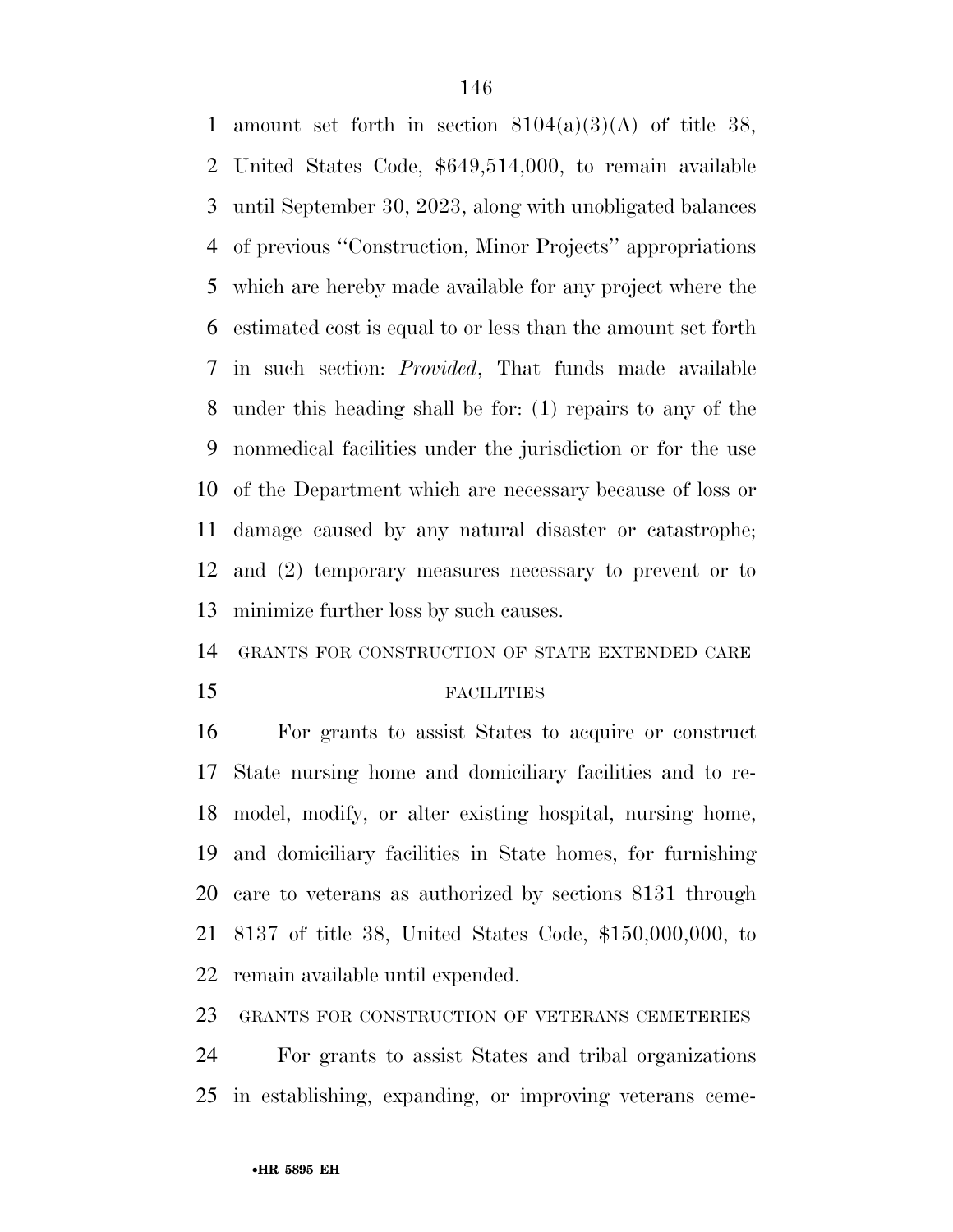teries as authorized by section 2408 of title 38, United States Code, \$45,000,000, to remain available until ex-pended.

 ADMINISTRATIVE PROVISIONS (INCLUDING TRANSFER OF FUNDS)

 SEC. 201. Any appropriation for fiscal year 2019 for ''Compensation and Pensions'', ''Readjustment Benefits'', and ''Veterans Insurance and Indemnities'' may be trans- ferred as necessary to any other of the mentioned appro- priations: *Provided*, That, before a transfer may take place, the Secretary of Veterans Affairs shall request from the Committees on Appropriations of both Houses of Con- gress the authority to make the transfer and such Com- mittees issue an approval, or absent a response, a period of 30 days has elapsed.

**(INCLUDING TRANSFER OF FUNDS)** 

 SEC. 202. Amounts made available for the Depart- ment of Veterans Affairs for fiscal year 2019, in this or any other Act, under the ''Medical Services'', ''Medical Community Care'', ''Medical Support and Compliance'', and ''Medical Facilities'' accounts may be transferred among the accounts: *Provided*, That any transfers among the ''Medical Services'', ''Medical Community Care'', and ''Medical Support and Compliance'' accounts of 1 percent or less of the total amount appropriated to the account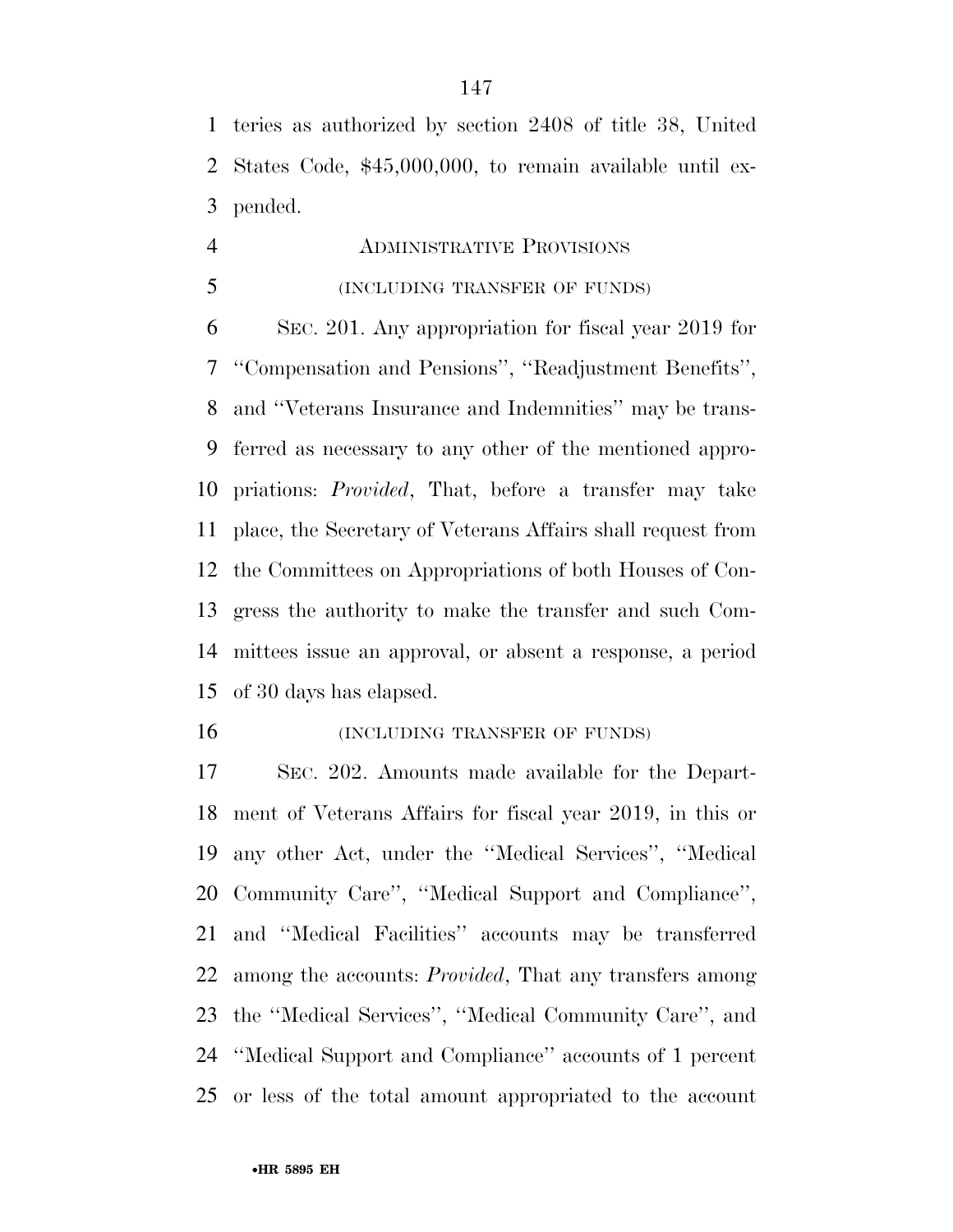in this or any other Act may take place subject to notifica- tion from the Secretary of Veterans Affairs to the Com- mittees on Appropriations of both Houses of Congress of the amount and purpose of the transfer: *Provided further*, That any transfers among the ''Medical Services'', ''Med- ical Community Care'', and ''Medical Support and Compli- ance'' accounts in excess of 1 percent, or exceeding the cumulative 1 percent for the fiscal year, may take place only after the Secretary requests from the Committees on Appropriations of both Houses of Congress the authority to make the transfer and an approval is issued: *Provided further*, That any transfers to or from the ''Medical Facili- ties'' account may take place only after the Secretary re- quests from the Committees on Appropriations of both Houses of Congress the authority to make the transfer and an approval is issued.

 SEC. 203. Appropriations available in this title for salaries and expenses shall be available for services au- thorized by section 3109 of title 5, United States Code; hire of passenger motor vehicles; lease of a facility or land or both; and uniforms or allowances therefore, as author- ized by sections 5901 through 5902 of title 5, United States Code.

 SEC. 204. No appropriations in this title (except the appropriations for ''Construction, Major Projects'', and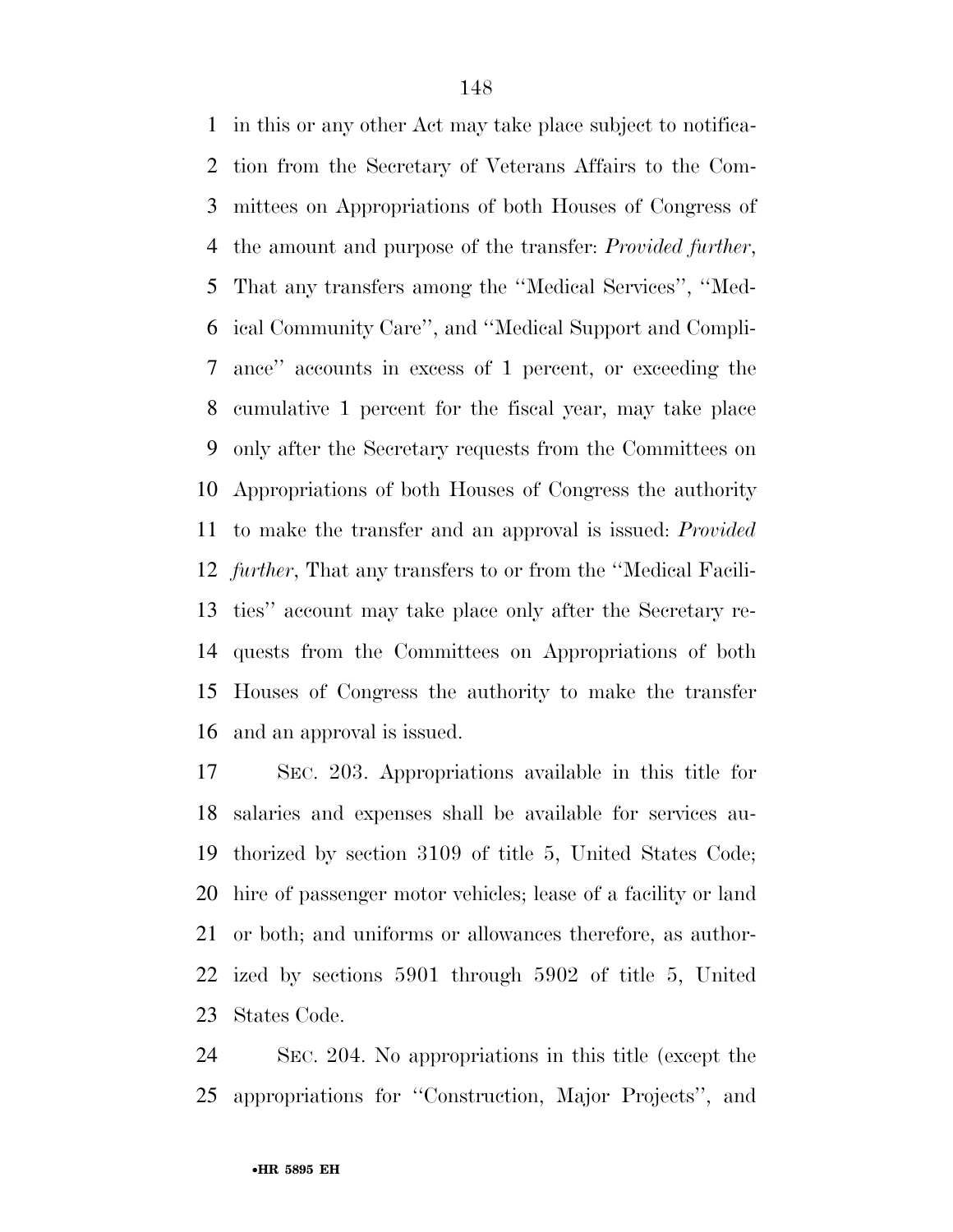''Construction, Minor Projects'') shall be available for the purchase of any site for or toward the construction of any new hospital or home.

 SEC. 205. No appropriations in this title shall be available for hospitalization or examination of any persons (except beneficiaries entitled to such hospitalization or ex- amination under the laws providing such benefits to vet- erans, and persons receiving such treatment under sec- tions 7901 through 7904 of title 5, United States Code, or the Robert T. Stafford Disaster Relief and Emergency Assistance Act (42 U.S.C. 5121 et seq.)), unless reim- bursement of the cost of such hospitalization or examina- tion is made to the ''Medical Services'' account at such rates as may be fixed by the Secretary of Veterans Affairs. SEC. 206. Appropriations available in this title for ''Compensation and Pensions'', ''Readjustment Benefits'', and ''Veterans Insurance and Indemnities'' shall be avail- able for payment of prior year accrued obligations re- quired to be recorded by law against the corresponding prior year accounts within the last quarter of fiscal year 2018.

 SEC. 207. Appropriations available in this title shall be available to pay prior year obligations of corresponding prior year appropriations accounts resulting from sections 3328(a), 3334, and 3712(a) of title 31, United States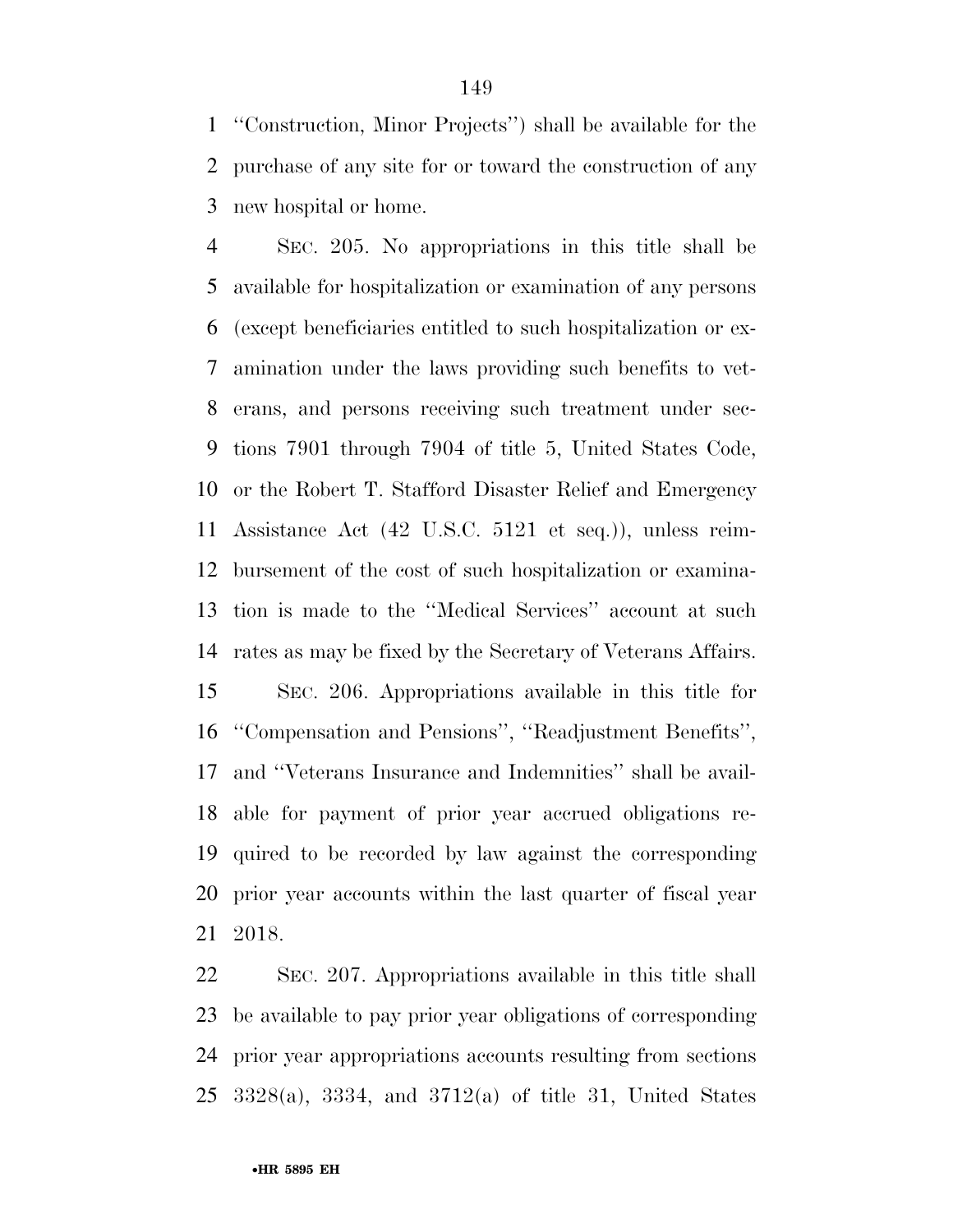Code, except that if such obligations are from trust fund accounts they shall be payable only from ''Compensation and Pensions''.

## (INCLUDING TRANSFER OF FUNDS)

 SEC. 208. Notwithstanding any other provision of law, during fiscal year 2019, the Secretary of Veterans Affairs shall, from the National Service Life Insurance Fund under section 1920 of title 38, United States Code, the Veterans' Special Life Insurance Fund under section 1923 of title 38, United States Code, and the United States Government Life Insurance Fund under section 1955 of title 38, United States Code, reimburse the ''Gen- eral Operating Expenses, Veterans Benefits Administra- tion'' and ''Information Technology Systems'' accounts for the cost of administration of the insurance programs fi- nanced through those accounts: *Provided*, That reimburse- ment shall be made only from the surplus earnings accu- mulated in such an insurance program during fiscal year 2019 that are available for dividends in that program after claims have been paid and actuarially determined reserves have been set aside: *Provided further*, That if the cost of administration of such an insurance program exceeds the amount of surplus earnings accumulated in that program, reimbursement shall be made only to the extent of such surplus earnings: *Provided further*, That the Secretary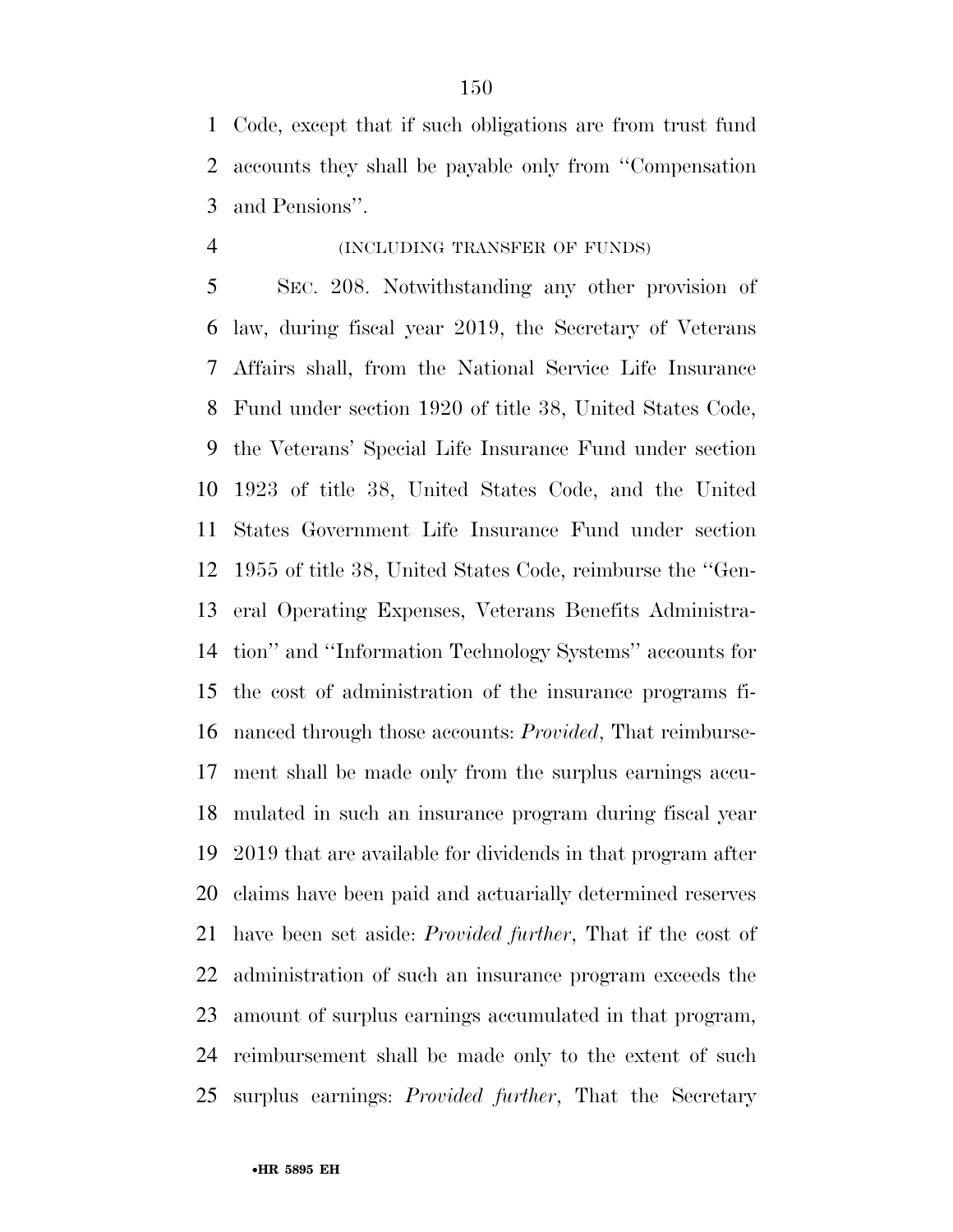shall determine the cost of administration for fiscal year 2019 which is properly allocable to the provision of each such insurance program and to the provision of any total disability income insurance included in that insurance pro-gram.

 SEC. 209. Amounts deducted from enhanced-use lease proceeds to reimburse an account for expenses in- curred by that account during a prior fiscal year for pro- viding enhanced-use lease services, may be obligated dur-ing the fiscal year in which the proceeds are received.

11 (INCLUDING TRANSFER OF FUNDS)

 SEC. 210. Funds available in this title or funds for salaries and other administrative expenses shall also be available to reimburse the Office of Resolution Manage- ment, the Office of Employment Discrimination Complaint Adjudication, the Office of Accountability and Whistle- blower Protection, and the Office of Diversity and Inclu- sion for all services provided at rates which will recover actual costs but not to exceed \$48,431,000 for the Office of Resolution Management, \$4,333,000 for the Office of Employment Discrimination Complaint Adjudication, \$17,700,000 for the Office of Accountability and Whistle- blower Protection, and \$3,230,000 for the Office of Diver- sity and Inclusion: *Provided*, That payments may be made in advance for services to be furnished based on estimated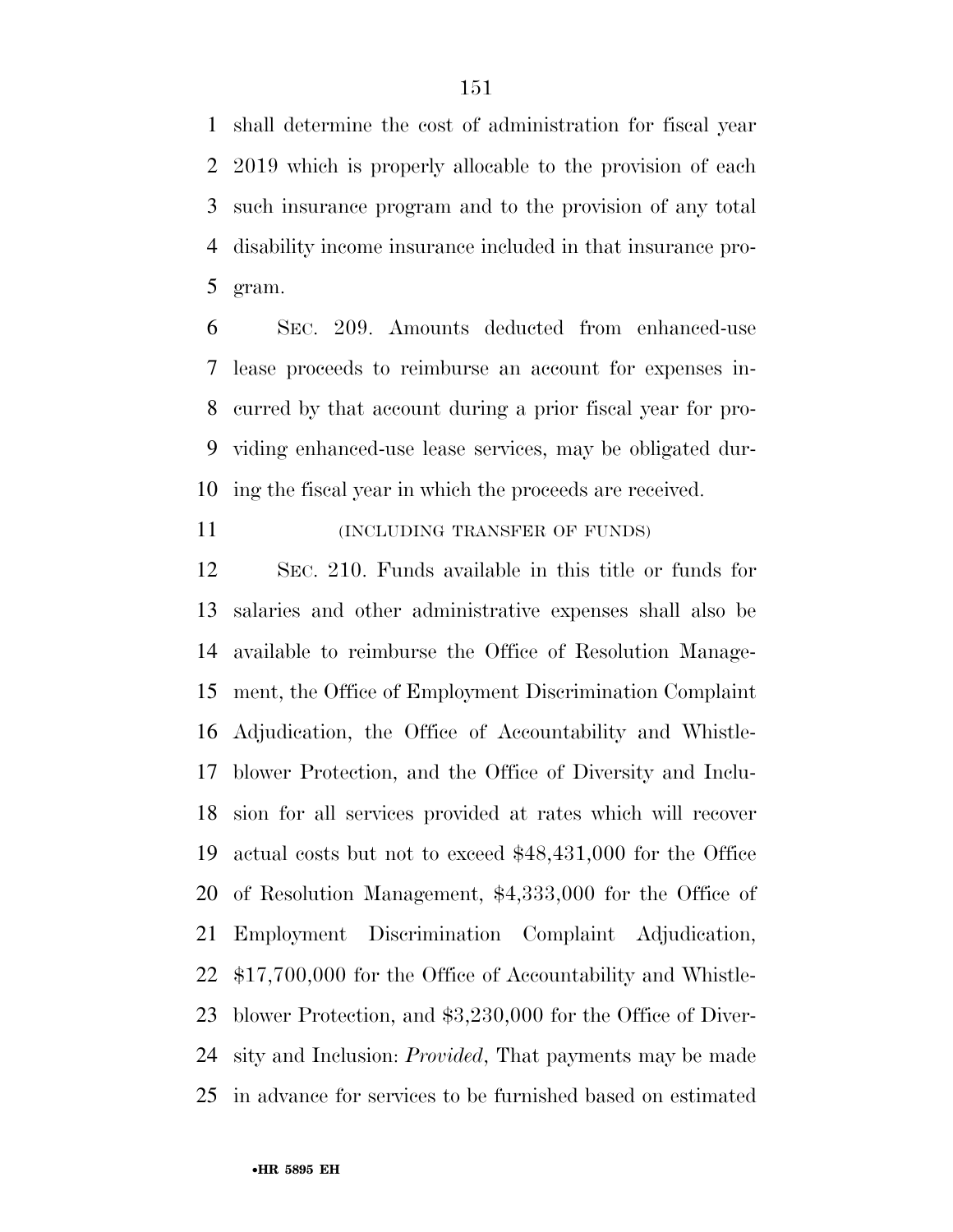costs: *Provided further*, That amounts received shall be credited to the ''General Administration'' and ''Informa- tion Technology Systems'' accounts for use by the office that provided the service.

 SEC. 211. No funds of the Department of Veterans Affairs shall be available for hospital care, nursing home care, or medical services provided to any person under chapter 17 of title 38, United States Code, for a non-serv-9 ice-connected disability described in section  $1729(a)(2)$  of such title, unless that person has disclosed to the Sec- retary of Veterans Affairs, in such form as the Secretary may require, current, accurate third-party reimbursement information for purposes of section 1729 of such title: *Pro- vided*, That the Secretary may recover, in the same man- ner as any other debt due the United States, the reason- able charges for such care or services from any person who does not make such disclosure as required: *Provided fur- ther*, That any amounts so recovered for care or services provided in a prior fiscal year may be obligated by the Secretary during the fiscal year in which amounts are re-ceived.

**(INCLUDING TRANSFER OF FUNDS)** 

 SEC. 212. Notwithstanding any other provision of law, proceeds or revenues derived from enhanced-use leas-ing activities (including disposal) may be deposited into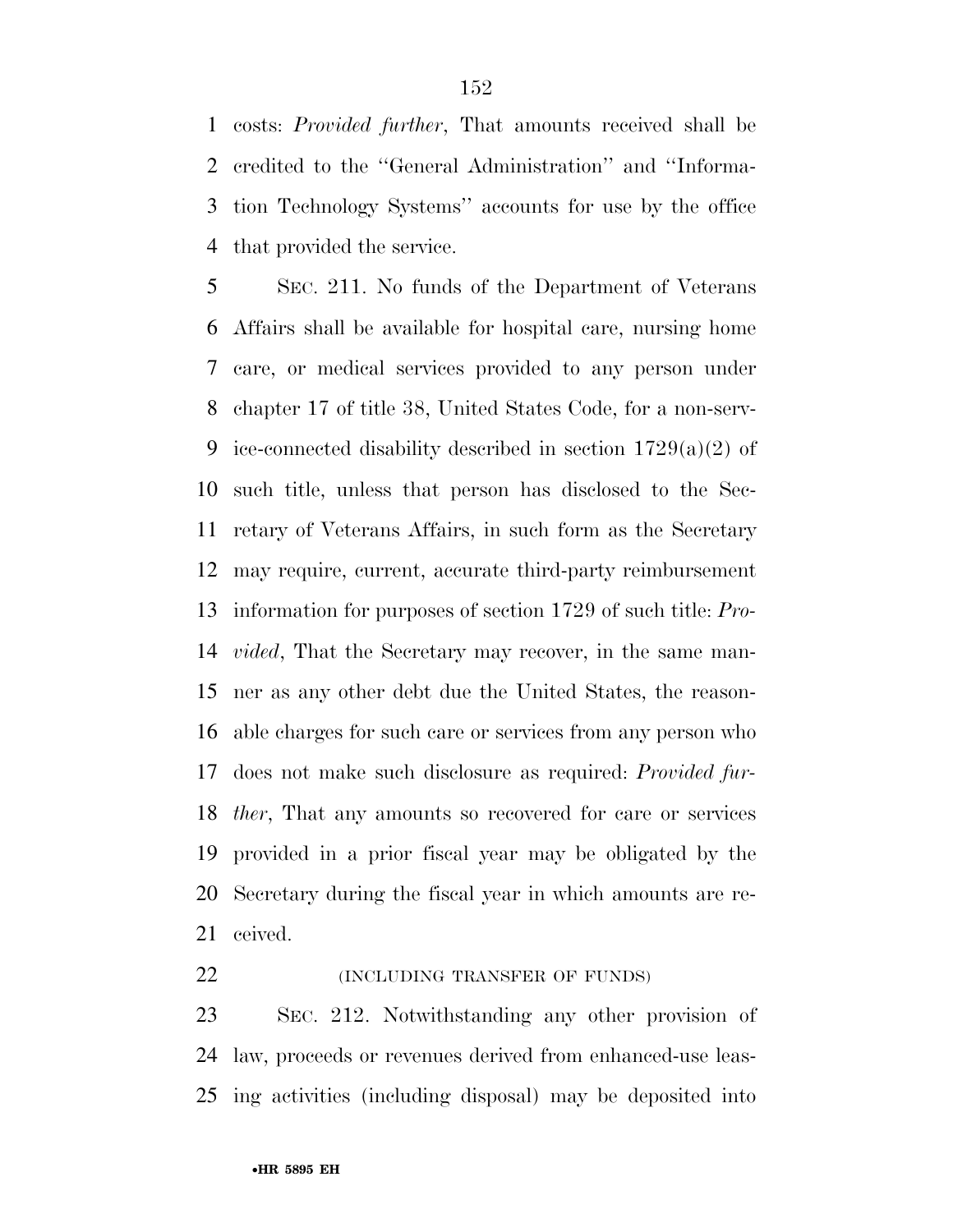the ''Construction, Major Projects'' and ''Construction, Minor Projects'' accounts and be used for construction (including site acquisition and disposition), alterations, and improvements of any medical facility under the juris- diction or for the use of the Department of Veterans Af- fairs. Such sums as realized are in addition to the amount provided for in ''Construction, Major Projects'' and ''Con-struction, Minor Projects''.

 SEC. 213. Amounts made available under ''Medical Services'' are available—

 (1) for furnishing recreational facilities, sup-plies, and equipment; and

 (2) for funeral expenses, burial expenses, and other expenses incidental to funerals and burials for beneficiaries receiving care in the Department.

16 (INCLUDING TRANSFER OF FUNDS)

 SEC. 214. Such sums as may be deposited to the Medical Care Collections Fund pursuant to section 1729A of title 38, United States Code, may be transferred to the ''Medical Services'' and ''Medical Community Care'' ac- counts to remain available until expended for the purposes of these accounts.

 SEC. 215. The Secretary of Veterans Affairs may enter into agreements with Federally Qualified Health Centers in the State of Alaska and Indian tribes and tribal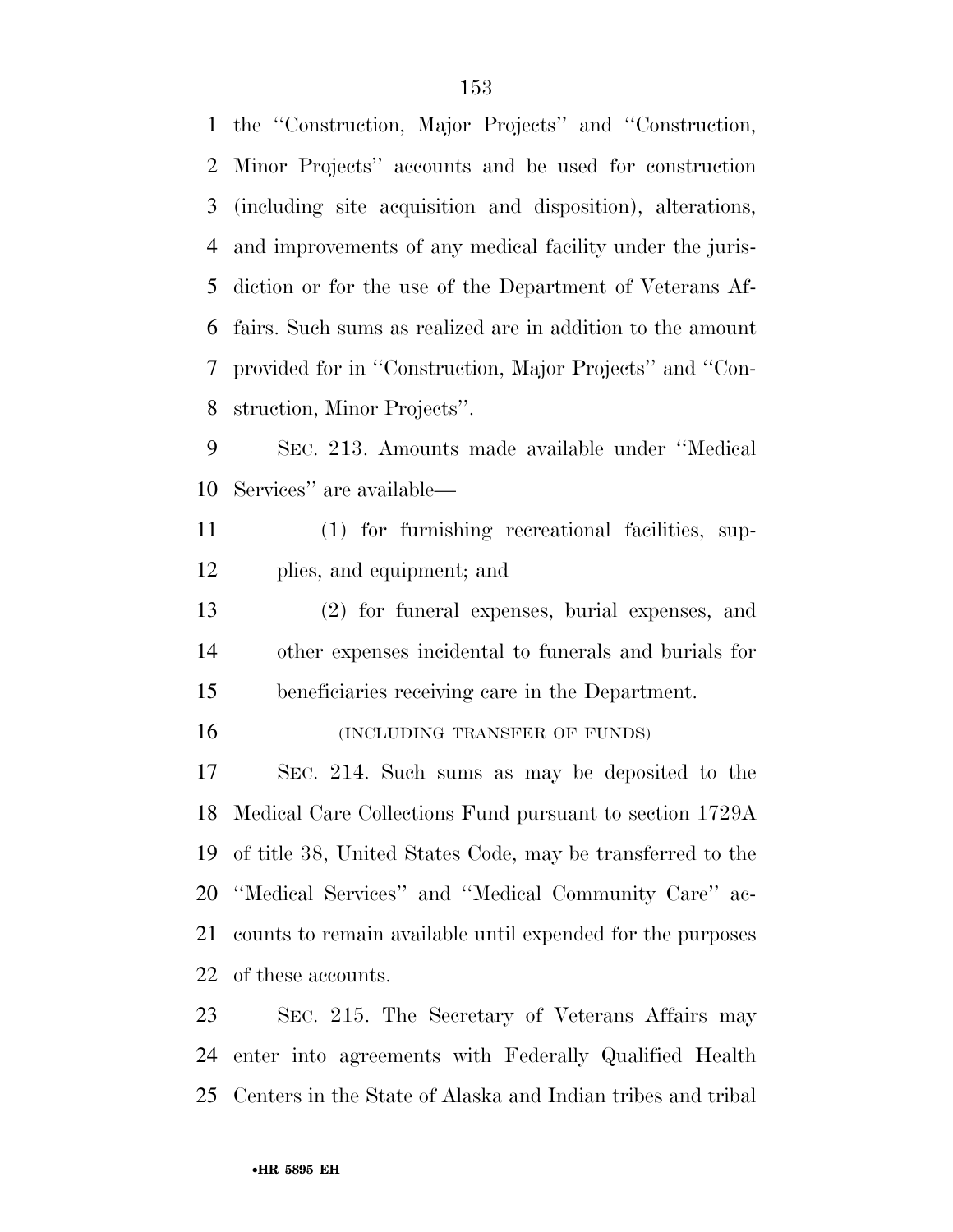organizations which are party to the Alaska Native Health Compact with the Indian Health Service, to provide healthcare, including behavioral health and dental care, to veterans in rural Alaska. The Secretary shall require par- ticipating veterans and facilities to comply with all appro- priate rules and regulations, as established by the Sec- retary. The term ''rural Alaska'' shall mean those lands which are not within the boundaries of the municipality of Anchorage or the Fairbanks North Star Borough.

**(INCLUDING TRANSFER OF FUNDS)** 

 SEC. 216. Such sums as may be deposited to the De- partment of Veterans Affairs Capital Asset Fund pursu- ant to section 8118 of title 38, United States Code, may be transferred to the ''Construction, Major Projects'' and ''Construction, Minor Projects'' accounts, to remain avail- able until expended for the purposes of these accounts. SEC. 217. Not later than 30 days after the end of each fiscal quarter, the Secretary of Veterans Affairs shall submit to the Committees on Appropriations of both Houses of Congress a report on the financial status of the Department of Veterans Affairs for the preceding quarter: *Provided*, That, at a minimum, the report shall include the direction contained in the paragraph entitled ''Quar-terly reporting'', under the heading ''General Administra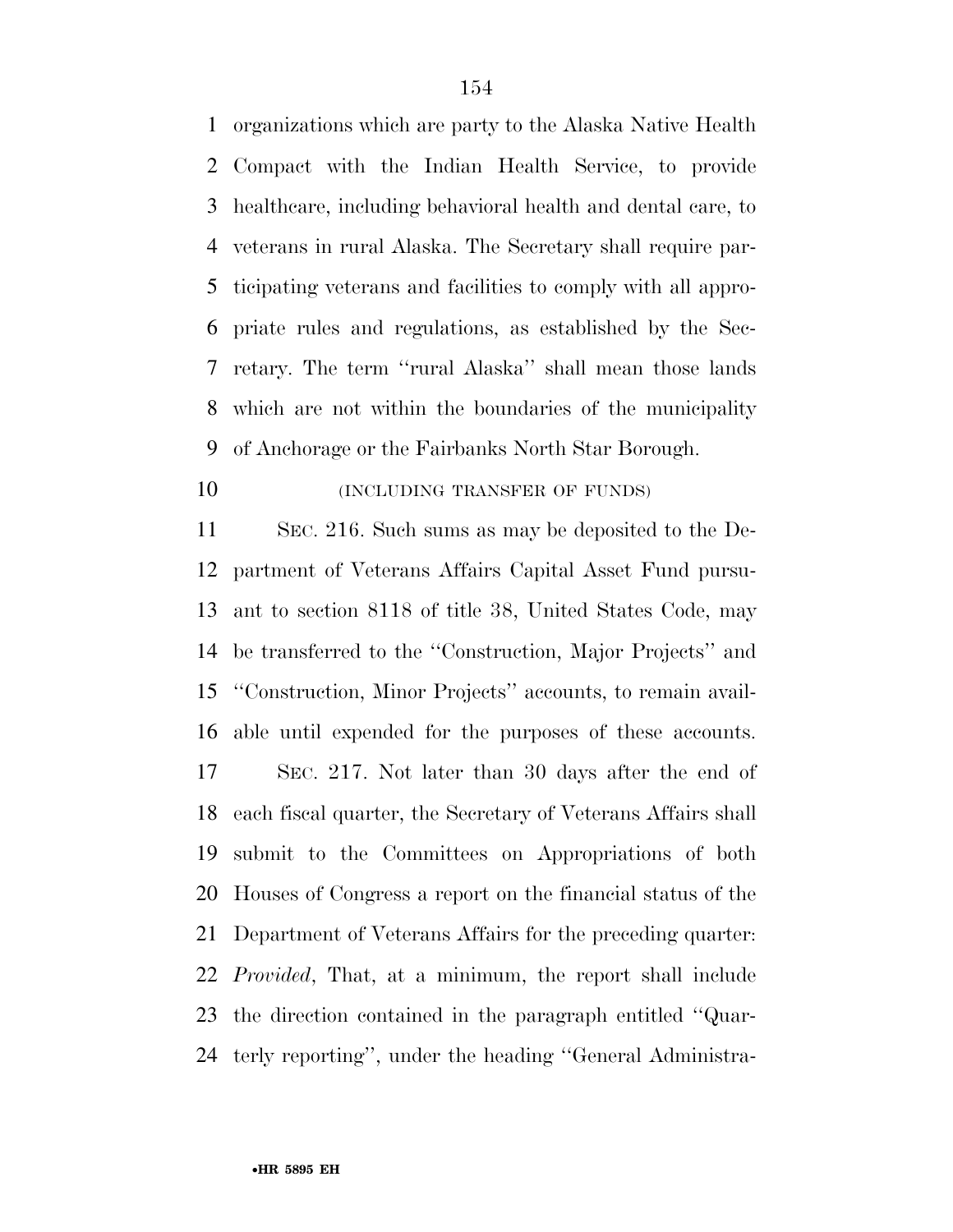tion'' in the joint explanatory statement accompanying Public Law 114–223.

(INCLUDING TRANSFER OF FUNDS)

 SEC. 218. Amounts made available under the ''Med- ical Services'', ''Medical Community Care'', ''Medical Sup- port and Compliance'', ''Medical Facilities'', ''General Op- erating Expenses, Veterans Benefits Administration'', ''Board of Veterans Appeals'', ''General Administration'', and ''National Cemetery Administration'' accounts for fis- cal year 2019 may be transferred to or from the ''Informa- tion Technology Systems'' account: *Provided*, That such transfers may not result in a more than 10 percent aggre- gate increase in the total amount made available by this Act for the ''Information Technology Systems'' account: *Provided further*, That, before a transfer may take place, the Secretary of Veterans Affairs shall request from the Committees on Appropriations of both Houses of Congress the authority to make the transfer and an approval is issued.

**(INCLUDING TRANSFER OF FUNDS)** 

 SEC. 219. Of the amounts appropriated to the De- partment of Veterans Affairs which become available on October 1, 2019, for ''Medical Services'', ''Medical Com- munity Care'', ''Medical Support and Compliance'', and ''Medical Facilities'', up to \$307,609,000, plus reimburse-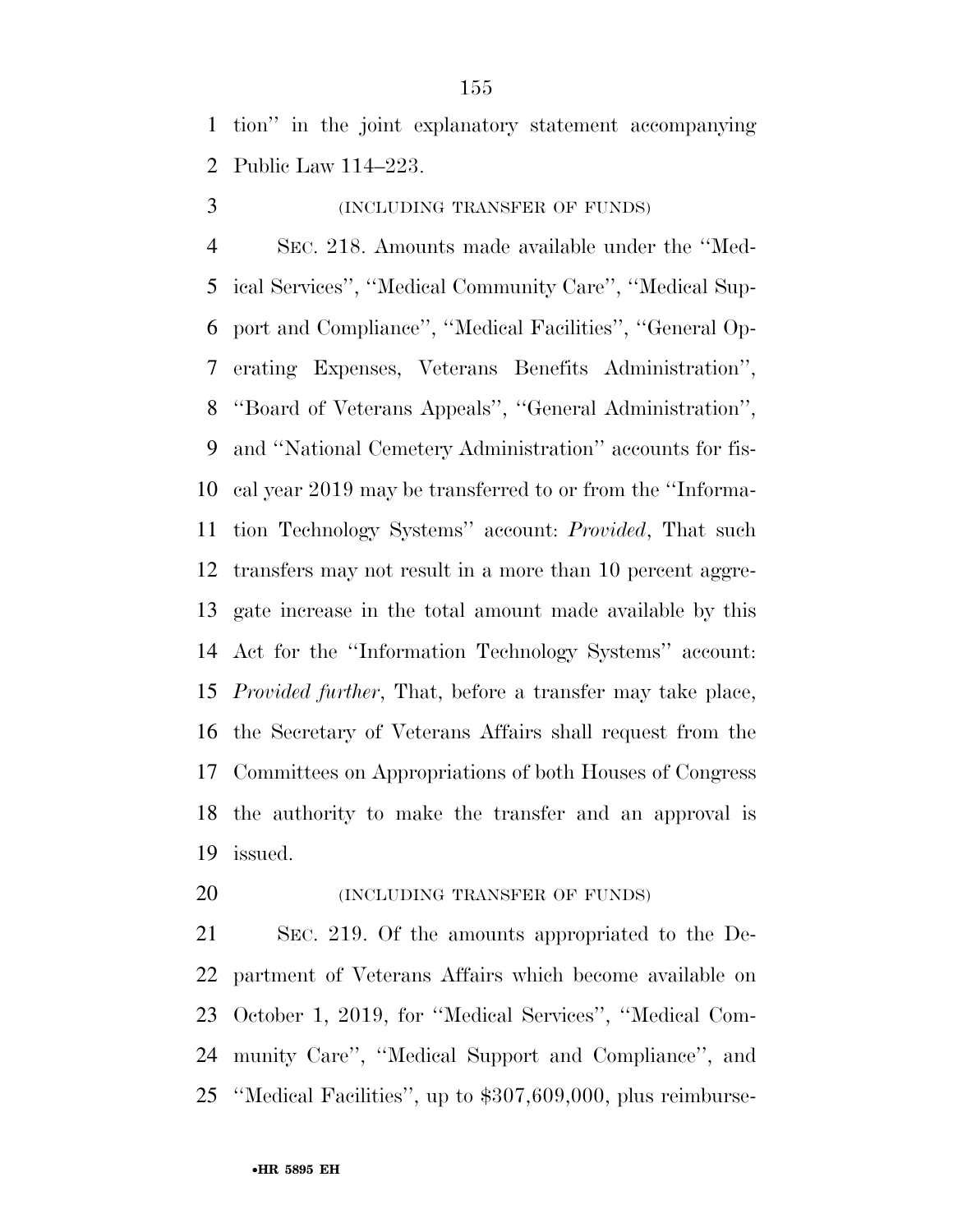ments, may be transferred to the Joint Department of De- fense—Department of Veterans Affairs Medical Facility Demonstration Fund, established by section 1704 of the National Defense Authorization Act for Fiscal Year 2010 (Public Law 111–84; 123 Stat. 3571) and may be used for operation of the facilities designated as combined Fed- eral medical facilities as described by section 706 of the Duncan Hunter National Defense Authorization Act for Fiscal Year 2009 (Public Law 110–417; 122 Stat. 4500): *Provided*, That additional funds may be transferred from accounts designated in this section to the Joint Depart- ment of Defense—Department of Veterans Affairs Med- ical Facility Demonstration Fund upon written notifica- tion by the Secretary of Veterans Affairs to the Commit-tees on Appropriations of both Houses of Congress.

16 (INCLUDING TRANSFER OF FUNDS)

 SEC. 220. Such sums as may be deposited to the Medical Care Collections Fund pursuant to section 1729A of title 38, United States Code, for healthcare provided at facilities designated as combined Federal medical facili- ties as described by section 706 of the Duncan Hunter National Defense Authorization Act for Fiscal Year 2009 (Public Law 110–417; 122 Stat. 4500) shall also be avail- able: (1) for transfer to the Joint Department of De-fense—Department of Veterans Affairs Medical Facility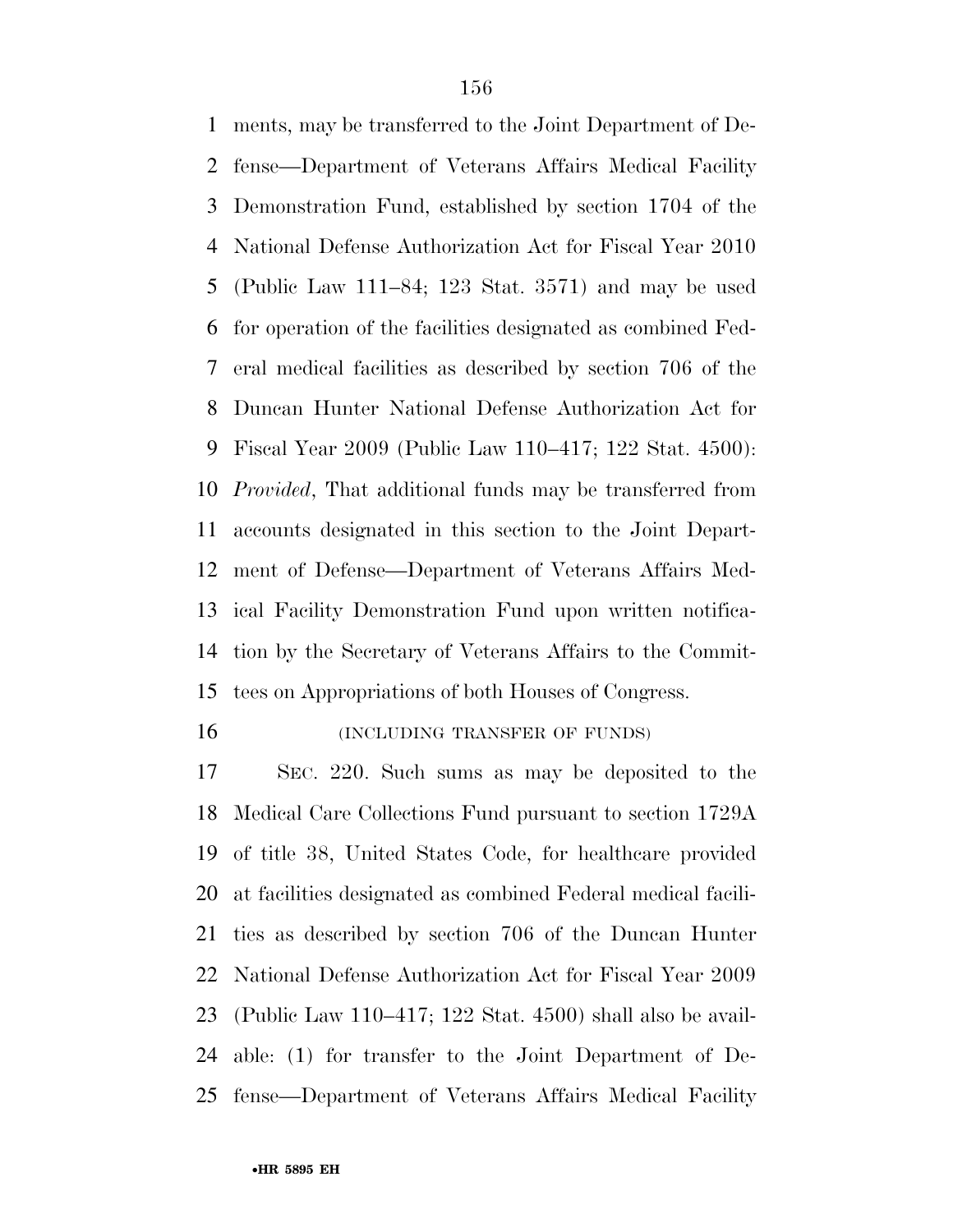Demonstration Fund, established by section 1704 of the National Defense Authorization Act for Fiscal Year 2010 (Public Law 111–84; 123 Stat. 3571); and (2) for oper- ations of the facilities designated as combined Federal medical facilities as described by section 706 of the Dun- can Hunter National Defense Authorization Act for Fiscal Year 2009 (Public Law 110–417; 122 Stat. 4500): *Pro- vided*, That, notwithstanding section 1704(b)(3) of the National Defense Authorization Act for Fiscal Year 2010 (Public Law 111–84; 123 Stat. 2573), amounts trans- ferred to the Joint Department of Defense—Department of Veterans Affairs Medical Facility Demonstration Fund shall remain available until expended.

### (INCLUDING TRANSFER OF FUNDS)

 SEC. 221. Of the amounts available in this title for ''Medical Services'', ''Medical Community Care'', ''Medical Support and Compliance'', and ''Medical Facilities'', a minimum of \$15,000,000 shall be transferred to the DOD–VA Health Care Sharing Incentive Fund, as au- thorized by section 8111(d) of title 38, United States Code, to remain available until expended, for any purpose authorized by section 8111 of title 38, United States Code.

 SEC. 222. None of the funds available to the Depart- ment of Veterans Affairs, in this or any other Act, may be used to replace the current system by which the Vet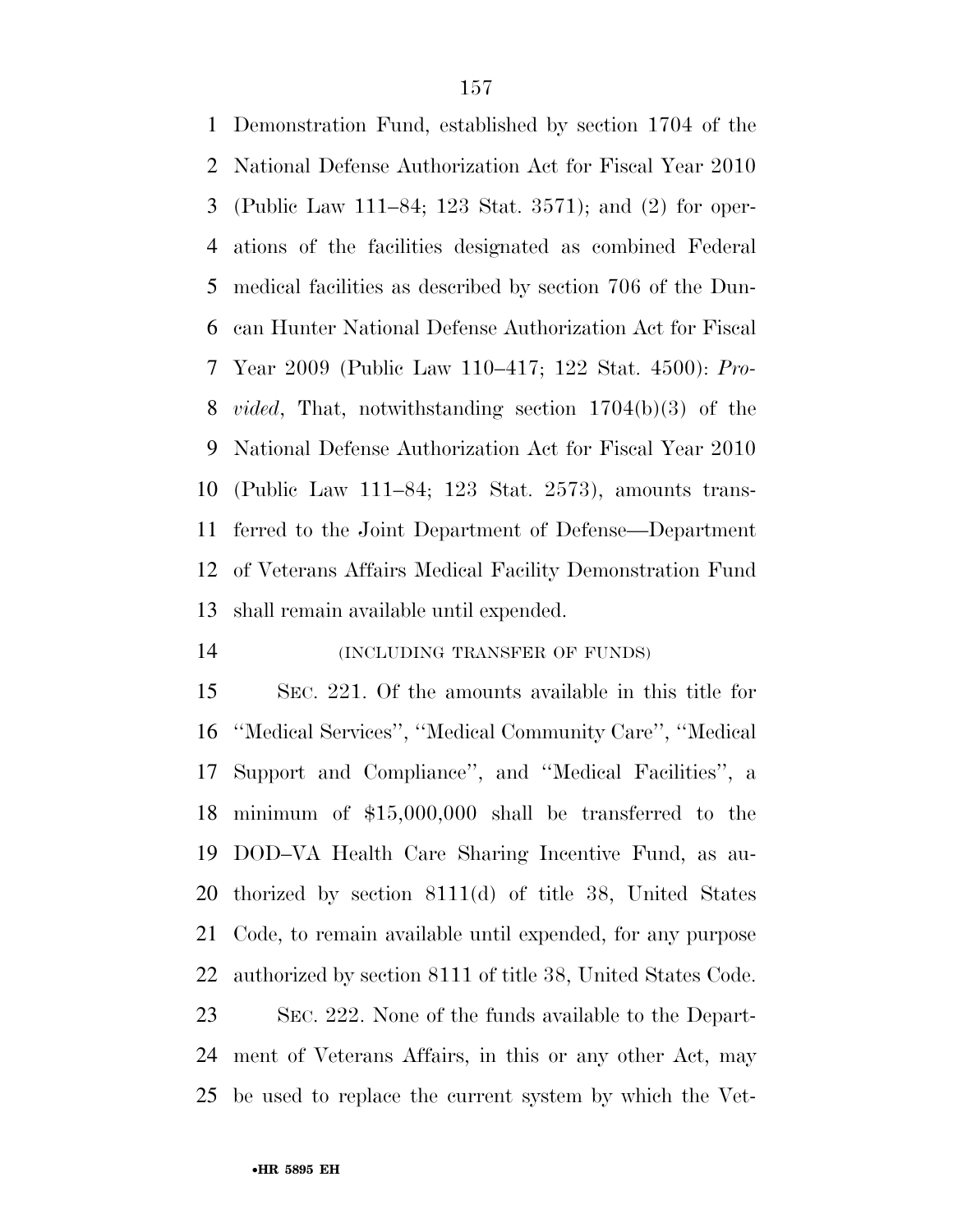erans Integrated Service Networks select and contract for diabetes monitoring supplies and equipment.

 SEC. 223. The Secretary of Veterans Affairs shall no- tify the Committees on Appropriations of both Houses of Congress of all bid savings in a major construction project that total at least \$5,000,000, or 5 percent of the pro- grammed amount of the project, whichever is less: *Pro- vided*, That such notification shall occur within 14 days of a contract identifying the programmed amount: *Pro- vided further*, That the Secretary shall notify the Commit- tees on Appropriations of both Houses of Congress 14 days prior to the obligation of such bid savings and shall describe the anticipated use of such savings.

 SEC. 224. None of the funds made available for ''Construction, Major Projects'' may be used for a project in excess of the scope specified for that project in the origi- nal justification data provided to the Congress as part of the request for appropriations unless the Secretary of Vet- erans Affairs receives approval from the Committees on Appropriations of both Houses of Congress.

 SEC. 225. Not later than 30 days after the end of each fiscal quarter, the Secretary of Veterans Affairs shall submit to the Committees on Appropriations of both Houses of Congress a quarterly report containing perform-ance measures and data from each Veterans Benefits Ad-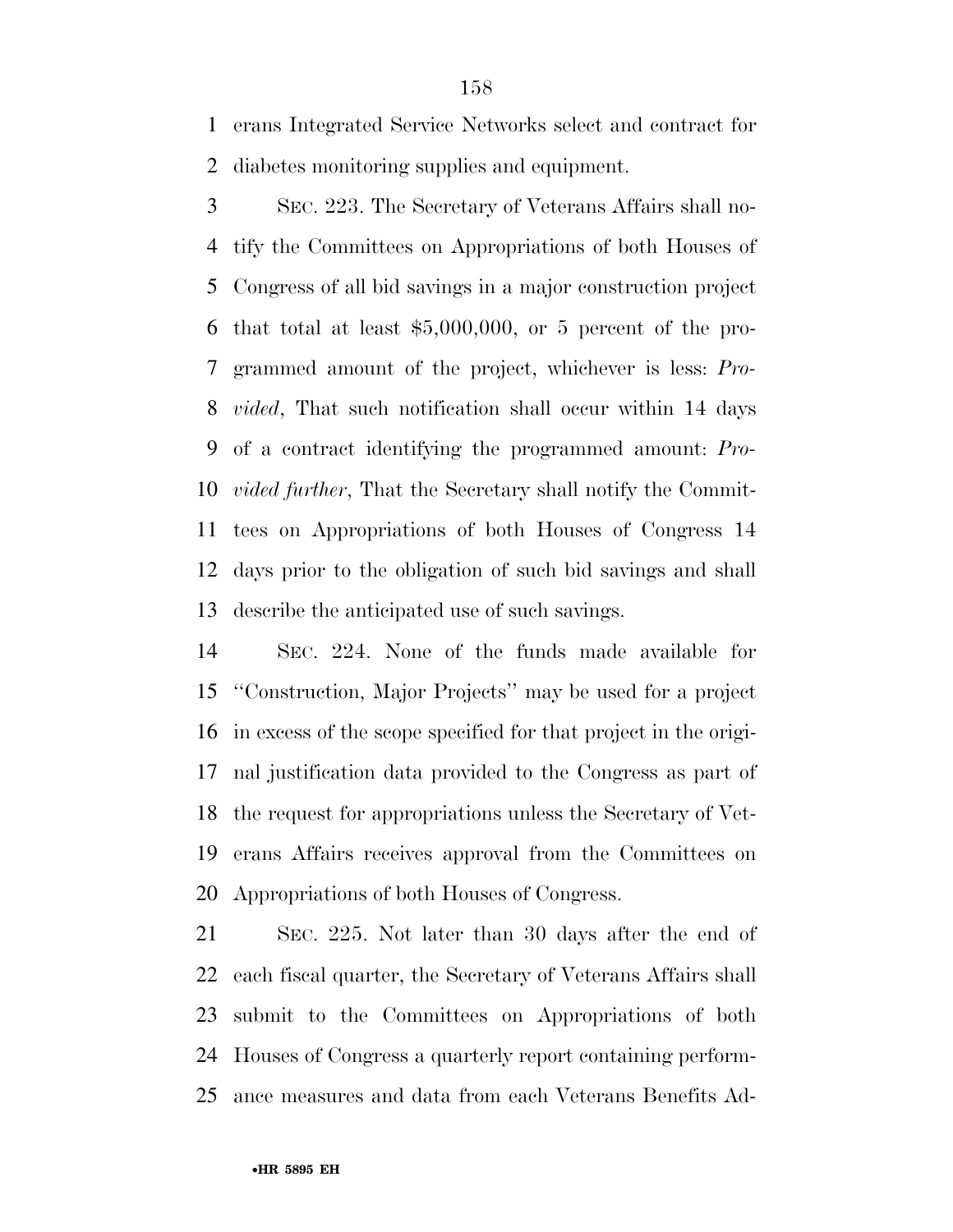ministration Regional Office: *Provided*, That, at a min- imum, the report shall include the direction contained in the section entitled ''Disability claims backlog'', under the heading ''General Operating Expenses, Veterans Benefits Administration'' in the joint explanatory statement accom- panying Public Law 114–223: *Provided further*, That the report shall also include information on the number of ap- peals pending at the Veterans Benefits Administration as well as the Board of Veterans Appeals on a quarterly basis.

 SEC. 226. The Secretary of Veterans Affairs shall provide written notification to the Committees on Appro- priations of both Houses of Congress 15 days prior to or- ganizational changes which result in the transfer of 25 or more full-time equivalents from one organizational unit of the Department of Veterans Affairs to another.

 SEC. 227. The Secretary of Veterans Affairs shall provide on a quarterly basis to the Committees on Appro- priations of both Houses of Congress notification of any single national outreach and awareness marketing cam-paign in which obligations exceed \$2,000,000.

**(INCLUDING TRANSFER OF FUNDS)** 

 SEC. 228. The Secretary of Veterans Affairs, upon determination that such action is necessary to address needs of the Veterans Health Administration, may trans-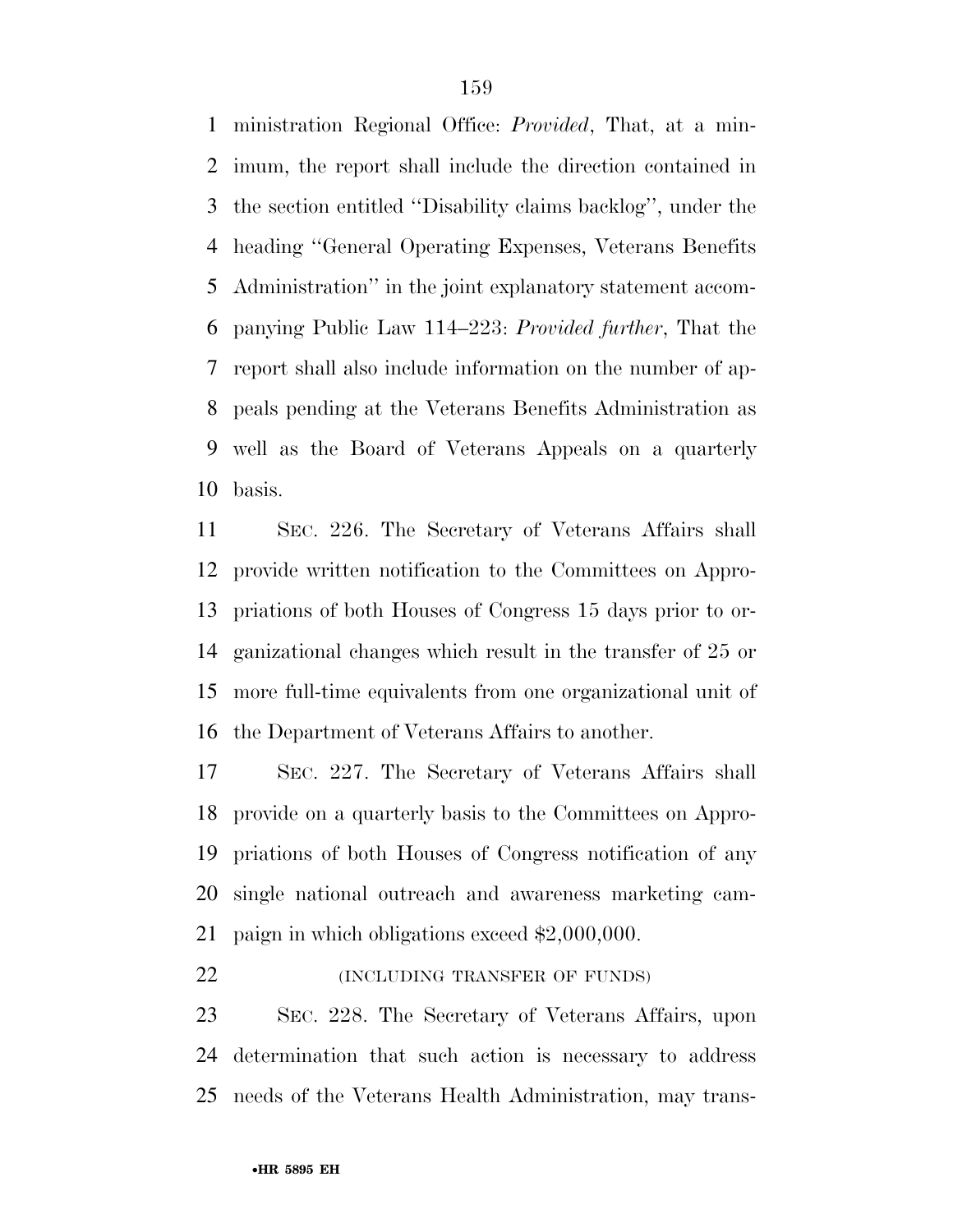fer to the ''Medical Services'' account any discretionary appropriations made available for fiscal year 2019 in this title (except appropriations made to the ''General Oper- ating Expenses, Veterans Benefits Administration'' ac- count) or any discretionary unobligated balances within the Department of Veterans Affairs, including those ap- propriated for fiscal year 2019, that were provided in ad- vance by appropriations Acts: *Provided*, That transfers shall be made only with the approval of the Office of Man- agement and Budget: *Provided further*, That the transfer authority provided in this section is in addition to any other transfer authority provided by law: *Provided further*, That no amounts may be transferred from amounts that were designated by Congress as an emergency requirement pursuant to a concurrent resolution on the budget or the Balanced Budget and Emergency Deficit Control Act of 1985: *Provided further*, That such authority to transfer may not be used unless for higher priority items, based on emergent healthcare requirements, than those for which originally appropriated and in no case where the item for which funds are requested has been denied by Congress: *Provided further*, That, upon determination that all or part of the funds transferred from an appropriation are not necessary, such amounts may be transferred back to that appropriation and shall be available for the same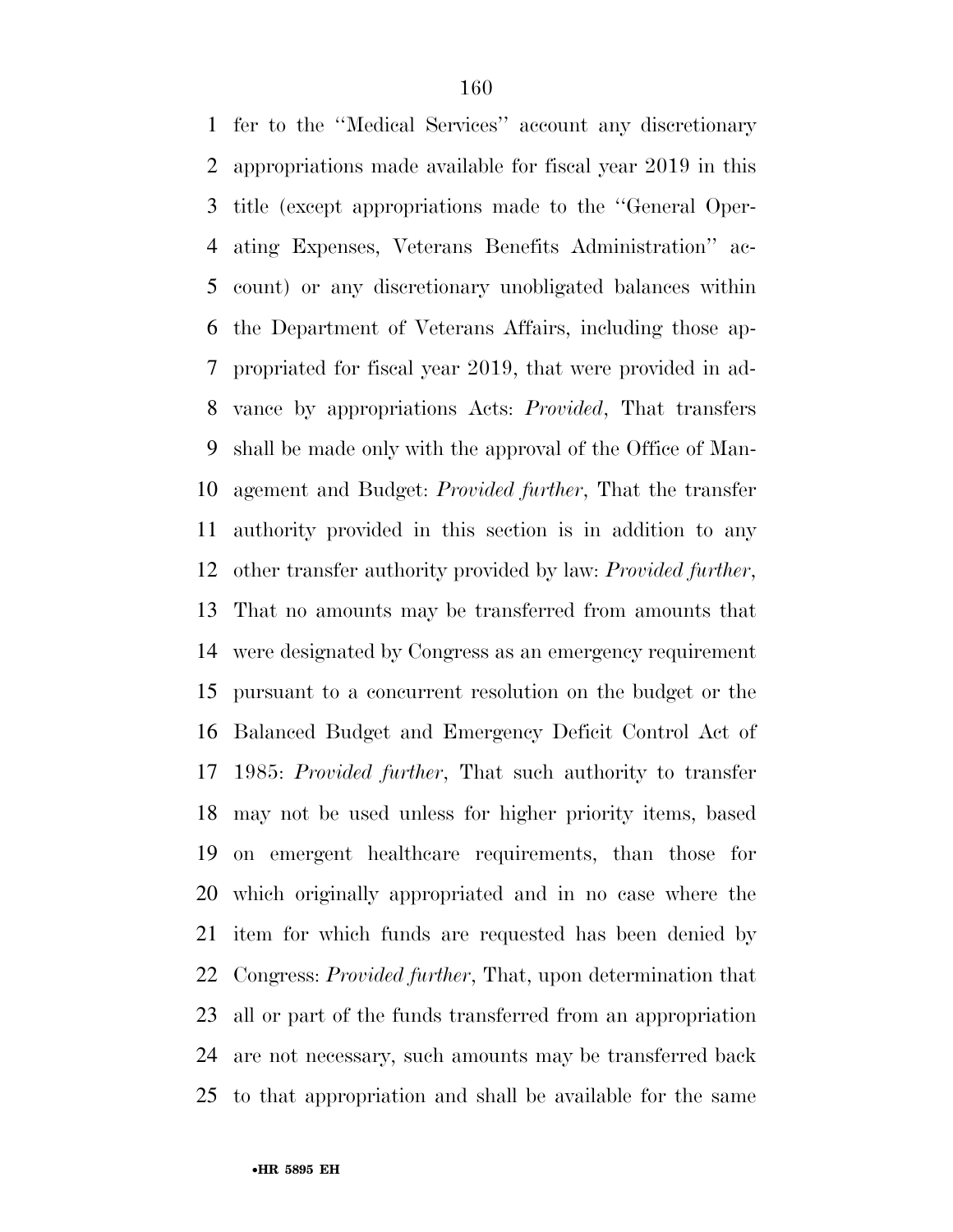purposes as originally appropriated: *Provided further*, That before a transfer may take place, the Secretary of Veterans Affairs shall request from the Committees on Appropriations of both Houses of Congress the authority to make the transfer and receive approval of that request.

(INCLUDING TRANSFER OF FUNDS)

 SEC. 229. Amounts made available for the Depart- ment of Veterans Affairs for fiscal year 2019, under the ''Board of Veterans Appeals'' and the ''General Operating Expenses, Veterans Benefits Administration'' accounts may be transferred between such accounts: *Provided*, That before a transfer may take place, the Secretary of Vet- erans Affairs shall request from the Committees on Appro- priations of both Houses of Congress the authority to make the transfer and receive approval of that request. SEC. 230. The Secretary of Veterans Affairs may not reprogram funds among major construction projects or programs if such instance of reprogramming will exceed \$7,000,000, unless such reprogramming is approved by the Committees on Appropriations of both Houses of Con-gress.

 SEC. 231. (a) The Secretary of Veterans Affairs shall ensure that the toll-free suicide hotline under section 1720F(h) of title 38, United States Code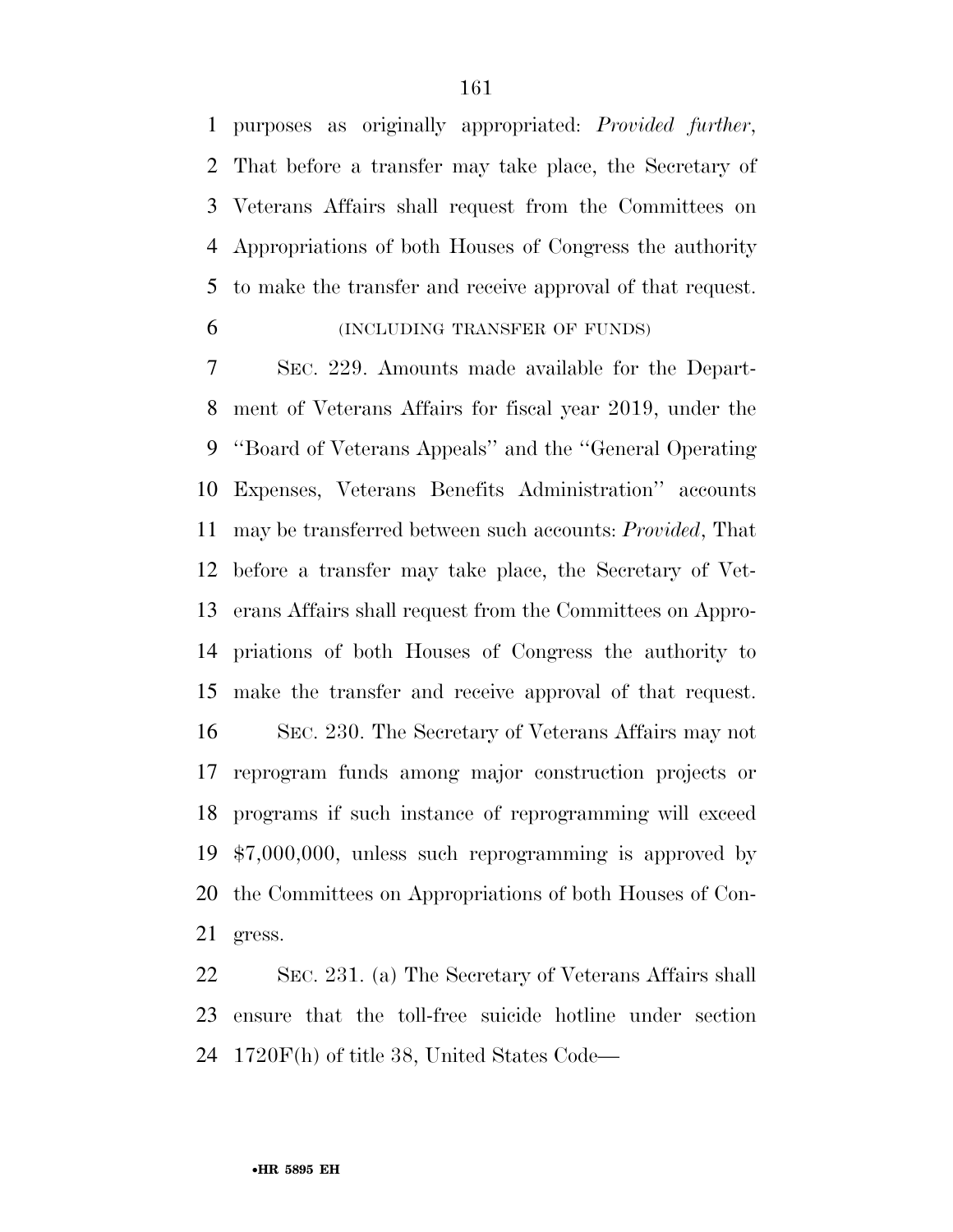(1) provides to individuals who contact the hot- line immediate assistance from a trained profes-sional; and

 (2) adheres to all requirements of the American Association of Suicidology.

 (b)(1) None of the funds made available by this Act may be used to enforce or otherwise carry out any Execu- tive action that prohibits the Secretary of Veterans Affairs from appointing an individual to occupy a vacant civil service position, or establishing a new civil service position, at the Department of Veterans Affairs with respect to such a position relating to the hotline specified in sub-section (a).

(2) In this subsection—

 (A) the term ''civil service'' has the meaning given such term in section 2101(1) of title 5, United States Code; and

(B) the term ''Executive action'' includes—

 (i) any Executive order, presidential memo- randum, or other action by the President; and (ii) any agency policy, order, or other di-rective.

 SEC. 232. None of the funds in this or any other Act may be used to close Department of Veterans Affairs (VA) hospitals, domiciliaries, or clinics, conduct an environ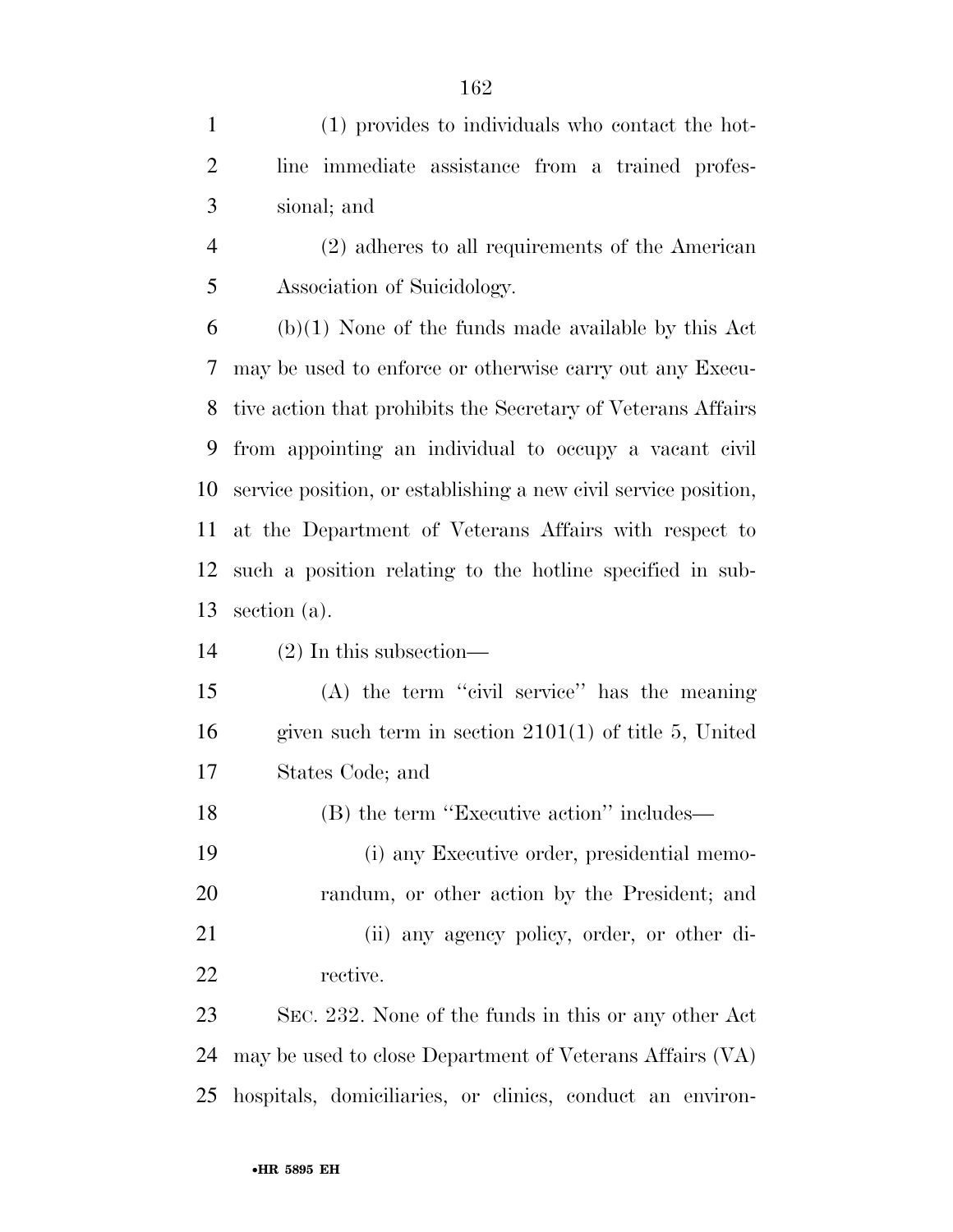mental assessment, or to diminish healthcare services at existing Veterans Health Administration medical facilities located in Veterans Integrated Service Network 23 as part of a planned realignment of VA services until the Sec- retary provides to the Committees on Appropriations of both Houses of Congress a report including the following elements:

 (1) a national realignment strategy that in- cludes a detailed description of realignment plans within each Veterans Integrated Services Network (VISN), including an updated Long Range Capital Plan to implement realignment requirements;

 (2) an explanation of the process by which those plans were developed and coordinated within each VISN;

 (3) a cost versus benefit analysis of each planned realignment, including the cost of replacing Veterans Health Administration services with con-tract care or other outsourced services;

 (4) an analysis of how any such planned re- alignment of services will impact access to care for veterans living in rural or highly rural areas, includ- ing travel distances and transportation costs to ac- cess a VA medical facility and availability of local specialty and primary care;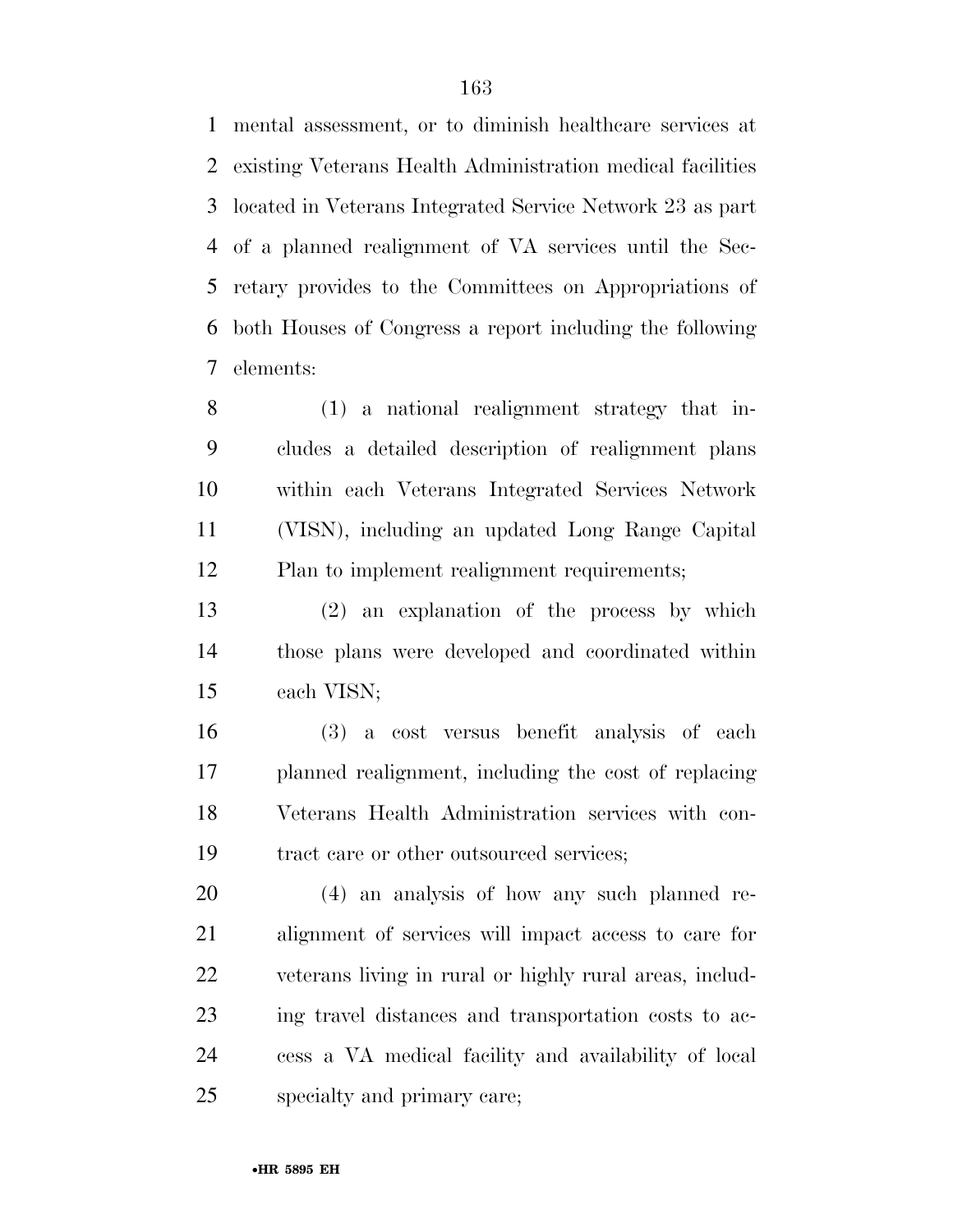(5) an inventory of VA buildings with historic designation and the methodology used to determine the buildings' condition and utilization;

 (6) a description of how any realignment will be consistent with requirements under the National Historic Preservation Act; and

 (7) consideration given for reuse of historic buildings within newly identified realignment re- quirements: *Provided*, That, this provision shall not apply to capital projects in VISN 23, or any other VISN, which have been authorized or approved by Congress.

 SEC. 233. Effective during the period beginning on October 1, 2018 and ending on January 1, 2024, none of the funds made available to the Secretary of Veterans Affairs by this or any other Act may be obligated or ex- pended in contravention of the ''Veterans Health Adminis- tration Clinical Preventive Services Guidance Statement on the Veterans Health Administration's Screening for Breast Cancer Guidance'' published on May 10, 2017, as issued by the Veterans Health Administration National Center for Health Promotion and Disease Prevention.

 SEC. 234. (a) Notwithstanding any other provision of law, the amounts appropriated or otherwise made avail-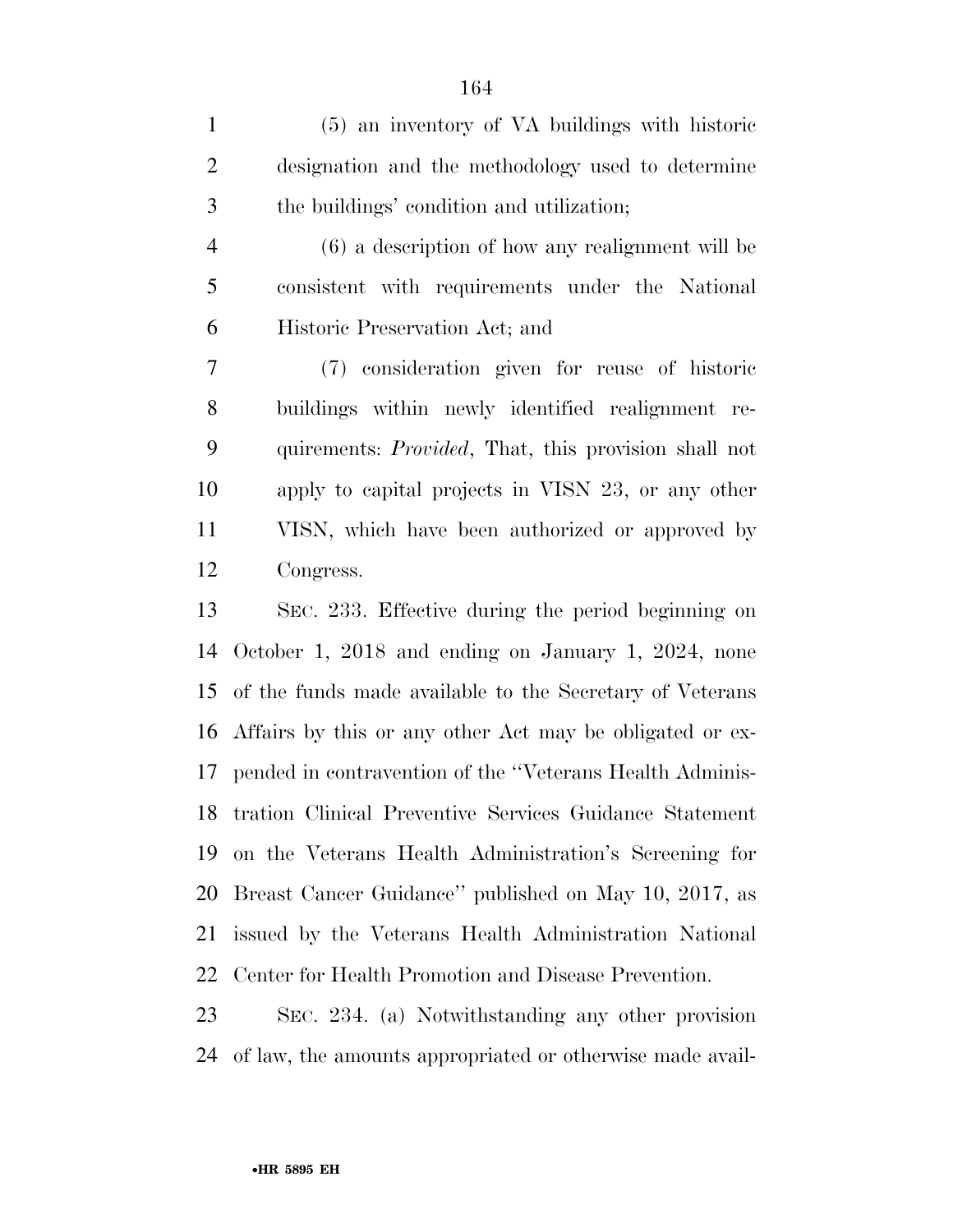able to the Department of Veterans Affairs for the ''Med- ical Services'' account may be used to provide— (1) fertility counseling and treatment using as- sisted reproductive technology to a covered veteran or the spouse of a covered veteran; or (2) adoption reimbursement to a covered vet- eran. (b) In this section: (1) The term ''service-connected'' has the meaning given such term in section 101 of title 38, United States Code. (2) The term ''covered veteran'' means a vet- eran, as such term is defined in section 101 of title 38, United States Code, who has a service-connected disability that results in the inability of the veteran to procreate without the use of fertility treatment. (3) The term ''assisted reproductive tech- nology'' means benefits relating to reproductive as- sistance provided to a member of the Armed Forces who incurs a serious injury or illness on active duty 21 pursuant to section  $1074(e)(4)(A)$  of title 10, United States Code, as described in the memorandum on the subject of ''Policy for Assisted Reproductive Services for the Benefit of Seriously or Severely Ill/ Injured (Category II or III) Active Duty Service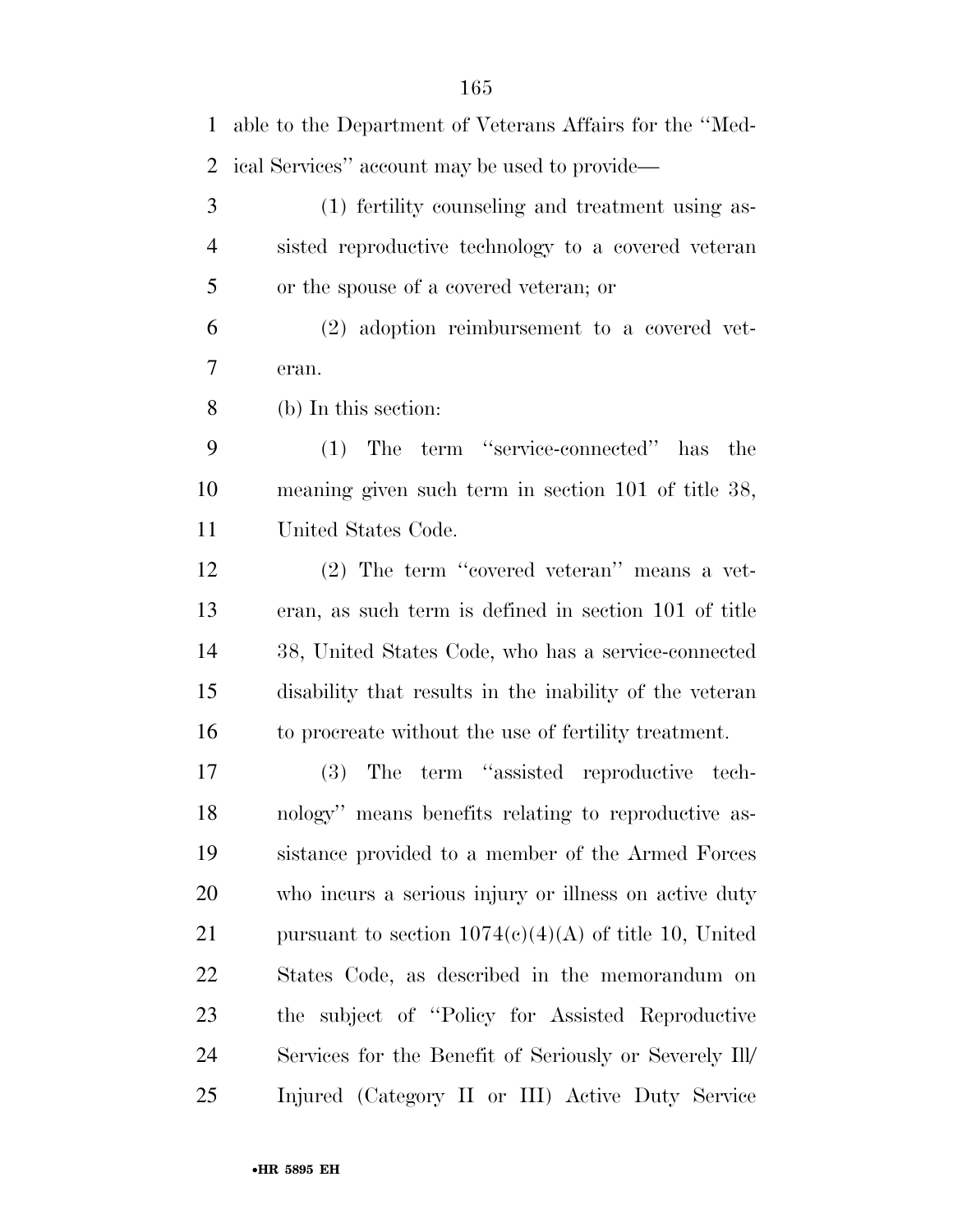| $\mathbf{1}$   | Members" issued by the Assistant Secretary of De-       |
|----------------|---------------------------------------------------------|
| $\overline{2}$ | fense for Health Affairs on April 3, 2012, and the      |
| 3              | guidance issued to implement such policy, including     |
| $\overline{4}$ | any limitations on the amount of such benefits avail-   |
| 5              | able to such a member except that—                      |
| 6              | (A) the time periods regarding embryo                   |
| $\overline{7}$ | cryopreservation and storage set forth in part          |
| 8              | $III(G)$ and in part $IV(H)$ of such memorandum         |
| 9              | shall not apply; and                                    |
| 10             | $(B)$ such<br>term<br>includes<br>embryo                |
| 11             | cryopreservation and storage without limitation         |
| 12             | on the duration of such cryopreservation and            |
| 13             | storage.                                                |
| 14             | (4) The term "adoption reimbursement" means             |
| 15             | reimbursement for the adoption-related expenses for     |
| 16             | an adoption that is finalized after the date of the en- |
| 17             | actment of this Act under the same terms as apply       |
| 18             | under the adoption reimbursement program of the         |
| 19             | Department of Defense, as authorized in Depart-         |
| 20             | ment of Defense Instruction 1341.09, including the      |
| 21             | reimbursement limits and requirements set forth in      |
| 22             | such instruction.                                       |
| 23             | (c) Amounts made available for the purposes speci-      |

 fied in subsection (a) of this section are subject to the requirements for funds contained in section 508 of division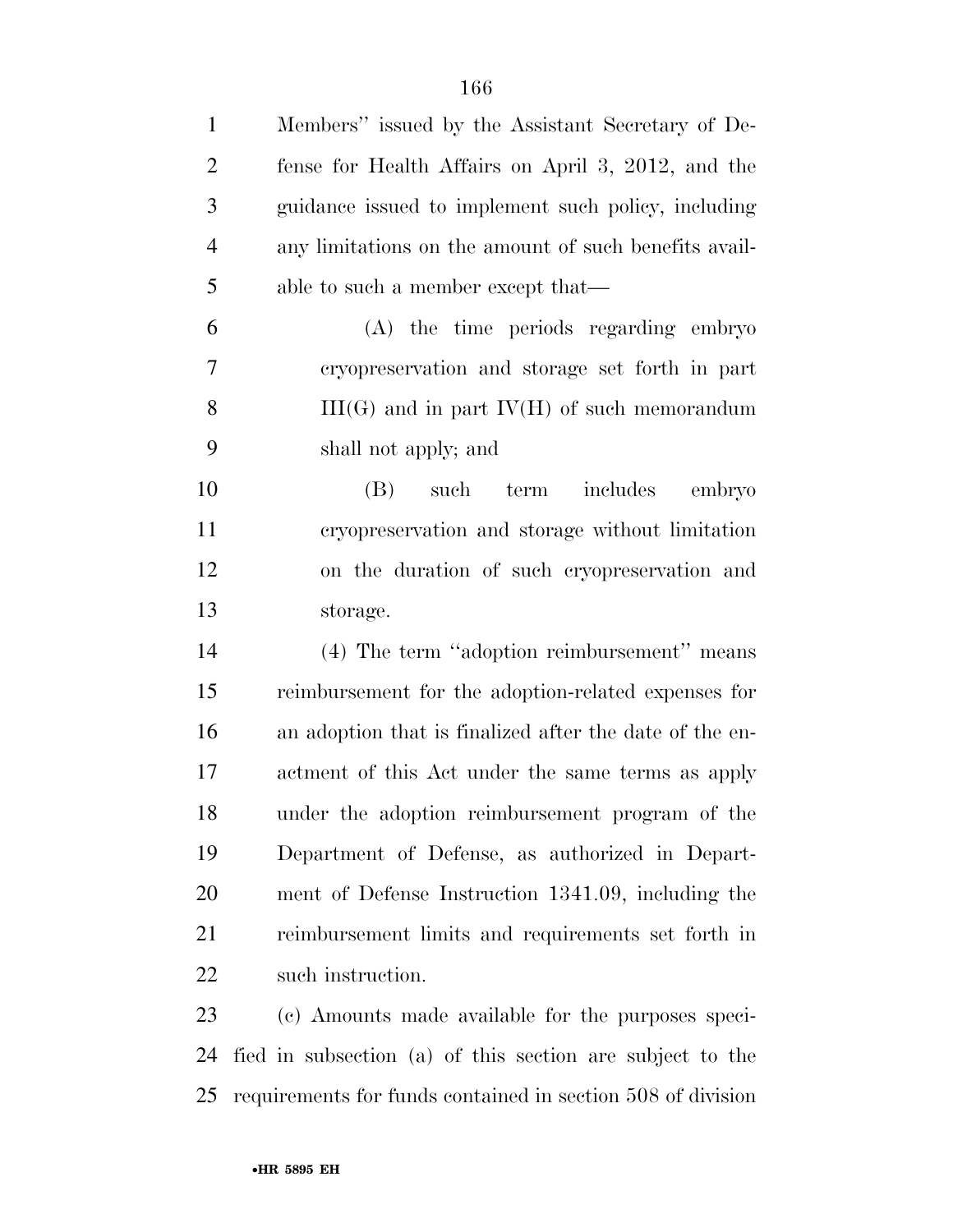H of the Consolidated Appropriations Act, 2018 (Public Law 115–141).

 SEC. 235. None of the funds appropriated or other- wise made available by this Act or any other Act for the Department of Veterans Affairs may be used in a manner that is inconsistent with: (1) section 842 of the Transpor- tation, Treasury, Housing and Urban Development, the Judiciary, the District of Columbia, and Independent Agencies Appropriations Act, 2006 (Public Law 109–115; 119 Stat. 2506); or (2) section 8110(a)(5) of title 38, United States Code.

 SEC. 236. None of the funds appropriated in this or prior appropriations Acts or otherwise made available to the Department of Veterans Affairs may be used to trans- fer any amounts from the Filipino Veterans Equity Com- pensation Fund to any other account within the Depart-ment of Veterans Affairs.

 SEC. 237. None of the funds appropriated or other- wise made available by this Act may be used to conduct research using canines unless: the scientific objectives of the study can only be met by research with canines; the study has been directly approved by the Secretary; and the study is consistent with the revised Department of Veterans Affairs canine research policy document released on December 18, 2017: *Provided*, That not later than 180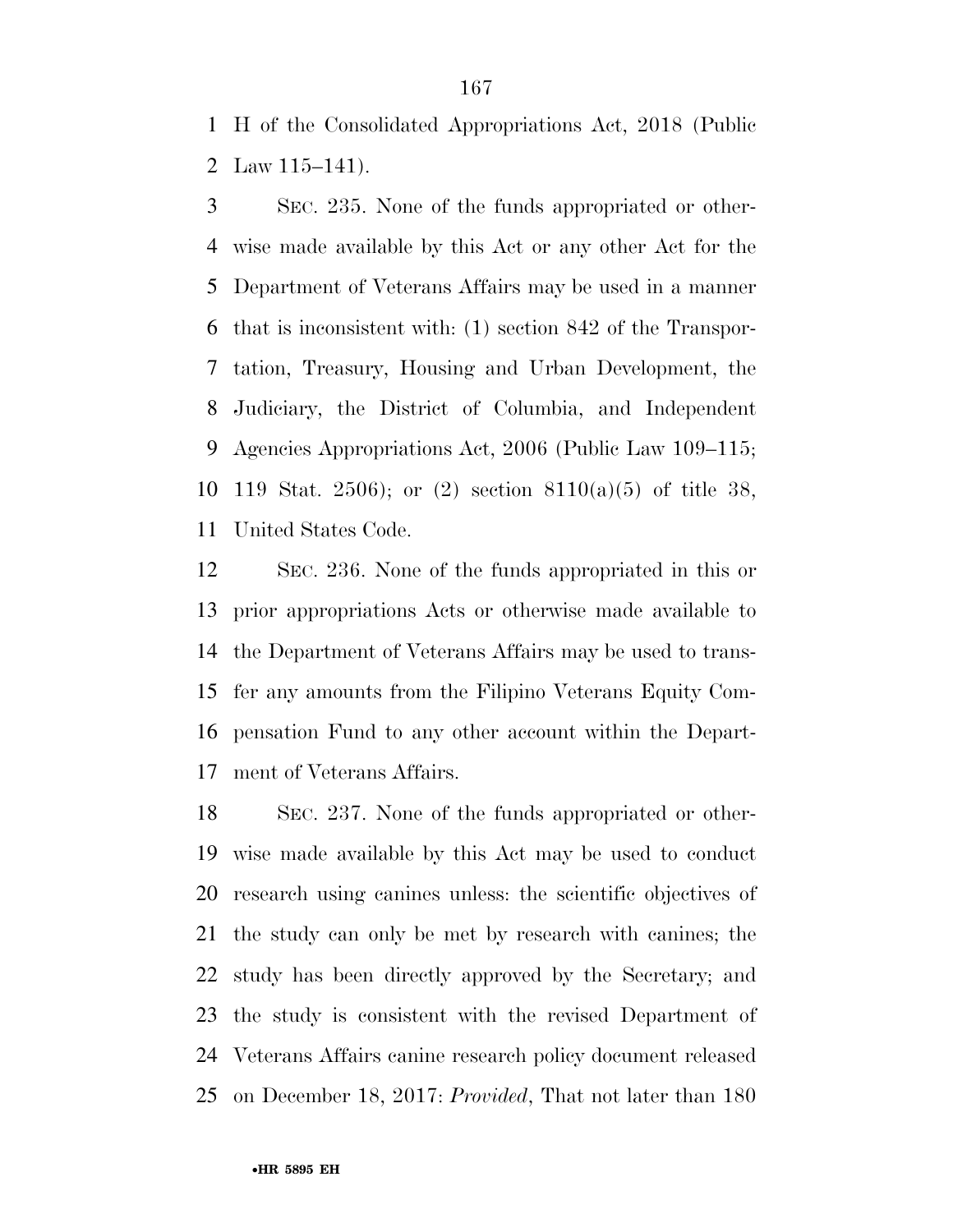days after enactment of this Act, the Secretary shall sub- mit to the Committees on Appropriations of both Houses of Congress a detailed report outlining under what cir- cumstances canine research may be needed if there are no other alternatives, how often it was used during that time period, and what protocols are in place to determine both the safety and efficacy of the research.

 SEC. 238. For an additional amount for the Depart- ment of Veterans Affairs, \$2,000,000,000 to remain avail- able until expended, for infrastructure improvements, in- cluding new construction, and in addition to amounts oth- erwise made available in this Act for such purpose, of which:

 (1) \$750,000,000 shall be available for seismic improvement projects and seismic program manage- ment activities, including projects that would other- wise be funded by the Construction, Major Projects, the Construction, Minor Projects, Medical Facilities, or National Cemetery Administration accounts;

 (2) \$100,000,000 shall be for National Ceme- tery Administration projects within ''Department Administration - Construction, Major Projects'';

 (3) \$800,000,000 shall be for ''Veterans Health Administration—Medical Facilities'' to be used for non-recurring maintenance; and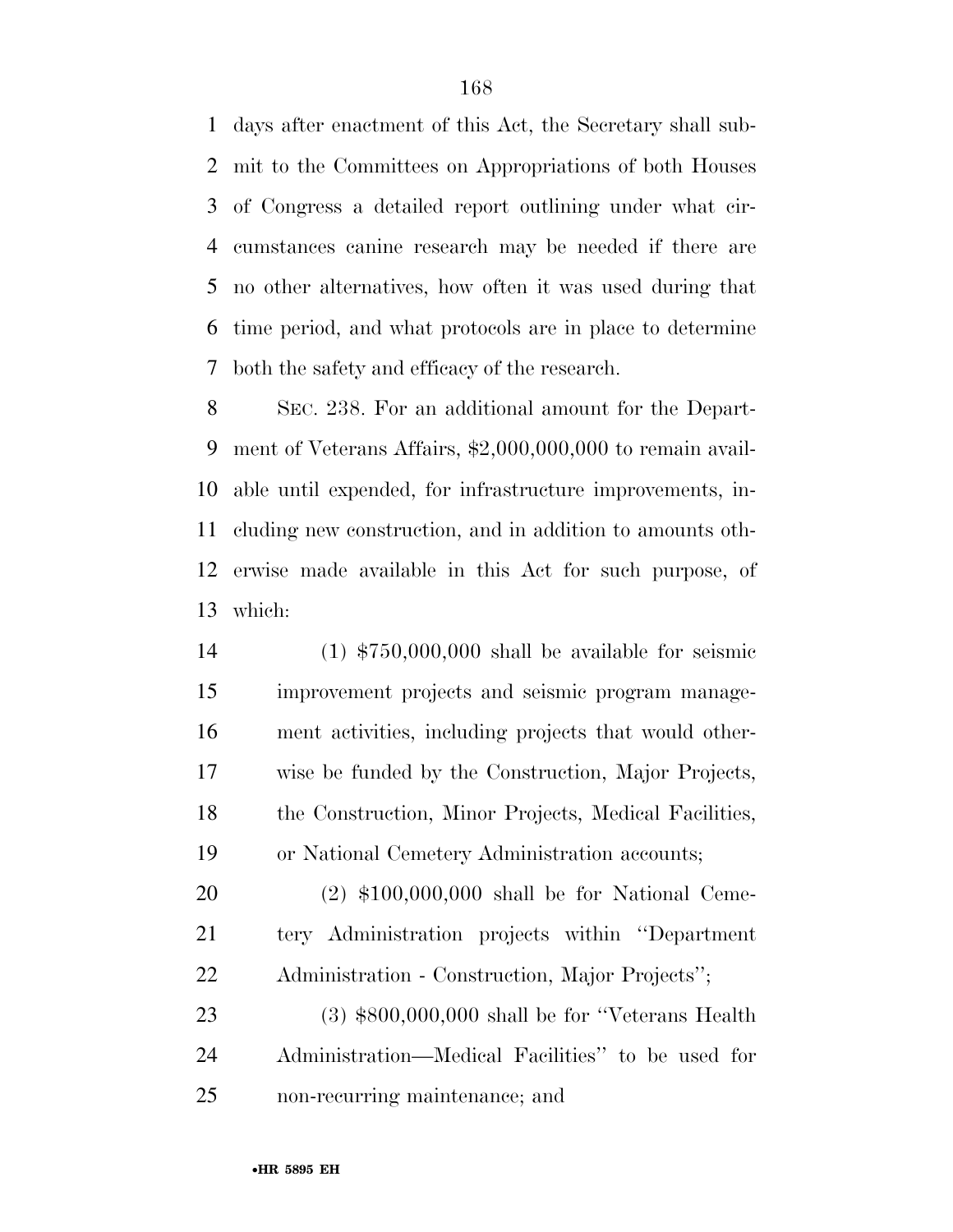(4) \$350,000,000 shall be for ''Departmental Administration—Construction, Minor Projects'':

 *Provided*, That the additional amounts appropriated for the purposes of non-recurring maintenance and minor con- struction may be used to carry out critical life-safety projects identified in the Department's annual facility con- dition assessments; sustainment projects; modernization projects; infrastructure repair; renovations at existing Vet- erans Health Administration medical centers and out- patient clinics; and projects included in the Strategic Cap- ital Investment Process plan: *Provided further,* That not- withstanding the requirements of section 8104(a) of title 38, United States Code, amounts made available under this heading for seismic improvement projects and seismic program management activities shall be available for the completion of both new and existing projects of the De- partment: *Provided further*, That the additional amounts appropriated under this section may not be obligated or expended until the Secretary of Veterans Affairs submits to the Committees on Appropriations of both Houses of Congress, and such Committees approve, a detailed ex- penditure plan, including project descriptions and costs, for any non-recurring maintenance, major construction or minor construction project being funded with the addi-tional amounts made available in this section.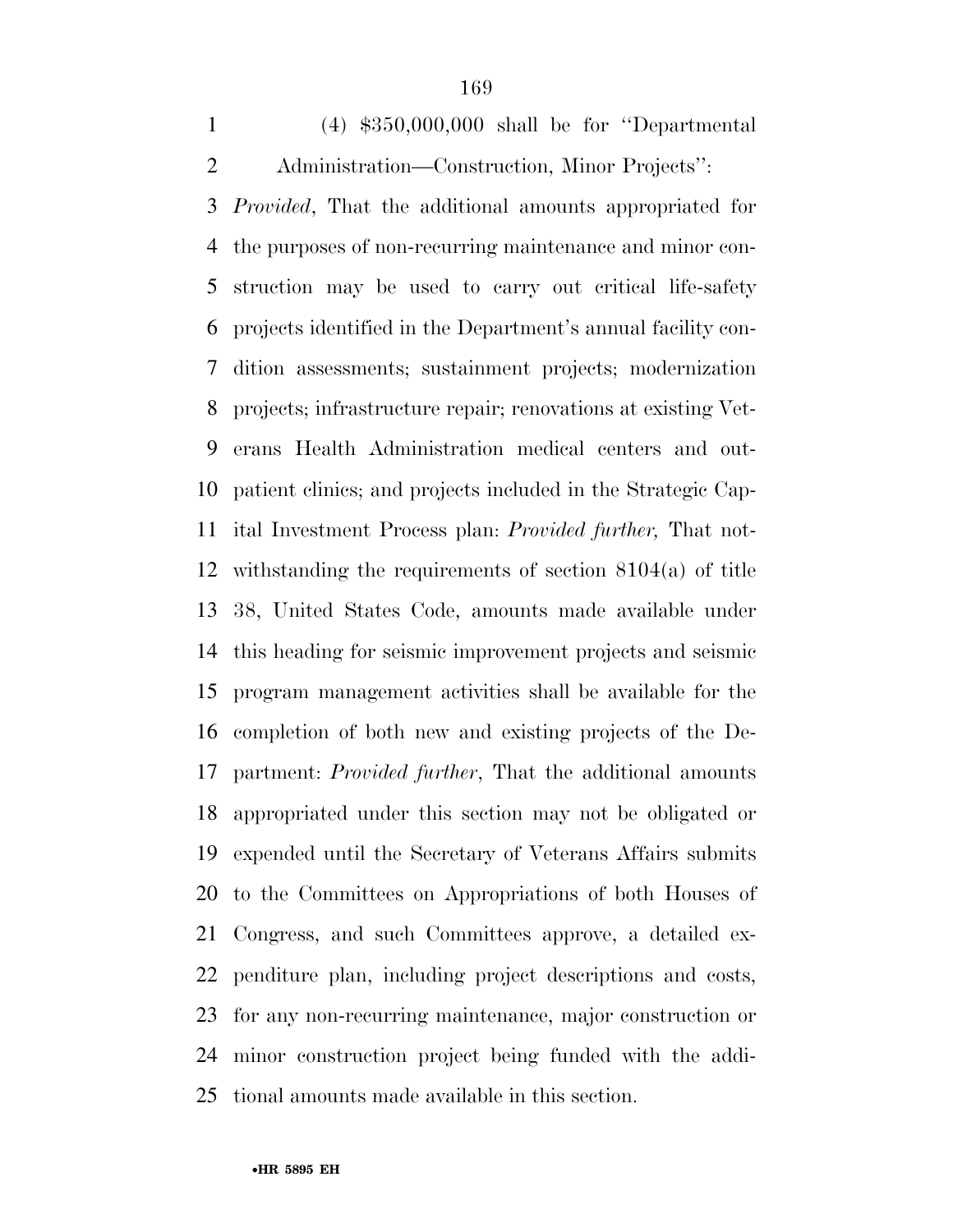| $\mathbf{1}$   | SEC. 239. For an additional amount for the Depart-               |
|----------------|------------------------------------------------------------------|
| $\overline{2}$ | ment of Veterans Affairs, \$1,138,000,000 for the pro-           |
| 3              | grams and activities authorized in the VA MISSION Act            |
| $\overline{4}$ | of 2018 and the amendments made by such Act, which               |
| 5              | shall be in addition to amounts otherwise made available         |
| 6              | in this Act for such purpose, of which—                          |
| $\tau$         | $(1)$ \$600,000,000 shall become available for the               |
| 8              | Veterans Community Care Program under section                    |
| 9              | 1703 of title 38, United States Code, as amended by              |
| 10             | the VA MISSION Act of 2018, on the effective date                |
| 11             | specified in section $101(b)$ of such Act; and                   |
| 12             | $(2)$ \$253,000,000 shall be available for the                   |
| 13             | Family Caregivers Program under section 1720G of                 |
| 14             | title 38, United States Code, as amended by such                 |
| 15             | Act:                                                             |
| 16             | <i>Provided</i> , That amounts made available under this section |
| 17             | shall remain available until September 30, 2020.                 |
| 18             | TITLE III                                                        |
| 19             | RELATED AGENCIES                                                 |
| 20             | AMERICAN BATTLE MONUMENTS COMMISSION                             |
| 21             | SALARIES AND EXPENSES                                            |
| 22             | For necessary expenses, not otherwise provided for,              |
| 23             | of the American Battle Monuments Commission, including           |
| 24             | the acquisition of land or interest in land in foreign coun-     |
| 25             | tries; purchases and repair of uniforms for caretakers of        |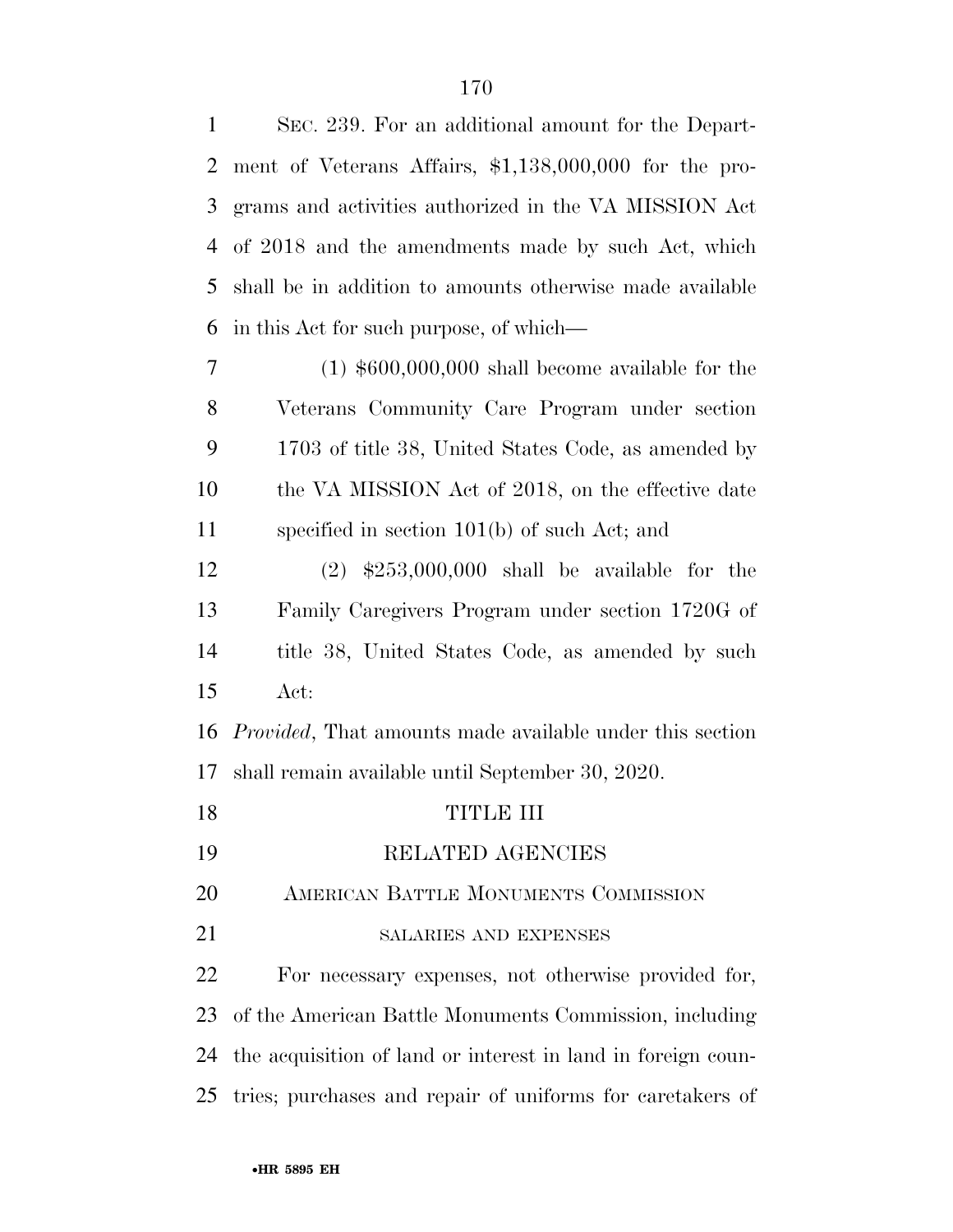national cemeteries and monuments outside of the United States and its territories and possessions; rent of office and garage space in foreign countries; purchase (one-for- one replacement basis only) and hire of passenger motor vehicles; not to exceed \$42,000 for official reception and representation expenses; and insurance of official motor vehicles in foreign countries, when required by law of such countries, \$75,100,000, to remain available until ex-pended.

### FOREIGN CURRENCY FLUCTUATIONS ACCOUNT

 For necessary expenses, not otherwise provided for, of the American Battle Monuments Commission, such sums as may be necessary, to remain available until ex- pended, for purposes authorized by section 2109 of title 36, United States Code.

# UNITED STATES COURT OF APPEALS FOR VETERANS

- CLAIMS
- 18 SALARIES AND EXPENSES

 For necessary expenses for the operation of the United States Court of Appeals for Veterans Claims as authorized by sections 7251 through 7298 of title 38, United States Code, \$33,600,000: *Provided* , That \$2,580,000 shall be available for the purpose of providing financial assistance as described and in accordance with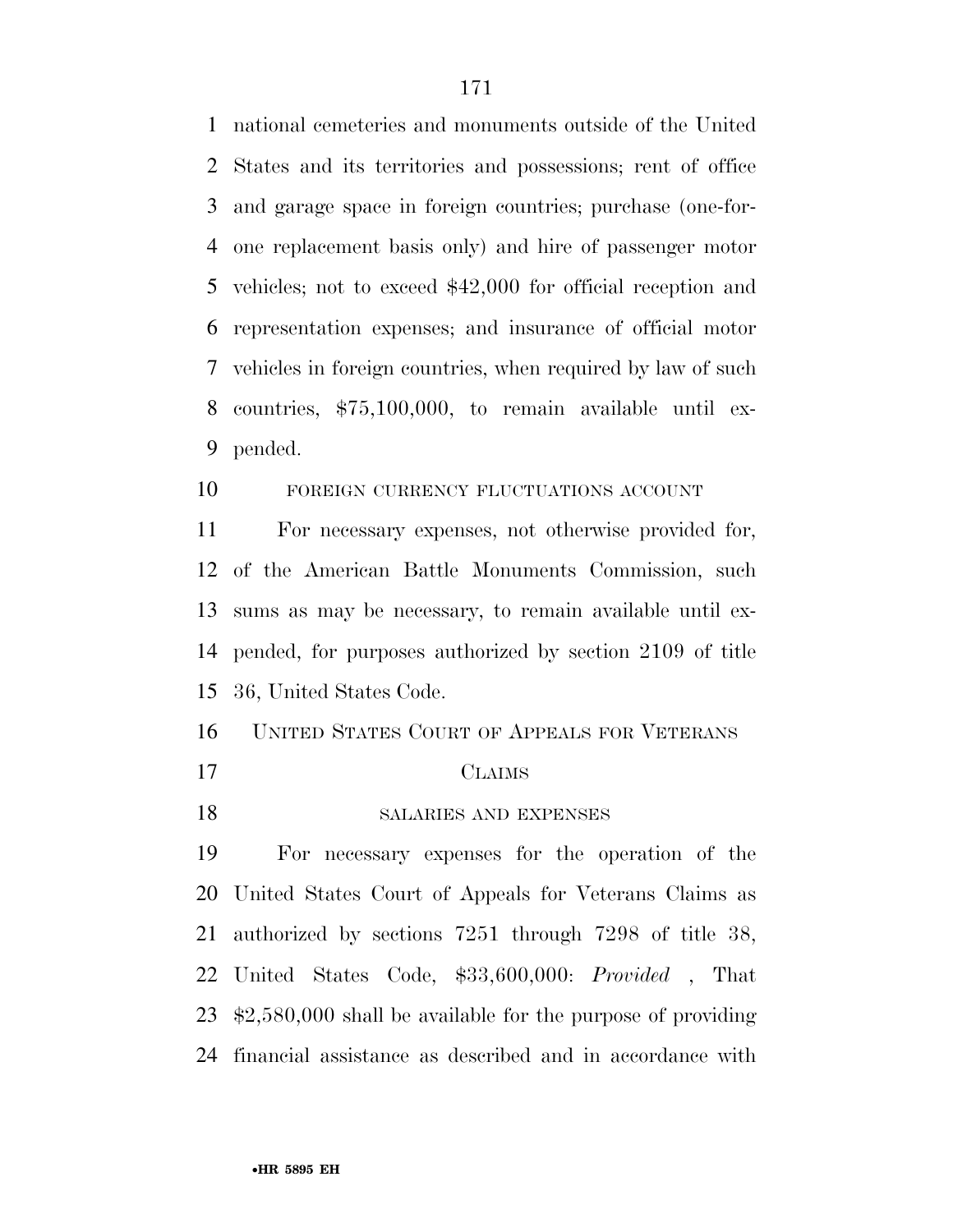the process and reporting procedures set forth under this heading in Public Law 102–229.

 DEPARTMENT OF DEFENSE—CIVIL CEMETERIAL EXPENSES, ARMY SALARIES AND EXPENSES

 For necessary expenses for maintenance, operation, and improvement of Arlington National Cemetery and Sol- diers' and Airmen's Home National Cemetery, including the purchase or lease of passenger motor vehicles for re- placement on a one-for-one basis only, and not to exceed \$1,000 for official reception and representation expenses, \$70,800,000, of which not to exceed \$15,000,000 shall re- main available until September 30, 2021. In addition, such sums as may be necessary for parking maintenance, repairs and replacement, to be derived from the ''Lease of Department of Defense Real Property for Defense Agencies'' account.

### CONSTRUCTION

 For necessary expenses for planning and design and construction at Arlington National Cemetery and Soldiers' and Airmen's Home National Cemetery, \$73,855,000, to remain available until expended, for planning and design and construction associated with the Southern Expansion project at Arlington National Cemetery.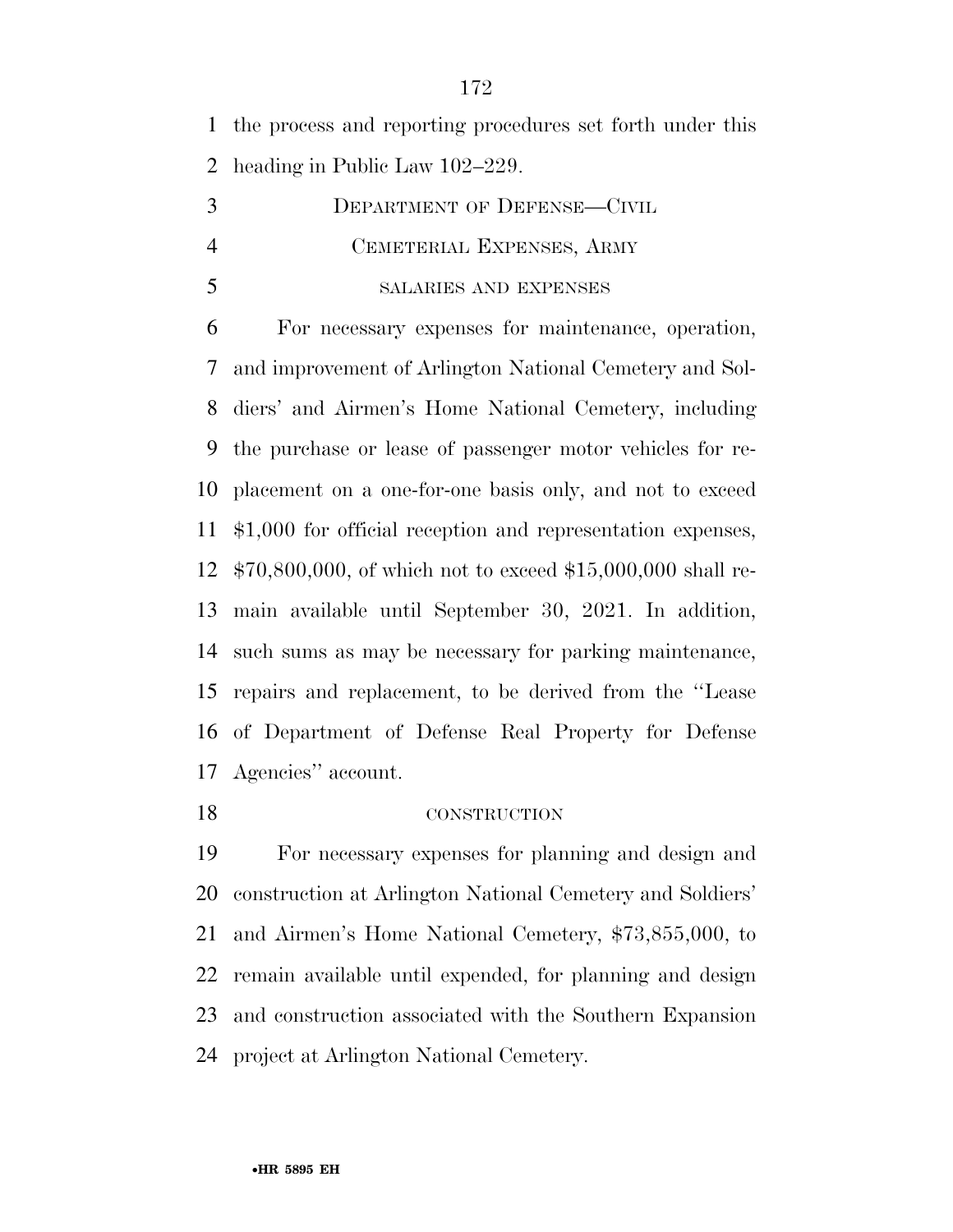ARMED FORCES RETIREMENT HOME

### TRUST FUND

 For expenses necessary for the Armed Forces Retire- ment Home to operate and maintain the Armed Forces Retirement Home—Washington, District of Columbia, and the Armed Forces Retirement Home—Gulfport, Mis- sissippi, to be paid from funds available in the Armed Forces Retirement Home Trust Fund, \$64,300,000, of which \$1,000,000 shall remain available until expended for construction and renovation of the physical plants at the Armed Forces Retirement Home—Washington, Dis- trict of Columbia, and the Armed Forces Retirement Home—Gulfport, Mississippi: *Provided,* That of the amounts made available under this heading from funds available in the Armed Forces Retirement Home Trust Fund, \$22,000,000 shall be paid from the general fund of the Treasury to the Trust Fund.

### **ADMINISTRATIVE PROVISION**

 SEC. 301. Amounts deposited into the special account established under 10 U.S.C. 4727 are appropriated and shall be available until expended to support activities at the Army National Military Cemeteries.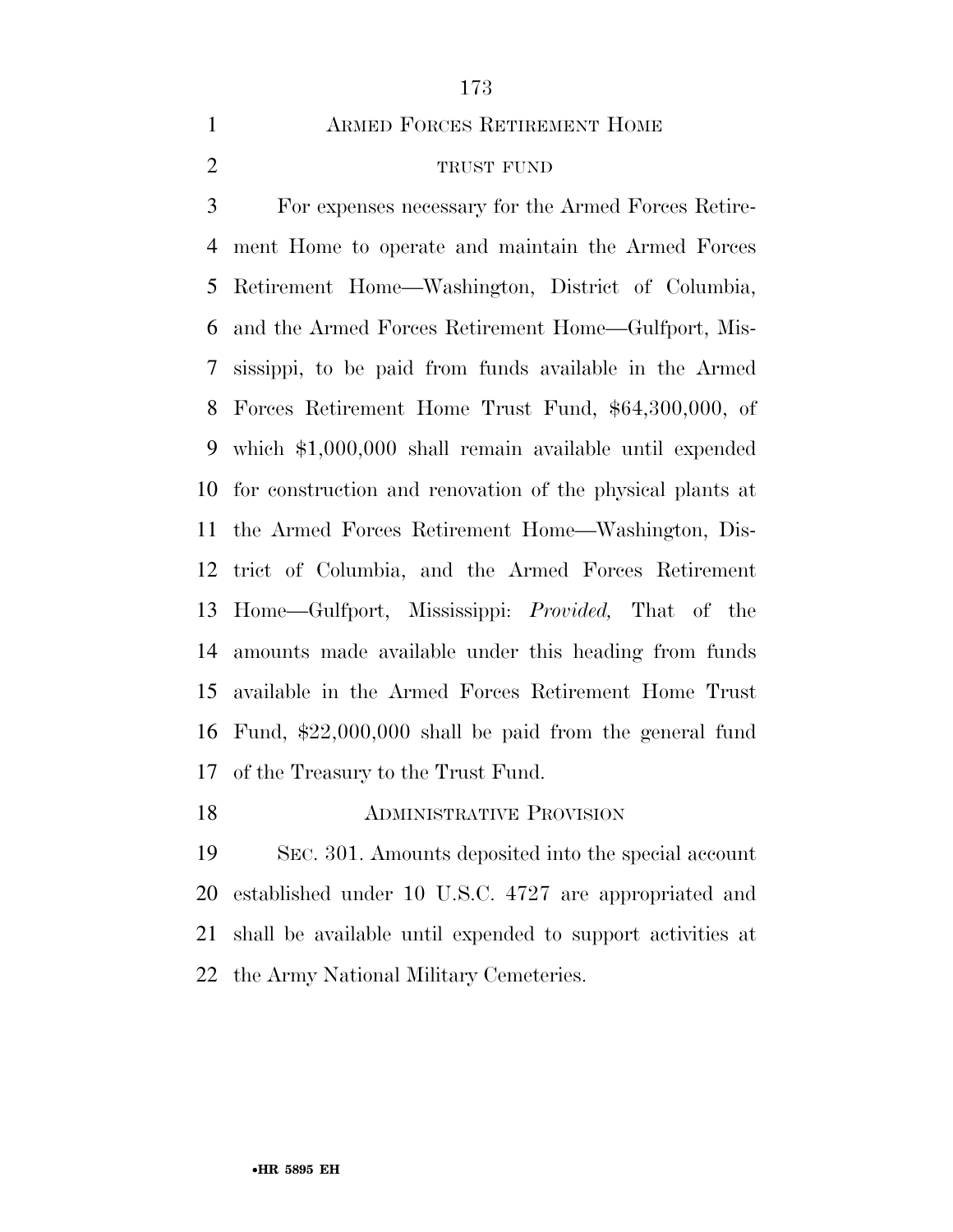| $\mathbf{1}$   | <b>TITLE IV</b>                                                  |
|----------------|------------------------------------------------------------------|
| $\overline{2}$ | OVERSEAS CONTINGENCY OPERATIONS                                  |
| 3              | DEPARTMENT OF DEFENSE                                            |
| $\overline{4}$ | MILITARY CONSTRUCTION, ARMY                                      |
| 5              | For an additional amount for "Military Construction,             |
| 6              | Army", \$261,250,000, to remain available until Sep-             |
| 7              | tember 30, 2023, for projects outside of the United States:      |
| 8              | <i>Provided</i> , That such amount is designated by the Congress |
| 9              | for Overseas Contingency Operations/Global War on Ter-           |
| 10             | rorism pursuant to section $251(b)(2)(A)(ii)$ of the Bal-        |
| 11             | anced Budget and Emergency Deficit Control Act of 1985:          |
| 12             | <i>Provided further</i> , That none of the funds made available  |
| 13             | under this heading shall be for construction of the High         |
| 14             | Value Detention Facility, Guantanamo Bay, Cuba, unless           |
| 15             | authorized in an Act authorizing appropriations for fiscal       |
| 16             | year 2019 for military construction.                             |
| 17             | MILITARY CONSTRUCTION, NAVY AND MARINE CORPS                     |
| 18             | For an additional amount for "Military Construction,             |
| 19             | Navy and Marine Corps", \$227,320,000, to remain avail-          |
|                |                                                                  |

 able until September 30, 2023, for projects outside of the United States: *Provided*, That such amount is designated by the Congress for Overseas Contingency Operations/ Global War on Terrorism pursuant to section  $251(b)(2)(A)(ii)$  of the Balanced Budget and Emergency Deficit Control Act of 1985.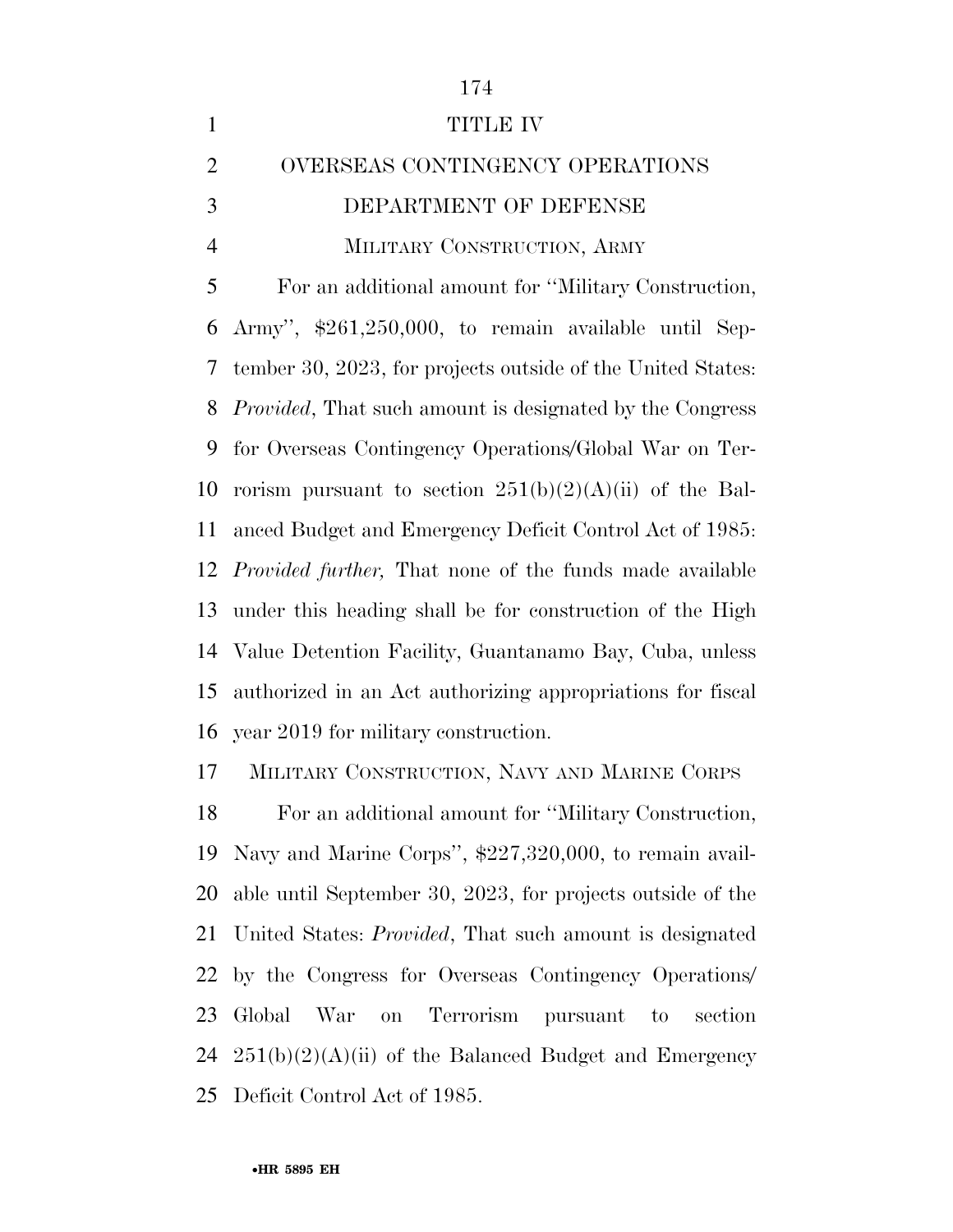MILITARY CONSTRUCTION, AIR FORCE For an additional amount for ''Military Construction, Air Force'' \$345,800,000, to remain available until Sep- tember 30, 2023, for projects outside of the United States: *Provided*, That such amount is designated by the Congress for Overseas Contingency Operations/Global War on Ter-7 rorism pursuant to section  $251(b)(2)(A)(ii)$  of the Bal- anced Budget and Emergency Deficit Control Act of 1985. MILITARY CONSTRUCTION, DEFENSE-WIDE For an additional amount for ''Military Construction, Defense-Wide'', \$87,050,000, to remain available until

September 30, 2023, for projects outside of the United

States: *Provided*, That such amount is designated by the

Congress for Overseas Contingency Operations/Global

15 War on Terrorism pursuant to section  $251(b)(2)(A)(ii)$  of the Balanced Budget and Emergency Deficit Control Act of 1985.

ADMINISTRATIVE PROVISIONS

 SEC. 401. Each amount designated in this Act by the Congress for Overseas Contingency Operations/Global 21 War on Terrorism pursuant to section  $251(b)(2)(A)(ii)$  of the Balanced Budget and Emergency Deficit Control Act of 1985 shall be available only if the President subse- quently so designates all such amounts and transmits such designations to the Congress.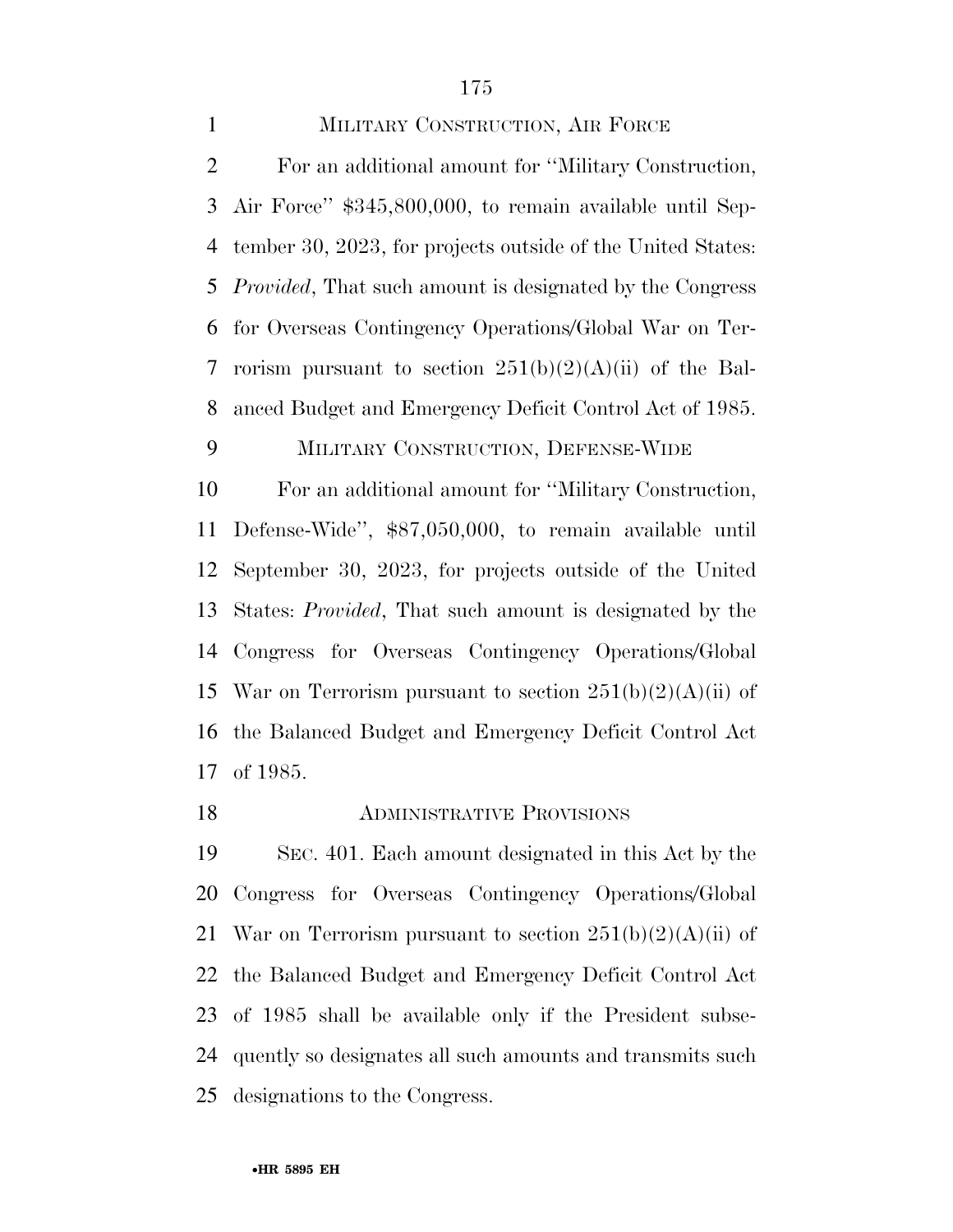SEC. 402. None of the funds appropriated for mili- tary construction projects outside the United States under this title may be obligated or expended for planning and design of any project associated with the European Deter- rence Initiative until the Secretary of Defense submits to the congressional defense committees a list of all of the military construction projects associated with the Euro- pean Deterrence Initiative which the Secretary acticipates will be carried out during each of the fiscal years 2019 through 2023.

#### 11 TITLE V

GENERAL PROVISIONS

 SEC. 501. No part of any appropriation contained in this Act shall remain available for obligation beyond the current fiscal year unless expressly so provided herein.

 SEC. 502. None of the funds made available in this Act may be used for any program, project, or activity, when it is made known to the Federal entity or official to which the funds are made available that the program, project, or activity is not in compliance with any Federal law relating to risk assessment, the protection of private property rights, or unfunded mandates.

 SEC. 503. All departments and agencies funded under this Act are encouraged, within the limits of the existing statutory authorities and funding, to expand their use of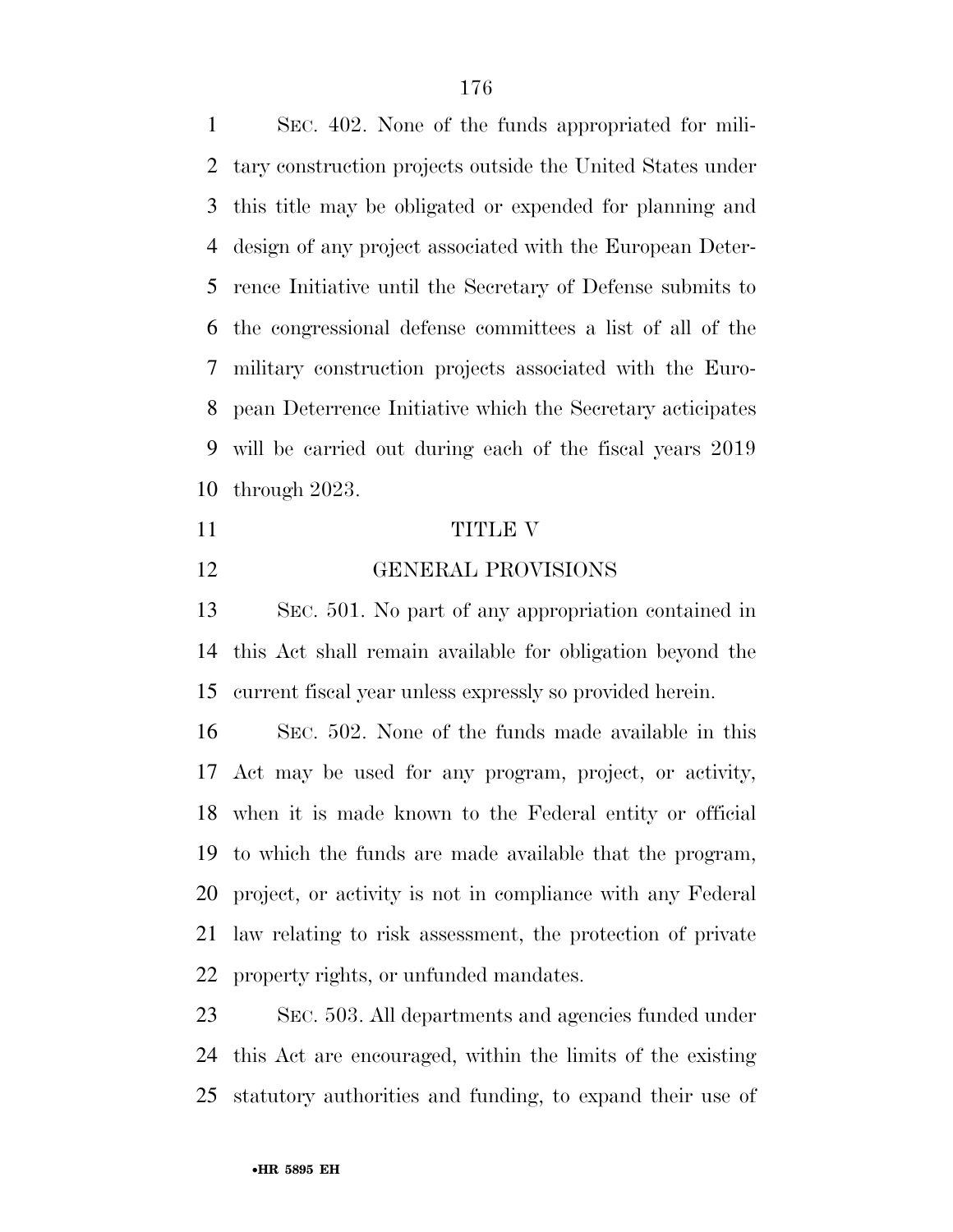''E–Commerce'' technologies and procedures in the con- duct of their business practices and public service activi-ties.

 SEC. 504. Unless stated otherwise, all reports and no- tifications required by this Act shall be submitted to the Subcommittee on Military Construction and Veterans Af- fairs, and Related Agencies of the Committee on Appro- priations of the House of Representatives and the Sub- committee on Military Construction and Veterans Affairs, and Related Agencies of the Committee on Appropriations of the Senate.

 SEC. 505. None of the funds made available in this Act may be transferred to any department, agency, or in- strumentality of the United States Government except pursuant to a transfer made by, or transfer authority pro-vided in, this or any other appropriations Act.

 SEC. 506. None of the funds made available in this Act may be used for a project or program named for an individual serving as a Member, Delegate, or Resident Commissioner of the United States House of Representa-tives.

 SEC. 507. (a) Any agency receiving funds made avail- able in this Act, shall, subject to subsections (b) and (c), post on the public Web site of that agency any report re-quired to be submitted by the Congress in this or any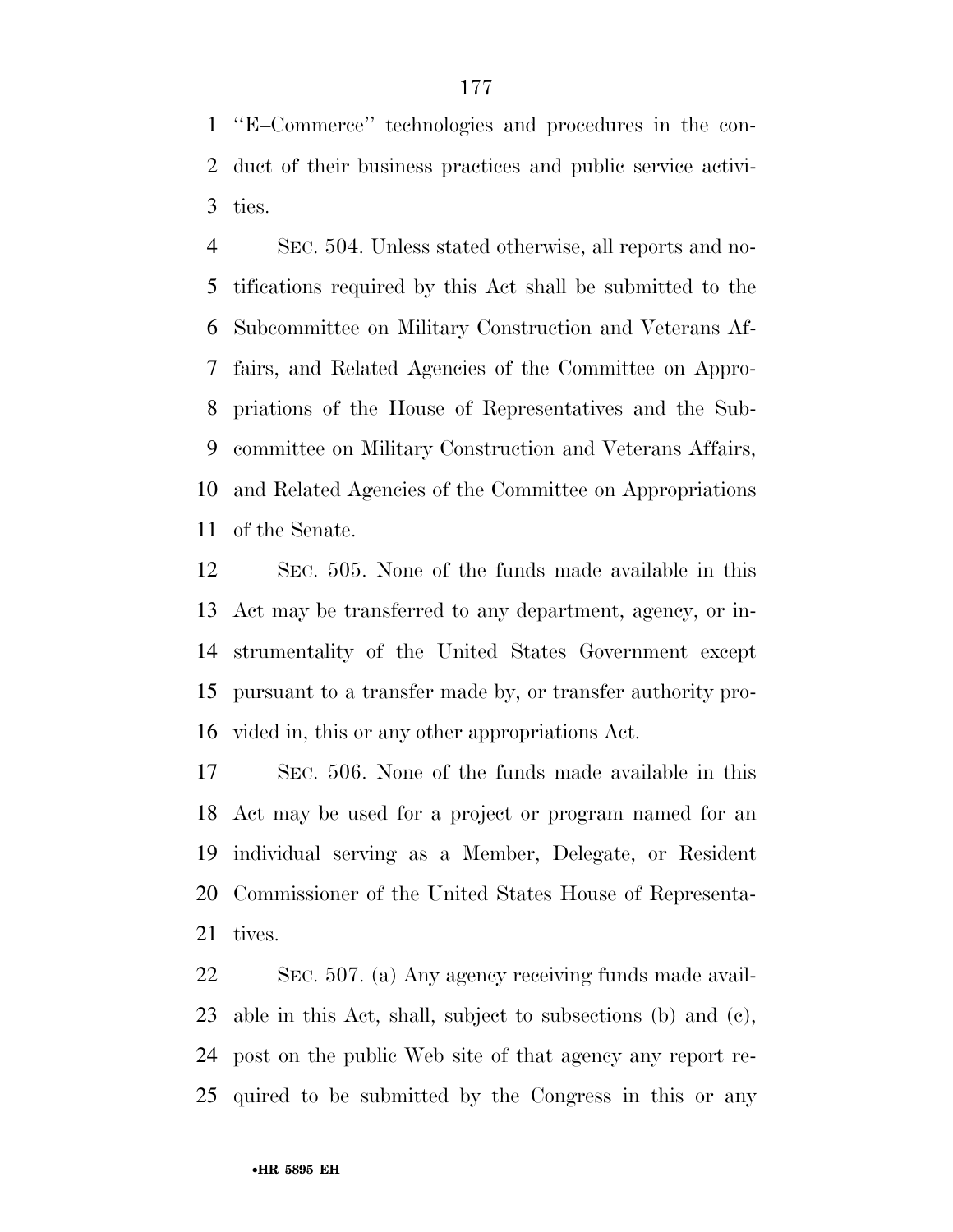other Act, upon the determination by the head of the agen-cy that it shall serve the national interest.

 (b) Subsection (a) shall not apply to a report if— (1) the public posting of the report com-promises national security; or

 (2) the report contains confidential or propri-etary information.

 (c) The head of the agency posting such report shall do so only after such report has been made available to the requesting Committee or Committees of Congress for no less than 45 days.

 SEC. 508. (a) None of the funds made available in this Act may be used to maintain or establish a computer network unless such network blocks the viewing, downloading, and exchanging of pornography.

 (b) Nothing in subsection (a) shall limit the use of funds necessary for any Federal, State, tribal, or local law enforcement agency or any other entity carrying out crimi- nal investigations, prosecution, or adjudication activities. SEC. 509. None of the funds made available in this Act may be used by an agency of the executive branch to pay for first-class travel by an employee of the agency in contravention of sections 301–10.122 through 301– 10.124 of title 41, Code of Federal Regulations.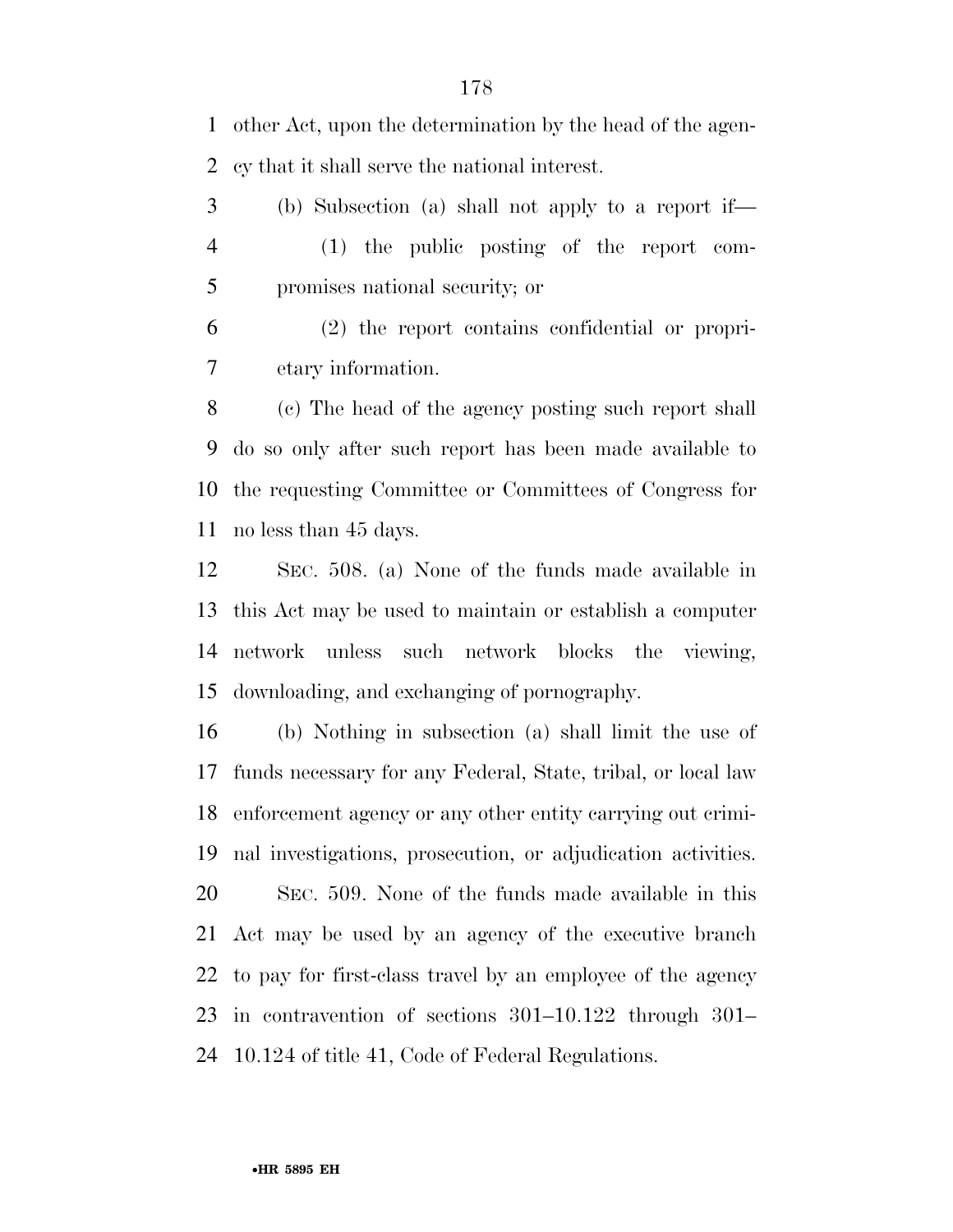SEC. 510. None of the funds made available in this Act may be used to execute a contract for goods or serv- ices, including construction services, where the contractor has not complied with Executive Order No. 12989.

 SEC. 511. None of the funds made available by this Act may be used by the Department of Defense or the Department of Veterans Affairs to lease or purchase new light duty vehicles for any executive fleet, or for an agen- cy's fleet inventory, except in accordance with Presidential Memorandum—Federal Fleet Performance, dated May 24, 2011.

 SEC. 512. (a) IN GENERAL.—None of the funds ap- propriated or otherwise made available to the Department of Defense in this Act may be used to construct, renovate, or expand any facility in the United States, its territories, or possessions to house any individual detained at United 17 States Naval Station, Guantánamo Bay, Cuba, for the purposes of detention or imprisonment in the custody or under the control of the Department of Defense.

 (b) The prohibition in subsection (a) shall not apply to any modification of facilities at United States Naval 22 Station, Guantánamo Bay, Cuba.

 (c) An individual described in this subsection is any individual who, as of June 24, 2009, is located at United 25 States Naval Station, Guantánamo Bay, Cuba, and who—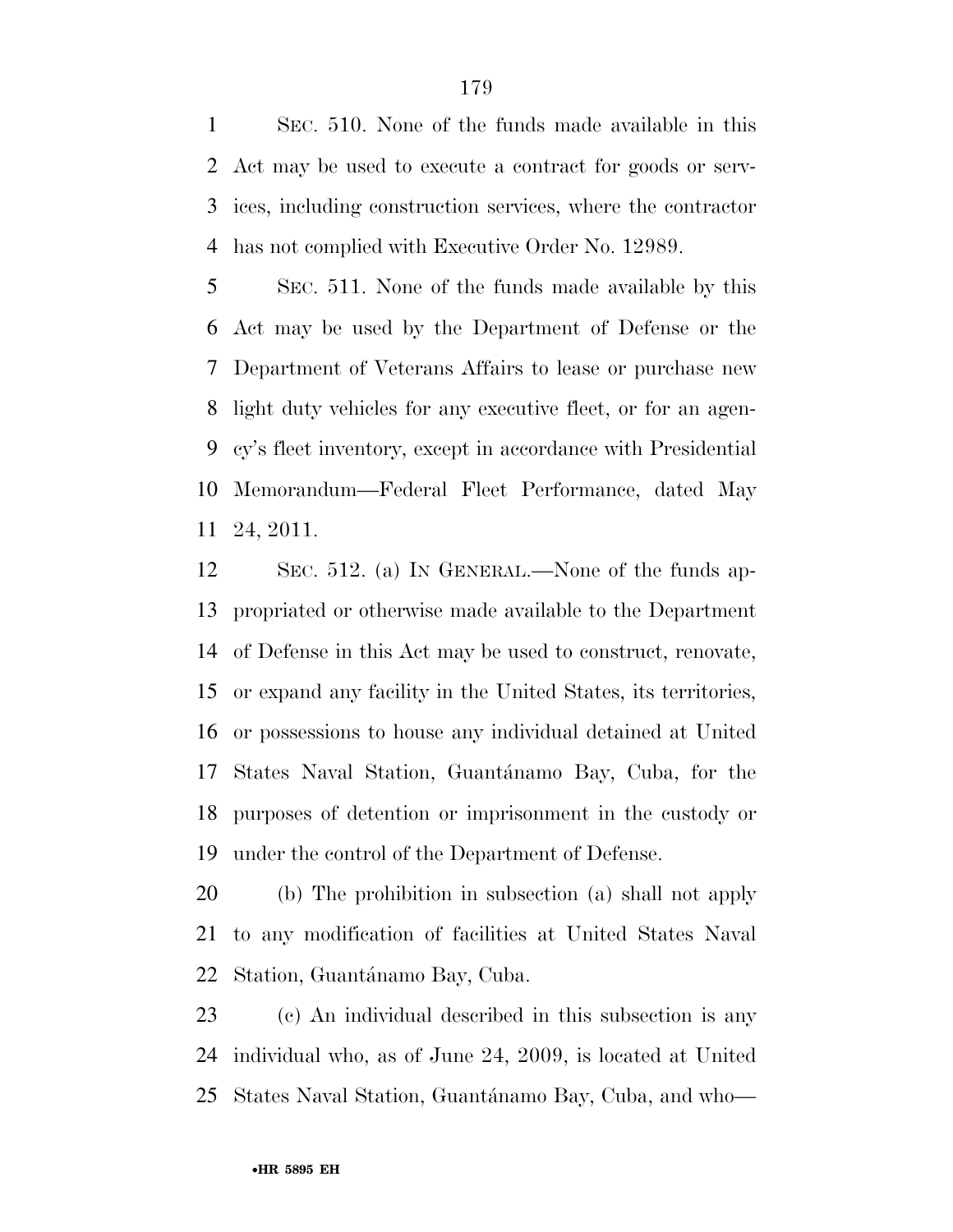| $\mathbf{1}$   | (1) is not a citizen of the United States or a                  |
|----------------|-----------------------------------------------------------------|
| $\overline{2}$ | member of the Armed Forces of the United States;                |
| 3              | and                                                             |
| $\overline{4}$ | $(2)$ is —                                                      |
| 5              | $(A)$ in the custody or under the effective                     |
| 6              | control of the Department of Defense; or                        |
| $\tau$         | (B) otherwise under detention at United                         |
| 8              | States Naval Station, Guantánamo Bay, Cuba.                     |
| 9              | REFERENCES TO ACT                                               |
| 10             | SEC. 513. Except as expressly provided otherwise,               |
| 11             | any reference to "this Act" contained in this division shall    |
| 12             | be treated as referring only to the provisions of this divi-    |
|                |                                                                 |
| 13             | sion.                                                           |
| 14             | REFERENCES TO REPORT                                            |
| 15             | SEC. 514. Any reference to a "report accompanying"              |
| 16             | this Act" contained in this division shall be treated as a      |
| 17             | reference to House Report $115-673$ . The effect of such        |
|                | 18 Report shall be limited to this division and shall apply for |
| 19             | purposes of determining the allocation of funds provided        |
| 20             | by, and the implementation of, this division.                   |
| 21             | SPENDING REDUCTION ACCOUNT                                      |
| 22             | SEC. 515. The amount by which the applicable alloca-            |
| 23             | tion of new budget authority made by the Committee on           |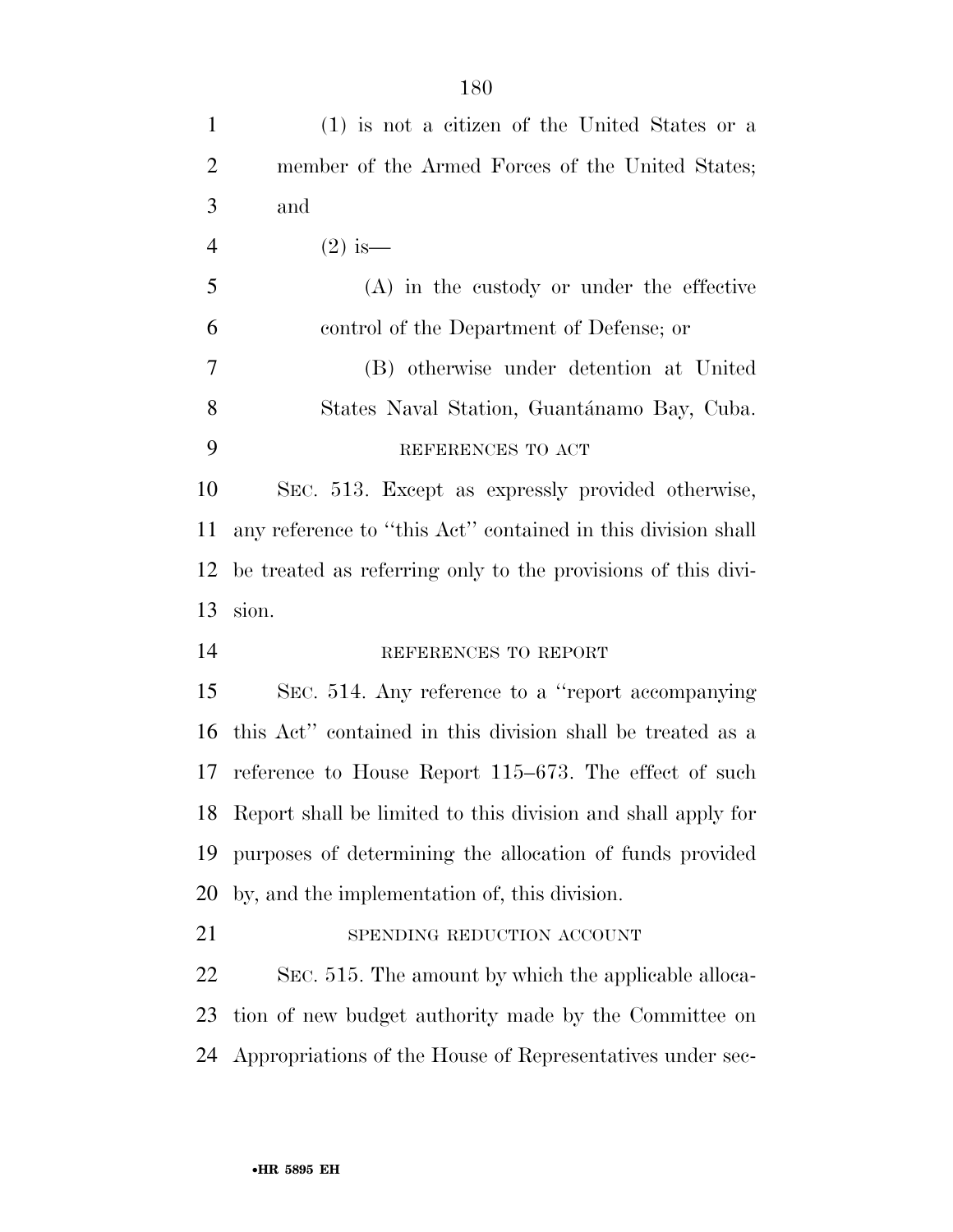tion 302(b) of the Congressional Budget Act of 1974 ex- ceeds the amount of proposed new budget authority is \$0. SEC. 516. None of the funds made available by this Act may be used by the Secretary of Veterans Affairs in contravention of subchapter III of chapter 20 of title 38, United States Code.

 SEC. 517. The amounts otherwise provided by this Act are revised by reducing the amount made available for ''Department of Veterans Affairs—Departmental Ad- ministration—Information Technology Systems'' (and the amount specified under such heading for operations and maintenance), and by increasing the amount made avail- able in fiscal year 2019 for ''Veterans Health Administra- tion—Medical Services'', by \$2,500,000 and \$2,000,000, respectively.

 SEC. 518. None of the funds made available by this Act may be used by the Secretary of Veterans Affairs to implement, administer, or enforce section 17.3240 of title 38, Code of Federal Regulations, as proposed in 82 Fed. Reg. 48018 (October 16, 2017).

 SEC. 519. None of the funds appropriated or other- wise made available by this division may be used to convey the 17.1 acres of land and the 126 existing housing units known as Shenandoah Square and located in Mountain View, California.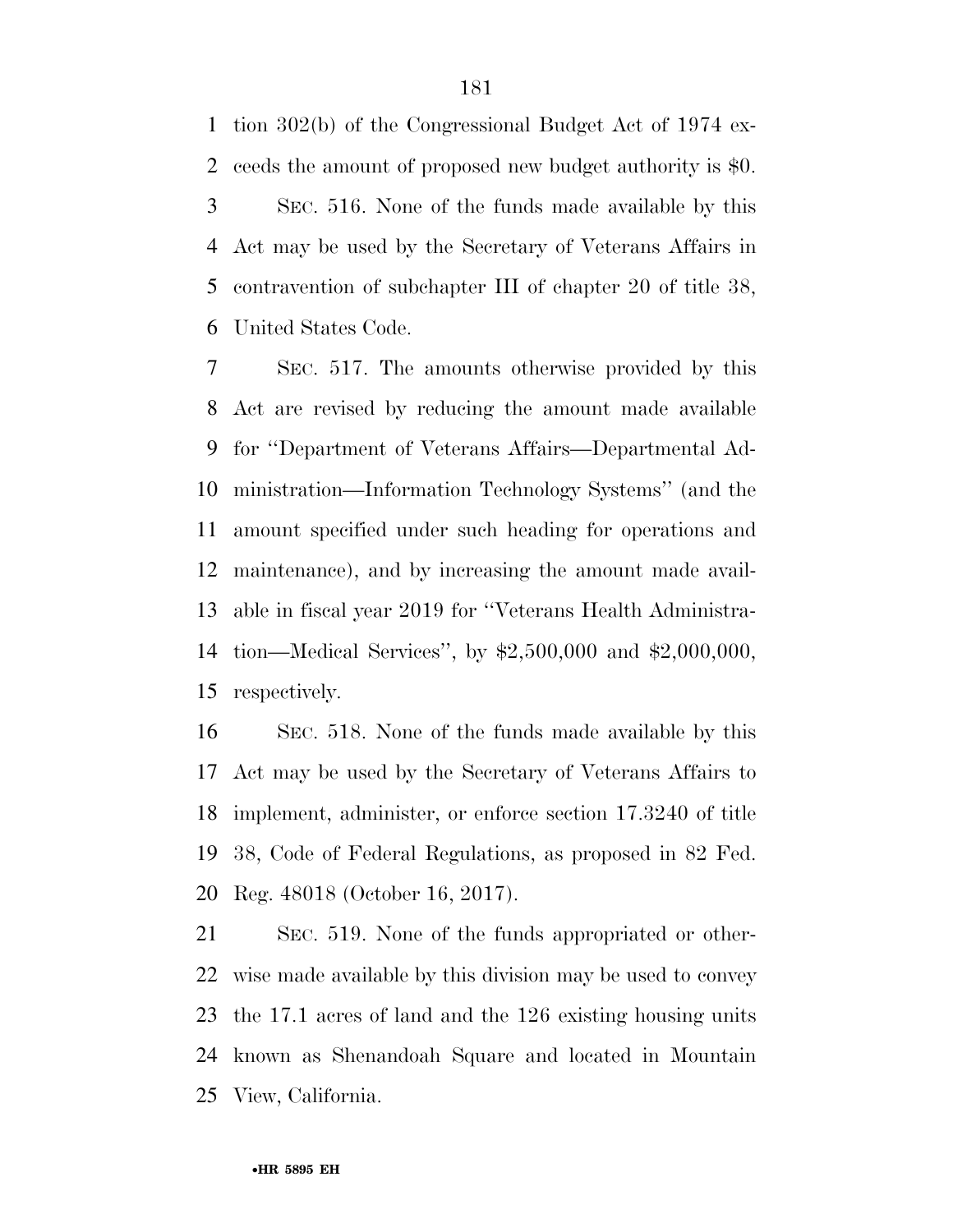| $\mathbf{1}$   | SEC. 520. None of the funds made available by this        |
|----------------|-----------------------------------------------------------|
| 2              | Act may be used by the Secretary of Veterans Affairs to   |
| 3              | transfer funds made available for the following programs: |
| $\overline{4}$ | (1) The Homeless Providers Grant and Per                  |
| 5              | Diem program.                                             |
| 6              | (2) The Domiciliary Care for Homeless Vet-                |
| 7              | erans program.                                            |
| 8              | (3) The Supportive Services for Veteran Fami-             |
| 9              | lies program.                                             |
| 10             | (4) The Department of Housing and Urban De-               |
| 11             | velopment Department of Veterans Affairs Sup-             |
| 12             | ported Housing (HUD–VASH) programs.                       |
| 13             | SEC. 521. None of the funds made available by this        |
| 14             | Act may be used to propose, plan for, or execute a new    |
| 15             | or additional Base Realignment and Closure (BRAC)         |
| 16             | round.                                                    |
| 17             | This division may be cited as the "Military Construc-     |
| 18             | tion, Veterans Affairs, and Related Agencies Appropria-   |
| 19             | tions Act, $2019$ ".                                      |
|                | Passed the House of Representatives June 8, 2018.         |
|                | Attest:                                                   |

*Clerk.*